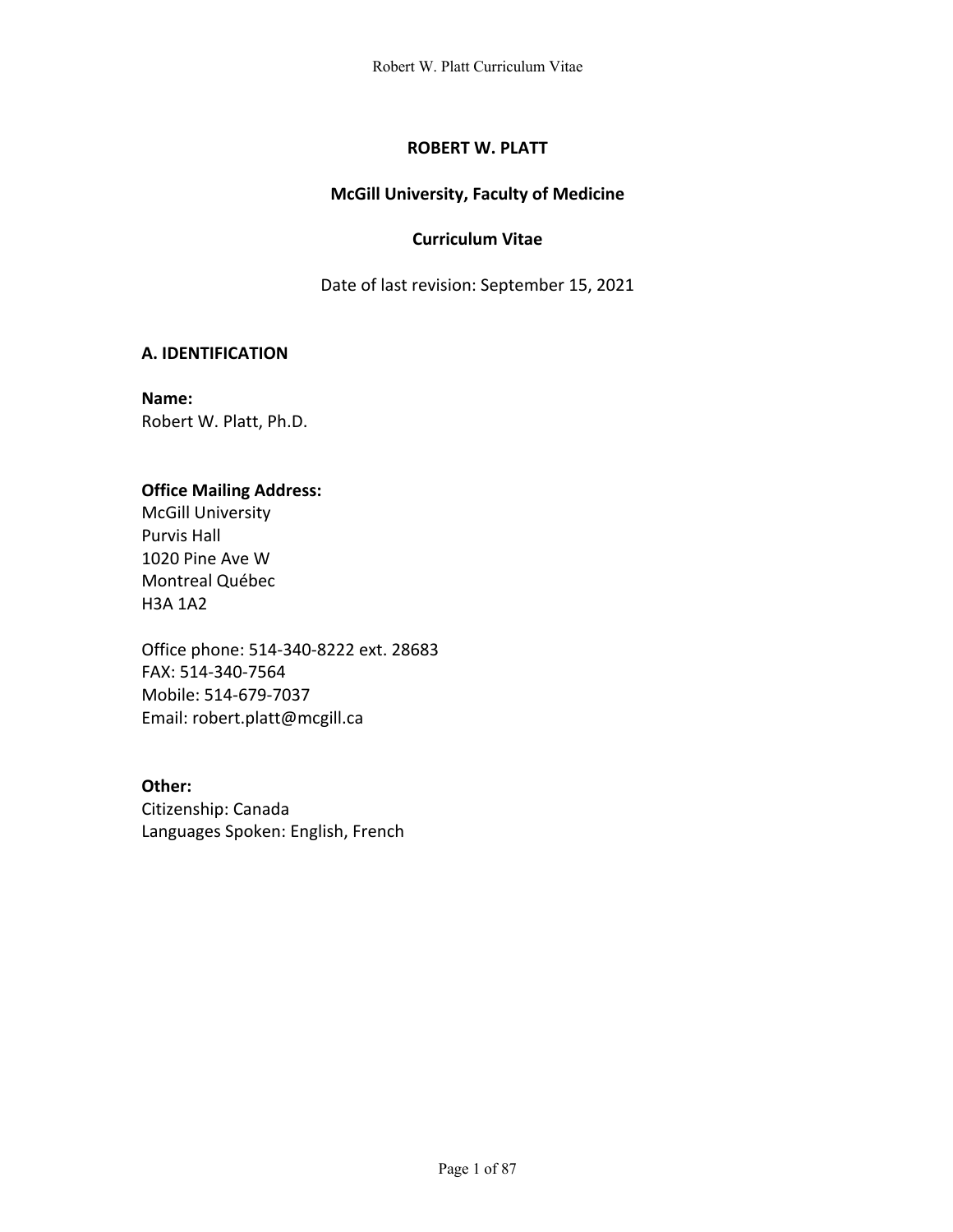### **B. EDUCATION**

### **Undergraduate:**

McGill University, Montreal, Quebec Department of Mathematics and Statistics, B.Sc., Mathematics, First Class Honors September 1986 to April 1990

### **Graduate:**

M.Sc., Statistics, 1993 University of Manitoba, Winnipeg, Manitoba Department of Statistics

M.Sc., Biostatistics, 1995 University of Washington, Seattle, Washington Department of Biostatistics

Ph.D., Biostatistics, 1996 University of Washington, Seattle, Washington Department of Biostatistics Thesis Topic: An Evaluation of Saddlepoint Approximations in the Generalized Linear Model Supervisor: Dr. Norman Breslow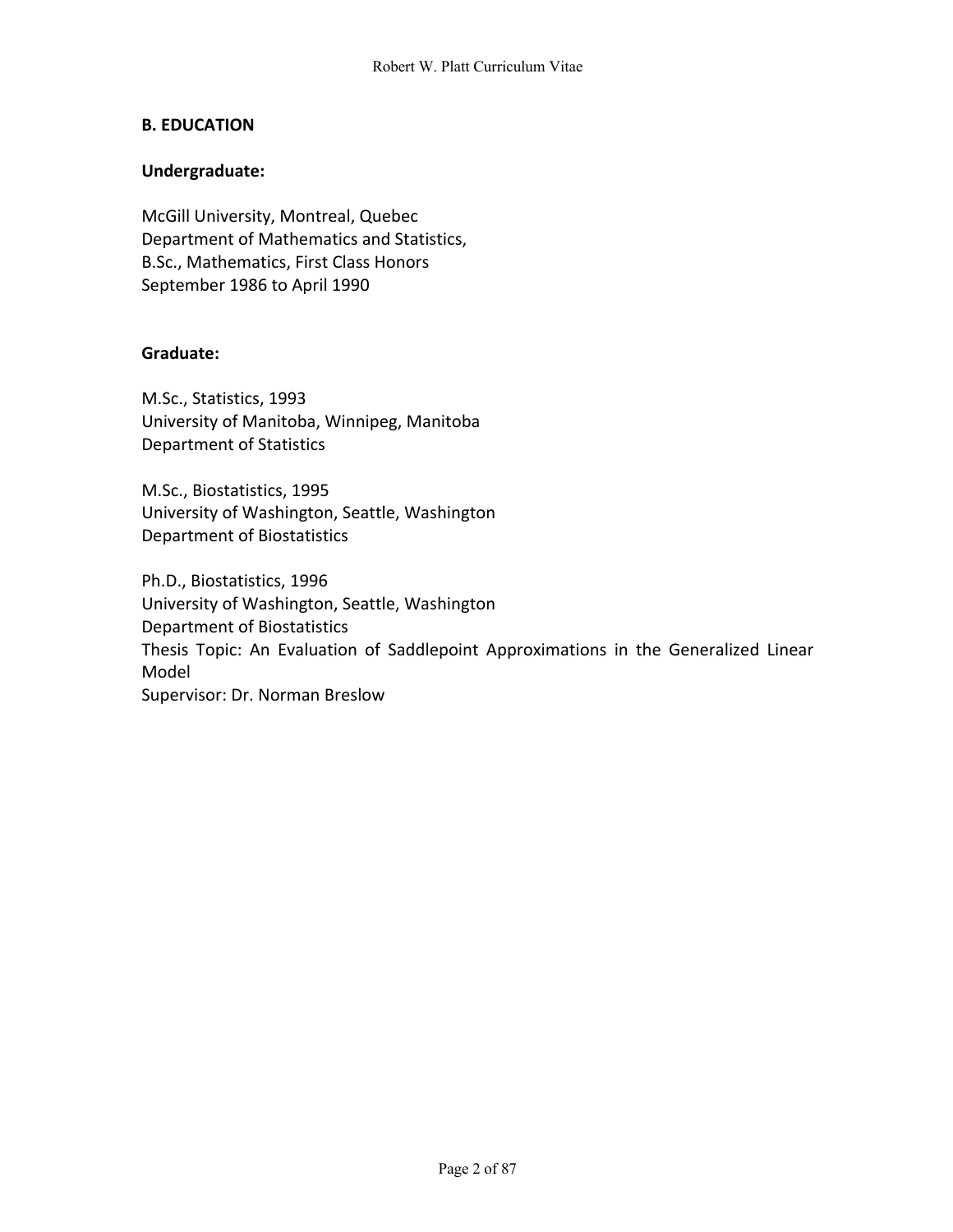### **C. APPOINTMENTS**

### **University:**

Interim Chair Department of Epidemiology, Biostatistics and Occupational Health McGill University, Montreal, Quebec September 2020 to present

Interim Director School of Population & Global Health McGill University, Montreal, Quebec April 2019 to September 2019

Albert Boehringer I Chair Departments of Pediatrics and of Epidemiology, Biostatistics and Occupational Health McGill University, Montreal, Quebec January 2016 to present

Professor (with tenure) Departments of Pediatrics and of Epidemiology, Biostatistics and Occupational Health McGill University, Montreal, Quebec January 2011 to present

Associate Professor (with tenure) Departments of Pediatrics and of Epidemiology, Biostatistics and Occupational Health McGill University, Montreal, Quebec June 2004 to December 2010

Assistant Professor Departments of Pediatrics and of Epidemiology, Biostatistics and Occupational Health McGill University, Montreal, Quebec October 1996 to May 2004

#### **Hospital:**

Associate Director - Biostatistics and Data Management Centre for Innovative Medicine McGill University Health Centre Research Institute April 2013- May 2015

Director Biostatistical Consulting Service Montreal Children's Hospital Research Institute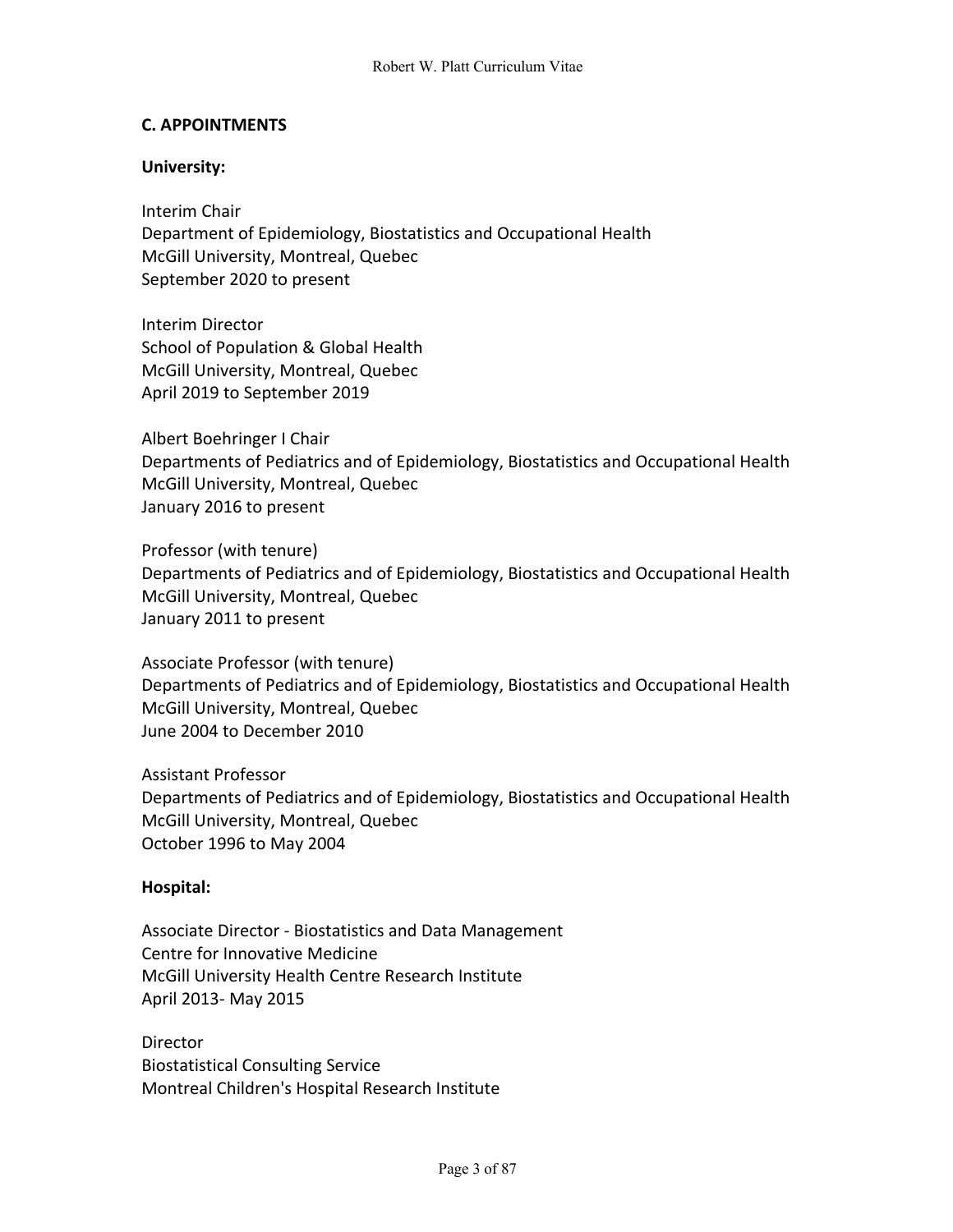Oct 1996 to April 2013

Investigator Montreal Children's Hospital Research Institute/MUHC Research Institute Oct 1996 to present

## **Other:**

Affiliate Member Children's Hospital of Eastern Ontario Research Institute November 2000 to present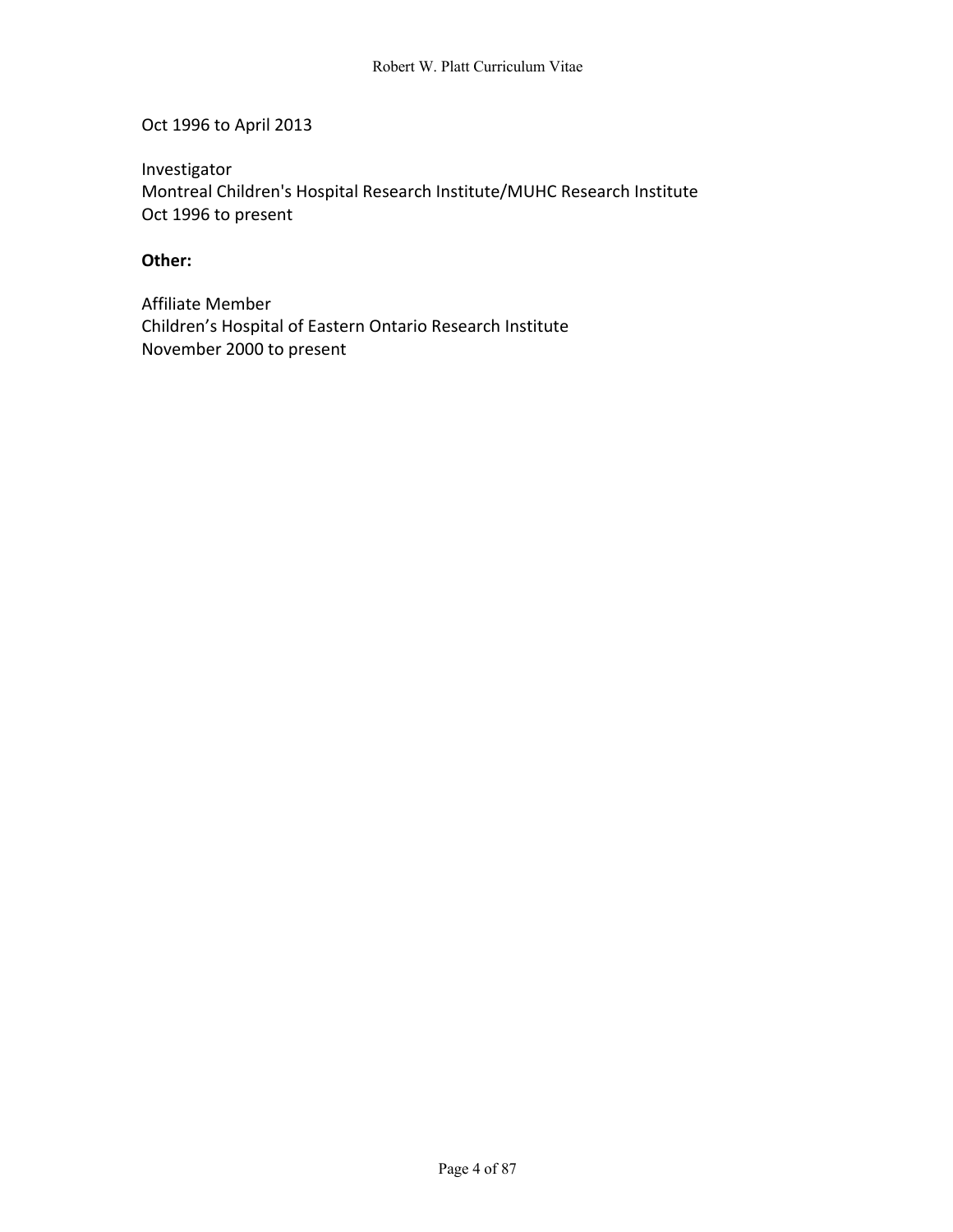### **D. SPECIAL HONORS, AWARDS, RECOGNITION**

Faculty Scholar, McGill University. 1987-1990.

University Scholar, McGill University 1989-1990.

E Beatty Scholarship Award for excellence in undergraduate Mathematics, McGill University 1988-1989 and 1989-1990.

University of Manitoba Fellowship -- Graduate Study Fellowship, University of Manitoba, 1991-1993.

ARCS Fellowship Award Department of Biostatistics University of Washington, 1993-1996.

Donovan J. Thompson Award for best performance on the Ph.D. qualifying exams Department of Biostatistics, University of Washington, 1994.

Chercheur-Boursier award, Fonds de Recherche en Santé du Québec, 1999-2003 (declined).

Medical Research Council of Canada Scholarship (CIHR New Investigator award), 1999- 2004.

Fraser, Monat, McPherson Award (McGill Faculty of Medicine), 2004-2007.

Chercheur-Boursier award, Fonds de Recherche en Santé du Québec, 2005-2008.

Prix d'Excellence, Fonds de la recherche sur les maladies infantiles, 2005

Chercheur-Boursier Senior award, Fonds de Recherche en Santé du Québec, 2008-2012.

Chercheur-National award, Fonds de Recherche en Santé du Québec, 2012-2016

Albert Boehringer I chair in Pharmacoepidemiology, 2016 (Feb)

PDS Best Reviewer 2015- Pharmacoepidemiology and Drug Safety, 2016 (August)

2016 Web of Science Highly Cited Researcher, 2016 (September)

PDS Best Reviewer 2016 - Pharmacoepidemiology and Drug Safety, 2017 (July)

2017 F1000Prime award (Research Methodology), 2018 (March)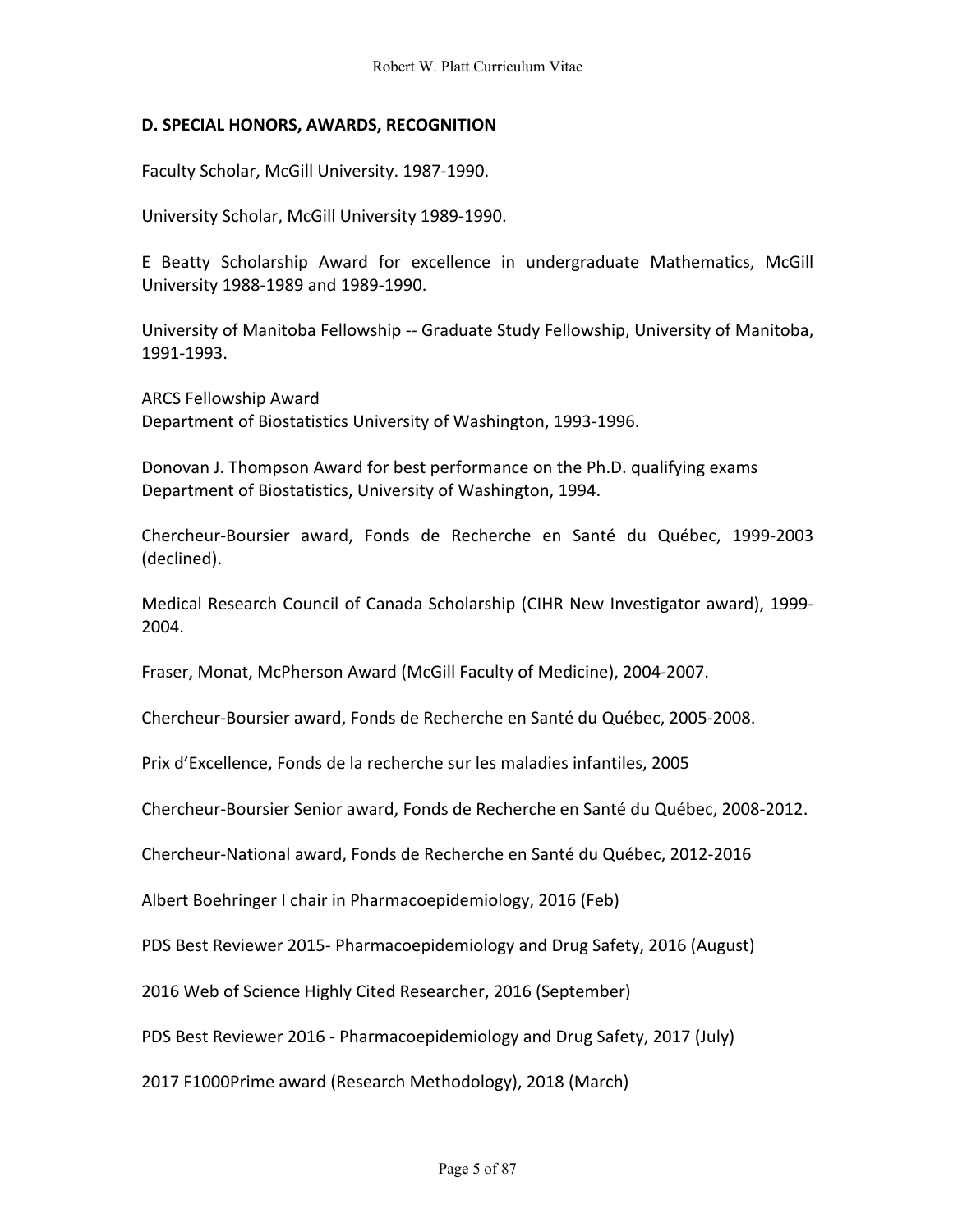# **E. TEACHING**

# **McGill Courses**

(note - for each course hour, 2-3 hours of preparation required)

513-678 : Analysis of Multivariable data Co-taught with Dr. M. Abrahamowicz and Dr. A. Ciampi June 1998, 9 course hours Course evaluations available.

EPIB-681 (formerly 513-681). Data Analysis II: Analysis of Binary Data 3 credits, 39 course hours: 1996-97 co-taught with Dr. S. Suissa 1997-98 to 2002-03, sole instructor. Course evaluations available for all years.

EPIB-652 (formerly 513-652): Analysis of Correlated Data 1 credit, 13 course hours: 2000-01 to 2002-03, sole instructor Developed this course (previously not offered) Course evaluations available for all years.

EPIB-659: Introduction to Statistical Computing for Epidemiology 1 credit, 13 course hours: Fall 2004, sole instructor Developed this course (previously not offered)

Course evaluations available for all years.

EPIB-675: Analysis of Correlated Data (replaced EPIB-652) 3 credits, 39 course hours: 2003-04 to 2006-07, sole instructor (except 2005-06 on sabbatical leave and 2006- 07 co-taught with Andrea Benedetti) Developed this course (previously not offered) Course evaluations available for all years.

EPIB-658: Statistical Methods for Causal Inference in Epidemiology 1 credit, 13 course hours: Winter 2007, sole instructor Developed this course (previously not offered) Course evaluations available for all years.

BIOS-624: Data Analysis and Report Writing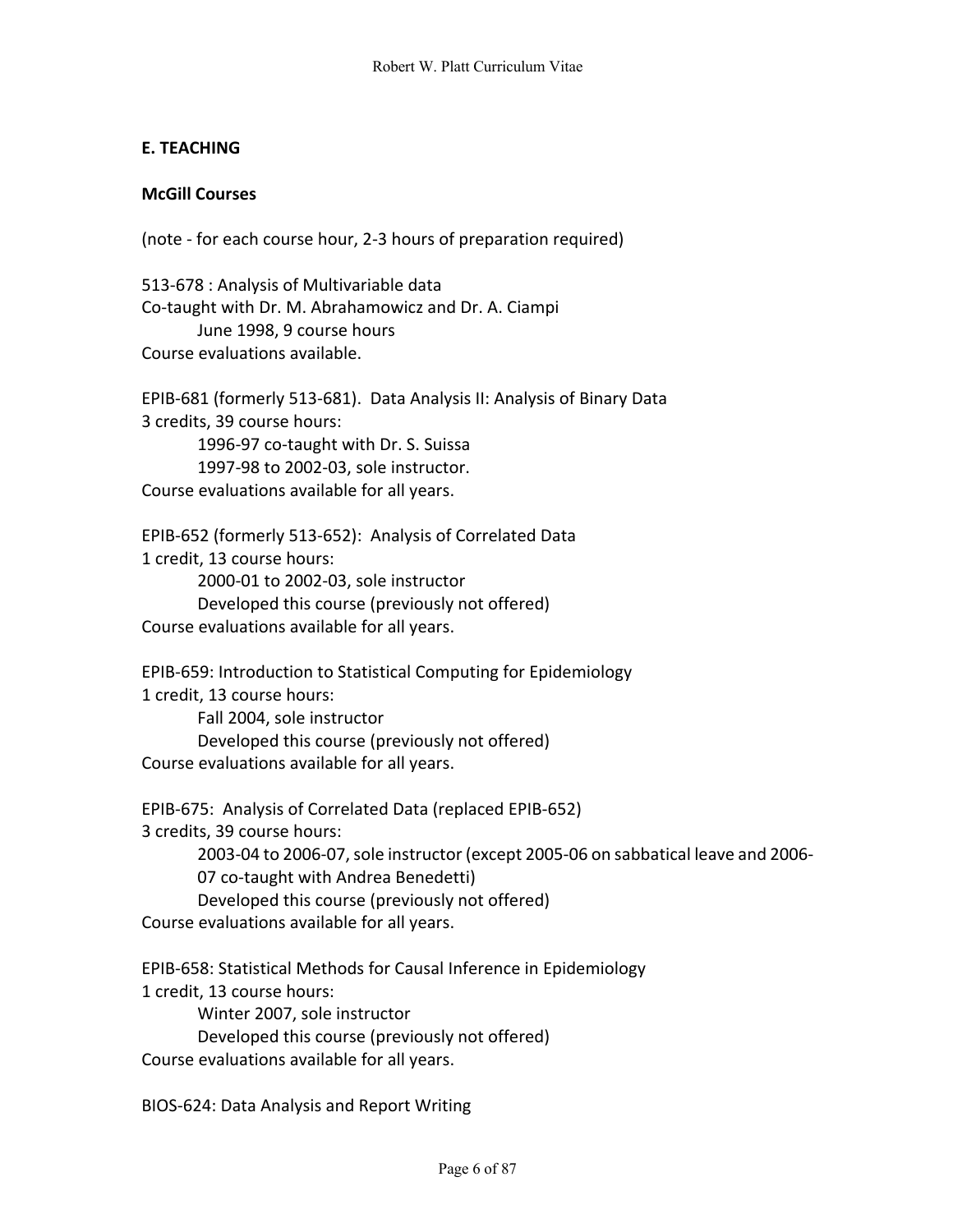4 credits, 52 course hours Winter term (2008-13) Developed this course (previously not offered) Course evaluations available for all years

BIOS-701 applied comprehensive exam – chair of committee and lead examiner, 2008-13, examiner 2015

EPIB-610 (now EPIB-710): Causal Inference 3 credits, 39 course hours Fall 2007, co-taught with John Lynch (formerly EPIB 608) Winter 2009-11, co-taught with Jay Kaufman Winter 2012, co-taught with Arijit Nandi Winter 2013, co-taught with Ashley Naimi Winter 2015-Fall 2018, taught alone Developed this course (previously not offered) Course evaluations available for all years

BIOS-610: Causal Inference in Biostatistics 4 credits, 52 course hours Winter 2015-Fall 2018 taught alone Developed this course (previously not offered) Course evaluations available for all years

EPIB-645: Confounding Control – Advanced Methods 1 credit, 13 course hours Summer 2019-present Developed this course

Guest lectures in other McGill Epidemiology and Biostatistics courses: minimum 3 hrs/term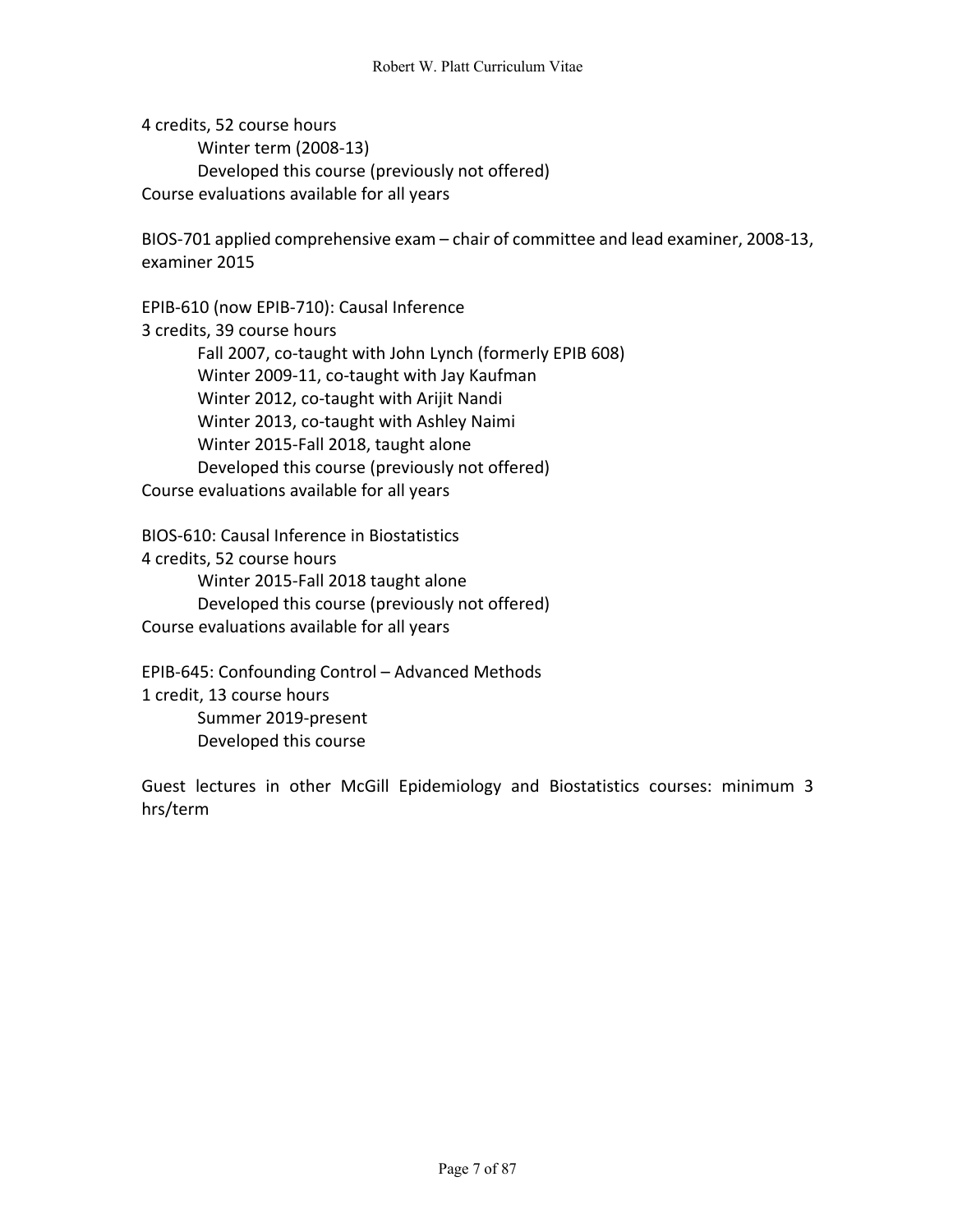# **Research Trainees Supervised**

### **Epidemiology and Biostatistics - Biostatistics Stream/Biostatistics Program**

H. Yang, M.Sc.: "Change-point models in the risk of anti-asthmatic drugs", degree granted 1999. Co-supervisor: Samy Suissa. Employed: University of Calgary

S. Sultan, M.Sc.: "Probabilistic Assessment of Study Quality in Meta-analysis", degree granted 2002. Employed: Health Canada

Khajak Ishak, Ph.D.: "Meta-analysis: Approaches to Multivariate Outcomes". Canada Graduate Scholar.; degree granted October 2006. Employed: United BioSource

Tong Guo, Ph.D.: "Causal Inference in Randomized Trials in the Presence of Partial Compliance" degree granted November 2009. Employed: WuXiPra Contract Research.

Marie-Eve Beauchamp, Ph.D.: "Models for heterogeneity in proportions for longitudinal binary data", degree granted June 2010. Employed: McGill University Health Centre Research Institute

Mireille Schnitzer, Ph.D.: "Targeted maximum likelihood estimation", degree granted 2012. Employed: Assistant Professor, Universite de Montreal.

Menglan Pang, M.Sc.: "A study of non-collapsibility of the odds ratio via marginal structural and logistic regression models", degree granted 2012.

Michael Regier, Postdoctoral fellow: "Measurement error in causal inference". Cosupervisor: Erica Moodie. Sept. 2009- Oct. 2012 Employed: University of West Virginia

Maria Eberg. MSc, biostatistics. "Multiple imputation for missing data in multi-stage designs" degree granted 2013. Employed: IC/ES

Tibor Schuster, Postdoctoral fellow: "Drug Safety research using the propensity score". 2012-2014. Employed: Canada Research Chair, McGill University

Pablo Gonzalez Ginestet, MSc. "Bayesian Adjustment for Confounding in Bayesian Propensity Scores" 2013-2015. Employed: Research Assistant, Karolinska Institute

Menglan Pang, Ph.D.. "Flexible Accelerated Failure Time Models". 2014-2021 (FRSQ studentship). Employed, Biogen.

Gabrielle Simoneau, Ph.D."Dynamic Treatment Regimes in Survival Analysis". 2015-2018 (FQRNT studentship; co-supervised with Erica Moodie)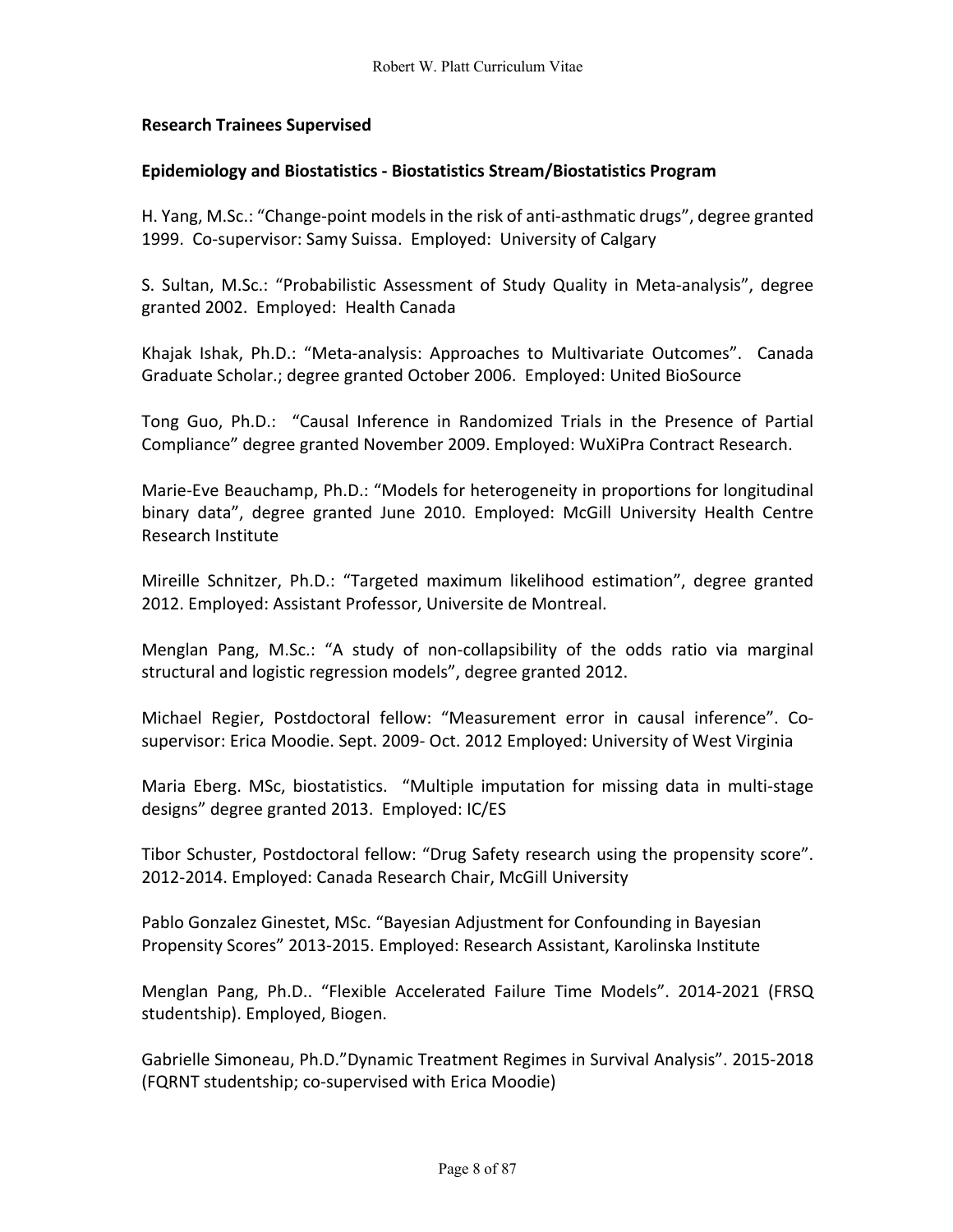Maria Esther Perez Trejo, PhD: "Double clustering in cluster randomized trials" degree granted 2015. Employed: Research Associate, University of Ottawa.

Enrico Ripamonti, Postdoctoral fellow: "High dimensional propensity scores and Bayesian methods". February 2015-December 2016. Employed: University of Milan-Bicocca

Ehsan Karim, Postdoctoral fellow: "Machine learning in drug safety research". September 2015-November 2016. Employed: Investigator, UBC.

Arijit Sinha, Postdoctoral fellow: "Bayesian methods in pharmacoepidemiology". September 2015-August 2016. Employed: Pfizer

Chris Gravel, Postdoctoral fellow: "Utilization of Electronic Health Records for Drug Safety Signal Refinement". September 2015-2017. MITACS ACCELERATE fellowship, in partnership with Risk Sciences International. Employed, Health Canada.

Leila Golparvar, Postdoctoral fellow: "Causal discovery in large administrative datasets". September 2015-present.

Alex Levis. MSc, biostatistics. "Simulation and causal inference methods for repeated measures or longitudinal data". 2015-2017/06. PhD student, Harvard.

XIaoyu Wei, MSc, biostatistics. "Augmented Inverse Probability Weighting in High Dimensional Data". 2016-2018/06. Entering PhD program, Brown University

Janie Coulombe, PhD, biostatistics. Methods for informative visit patterns. 2016-present (co-supervision with Erica Moodie)

Steve Ferreira Guerra, PhD, biostatistics. Project TBA. 2017-present (co-supervision with Michal Abrahamowicz)

Asad Harris, Postdoctoral Fellow. Project: "Development of computational methods in pharmacoepidemiology". 09/2018 - 08/2021

Guanbo Wang, PhD, biostatistics. Project TBA. 2018-present (co-supervision with Mireille Schnitzer)

Arman Siddique, PhD, biostatistics. Project TBA. 2020-present (co-supervision with Russell Steele)

# **Epidemiology and Biostatistics - Epidemiology Stream/Epidemiology Program**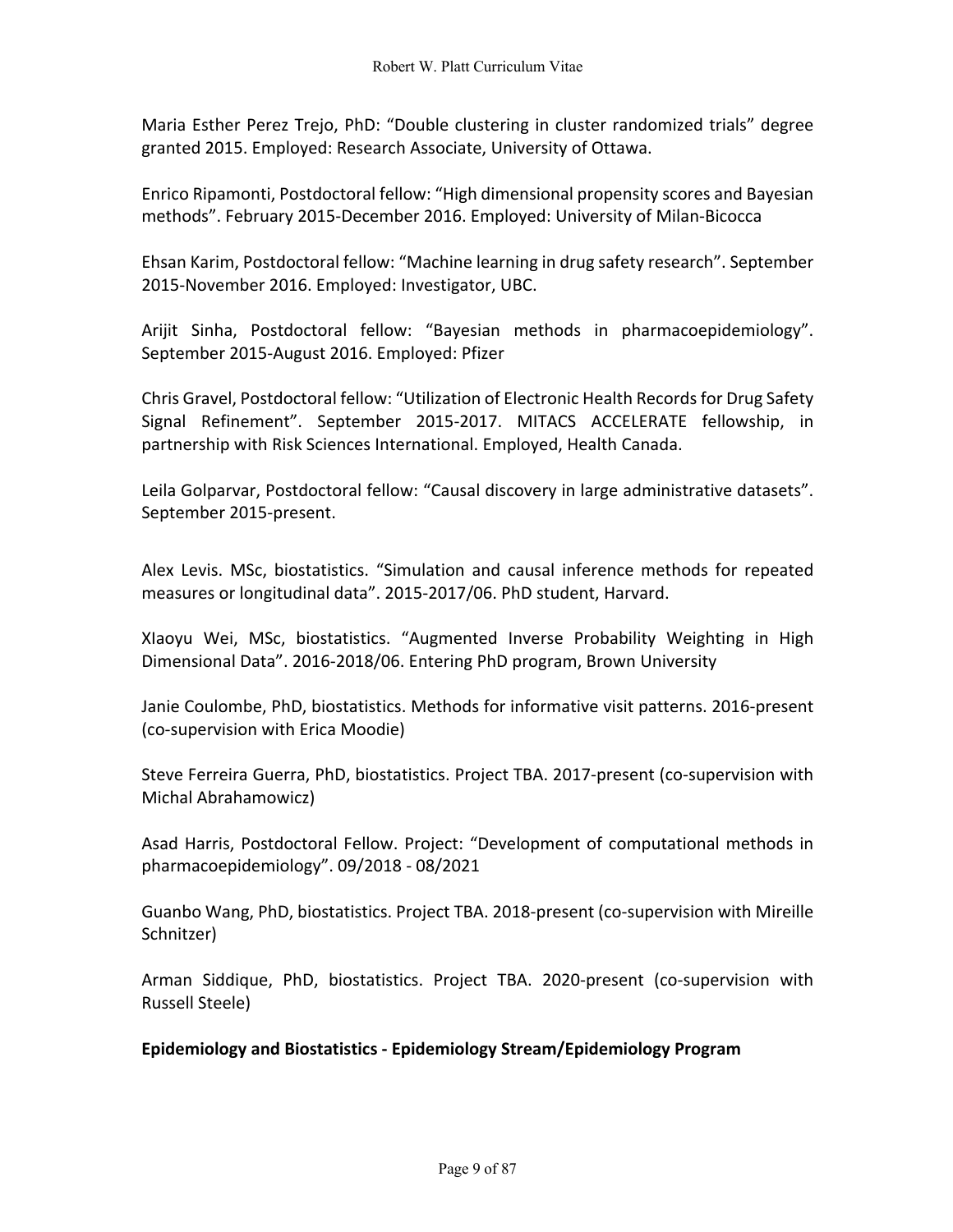Arik Azoulay, M.Sc. "The Use of the Transition Cost Accounting System to Compare Costs of Treatment between Canada and the US: Methodological Issues Based on the Case of Acute Myocardial Infarction", degree granted 2001. Co-supervisor: Mark Eisenberg. Selfemployed

R. Barnes, M.Sc. "GnRH analogue treatment of idiopathic central precocious puberty presenting in girls after age five years; a multi-centre follow up to final adult height", degree granted 2002. Employed: MUHC/McGill

Karen Okrainec, M.Sc.: "Medical Therapy Following Coronary Artery Bypass Graft Surgery", degree granted 2004. Co-supervisor: Mark Eisenberg

Vidal Essebag Ph.D. "Amiodarone and the risk of Pacemaker Insertion", degree granted 2004. Co-supervisor: Louise Pilote. Employed: MUHC.

Samantha Hill, M.Sc.: "Near Infra-Red Spectroscopy in a Pediatric Population Undergoing Cardiac Surgery", degree granted 2009.

Jennifer Hutcheon, Ph.D.: "Issues in the use of Small for Gestational Age in perinatal epidemiology", (winner, Prix d'Excellence 2007 from the Fonds de la recherche sur les maladies infantiles); degree granted 2009. Employed: assistant professor, UBC.

Machelle Wilchesky, Postdoctoral fellow "Methodological issues in perinatal epidemiology" Nov 2008-April 2010. Employed Maimonides Centre for Research in Aging

Patricia Fontela, Ph.D. "Surveillance of Catheter-Related Bloodstream Infections in Quebec Intensive Care Units". Co-supervisor: Caroline Quach. FRSQ scholarship. Degree granted 2012. Employed: assistant professor, McGill

Evelyne Vinet, Ph.D. "Reproductive issues in women with systemic lupus erythematosus: should we be afraid of the Big Bad Wolf?" Degree granted 2015. Employed: assistant professor, McGill.

Elise Fortin, PhD "Measuring antimicrobial use to predict resistance of the healthcareassociated microbiota" Co-supervisor: Caroline Quach. Degree granted 2015. Employed: INSPQ

Nasheed Moqueet, PhD candidate. Co-supervisor: Marina Klein. "Investigating Genetic and Pro-fibrogenic Immune Markers of Hepatitis C Outcomes in HIV-HCV Co-infected Individuals" September 2010 - Completed August 2016

Deshayne Fell, PhD candidate "H1N1 infection in pregnancy". September 2011 - Completed June 2016 . Employed faculty, University of Ottawa.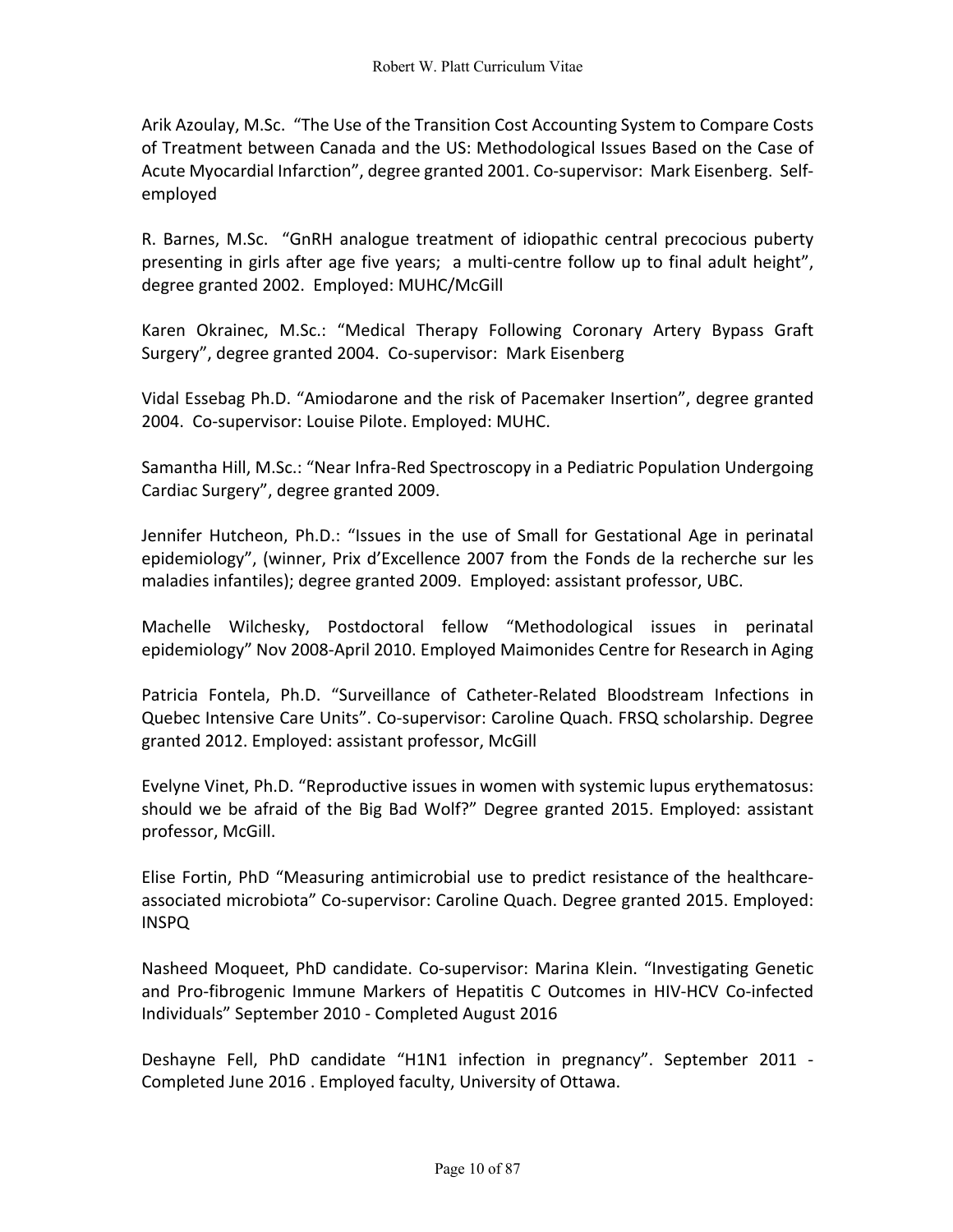Alexandra Seaward, PhD candidate "Mediation in Perinatal Epidemiology" September 2012 – present

Dinela Rushani, PhD candidate. Co-supervisor: Jay Kaufman September 2013 – present.

Sonia Grandi, PhD. "Prediction of cardiovascular disease in women of reproductive age: the contribution of pregnancy complications" September 2013-September 2019. Employed: Scientist, SickKids Research Institute

Alvi Rahman, PhD student. 2019-present. Safety of concomitant SSRI and oral anticoagulant use. (co-supervisor: Christel Renoux).

Kyle Johnson, PhD. Student. 2019-present. Project TBA (co-supervisor: Christel Renoux)

Azar Mehrabadi, Postdoctoral fellow "Anti-hypertensive treatment in pregnancy and the risk of acute kidney injury" September 2015-2017. CIHR fellowship. Employed, faculty at Dalhousie University

Tianze Jiao, Postdoctoral fellow. "A personalized dynamic blood pressure control plan for cardiovascular disease prevention among patients with hypertension". January 2018 present.

Ugochinyere Vivian Ukah, Postdoctoral fellow. Project: "Development and Internal Validation of a Model Predicting Premature Cardiovascular Disease among Women with Hypertensive Disorders of Pregnancy" July 2018 – August 2022

Liseane Leal, Graduate Research Trainee. September 2018 – February 2019

Ya-Hui Yu, Postdoctoral fellow. "A population-based assessment of pharmacological treatments for gestational diabetes." September 2018 – August 2021

Reem Masarwa, Postdoctoral fellow. December 1, 2018 - present.

Liseane Leal, Postdoctoral fellow. "Prescribing trends and polypharmacy in pregnancy" September 2019 – present

Michael Webster-Clark, Postdoctoral fellow. Project TBA. September 2021 – present

#### **Mathematics and Statistics**

Ye Tan, M.Sc.: "Comparison of Methods for Clustered Binary Data with Weak Correlation", degree granted 2004. Employed: United BioSource.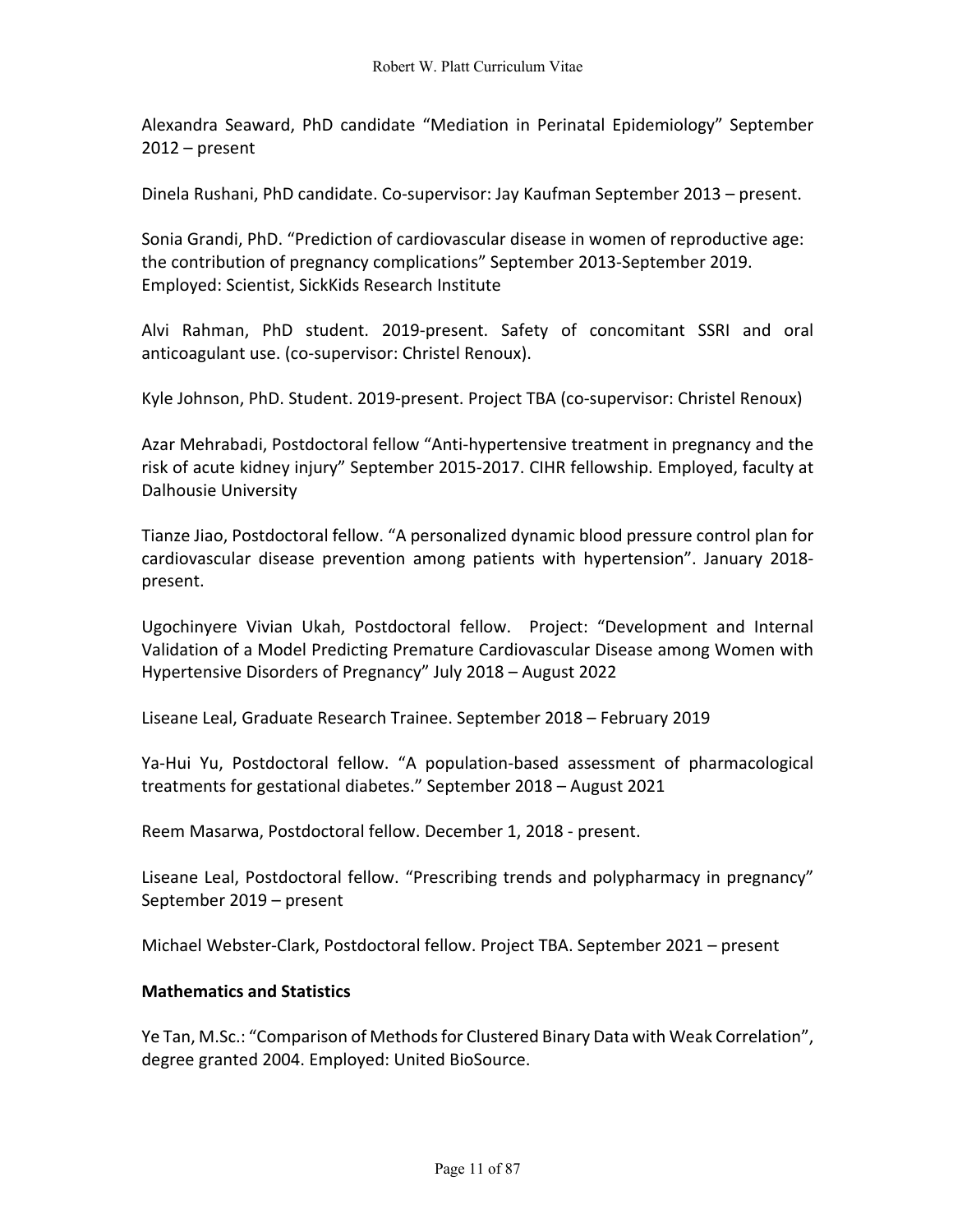Michelle Ross, M.Sc. "Semiparametric methods for estimating birth weight in the presence of gestational age errors", degree granted 2007. Employed: assistant professor, University of Pennsylvania

# **Other Universities**

Elena Landoni, MSc. "Evaluation of High Dimensional Propensity Scores", University of Milan-Bicocco. degree granted 2012/8. Enrolled in PhD program.

Aurelie Chevance, MSc. "Outlier detection in meta-analysis", ISPED. September 2012. Employed: Biostatistician, institute Gustave Roussy, Paris.

### **Thesis Committee Member (completed degrees):**

I have been a member of more than 25 student thesis committees since 1996.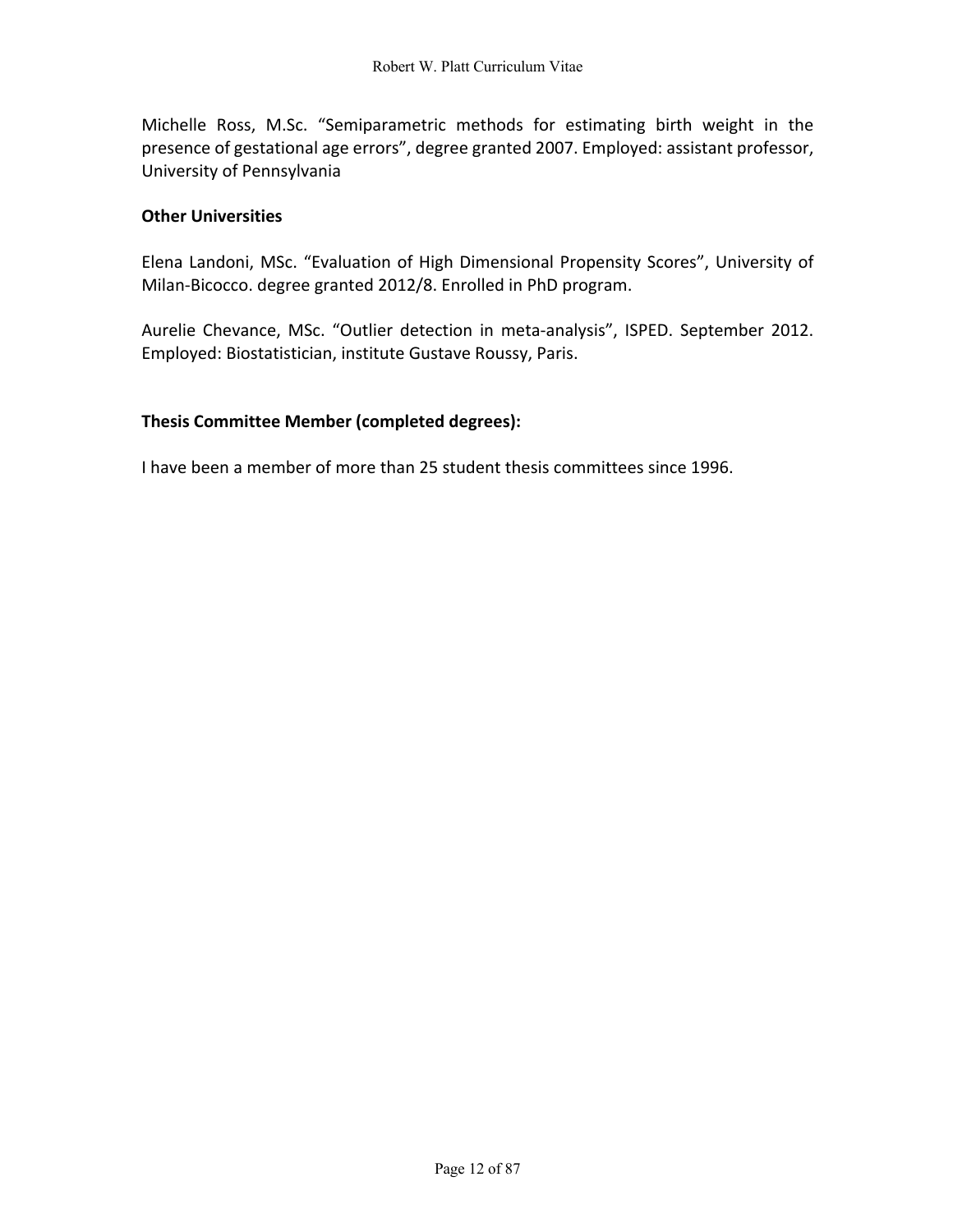### **Invited Presentations**

### **International**

Platt, RW. "Generalized linear models for meta-analysis" Temple University Department of Statistics, May 1, 1998.

Platt, RW. "Methods for Creation of Fetal Growth Standards Using Population Based Data", National Centre for Health Statistics workshop on use of gestational age data for analytic research, Hyattsville, MD, March 30, 2000.

Platt, RW. "How should gestational age be used in analysis of perinatal outcomes?", Division of Epidemiology, Statistics and Prevention Research, NICHD, Rockville, MD, May 3, 2005

Platt, RW. "Dependencies in Reproductive and Perinatal Research", Society for Pediatric and Perinatal Epidemiologic Research 2006 meeting, Advanced Methods Workshop, Seattle, WA, June 20, 2006.

Platt, RW. "Estimating the Causal Effect of Breastfeeding on Infant Weight Gain", Division of Epidemiology, Statistics and Prevention Research, NICHD, Rockville, MD, January 24, 2008

Platt, RW. "Meta-analysis of Multivariate Outcomes" SAMSI workshop on Meta-Analysis, Research Triangle Park, NC, June 11, 2008

Platt, RW. "Estimating the Causal Effect of Breastfeeding on Infant Weight Gain" International Biometric Conference, Dublin Ireland, July 16, 2008

Platt, RW. "Meta-analysis of Multivariate Outcomes" Eastern North American Region of the International Biometric Society, San Antonio, NM, March 11, 2009 (declined invitation due to illness)

Platt, RW. "Clustered measurement in cluster-randomized trials" Boston Children's Hospital Clinical Research Program Biostatistics Group, June 11, 2009

Platt, RW. "Time Modified Confounding" University of Washington Department of Biostatistics, October 6, 2009.

Platt, RW. "Hidden data in Perinatal Epidemiology" University of Pittsburgh, MCH Epidemiology, Nov 8, 2009.

Platt, RW. "Customized Fetal Growth Measures" University of Pittsburgh, Dept. of Ob/Gyn., Nov. 9, 2009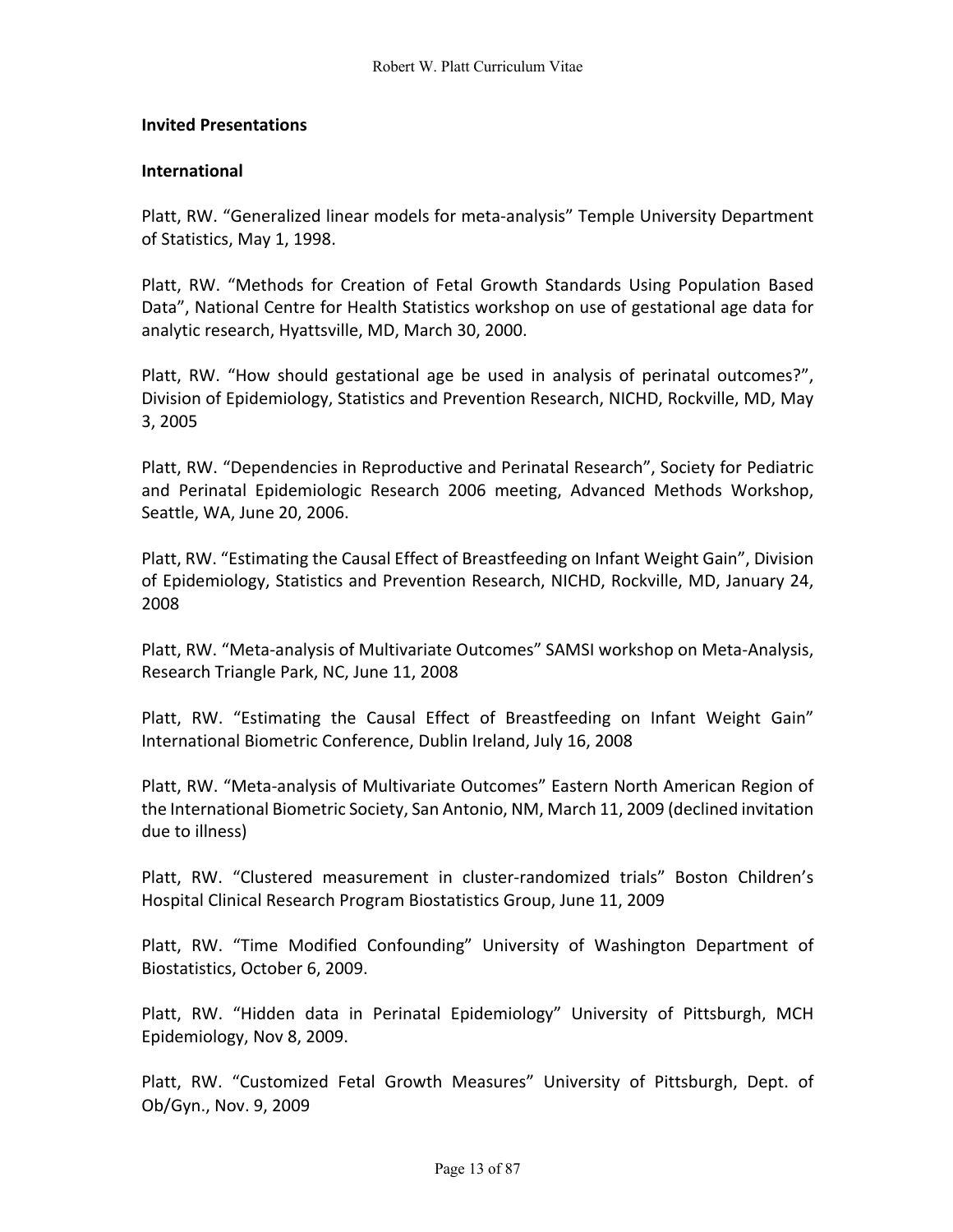Platt, RW. "Selection bias in perinatal epidemiology" Society for Epidemiologic Research 2010 meeting, June 2010.

Platt, RW. "An information criterion for marginal structural models". Eastern North American Region of the International Biometric Society, Miami, FL, March 21, 2011

Platt, RW. Panelist on the future of reproductive and perinatal epidemiology, Society for Paediatric and Perinatal Epidemiologic Research Annual Meeting 2012, Minneapolis, MN

Platt, RW. "Methods challenges in drug safety research" International Society for Pharmacoepidemiology 2012 meeting, Barcelona, Spain

Platt, RW. "Statistical models for fetal growth" Eastern North American Region of the International Biometric Society, Orlando, FL, March 22, 2013

Platt, RW. "Statistical models for fetal growth" Society for Epidemiologic Research Annual Meeting, Boston, MA, June 19, 2013

Platt, RW. "Preventing the birth weight paradox: choosing the right denominator" International Epidemiological Association World Congress of Epidemiology, Anchorage, Alaska, August 19, 2014.

Platt, RW. "The Canadian Network for Observational Drug Effect Studies (CNODES)". PCORI Workshop on Distributed Analysis in Healthcare Data Networks. Washington, DC. December 4, 2014

Platt RW. "Missing data in Longitudinal Studies: to Impute or Not to Impute", 7th annual INRICH conference, Montreal, QC, June 26, 2015

Platt RW. "Targeted Maximum Likelihood in Pharmacoepidemiology", University of Pennsylvania Center for Pharmacoepidemiology Research and Training, Philadelphia, PA, October 8, 2015

Platt RW. "Panel, Causal Inference Methods and Large Administrative Databases" Atlantic Causal Inference Conference, New York City, May 27, 2016.

Platt RW. "Pooling to Estimate Treatment Effects in Distributed Networks While Respecting Privacy Concerns: Experience from the Canadian Network for Observational Drug Effect Studies". International Biometric Conference, Victoria, BC, July 11-15, 2016.

Platt RW. "Panel, Causal Inference Methods in Pharmacoepidemiology". International Conference on Pharmacoepidemiology, Dublin, August 25-28, 2016.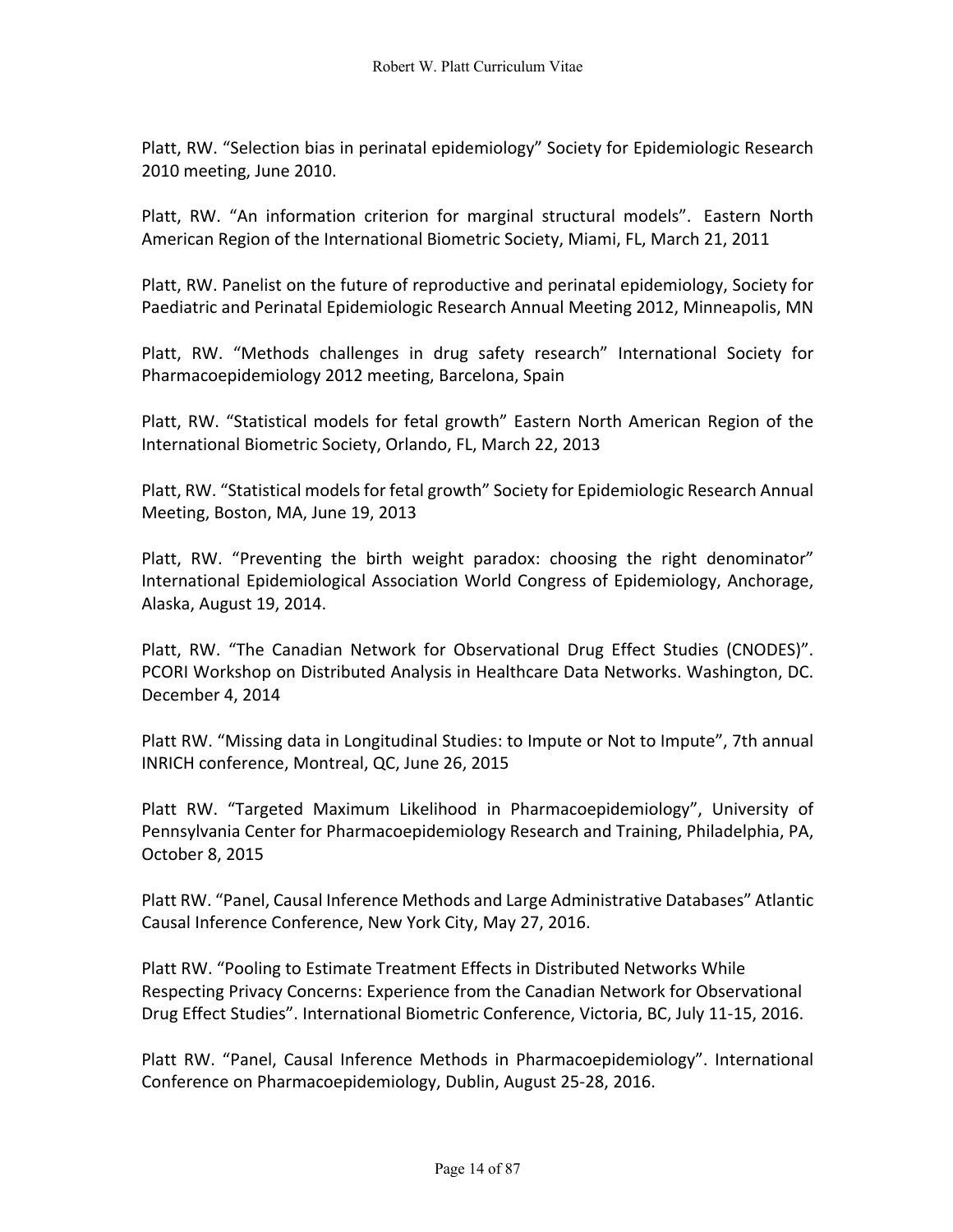Platt RW. "Some issues in analysis of large administrative datasets". International Chinese Statistical Association Conference, Shanghai, China, December 19-22, 2016

Platt, RW. "Norman Breslow: In memoriam", Society for Epidemiologic Research Annual Meeting, Seattle, WA, June 14-17, 2017

Platt, RW. "Can we use machine learning for confounding control? Should we?" International Chinese Statistics Association Applied Statistics Symposium, Chicago, IL, June 25-28, 2017

Platt, RW. "Can we use machine learning for confounding control? Should we?" Joint Statistical Meetings, Baltimore, MD, July 28-Aug 3, 2017

Platt, RW. "Using Networks to Ensure Reproducible and Replicable Research". Plenary Session, International Conference on Pharmacoepidemiology, Montreal, QC, August 26- 30, 2017

Platt, RW. "CNODES CDM Pilot: the challenge of transforming data"., European Medicines Agency forum "A Common Data Model for Europe? Why? Which? How?" London, UK (also member of Program Committee) December 12, 2017

Platt, RW. "CNODES Experience with the Sentinel Common Data Model". Tenth Annual Sentinel Public Workshop, Bethesda, MD. February 7, 2018.

Platt, R.W. "Marginal Structural Models: Nuts, Bolts and Why you Should Care". International Society for Pharmacoepidemiology Mid-year meeting, April 23, 2018, Toronto.

Platt, RW. "Can we use machine learning for confounding control? Should we?" University of Minnesota department of Epidemiology Seminar Series, Minneapolis, MN. April 26, 2018.

Platt RW. "Panel Discussion: Advanced Causal Inference Methods - Taking Stock". SPER, Baltimore, USA. June 18-21, 2018.

Platt RW, Maro JC, Wang SV, Huang TY, Kurz X. "Symposium: Adventures in Replication: Initial Experiences related to the Joint ISPE/ISPOR Guidance". 34<sup>th</sup> International Conference on Pharmacoepidemiology & Therapeutic Risk Management. International Society for Pharmacoepidemiology, Prague, Czech Republic. August 21-27, 2018.

Levy A, Platt RW, Setoguchi S, Brown J, Paterson M. "International Comparison of Approaches to Common Data Models for Comparative Effectiveness Research". 2018 International Population Data Linkage Network Conference. Banff, AB. September 11, 2018.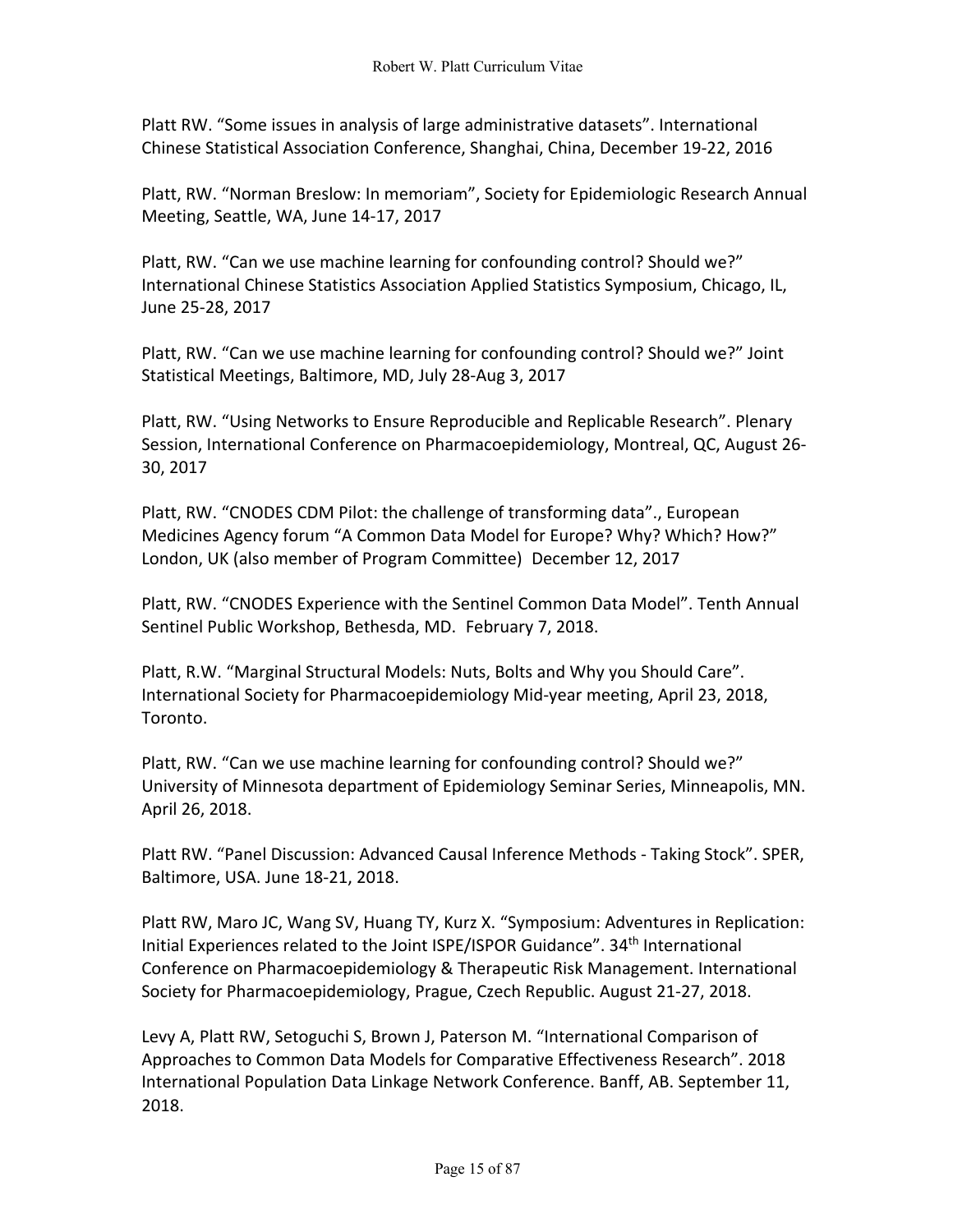Platt RW. "Is machine learning the future of Pharmacoepidemiology?". 11th Asian Conference on Pharmacoepidemiology, Xi'An, China. October 26-30, 2018.

Platt RW. "When it is appropriate to aggregate the results from multiple databases? Experience in the Canadian Network for Observational Drug Effect Studies (CNODES)". 11th Asian Conference on Pharmacoepidemiology, Xi'An, China. October 26-30, 2018.

Platt RW. "Workshop: Immortal time bias". 11th Asian Conference on Pharmacoepidemiology, Xi'An, China. October 26-30, 2018.

Platt RW. "Guest lecture: Methodological challenges in perinatal pharmacoepidemiology". University of Oslo, Department of Pharmacy. Oslo, Norway. September 12, 2019.

Lee Q, Lau C, Platt RW, Yip V. "Use of Real World Evidence and Data in the Regulatory Space from Industry Perspective and Health Canada Plain Language Labeling Regulations Update (Hosted by CAPRA)". 2019 RAPS Convergence event. Philadelphia, USA. September 24, 2019

Platt RW, Filion KB, Kim SC, Pratt N, Park RW. "Modern teaching of pharmacoepidemiology in a 'big data' world". 12<sup>th</sup> Asian Conference on Pharmacoepidemiology. October 13, 2019. Kyoto, Japan (Symposium).

Platt RW et al "Panel on the Future of Epidemiologic Methods" – University of North Carolina Invited Seminar, April 23, 2020

Platt RW "Accounting for Visit Patterns in Longitudinal Data", Joint Statistical Meetings (Virtual), August 9, 2020

Platt RW, "When do Machine Learning Tools Provide Advantages over Conventional Methods", International Conference on Pharmacoepidemiology All Access Virtual Meeting, October 7, 2020.

# **National**

Platt, R.W. "Generalized linear mixed models for meta-analysis" University of Toronto Department of Statistics, September 24, 1998.

Platt, R.W. "Generalized linear mixed models for meta-regression" Thomas C. Chalmers Centre for Systematic Reviews, Children's Hospital of Eastern Ontario, November 2, 1998.

Platt, R.W. "Importance sampling for creation of a fetal growth standard" Department of Community Medicine, University of Calgary, February 19, 1999.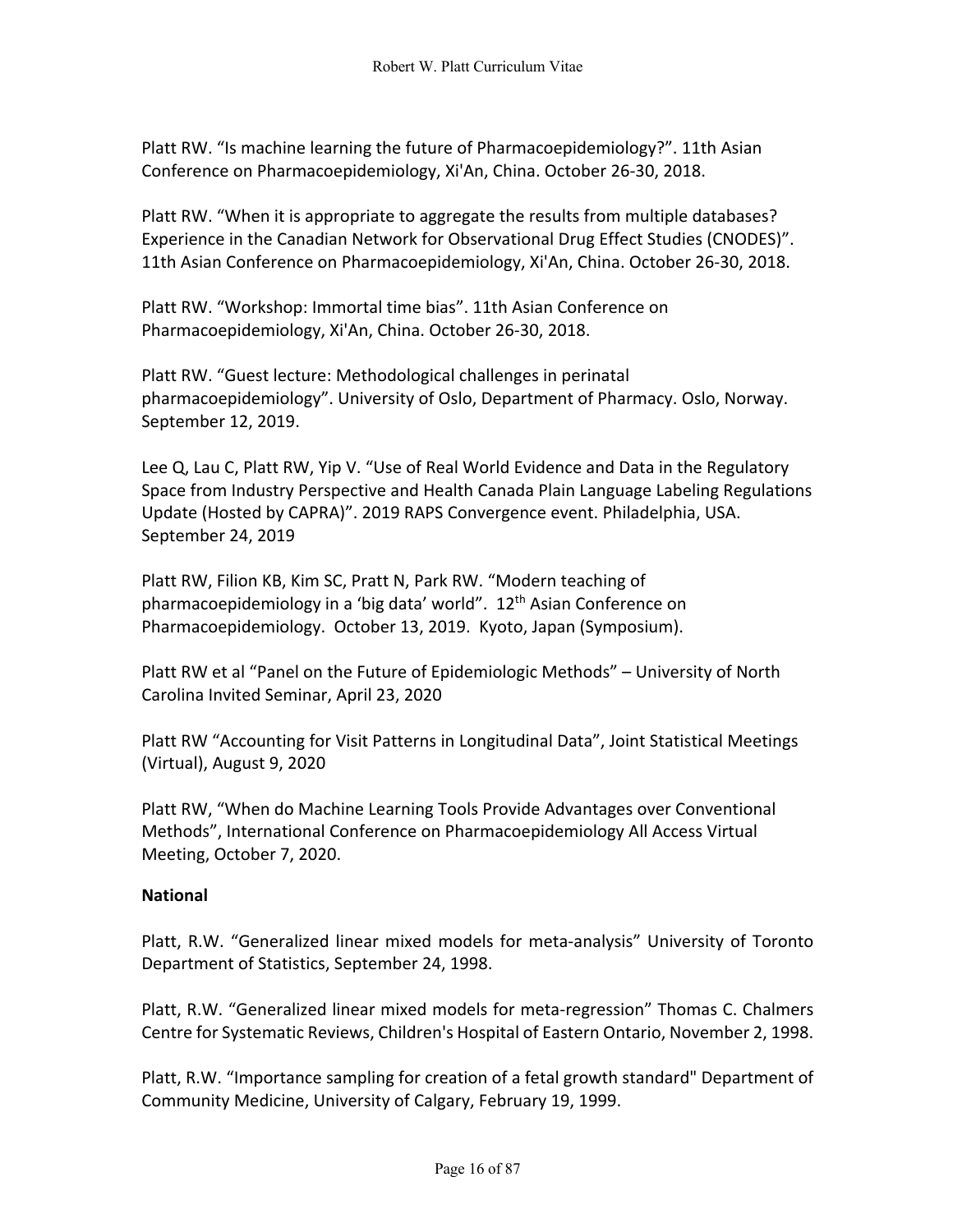Platt, R.W. "Generalized Linear Mixed Models for Meta-analysis". Concordia-UQAM Statistics seminar series, Nov. 17, 2000.

Platt, R.W., "Generalized Linear Mixed Models for Meta-analysis". Carleton University Department of Statistics, February 27, 2001.

Platt, R.W. "Analysis of Fetal and Infant Mortality", Clinical Epidemiology Program, Ottawa Health Research Institute, Jan. 23, 2003.

Platt, R.W. "Analytic approaches for fetal and infant mortality", Clinical Epidemiology Program, Ottawa Health Research Institute, January 24, 2003.

Platt, R.W. "Causal Inference in the Presence of Partial Compliance", Statistical Society of Canada 2004 meetings, May 31, 2004, Montreal, QC.

Platt, R.W. "Estimating the Causal Effect of Breastfeeding on Infant Growth", University of Manitoba Department of Statistics, October 23, 2006

Platt, R.W. "Variable Selection and Marginal Structural Models" Statistical Society of Canada 2007 meetings, June 13, 2007, St. Johns.

Invited panel member, round table: "Issues in Statistics Collaboration" Statistical Society of Canada 2008 meetings, May 28, 2008, Ottawa.

Platt, R.W. "Time Modified Confounding" Statistical Society of Canada 2009 meetings, Vancouver, BC, June 3, 2009.

Invited panel member: "Careers in Biostatistics" Statistical Society of Canada 2009 meetings, Vancouver, BC, June 2, 2009

Platt, R.W. "Clustered measurement in cluster-randomized trials" CANNecTIN Biostatistics videoconference seminar series, June 12, 2009

Platt, R.W. "Time Modified Confounding" University of Montreal Cancer Epidemiology Oct 21, 2009.

Platt, R.W. "Issues in fitting marginal structural models" PRODIGY study research day, University of Montreal, January 20, 2010

Platt, R.W. "Challenges in the study of fetal growth" Memorial University, December 1, 2011

Platt, R.W. Invited Discussant on Allan Donner's talk, Statistical Society of Canada 2012 meeting.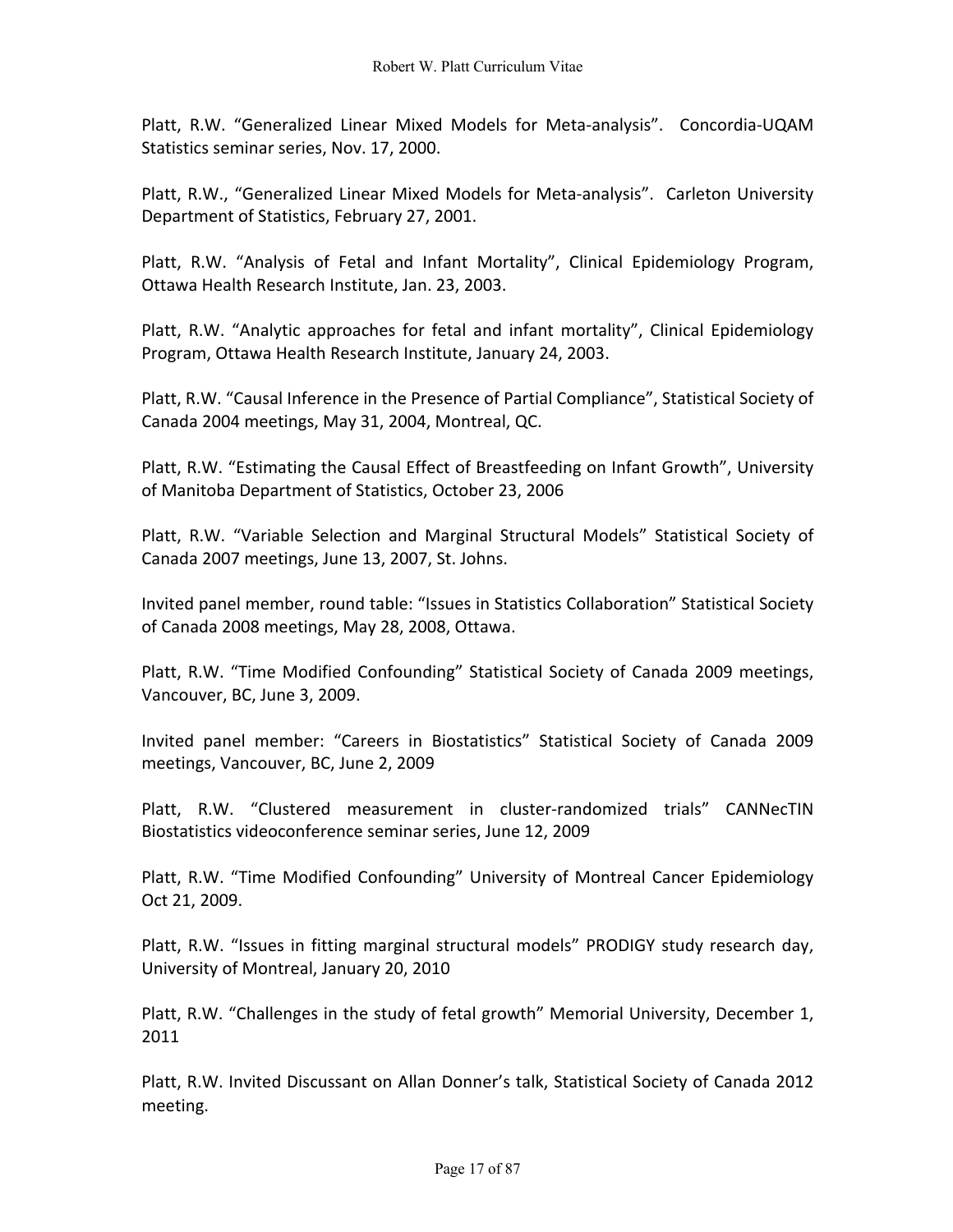Platt, R.W. "Methodological Challenges in Drug Safety Research: the Canadian Network for Observational Drug Effect." McGill Biostatistics Seminar Series. November 6, 2012.

Platt, R.W. "Causal Inference Methods: Marginal Structural Models and Inverse Probability Weighting." CNODES Workshop, Halifax, NS. October 22, 2012.

Platt, R.W. "Issues in Fitting Marginal Structural Models." Center for Clinical Epidemiology, Seminar series. January 29, 2013

Platt, R.W. "Causal Inference Methods: Marginal Structural Models and Inverse Probability Weighting." CNODES Workshop, Montreal, QC. June 27, 2013.

Platt, R.W. "Choosing the right target parameter: intent-to-treat, noncompliance, and compliance-adjusted effects" CIHR Innovative Clinical Trials Workshop, Ottawa, ON, January 30, 2014

Platt RW. "Marginal Structural Models: an overview and some challenges" BC Centre for Disease Control: Grand Rounds. Vancouver, BC. April 28, 2014.

Platt R.W. (Henry D, Ernst P, Lix L, Chateau D, Dormuth C ) "Observational studies of drug safety in distributed data networks: Experience from the Canadian Network for Observational Drug Effect Studies" 2014 IHDL Conference. Vancouver, BC April 29, 2014.

Platt R.W. "Targeted Inference". Invited sub-Plenary lecture, Canadian Society for Epidemiology and Biostatistics, Toronto, Ontario June 2, 2015.

Platt R.W. "Methodological Challenges in Administrative-Data Pharmacoepidemiology" University of Montreal Department of Pharmacy, Montreal, QC September 25, 2015.

Platt R.W. "Targeted Learning in Large Administrative Databases" CANSSI Workshop on Administrative Data, Simon Fraser University, BC April 4-6, 2016.

Platt R.W. Panel, "CIHR Funding for Research In Statistics" Statistical Society of Canada Conference, St. Catharines, ON, May 30-June 3, 2016.

Platt R.W. "Randomized Trials in Pregnancy – Statistical (Design) Challenges" Statistical Society of Canada Conference, St. Catharines, ON, May 30-June 3, 2016.

Platt RW. "Can we use machine learning to control for confounding? Do we need to?" Lady Davis Research Institute, Centre of Clinical Epidemiology Seminar series. February 7, 2017.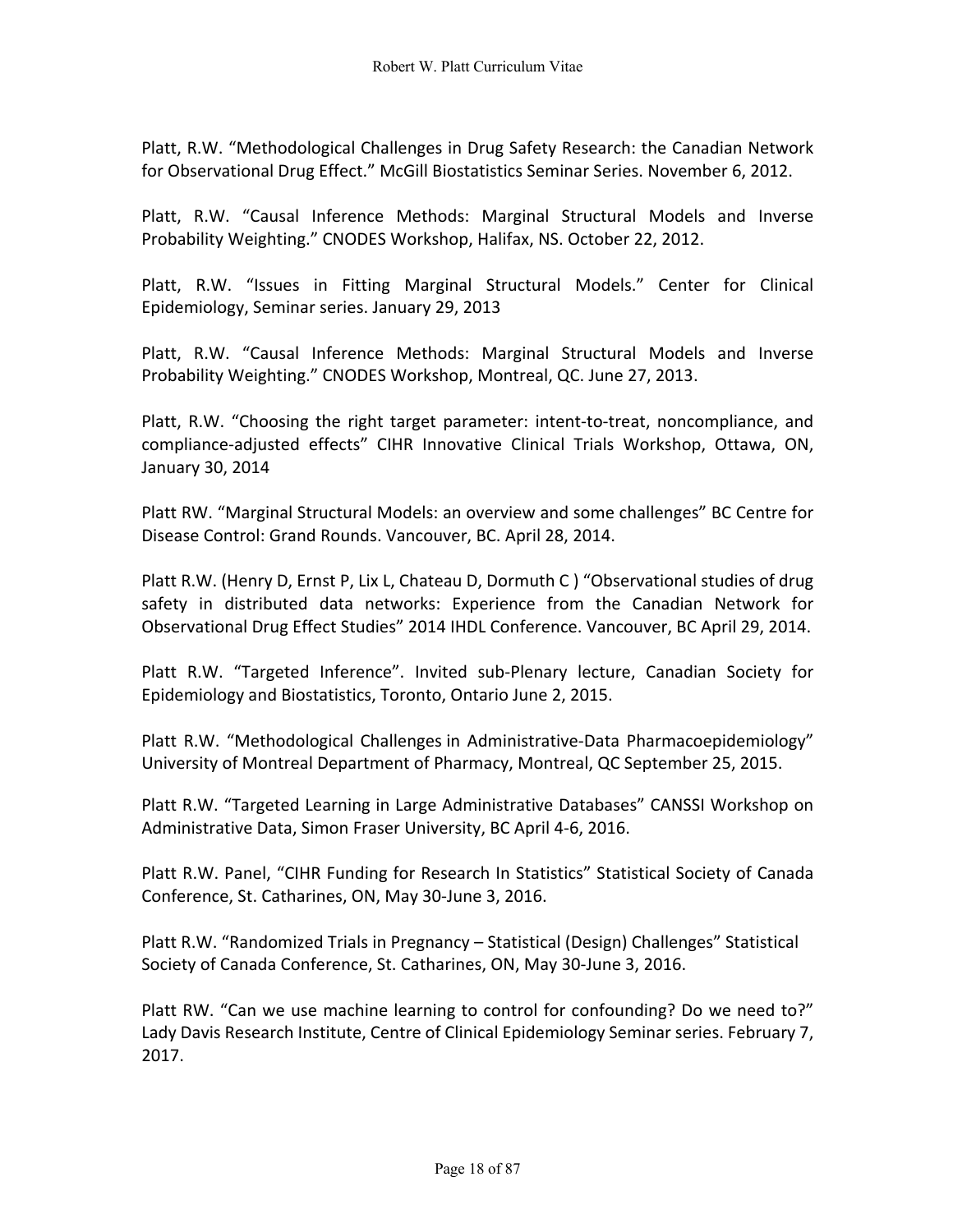Platt, R.W. "Observational Analyses of Cluster-Randomized Trials", Statistical Society of Canada Annual Meeting, Winnipeg, MB, June 10-14, 2017

Platt, RW. "Workshop: Propensity scores in epidemiology" Canadian National Perinatal Research Meeting, Banff, AB. February 12-14, 2018.

Platt RW. "Adjustment for confounding and the propensity score (Part 2)". Health Canada Professional Development Series. Ottawa, ON. May 7, 2018

Platt RW, Wells GA. "Canadian Network for Observational Drug Effect Studies: using real-world evidence to inform regulatory decisions". Canadian Society for Pharmaceutical Sciences. Toronto, ON. May 23, 2018

Platt RW. "Panel: careers in statistics". Statistical Society of Canada Conference, Montreal, QC. June 1-6, 2018.

Platt RW. "Advancing the RWE Methodological Toolbox". 2018 CAPT Annual Conference. Toronto, Ontario. October 23, 2018

Platt RW. "Canadian Network for Observational Drug Effect Studies (CNODES): Data Quality Assurance Practices". The Use of Real World Data/Evidence and Regulatory Decision Making: A Joint CSPS and Health Canada Workshop. Ottawa, Ontario. December 3, 2019

# **McGill**

Platt, R.W. "A new approach to the analysis of fetal and infant mortality" Division of Clinical Epidemiology, Royal Victoria Hospital, Montreal, October 2, 1997.

Platt, R.W. "A new approach to the analysis of fetal and infant mortality: The effect of maternal smoking" Montreal Children's Hospital Research Institute, October 19, 1998.

Platt, R.W. "Importance sampling for creation of a fetal growth standard" Centre for Clinical Epidemiology and Community Studies, Jewish General Hospital of Montreal, March 3, 1999.

Platt, R.W. and Barnes, R.B. "Uses, Misuses and Abuses of Statistics" Pediatric Medical Grand Rounds, Montreal Children's Hospital, March 17, 1999.

Platt, R.W. "Methods for Creation of Fetal Growth Standards Using Population Based Data", Department of Epidemiology and Biostatistics, McGill University, October 14, 1999.

Platt, R.W. "Uses and Misuses of Statistics in Medical Research" Obstetrics and Gynecology Grand Rounds, McGill University Health Centre, January 10, 2000.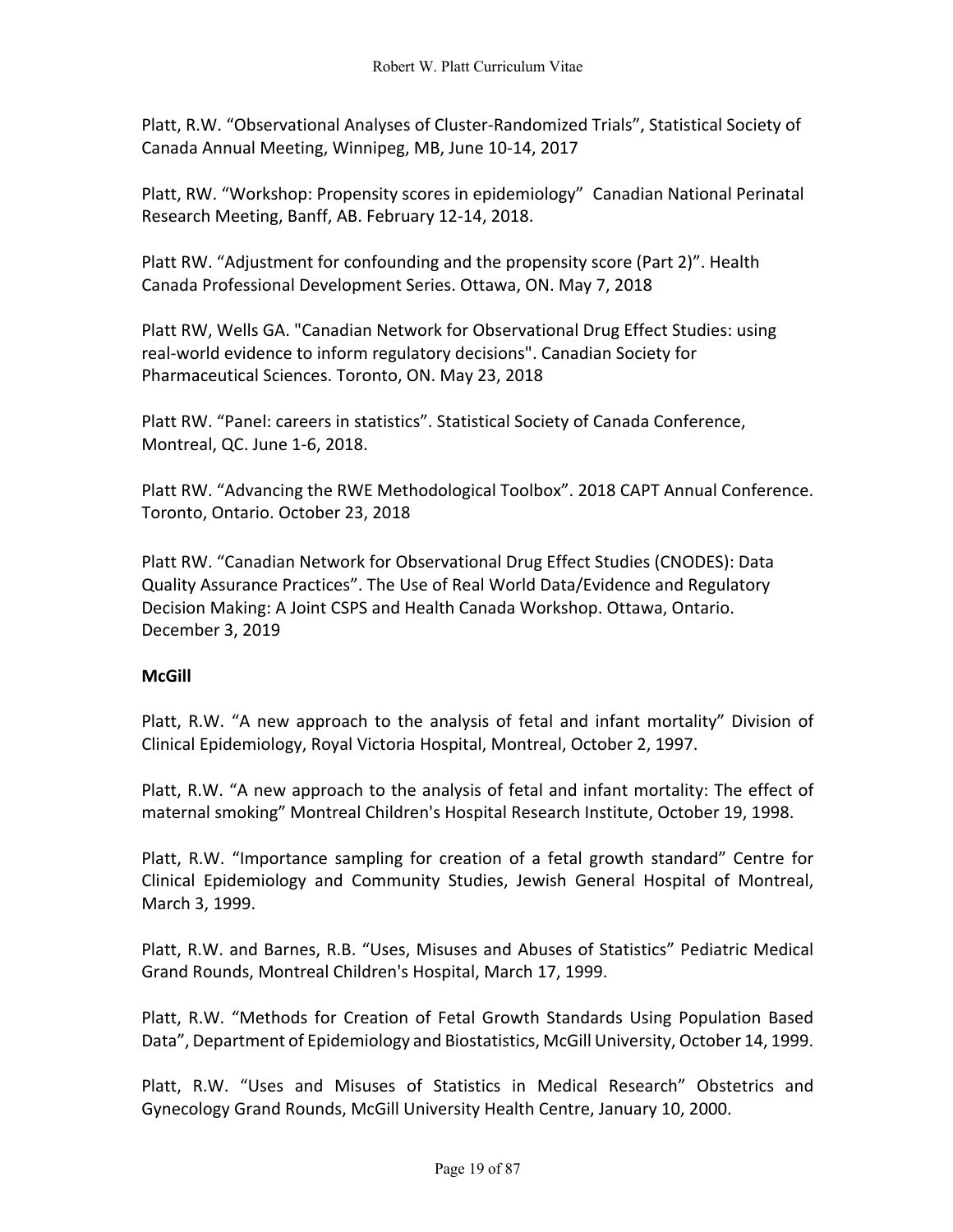Platt, R.W. "Meta-analysis: an Introduction", Rehabilitation Research Seminar Series, Montreal Children's Hospital, April 4, 2000.

Platt, R.W. "Methods for Creation of Fetal Growth Standards Using Population Based Data", Division of Clinical Epidemiology, Montreal General Hospital, April 18, 2000.

Platt, R.W., "Generalized Linear Mixed Models for Meta-analysis". McGill Department of Mathematics and Statistics, Statistics seminar series, January 18, 2001.

Platt, R.W. "Methodological Issues in Perinatal Research", Royal Victoria Hospital Division of Clinical Epidemiology, November 6, 2001.

Platt, R.W. "Statistical Issues in Perinatal Research", Montreal General Hospital Division of Clinical Epidemiology, November 6, 2001.

Platt, R.W. "Meta-Analysis: Can we/Should we Adjust for Publication Bias and Quality?", McGill University Department of Epidemiology and Biostatistics, January 10, 2002.

Platt, R.W. "Uses and Misuses of Statistics in Medical Research" Division of Surgery Grand Rounds, McGill University Health Centre, March 7, 2002.

Platt, R.W. "Publication bias: What is it and should you care?", Centre for Clinical Epidemiology and Community Studies, Jewish General Hospital of Montreal, Nov. 6, 2002

Platt, R.W. "Analytic approaches for fetal and infant mortality", Division of Clinical Epidemiology, Montreal General Hospital, April 18, 2003.

Platt, R.W. "How to meet a statistician", McGill Department of Obstetrics and Gynecology Research Day, May 9, 2003.

Platt, R.W. "Causal inference in randomized clinical trials: a review", Royal Victoria Hospital Division of Clinical Epidemiology, December 4, 2003.

Platt, R.W. "What if I didn't attend this seminar? Counterfactuals and causes", McGill Department of Epidemiology and Biostatistics, February 2, 2004.

Platt, R.W. "The problem(s) with perinatal epidemiology", Jewish General Hospital Centre for Community Studies, May 23, 2007

Platt, R.W. "Estimating the Causal Effect of Breastfeeding on Infant Growth", McGill University Department of Pediatrics, April 30, 2007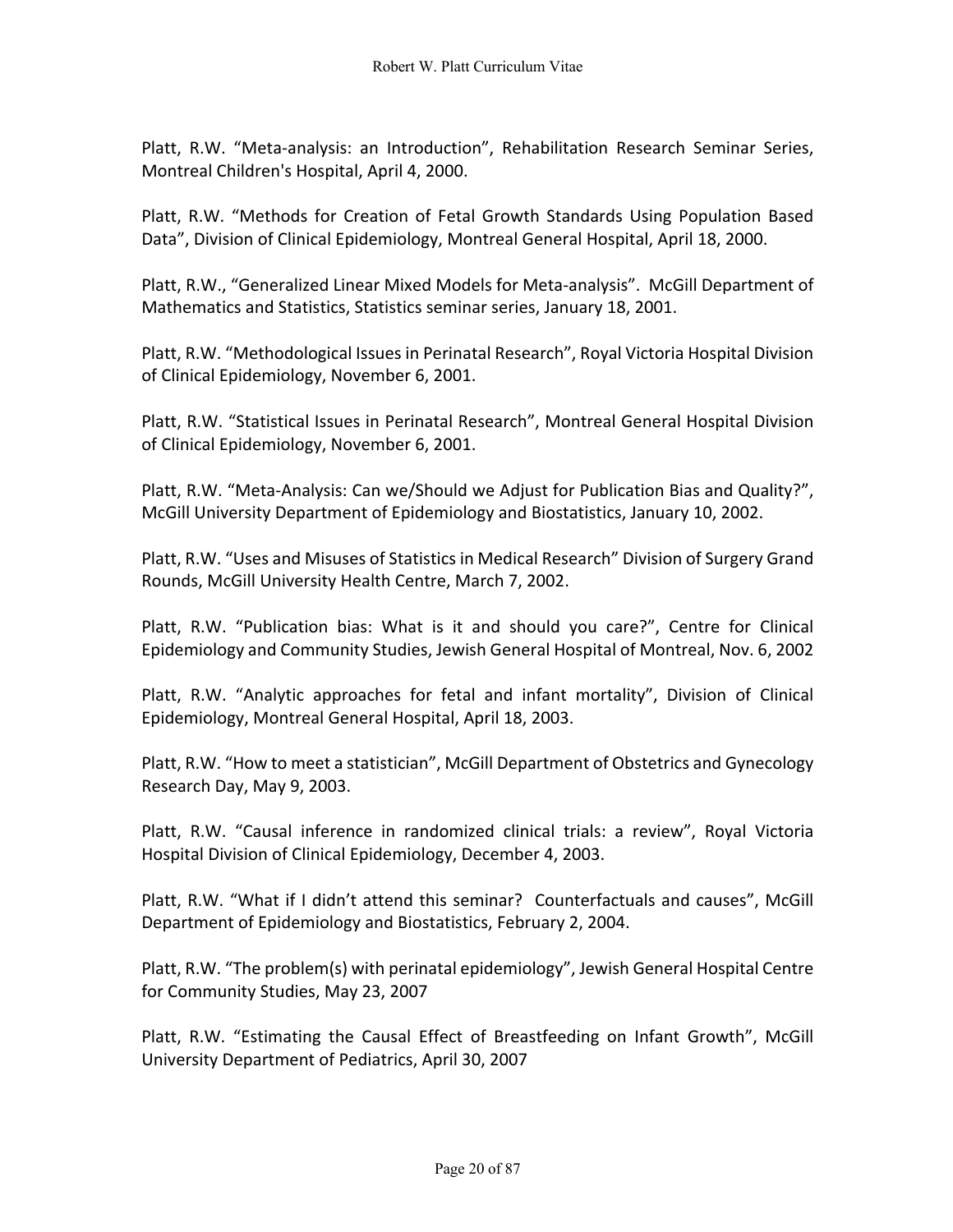Platt, R.W. "Estimating the Causal Effect of Breastfeeding on Infant Growth", McGill University Department of Epidemiology, Biostatistics and Occupational Health, September 11, 2007

Platt, R.W. "Estimating the Causal Effect of Breastfeeding on Infant Growth", McGill University Department of Pediatrics, April 30, 2007

Platt, R.W. "Time Modified Confounding", McGill University Department of Epidemiology, Biostatistics and Occupational Health, September 28, 2009

Platt, R.W. "Methodological Challenges in Drug Safety Research: the Canadian Network for Observational Drug Effect Studies" McGill Biostatistics seminar series, November 6, 2012.

Platt, R.W. "Risk Prediction Modeling: Statistical Methods and an Example from Chronic Kidney Disease" McGill department of Epidemiology, Biostatistics and Occupational Health summer seminar series, May 30, 2011.

Platt, R.W. "Methodological Challenges in Administrative-Data Pharmacoepidemiology" McGill Division of Clinical Epidemiology, September 17, 2015

Platt, R.W. "Statistical Challenges in Administrative-Data Pharmacoepidemiology" McGill Biostatistics seminar series, November 14, 2015.

Platt RW. "Meta-analysis of observational studies: What do modern methods offer?" McGill University Health Centre Symposium: Health Technology Assessment in Practice. July 8, 2019.

Platt, RW. "(Almost) 10 Years of the Canadian Network for Observational Drug Effect Studies." McGill Epidemiology Seminar Fall 2019 Series. September 30, 2019.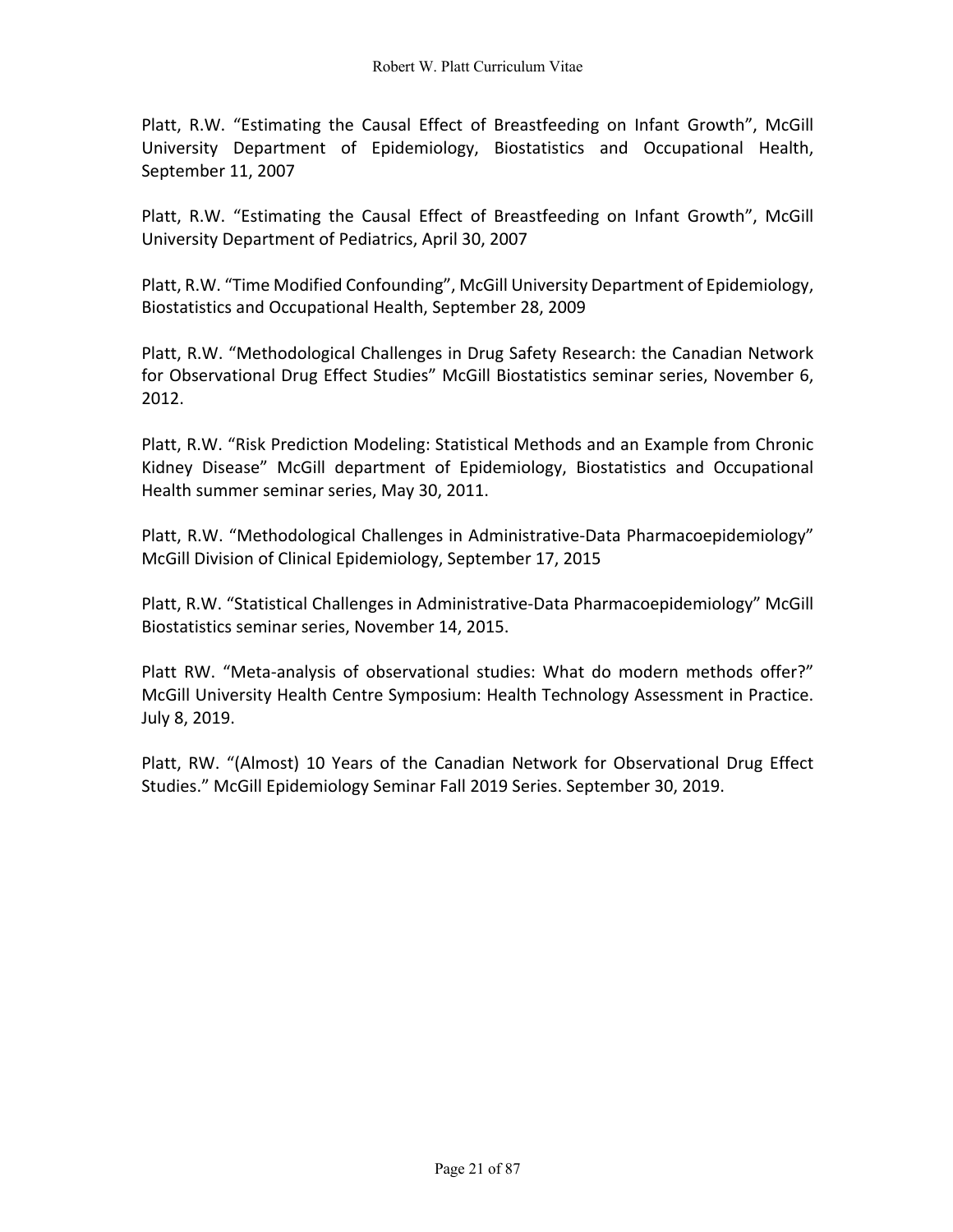# **Clinical Teaching**

Undergraduate Medical Teaching: Small Group Sessions 1996-1998, Epidemiology and Biostatistics (Charles Larson, course teacher)

Residents and Fellows

1996-1999, Pediatrics, lectures as part of teaching program(2-3 per year) Teaching-oriented Grand Rounds in Pediatrics, Obstetrics and Gynecology, Surgery (see "invited presentations")

### **Other Teaching**

#### *National*

CNODES-Health Canada Pharmacoepidemiology Training Program Lectures on confounding control and propensity scores, spring 2018

#### *International*

Chelyabinsk-McGill Project in Population Health: Introduction to Biostatistics 30 course hours, January 2000, Chelyabinsk, Russia Course evaluations (qualitative) available

Faculty Member: CIHR-NICHD Summer Institute in Reproductive and Perinatal Epidemiology, July 2005, Cape Cod, MA:

Faculty Member: CIHR-NICHD Summer Institute in Reproductive and Perinatal Epidemiology, July 2006, Cambridge, MD.

Faculty Member: CIHR-NICHD Summer Institute in Reproductive and Perinatal Epidemiology, July 2007, Bromont, QC.

Faculty Member: CIHR-NICHD Summer Institute in Reproductive and Perinatal Epidemiology, July 2008, Burlington, VT.

Faculty Member: CIHR-NICHD Summer Institute in Reproductive and Perinatal Epidemiology, July 2009, Val-David, QC.

Faculty Member: CIHR-NICHD Summer Institute in Reproductive and Perinatal Epidemiology, July 2010, St. Michaels, MD.

Faculty Member: CIHR-NICHD Summer Institute in Reproductive and Perinatal Epidemiology, July 2011, Philadelphia, PA.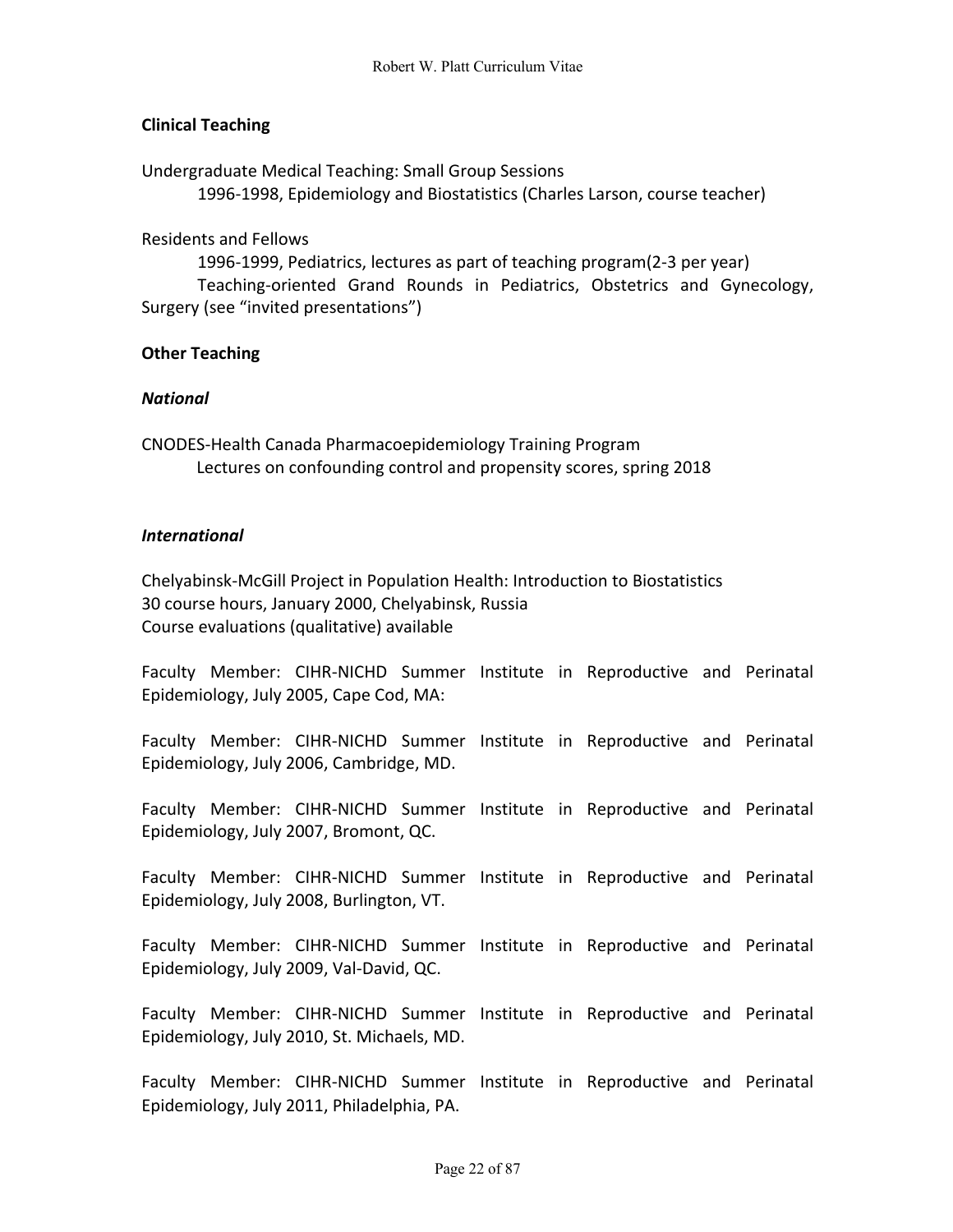Faculty Member: CIHR-NICHD Summer Institute in Reproductive and Perinatal Epidemiology, July 2012, Philadelphia, PA.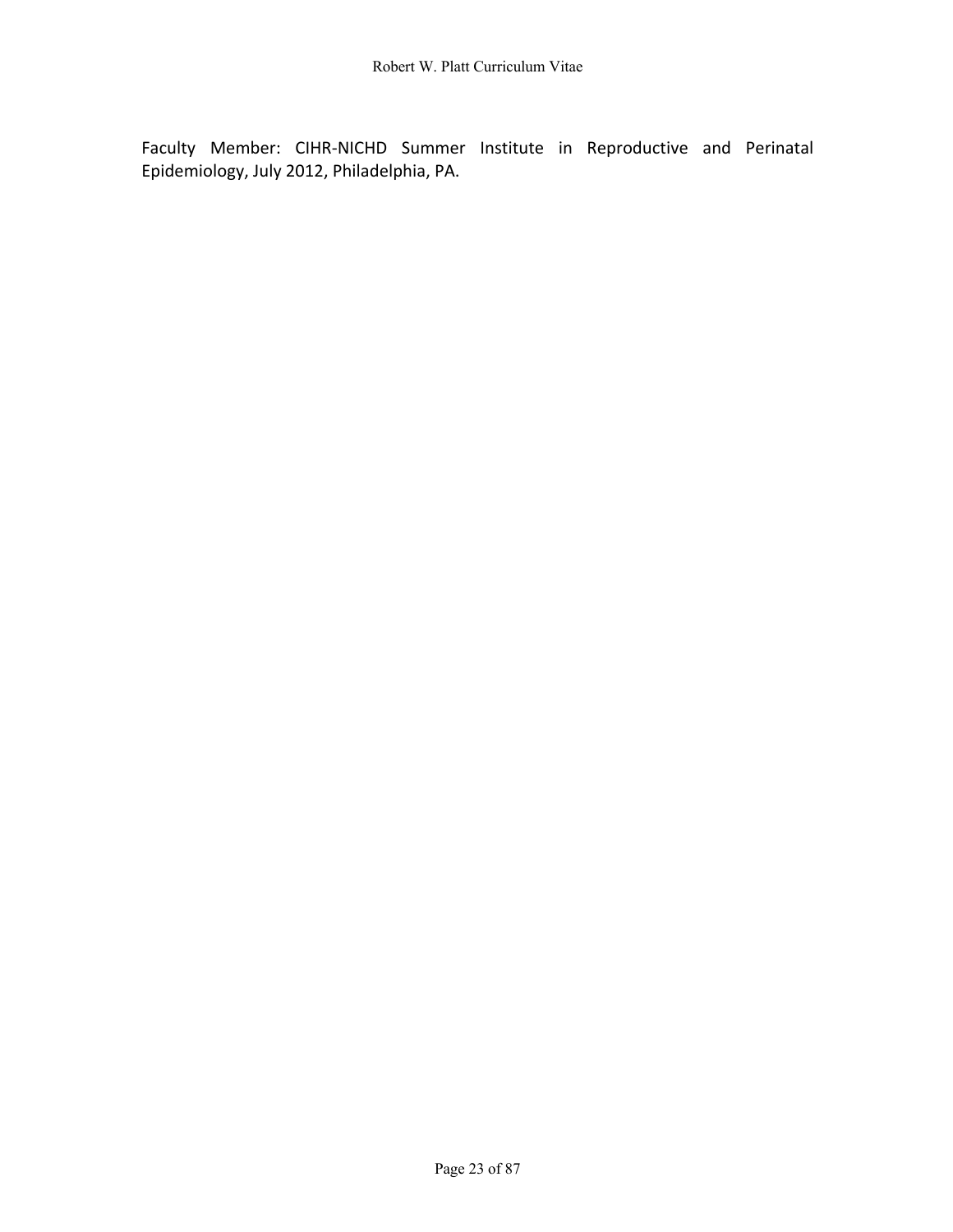# **F. OTHER CONTRIBUTIONS TO THE SCHOLARLY COMMUNITY**

In 2018-19, I was President of the Statistical Society of Canada. Statistical Society of Canada. The Statistical Society of Canada is the primary academic organization for statisticians in Canada, and the Biostatistics section is the largest section within the SSC. I have served twice as President of the Biostatistics section of the SSC.

I served (2012-13) as President of the Society for Pediatric and Perinatal Epidemiologic Research, and continue to represent the society on the Executive Committee for the 2016 Congress of Epidemiology of the Americas. SPER is an international society and the primary academic organization for pediatric and perinatal epidemiologists worldwide. The

I was graduate program director in the department of Epidemiology, Biostatistics, and Occupational Health (2015-2018), responsible for direction and oversight of all graduate programs in the department. I was biostatistics program director from 2006 to 2011, and was the leader of the major program revision that took place in 2006. We overhauled the program in total, bringing the content in line with that in top American biostatistics program.

At the Montreal Children's Hospital and McGill University Health Centre, I played a leading role in developing statistical consulting services. From 1996 to 2013 I led and developed the Biostatistics Consulting Service, and led the amalgamation of biostatistics services under the Centre for Innovative Medicine and the Centre for Outcomes Research and Epidemiology at the Research Institute of the MUHC-RI. I have also played a leadership role in Information Systems at the MUHC Research Institute. I currently chair a committee with the mandate to develop a research IS program that meets the needs of investigators while satisfying government confidentiality and security rules for hospitals.

Finally, I am active in journals and in reviewing for granting agencies. I am involved in three journals, including as Editor-in-Chief of Statistics in Medicine and Editor of the American Journal of Epidemiology, and have participated in national grant panels continuously since 2001 (CIHR, NCIC) and FRSQ panels since 2006; I recently chaired a CIHR Project Scheme panel for two years. I have received three invitations to participate in NIH study sections, two of which I declined due to time conflicts. I have been external reviewer on several tenure and promotion dossiers and Ph.D. theses (>6 in 2019).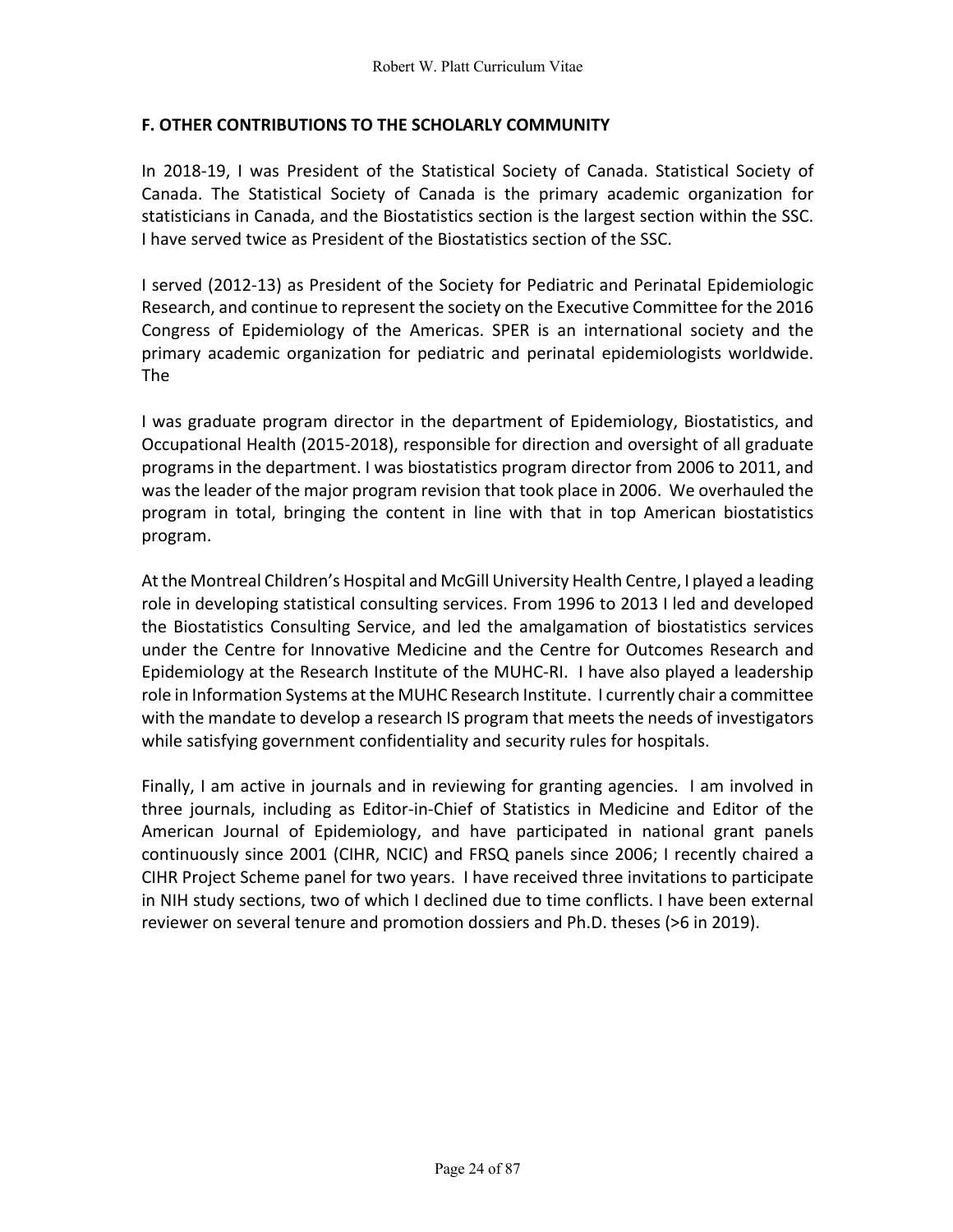### **Reviews**

# **Editorial Boards:**

Statistics in Medicine: Associate Editor, 2013-2019; Editor-in-Chief, 2019-present American Journal of Epidemiology: Associate Editor, 2014-2018; Editor 2018-present

Child Development: Consulting Editor (Statistics), 2000 to 2007 Journal of Epidemiology and Community Health: Associate Editor, 2008-2016 International Journal of Biostatistics: Associate Editor, 2011-present Pharmacoepidemiology and Drug Safety, Editorial Board, 2016-present

### **Ad hoc reviews (select journals):**

American Journal of Epidemiology **Biostatistics** Cancer Circulation Drug Safety Epidemiology European Journal of Epidemiology Human Reproduction Injury Prevention International Journal of Biostatistics Journal of the American Medical Association Journal of the American Statistical Association Journal of Causal Inference Journal of Clinical Epidemiology Journal of Computational and Graphical Statistics New England Journal of Medicine Pediatric and Perinatal Epidemiology Pharmacoepidemiology and Drug Safety Statistics in Medicine

Certificate of Reviewing Excellence, Pharmacoepidemiology and Drug Safety, 2013, 2014, 2015, 2016

Certificate of Reviewing Excellence, Elsevier and the Editors of Annals of Epidemiology Journals, 2013

#### **Other review activities, last 3 years:**

External Reviewer, 3 PhD theses (University of Ottawa, Dalhousie)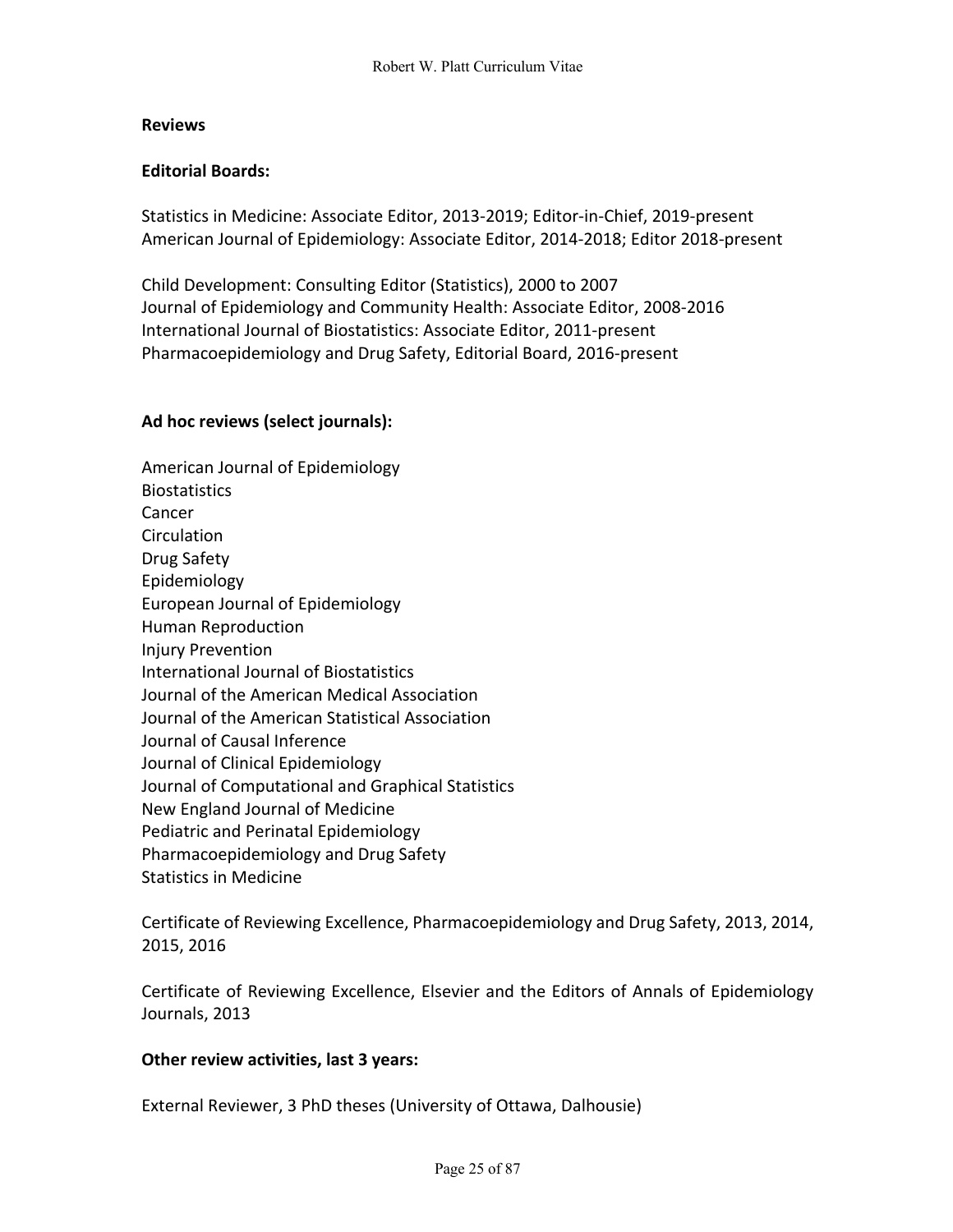External reviewer of Tenure/Promotion/Full Professor Dossiers (selected): University of British Columbia Simon Fraser University University of Alberta University of Waterloo University of Ottawa Harvard University Emory University University of Florida Group Health Research Institute, Seattle University of North Carolina National Institute for Child Health and Human Development (NIH)

#### **Grant Reviews**

#### *Panel Member/Chair:*

US National Institutes of Health, NICHD. Special Study Section, July 2003 (2 meeting days)

Population, Public and Community Health committee, Canadian Institutes of Health Research 2001-2005 (5 meeting days/ year)

Clinical Trials committee, National Cancer Institute of Canada 2005-2009 (2 meeting days/year)

Chercheur-boursier committee, FRSQ, 2006-2011 (2 meeting days/year)

Chercheur-national committee, FRSQ, 2012-13 (1 meeting day/yr)

Randomized Clinical Trials committee, Canadian Institutes of Health Research, 2011-2012 (4 meeting days/year)

Chercheur-national committee, FRSQ, 2013-14 (1 meeting day/yr)

Randomized Clinical Trials committee, CIHR - Scientific Officer, June 2013-June 2015 (4 meeting days/year)

Foundation Grants – CIHR – Stage 1 reviewer, September 2014-present.

Chercheur-boursier committee, FRSQ, 2015-2017 (2 meeting days/year)

Project Scheme – CIHR: Competition Chair, 2016-2018.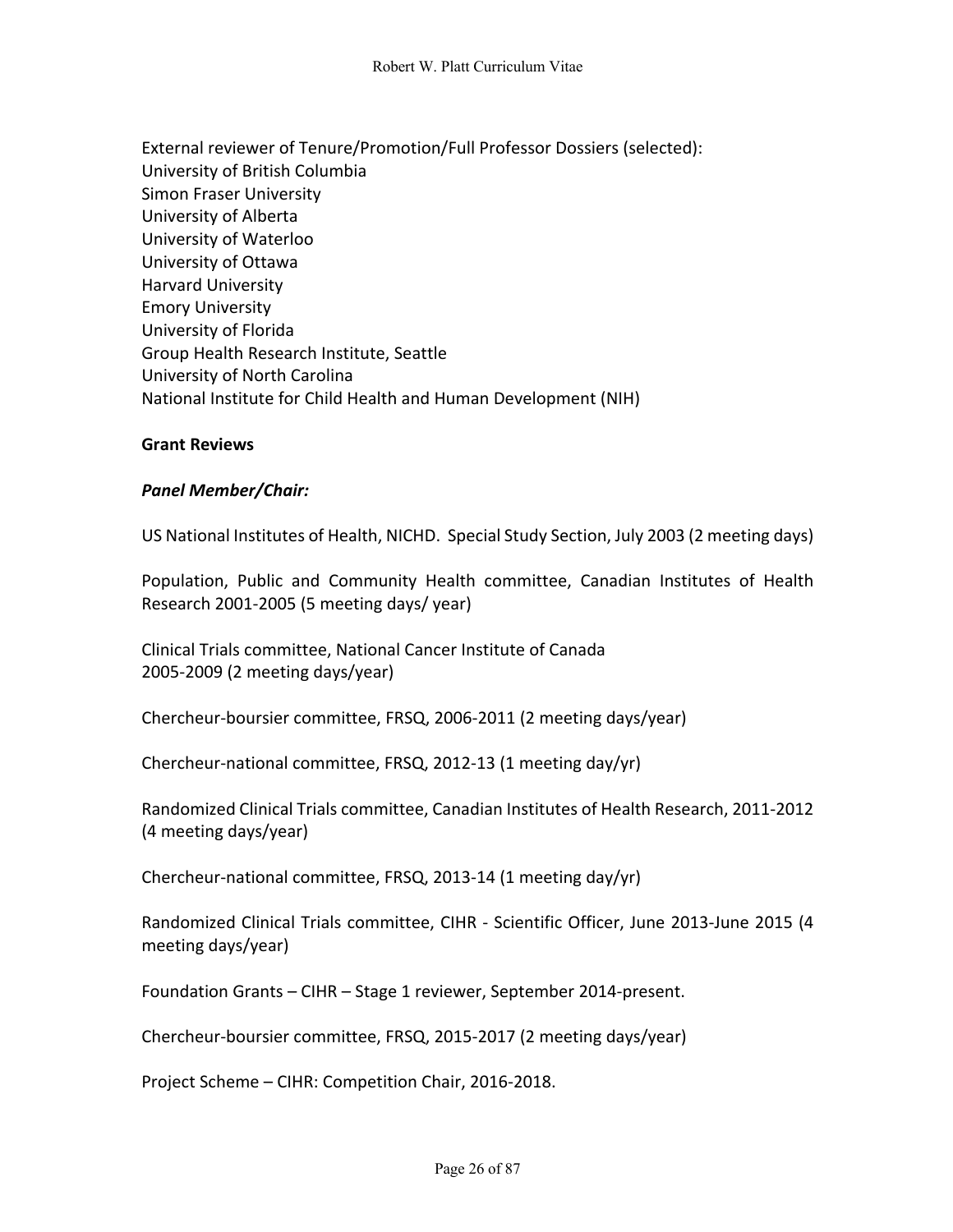# *Ad Hoc Reviews. Last 3 years:*

External Reviewer, Natural Sciences and Engineering Research Council 1999-present (1-2 reviews/yr, 5 hours)

External Reviewer, Medical Research Council of Canada 1999-2000 (1-2 reviews/yr, 5 hours)

External Reviewer, National Health Research and Development Program 1999-2000 (one review, 3 hours)

External Reviewer, Canadian Institutes of Health Research, 2000-present (2 reviews/yr, 5 hours)

External reviewer, MITACS Accelerate program and Elevate program 2012-present (1 review/yr, 2 hours)

### **ADMINISTRATIVE RESPONSIBILITIES**

### *McGill*

Biostatistics Program Director Department of Epidemiology, Biostatistics, and Occupational Health Sept 2001 to September 2005. (2 hours/week) September 2006-June 2011 (4 hours/week)

Departmental Tenure Committee Department of Epidemiology, Biostatistics, and Occupational Health September 2009-June 2012 (10 hours/year) September 2014-present (10 hours/yr)

Director of Graduate Programs Department of Epidemiology, Biostatistics, and Occupational Health September 2015-September 2018 (8 hours/week)

#### *Hospital*

Director of the Biostatistics Consulting Service Montreal Children's Hospital Research Institute, 1996 to 2013 (3 hours/week)

Associate Director, Information Systems McGill University Health Centre Research Institute, 2000-2007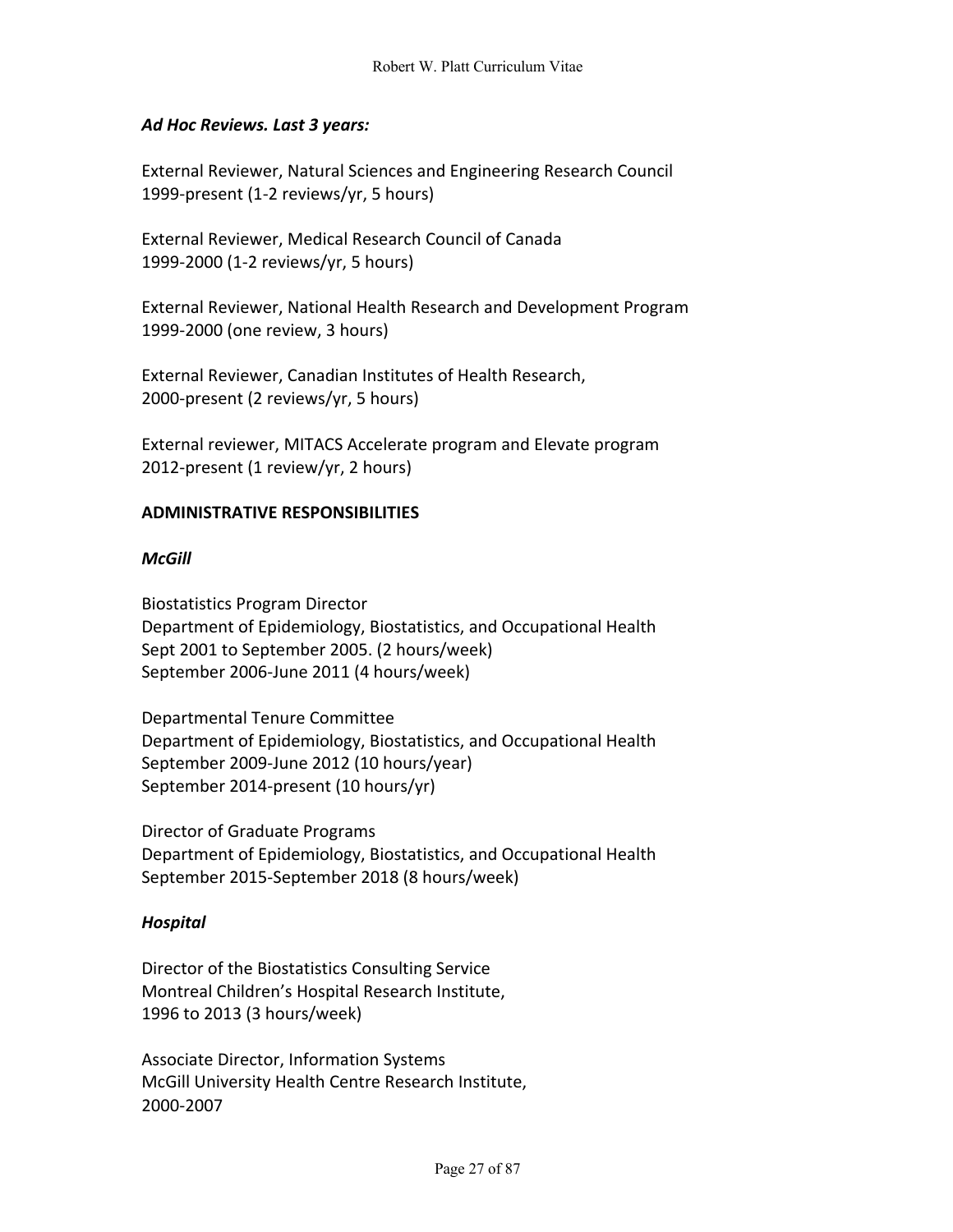Chair, Research Information Systems Steering Committee McGill University Health Centre Research Institute, 2008 to present. (5 hours/week)

Associate Director (Biostatistics and Data Management), Centre for Innovative Medicine McGill University Health Centre 2012-2015 (3 hours/week)

# **Committees**

Member Biostatistics Committee McGill University Department of Epidemiology and Biostatistics September 1998 to September 1999 (2 hours/month)

Member Equipment Allocation Committee McGill - Montreal Children's Hospital Research Institute December 1997 to April 2001 (1 day/year)

Member (representing Pediatrics) McGill University Faculty of Graduate Studies and Research Faculty Council October 1999 to June 2002 (2 hours/month)

Member Computing Committee McGill University Department of Epidemiology and Biostatistics September 1999 to August 2003

Member, Admissions Committee, McGill University Department of Epidemiology and Biostatistics February 1999 to Sept 2001 and Sept 2002 –August 2003 (20 hours/year)

# Member

Clinical Projects Committee McGill - Montreal Children's Hospital Research Institute December 1998 to June 2004 (10 hours, twice yearly)

## Member

Comprehensive Exam Committee McGill University Department of Epidemiology and Biostatistics Sept 2000 to August 2004. (~20 hours work, twice yearly)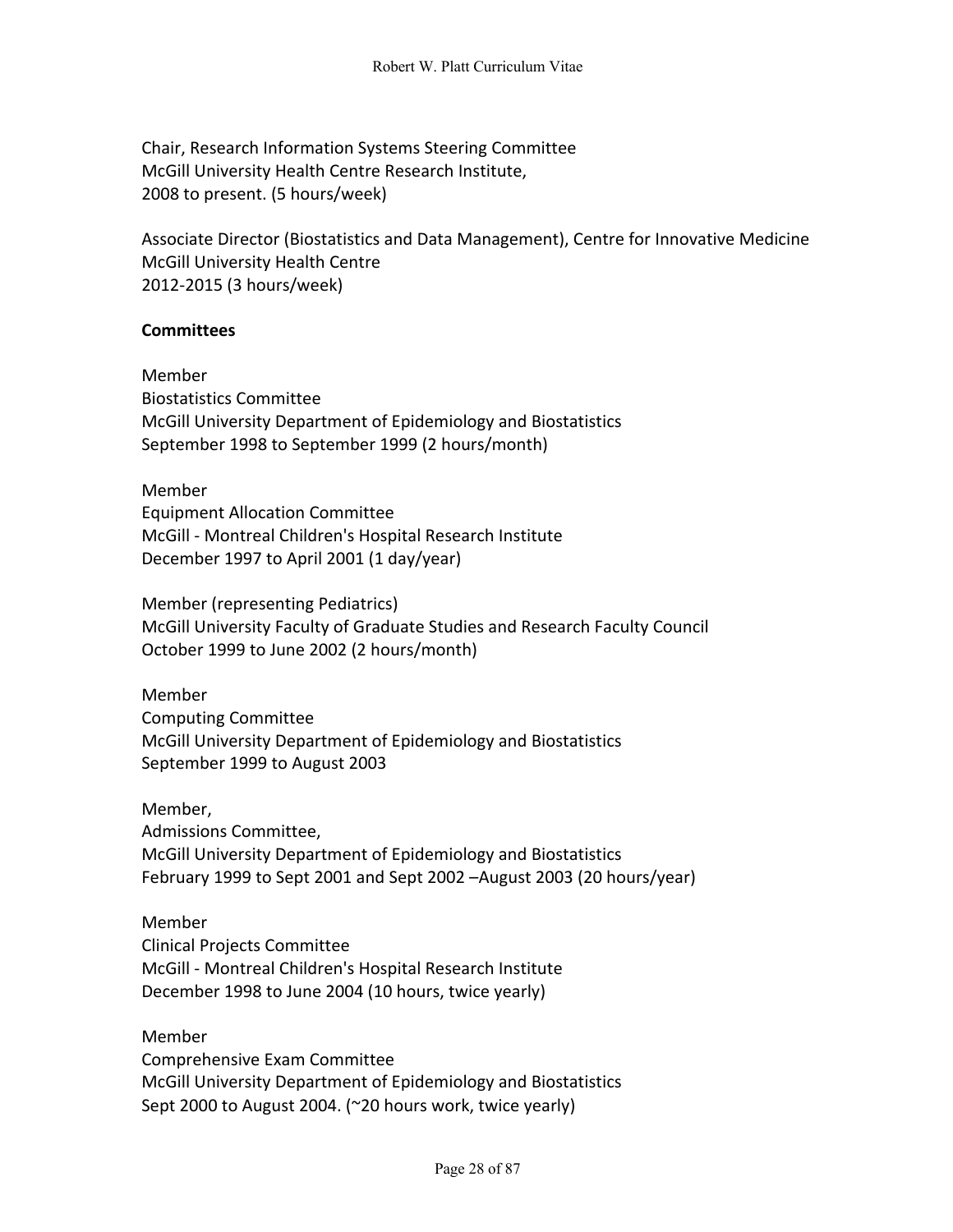Member (representing Hospital Research Institutes) McGill University Senate Committee on Information Systems and Technology Standing Committee for Research 2001 to 2005 (3 hours/quarter)

Chair McGill University Health Centre Research Institute Ad Hoc Research Information Systems Committee 2000-2007

Member (Research Institute representative) McGill University Health Centre Information Systems Steering Committee 2002 to 2010 (2 hours/month)

Member Studentships Committee McGill - Montreal Children's Hospital Research Institute July 2004-June 2010 (10 hours, once yearly)

Member (Research Institute representative) McGill University Health Centre Security and Confidentiality Committee 2000 to 2012 (2 hours/month)

# **Professional and/or Learned Societies**

Member, American Statistical Association, 1996-present Member, Statistical Society of Canada, 1997-present Member, Society for Pediatric and Perinatal Epidemiologic Research, 2000-present Member, Society for Epidemiologic Research, 2007-present

Statistical Society of Canada, Biostatistics section President-elect, 2006-07 President, 2007-08 Past-president, 2008-09 President, 2009-10 Liaison to external societies, 2011-2013

Society for Pediatric and Perinatal Epidemiologic Research President-elect 2011-12 President 2012-13 Past-president 2013-2014 Representative to the Joint Policy Committee of the Societies of Epidemiology, 2012-2014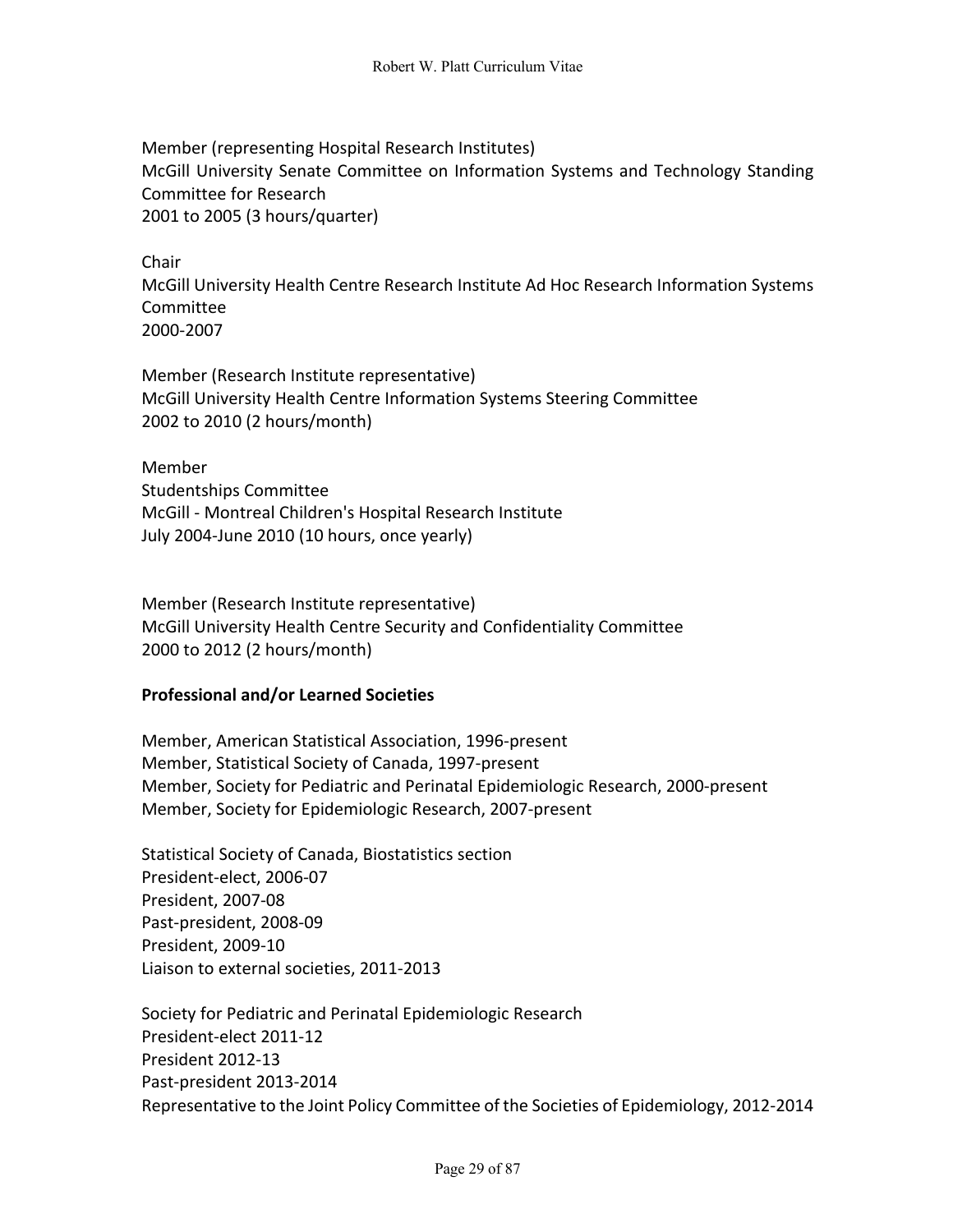Representative to the 1<sup>st</sup> Epidemiology Congress of the Americas Executive Committee

Statistical Society of Canada President-elect, 2017-18 President, 2018-19 Past-president, 2019-20

## **Other Professional and Scientific Contributions**

Member, Education Committee, Society for Epidemiologic Research

Fetal and Infant Mortality Study Group of the Canadian Perinatal Surveillance Service, Health Canada, Member, 1999 to 2011 (2 1-day meetings/yr)

Local Organizing Committee, International Biometric Conference 2006, Montreal, Canada.

Data and Safety Monitoring Committees: I have been on more than 10 data and safety monitoring committees for randomized trials, including two as chair.

### **Other Contributions**

McGill Child Care Centre/Centre de la Petite Enfance McGill Board of Directors Member Jan 2003-Sept 2005 President/Chair Sept 2003 – Sept 2005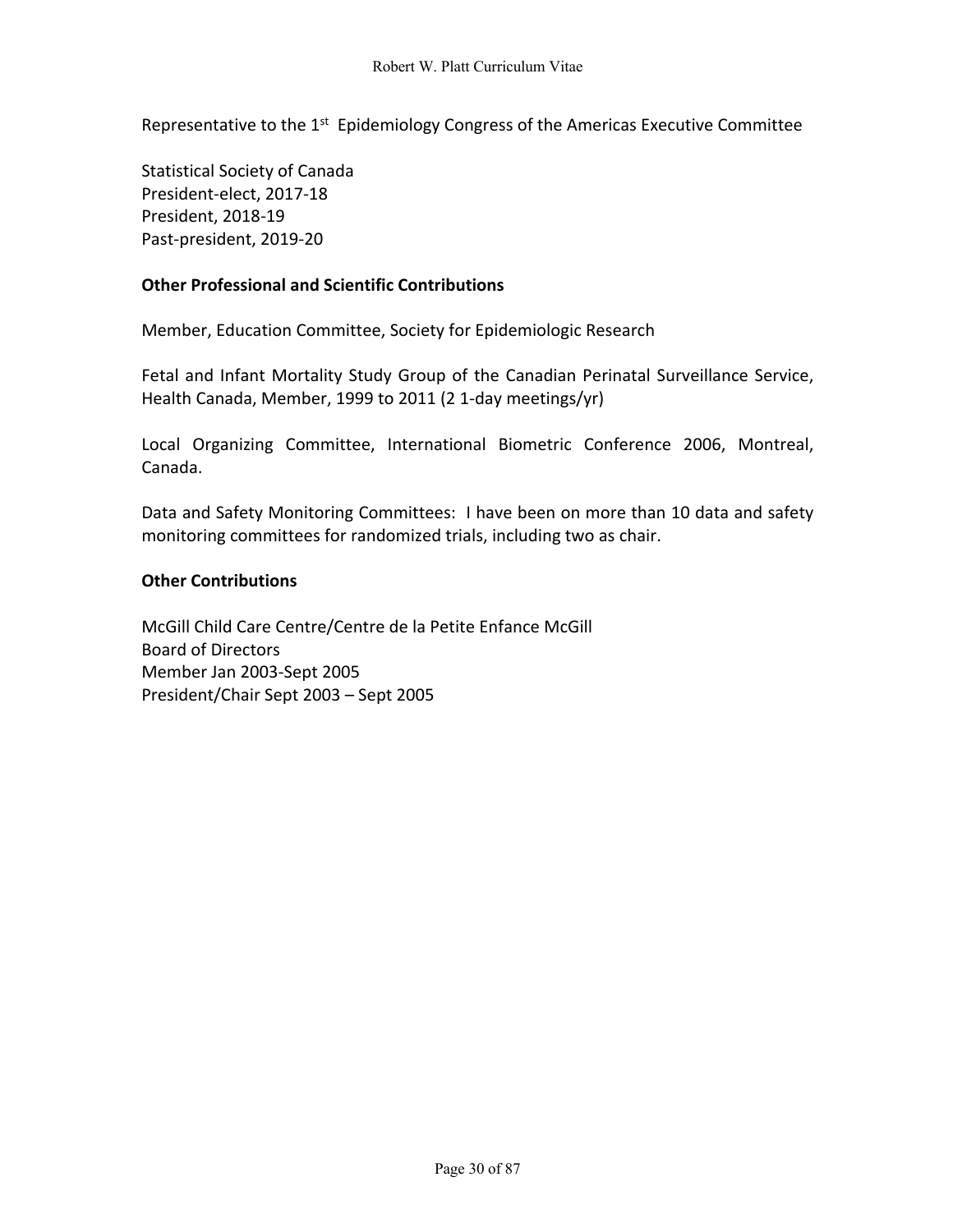# **G. RESEARCH**

# Research Activities

My research has developed since arrival at McGill, from my theoretical work during my Ph.D., into statistical methods for meta-analysis and causal inference, collaborative and methodologic work in perinatal and reproductive epidemiology, and most recently collaborative and methodologic work in pharmacoepidemiology. I have held peerreviewed career scholar support continuously since 1998 for my research work, from MRC/CIHR, McGill, and FRSQ, and an endowed chair.

### Past

Saddlepoint approximations in categorical data: My Ph.D thesis work assessed these approximations to exact conditional statistical distributions. This resulted in two publications in statistical journals.

Meta-analysis: I have had an active research program in meta-analysis, focused on both practical and statistical methods. This research initiated as a research assistantship during my PhD. program, which resulted in two published papers in top statistics journals. As part of a collaborative group led by David Moher, I have been involved in several research projects including two CIHR-funded grants. Finally, my work on multivariate metaanalysis with PhD student Khajak Ishak resulted in two published papers and two invited presentations (SAMSI workshop on meta-analysis, June 2008, and the Eastern North American Region of the International Biometric Society meeting, one of the largest annual meetings in biostatistics.

# Present

Pharmacoepidemiology: Since 2011 I have been the leader of the Methods team for the Canadian Network for Observational Drug Effect Studies (CNODES). CNODES' mandate is to provide high-quality evidence in response to drug safety queries generated by Canadian public health stakeholders. As methods team lead, my role is to ensure highquality methods, and to supervise a methods research program. My program of research in pharmacoepidemiologic methods centres around efficient methods for confounding control in high-dimensional administrative data. This work has also been funded by my CIHR operating grant (2012-15) and Foundation grant.

Causal inference: Inferring causation from observational data is a critical issue in epidemiology. Methods for causal inference using potential outcomes is a very active area of research among top biostatistics and epidemiology research groups in the US and Western Europe. Since my sabbatical year in 2005-06, I have been active in causal inference from the epidemiologic and statistical methods perspective. My work addresses both generic methodological issues and issues specific to perinatal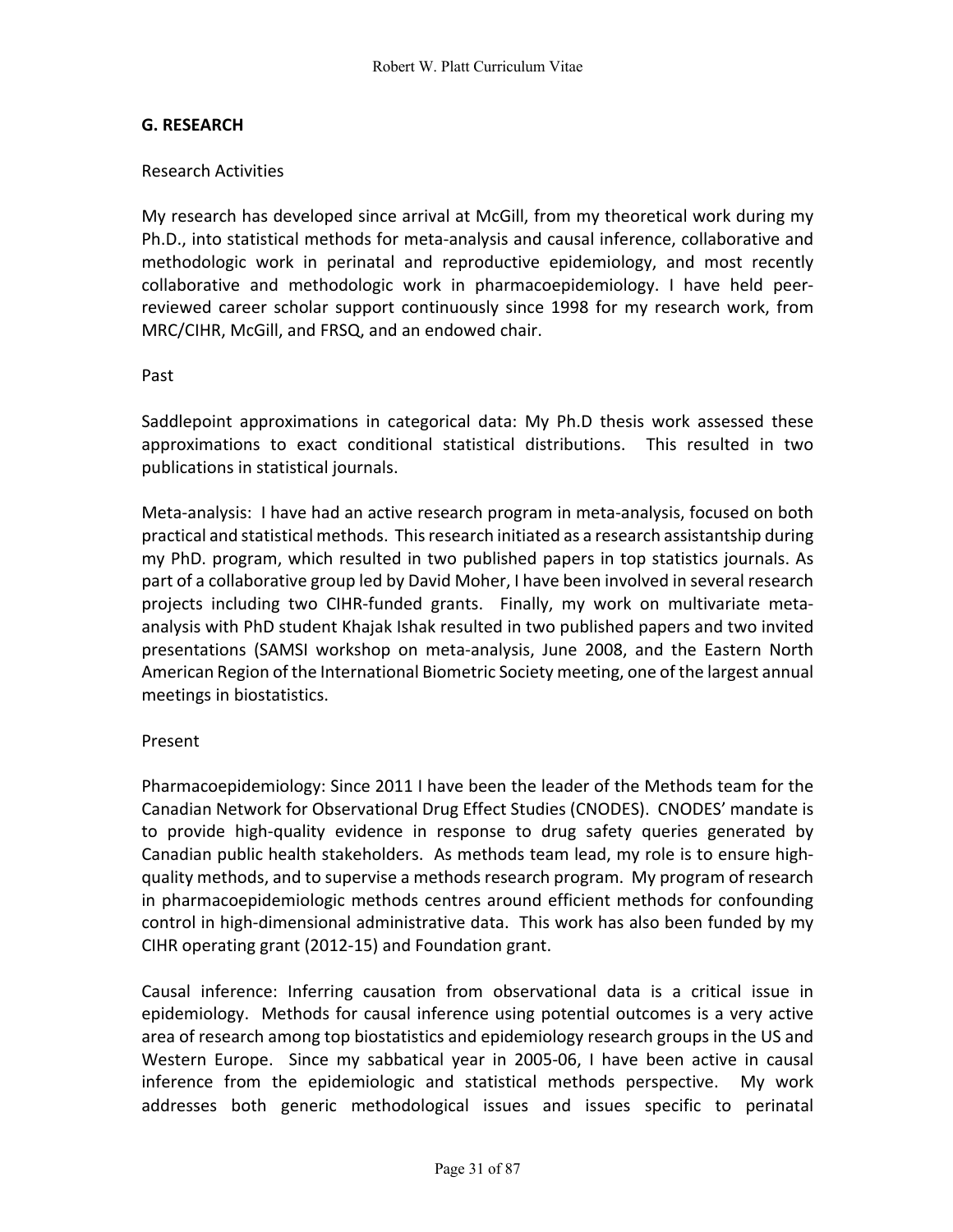epidemiology. This has led to several papers including significant methodologic work on development of statistical methods for causal inference with Erica Moodie at McGill, and on epidemiologic issues in implementation of causal methods with collaborators across North America (M. Hernan, E.Schisterman, S. Cole). I have been invited to give several presentations on this material, including at international meetings (invited presentation at the 2008 International Biometric Society bi-annual meeting – one of the two most prestigious international meetings of biostatisticians).

Perinatal research: Since my arrival at McGill in 1996, I have had active collaborations with Michael Kramer and others in the area of perinatal research, and have developed a program of research in statistical and epidemiologic methods specific to perinatal epidemiology. Our research group, led by Michael Kramer and myself, is recognized as a leader both in substantive and methodologic research in the field. I have published several methodologic papers as first or senior author, and several more as collaborator in this field. In particular, my work developing methods for detecting and correcting errors in gestational age was used in the current Canadian fetal growth reference, and by French and US researchers in development of growth references. My work proposing a hazardbased survival model for fetal and infant mortality has been recognized as a significant methodological advance. I have been, since 2001, an integral collaborator and lead statistician on the large, international PROBIT study of breastfeeding promotion led by Michael Kramer. Finally, my current research in statistics for perinatal research centers on causal inference for randomized trials and observational data and on merging my two current areas of research. My work in the area has been funded by two CIHR grants as principal investigator and is part of the focus of my CIHR Foundation Grant.

Collaborative research: I have an extensive collaborative record, including publications in top medical journals including New England Journal of Medicine, JAMA, and BMJ, many in perinatal epidemiology and pharmacoepidemiology.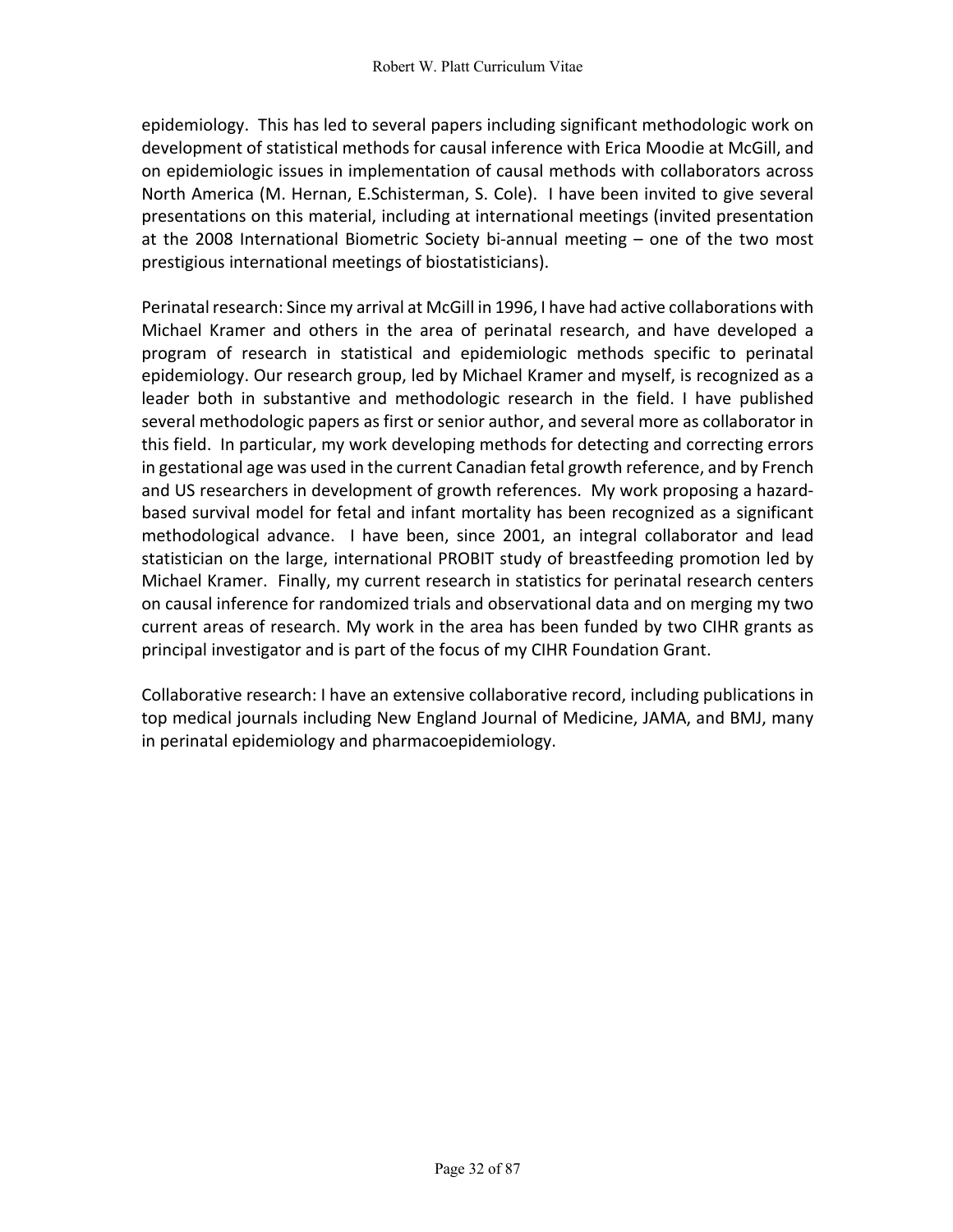## **Personal Support Awards**

Platt, R.W. "Développement de méthodes statistiques spécifiques à des problèmes de recherche en pédiatrie" Chercheur-boursier award, Fonds de Recherche en Santé du Québec (declined).

Platt, R.W. "Statistical and epidemiologic methods for pediatric research" Medical Research Council of Canada Scholarship, 1999-2004.

Platt, R.W. "Statistical and epidemiologic methods for pediatric research" Fraser Monat McPherson award, McGill University, 2004-2007.

Platt, R.W. "Statistical and epidemiologic methods for pediatric research" Chercheur-boursier award, Fonds de Recherche en Santé du Québec. 2005-2008.

Platt, R.W. "Statistical and epidemiologic methods for pediatric research" Chercheur-boursier senior award, Fonds de Recherche en Santé du Québec. 2008-2012.

Platt, R.W. "Statistical and epidemiologic methods for pediatric research" Chercheur-national, Fonds de Recherche en Santé du Québec. 2012-2016.

#### **Research Grants**

For collaborative grants, percent of financial resources and role on the project indicated

#### *Applied for:*

Canadian Institutes of Health Research (CIHR) – Project Grant PI: Kristian Filion Co-investigator: Christel Renoux; Claire Lefebvre; Melanie Henderson; Reem Masarwa; Robert Platt "The safety of antipsychotic drugs among children and youth with attention deficit and hyperactivity disorder" \$230,000 2021/10 - 2023/9

Canadian Institutes of Health Research (CIHR) – Operating Grant: Early Career Investigator Grants in Maternal, Reproductive, Child & Youth Health PI: Mehrabadi A Co-investigators: Platt RW, Allen V, Hanley GE, Leal LF, Woolcott C. "Emerging trends and determinants of prescription medication use in pregnancy and postpartum." \$210, 000 04/2021 – 03/2024

#### *Currently held:*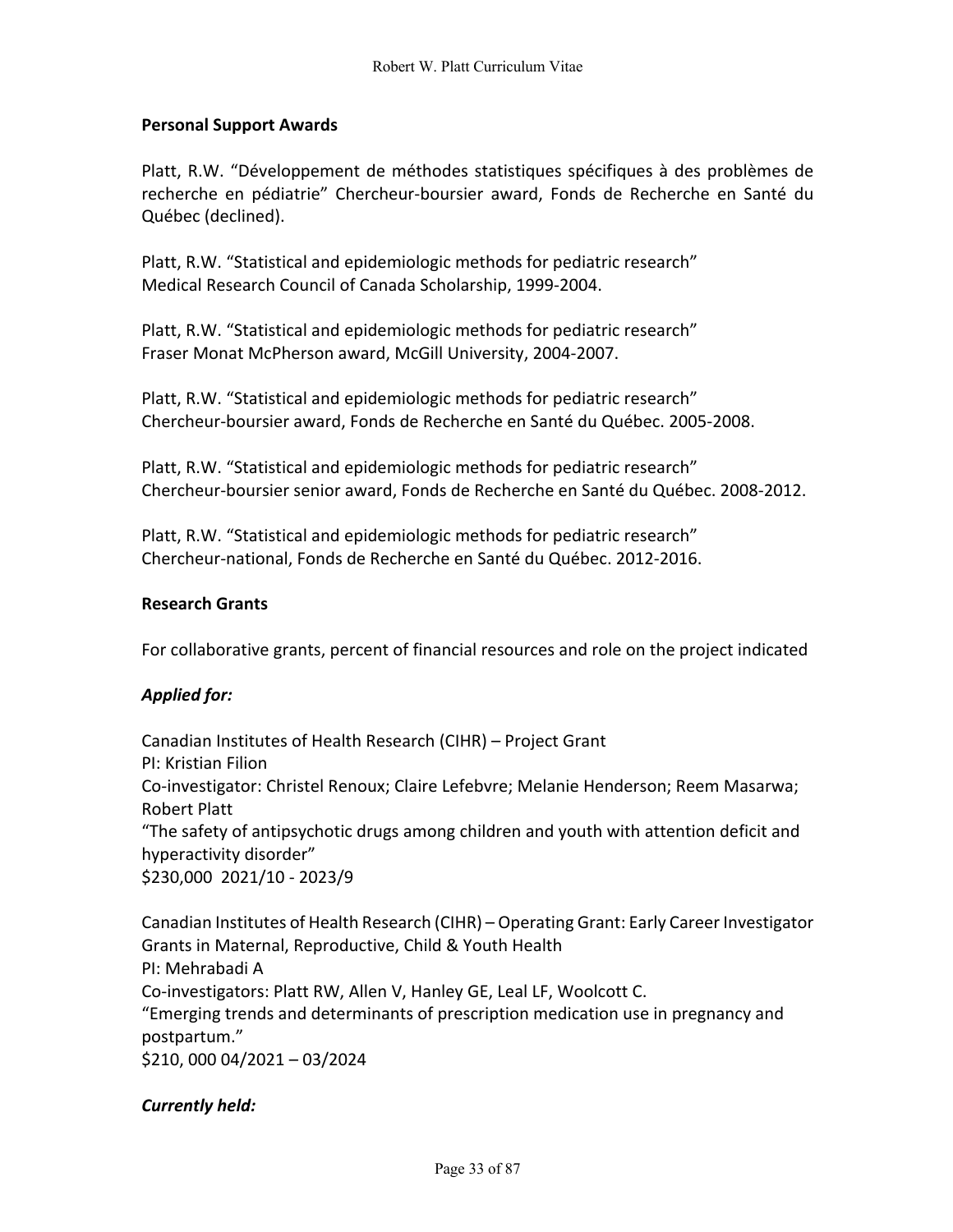Canadian Immunity Task Force NPI: Platt RW Co-investigators: Suissa S, Paterson M, Renoux C. "Methods for COVID-19 vaccine surveillance" \$252,802, 04/2021-03/2022

Canadian Institutes of Health Research (CIHR) – Project Grant NPI: Dayan N Co-investigators: Platt RW, Auger N, El-Chaar D, Fortier I, Linsonkova S, Malhame I, Ray J, Ukah V. "Beyond survival: examining health of mothers after severe maternal morbidity in Canada (the BEYOND project)" \$351, 901 04/2021 – 03/2024

Canadian Institutes of Health Research (CIHR) – Project Grant PI: Filion K Co-investigators: Platt RW, Brunetti V, Yu OHY "Comparative Effectiveness and Safety of Long-acting Insulins and Neutral Protamine Hagedorn (NPH) Insulin among Patients with Type 2 Diabetes" \$137,700 04/2021 – 03/2023

Canadian Institutes of Health Research (CIHR) – Project Grant PI: Mehrabadi A Co-investigators: Platt RW, Filion KB, MacFarlane A; Chateau D, Arel A "The utilization, safety, and effectiveness of periconceptional high-dose folic acid supplementation." \$233,324 10/2020 – 09/2023

Canadian Institutes of Health Research (CIHR) – Project Grant PI: Filion KB. Co-investigators: Platt RW, Yu OHY. "A population-based assessment of pharmacological treatments for gestational diabetes" \$191,251 10/2020 – 09/2022

Canadian Institutes of Health Research (CIHR) - Operating Grant: COVID-19 May 2020 Rapid Research Funding Opportunity PI: Ducharme F, Tremblay C Co-investigators: Quach-Tranh C, Platt RW, Coviello D, Golchi S, Longo C, Ste-Marie LG,

White JH. "PRevention of COVID-19 with Oral Vitamin D supplemental Therapy in Essential healthCare Teams (PROTECT)"

\$ 4,224,996/1 year 06/2020 – 05/2021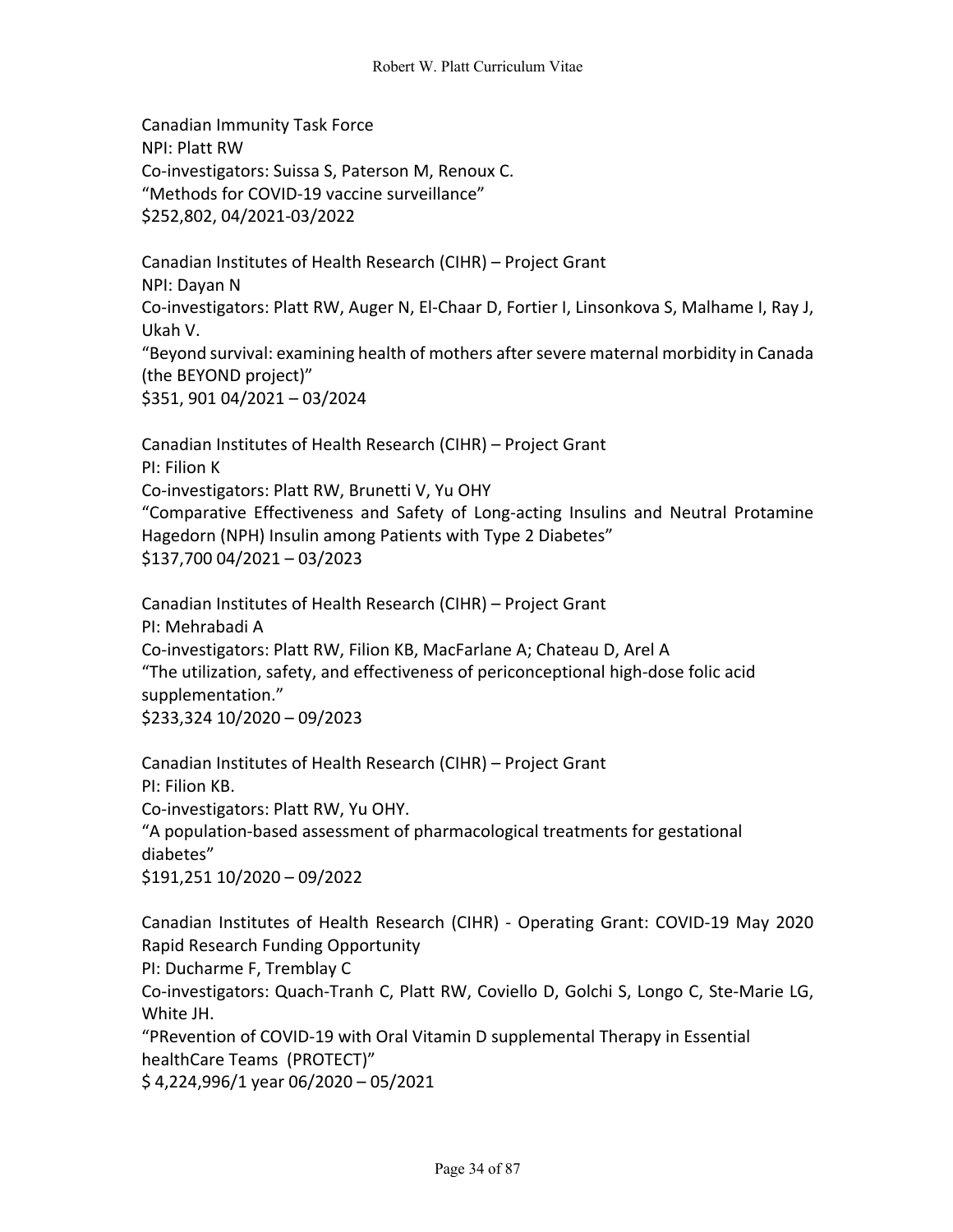McGill Interdisciplinary Initiative in Infection and Immunity (MI4) PI: Filion KB. Co-investigators: Platt RW, Douros A. "Anticoagulant treatment and risk of adverse outcomes among hospitalized COVID-19 patients" \$91,000/1 year 05/2020 – 11/2020

Canadian Institutes of Health Research (CIHR) - Project Scheme PI: Azoulay, L Co-investigator(s): Patorno E, Abrahami D, Hicks B, Platt RW, Yu, O "The use of SGLT-2 inhibitors and the risk of bladder cancer in patients with type 2 diabetes: an international real-world study" \$286,875/2 years 04/2020 – 09/2022

Canadian Institutes of Health Research (CIHR) - Project Scheme

PI: Yu, O

Co-investigator(s): Platt RW, Renoux C, Filion KB

"Determining the association between thyroid hormone replacement therapy and cardiovascular risk and mortality among individuals with subclinical hypothyroidism." \$122,400/2years 04/2020 – 03/2022

Canadian Institutes of Health Research (CIHR) - Project Scheme PI: Filion, KB

Co-investigator(s): Douros A, Jiao T, Platt RW

"A personalized dynamic blood pressure control plan for cardiovascular disease prevention among patients with hypertension."

\$191,250/2 years 04/2020 – 03/2022

Canadian Institutes of Health Research (CIHR) - Project Scheme PI: Douros, A Co-investigator(s): Platt RW, Renoux C, Filion KB "Effectiveness and safety of direct oral anticoagulants in patients with non-valvular atrial fibrillation and liver disease" \$225,676/3 years 10/2019-9/2022

Canadian Institutes of Health Research (CIHR) - Project Scheme PI: Douros, A Co-investigator(s): Platt RW, Filion KB, Renoux C. "Concomitant use of sulfonylureas with warfarin and the risk of severe hypoglycemia in patients with type 2 diabetes" \$ 149,176/2 years 10/2019-9/2021

Emory University PI: Ashley Naimi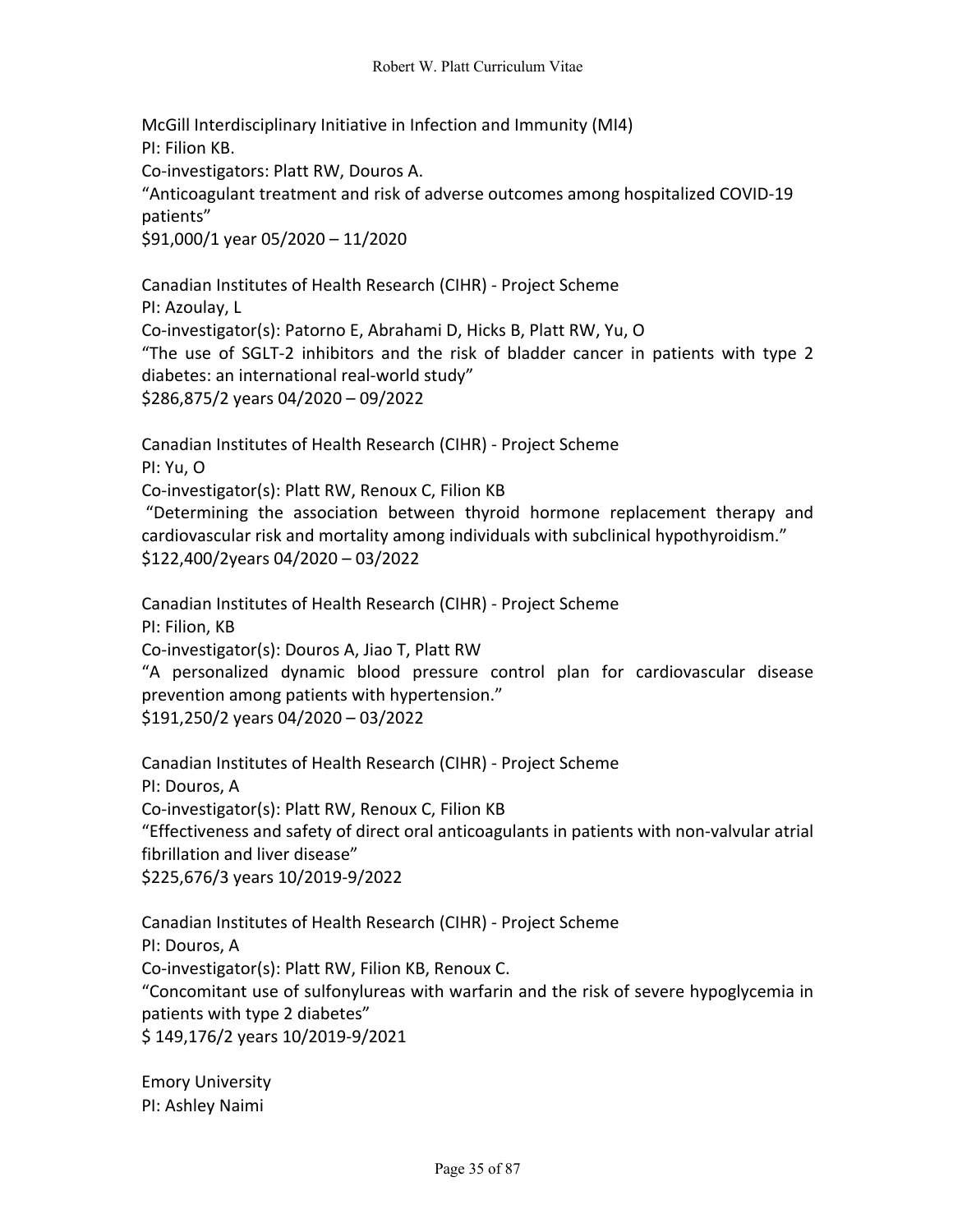Co-investigators: Lisa Bodnar, Robert Platt, Enrique Schisterman "Estimating the Effect of Low-Dose Aspirin on Fetal Loss in a Trial with Non-Compliance" \$27,000 (McGill budget only) 4/1/18-2/28/22

Canadian Institutes of Health Research (CIHR) - Project Scheme PI: Thombs, Brett Co-investigator(s): Connolly Kerri, El-Baalbaki Ghassan, Hudson Marie, Malcarne Vanessa, Pelaez Sandra, Platt Robert, Sauve Maureen "Scleroderma Support group Leader EDucation (SSLED) Program" \$330 000/2 years 10/2018-9/2021

Canadian Institutes of Health Research (CIHR) PI: Beltempo M Co-PI: Piedboeuf B, Platt RW, Shah P "Optimizing Resource Allocation in the NICU to Improve Outcomes of Very Preterm Infants" \$210,000/3 years 11/ 2018 to 10/ 2021

Canadian Institutes of Health Research (CIHR) - Project Grant PI: Christina Greenaway, Naveed Janjua, Jeff Kwong, Beate Sander Co-investigator(s): Laurent Azoulay, Robert Balshaw, Julie Bruneau, Joseph Cox, Melisa Dickie, Marc Dionne, Jordan Feld, Murray Krahn, Mel Krajden, Liane MacDonald, Tony Mazzulli, Michael Otterstatter, Robert Platt, Eleanor Pullenayegum, Mark Tyndall, Bryna Warshawsky, William Wong

"Achieving hepatitis C elimination in Canada; addressing the needs of the diverse groups at risk"

\$1,197,225/ 4 years 04-2017/03-2021

Natural Sciences and Engineering Research Council of Canada PI: Platt, R.W. "Statistical Methods for High-Dimensional Administrative Data" \$30,000/yr, 5 years, 100% Apr. 2017- Mar. 2022

Canadian Institutes of Health Research. (Foundation Scheme) Principal Investigator: Robert Platt Co-Investigators: Pierre Ernst, Michael Kramer, E. Moodie, S. Suissa, V. Tagalakis. "Statistical Methods in Pharmacoepidemiology and Perinatal Epidemiology" \$ 153,103/year for 7 years. July 2015- June 2022.

Canadian Institutes of Health Research (CIHR) – Other: DSEN Collaborating Center for Observational Studies (2016) NPI: Samy Suissa PI: Robert Platt, David Henry, Colin Dormuth, Ingrid Sketris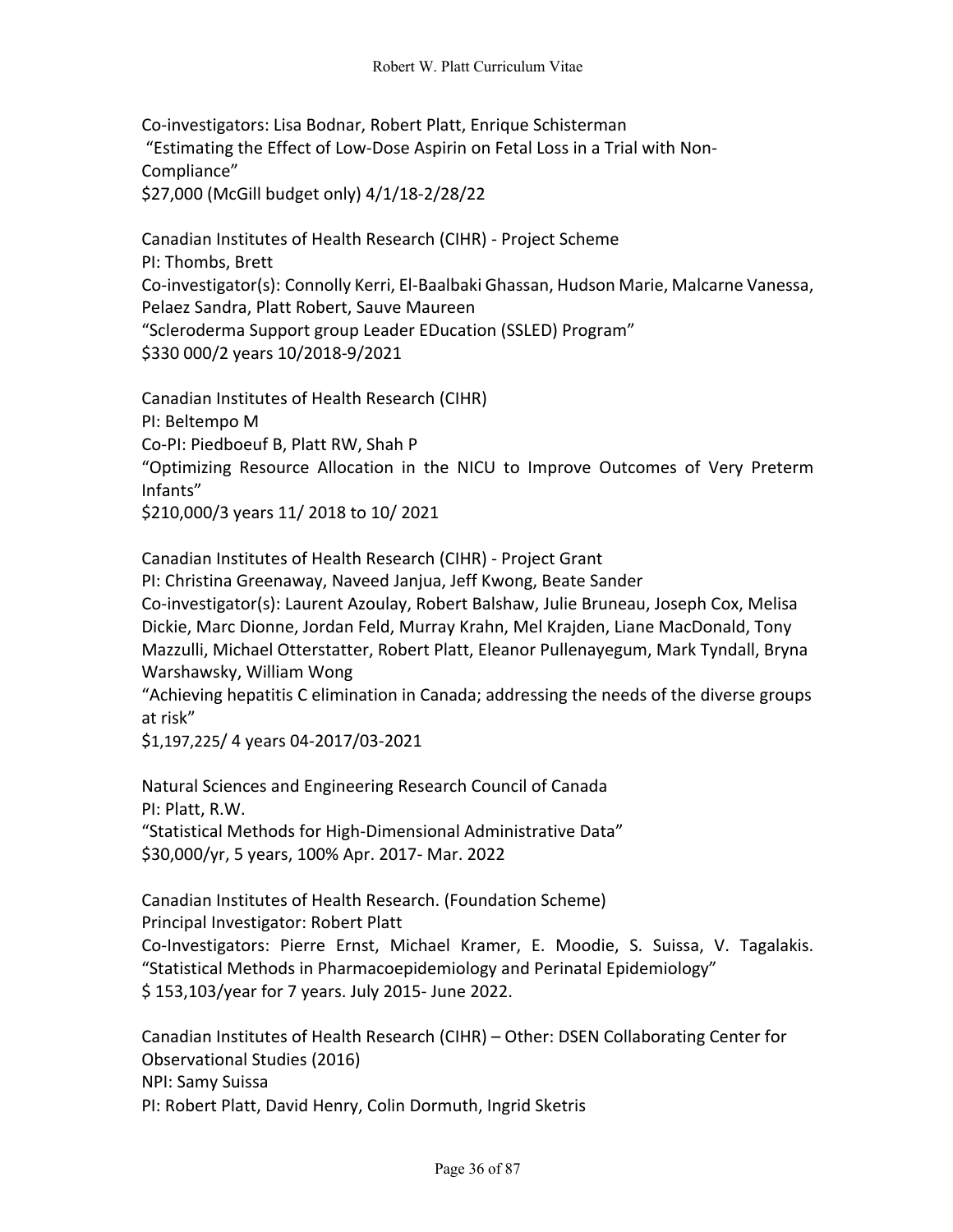Co-PI: Adrian Levy, Brenda Hemmelgarn, Dan Chateau, Gary Teare, Jacques LeLorier, Michael Paterson, Patricia Caetano, Pierre Ernst, Kristian Filion "Canadian Network for Observational Drug Effect Studies" \$21, 583,333/ 5 years July 2016- August 2022

## *Past:*

Canadian Institutes of Health Research-Foundation Scheme PIs: Dolovich L

Co-PIs: Bernatsky S (Co-PI), Beyene J (Co-PI), Cadarette S (Co-PI), Carleton B (Co-PI), Dormuth C (Co-PI), Kim R (Co-PI), Levine M (Co-PI), Straus S (Co-PI), Thabane L (Co-PI), Abrahamowicz M, Agarwal G, Alsabbagh W, Beazely M, Bjerre L, Brown E, Farrell B, Gagnon MA, Gamble JM, Ho C, Holbrook A, Kaczorowski J, Kowalec K, Mangin D, Oremus M, Papaioannou A, Platt R, Raina P, Rieder M, Sketris I, Slavcev R, Tarride JE, Thavorn K, Tricco A.

"Drug Safety and Effectiveness Cross-Disciplinary Training (DSECT) Program."

\$1,373,522/ 5 years- November 2015-October 2020

Canadian Institutes of Health Research. (Foundation Scheme)

Principal Investigator: Laurent Azoulay

Co-Investigators: Robert Platt, Armen Aprikian, Jean Francois Boivin, Michael Pollak. "Cancer pharmacoepidemiology: a population-based assessment of the risks of prescription drugs in vulnerable populations"

\$ 170,540/year for 5 years. July 2015- June 2020.

Canadian Institutes of Health Research (CIHR) - Project Scheme

PI: Filion Kristian

Co-investigator(s): Arel Roxane, Grandi Sonia, Platt Robert, Yu Oriana "Levothyroxine for the Treatment of Subclinical Hypothyroidism in Pregnancy" \$175, 950/ 2 years 10-2018/ 09-2020

Canadian Institutes of Health Research (CIHR) - Personalized Medicine Catalyst Competition

PI: Filion Kristian

Co-investigator(s): Platt Robert, Grandi Sonia, Hutcheon Jennifer, Smith Graeme "Pregnancy complications and the risk of subsequent cardiovascular disease" \$200, 000/ 2 years 9/2018-08/2020

Canadian Institutes of Health Research (CIHR) - Project Grant

PI: Melissa Henry

Co-investigator(s): Antoni M, Frenkiel S, Heyland D, Hier M, Platt R, Rosberger Z, Sadeghi N, Zeitouni A.

"Implementing an e-Intervention to Reduce Anxiety Symptoms and Improve Psychosocial Oncology Uptake In Patients Newly Diagnosed With Head and Neck Cancer: Pilot Randomized Controlled Trial"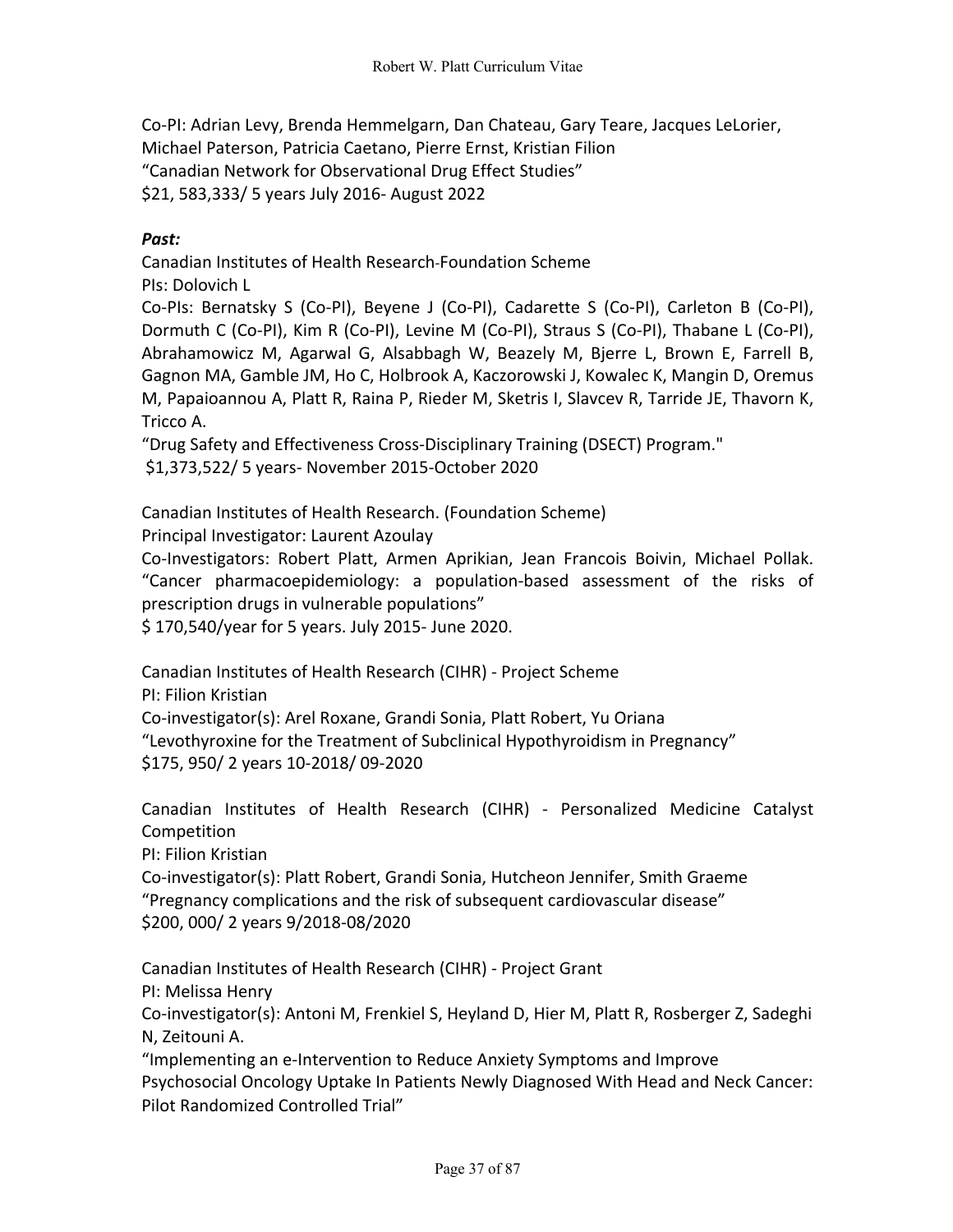## \$275, 400/1.5 years 4/2018 – 10/2019

Canadian Institutes of Health Research (CIHR) - Project Grant PI: Dr. Ana M. Velly Co-investigator(s): Dr. Ian Shrier, Dr. Moreno Morelli, Dr. Robert Platt, Dr. Kevin Armstrong "Optimizing pain management: a pilot randomized trial in patients undergoing arthroscopic shoulder surgery" \$155, 000 04/2018 – 03/2019

Canadian Institutes of Health Research (CIHR) - Project Scheme PI(s): McCandless LC (NPI); Lanphear BP (co-PI) Co-investigator(s): Braun JM; Fraser W; Moodie EEM; Platt RW; Stephen DA "Environmental chemical exposures during pregnancy and adverse pregnancy outcomes: A Bayesian analysis of the MIREC Study" \$75,000 – 04/2017 – 03/2018

Canadian Institutes of Health Research.

PI: Haim Abenhaim

Co-PI: Robert Platt, William Fraser, Francois Audibert, Robert Gagnon, Stephanie Klam, Nathalie Leroux and Samy Suissa

"Progesterone for the Prevention of Miscarriage in Women with First Trimester Bleeding: Double Blind, Placebo-Controlled Randomized Trial"

\$1, 500, 000/ 4 years April 2014-March 2018

Canadian Institutes of Health Research Co-PIs: Jennifer Hutcheon, Lisa Bodnar Co-Is: Robert Platt, Mark Walker, Christy Woolcott "Pregnancy weight gain charts for Canadian women: developing a novel tool to establish optimal gestational weight gain for maternal and child health" \$240,309/ 3 years- October 2014- September 2017

Canadian Institutes of Health Research (CIHR) – Project Scheme PI(s): Kristian Filion Co-investigator(s): Laurent Azoulay, Robert Platt, Brenda Hemmelgarn, Oriana Yu "Incretin-based drugs and the risk of adverse renal outcomes" \$100,000- 07/2016 - 06/2017

Natural Sciences and Engineering Research Council of Canada PI: Platt, R.W. "Causal inference in statistics" \$12,000/yr, 5 years, 100% Apr. 2012- Mar. 2017

Canadian Institutes of Health Research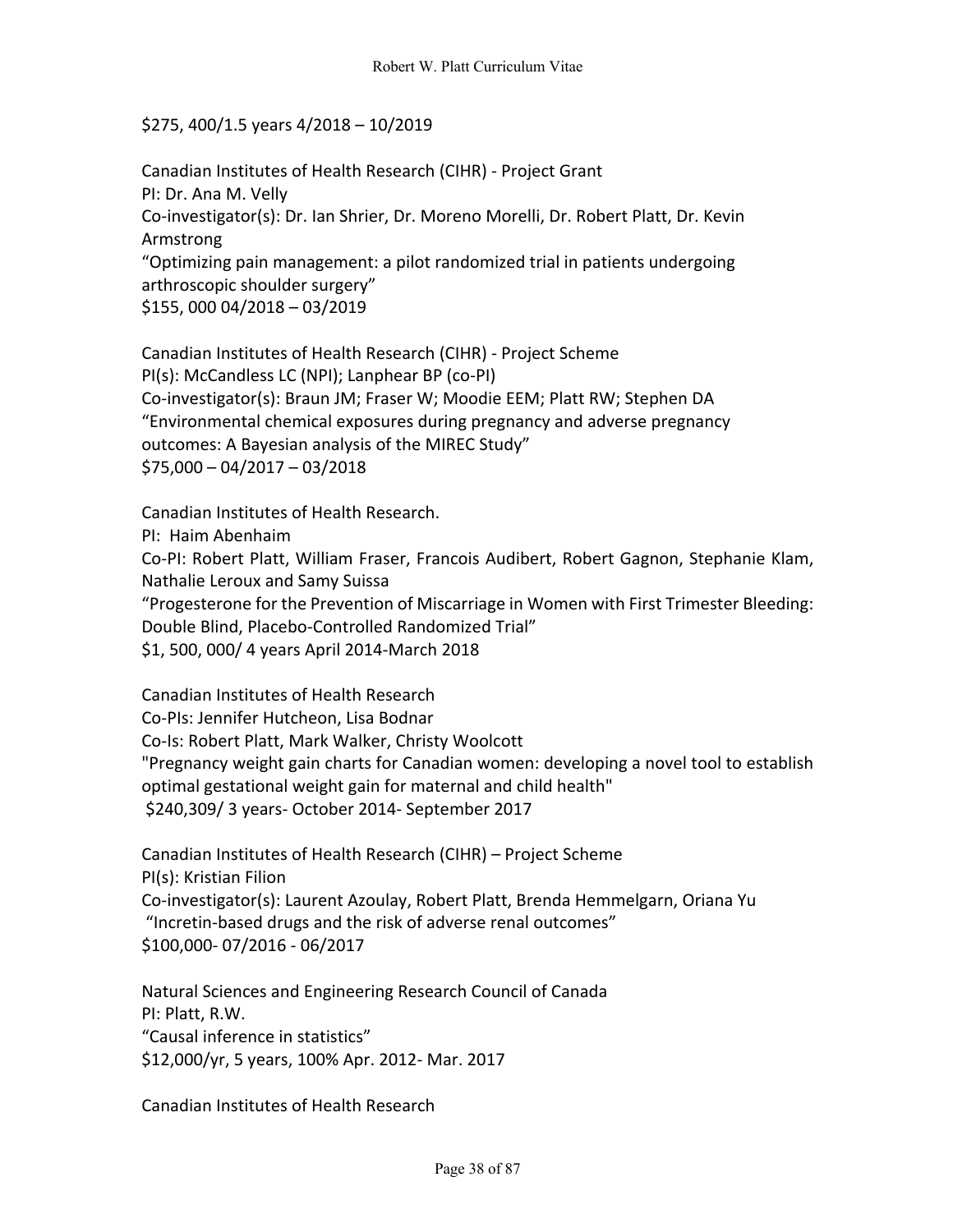PI: Greenaway C. Co-PI: Platt, R.W., Bartlett G., Boivin J-F., Brisson M., Quach-Thanh C., and Schwartzman K. "Universal Childhood Varicella Vaccination Program: Will It Protect or Harm the Immigrant Population?"

\$ 275,523/ 4 yrs. Oct. 2013- Sept. 2016

Canadian Institutes of Health Research PI: Basso, Olga Co-PI: Platt, R.W. "Do the causes of infertility play a role in the health of children born to couples with low fertility?" \$597,618/4 yrs. Oct. 2012- Sept. 2016

Canadian Institutes of Health Research. Principal Investigator: Kristian Filion Co-Investigators: Robert Platt, Laurent Azoulay, Ollie Saarela, Stella Daskalopoulou, Serge Benayoun. "A population-based assessment of the cardiovascular effects of 5-alpha reductase inhibitors." \$155,274/ 2 years. October 2014- September 2016

Canadian Institutes of Health Research S. Suissa (P.I.), D. Henry, Platt, R.W. (P.I.), P. Ernst, C. Dormuth, P. Martens, A. Levy, B. Hemmelgarn, M. Paterson, G. Teare. "Canadian Network for Observational Drug Effect Studies (CNODES)" \$1,750,000/yr, 5 years, 8% Jan. 2011- Dec. 2016 Role: Leader of methodology team.

Canadian Institutes of Health Research PI: Platt, R.W. Co-PI: E. Moodie, S. Suissa, P. Ernst, C. Dormuth, V. Tagalakis "Propensity scores and marginal structural models in drug safety research" \$135,000/yr, 4 years, 100% Apr. 2012- Mar. 2015

Prostate Cancer Canada. PI: Mahmud S Co-PI: Aprikian A, Franco E, Platt R.W., Blanchard J, Turner D, Griffith J, & Bozat-Emre S. "Role of metformin and other hypoglycemic medications in prostate cancer prevention: a population-based study" \$158,642 - July 1st, 2013-June 30, 2015

Canadian Institutes of Health Research PI: Filion, KB Co-PI: Platt, R.W., Abenhaim H, Grad R, Kader T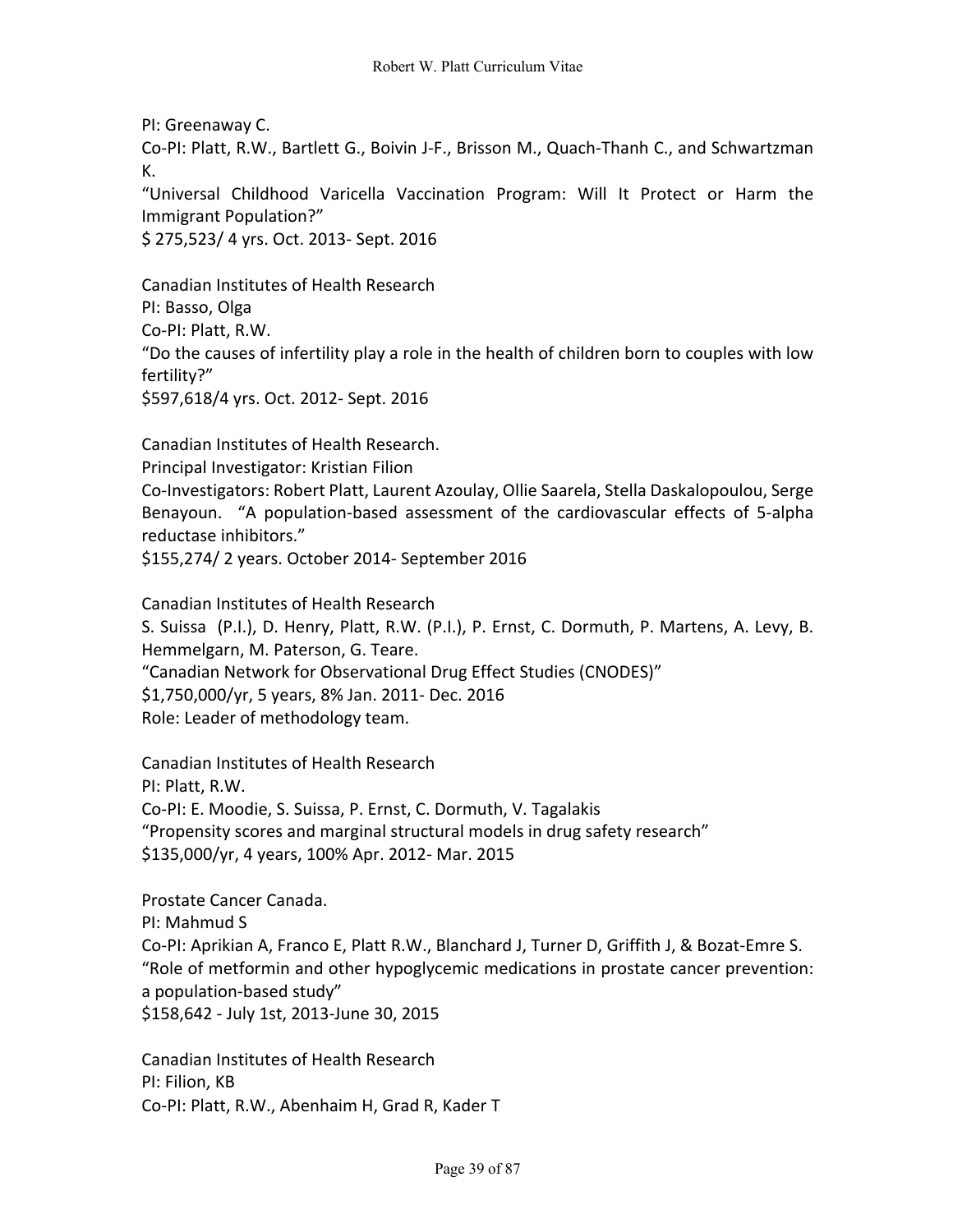"Gestational Diabetes Mellitus and the Risk of Incident Cardiovascular Disease" \$149,744/ 2 yrs. Apr. 2013- Mar. 2015

Canadian Institutes of Health Research (Operating Grant) PI: Bernatsky S, Co-PI: Vinet E, Platt R, Clarke A, Fombonne E, Joseph L, Pineau C "Neurodevelopmental Disorders in Children Born to Women with Systemic Lupus Erythematosus" \$92,010/ 2 years Apr. 2013 – Mar. 2015

Canadian Institutes of Health Research (Operating Grant) PI: Abenhaim, Haim Co-PI: Platt Robert, Suissa Samy, Tulandi Togas, Wilchesky Machelle "Are Cesarean Deliveries Associated with a Long-Term Increased Risk of Small Bowel Obstruction?" \$206,333/ 2 years Apr. 2013 – Mar. 2015

Canadian Institutes of Health Research Aprikian, A, Eduardo F, Singh, H, Skarsgard D, Tonita, J, Mahmud, S (P.I.), Platt R.W. "Use of statins and prostate cancer risk and prognosis: A population-based study" \$148,228/ 2 yrs. Sept. 2011- Aug. 2013 Role: Co-Investigator

US National Institutes of Health Misra, D. (PI) Platt, R.W. (subcontractor) "Reducing Preterm and Low Birth Weight in Minority Families" \$1,600,000 Total Funding \$234,276 (value of subcontract), Dec 2009-Nov 2013 100% of subcontract Role: Co-investigator, subcontractor

US National Institutes of Health Bodnar, L. (PI), Platt, R.W. (consultant) "Vitamin D: a link to racial disparities in birth outcomes." \$20,000 (value of subcontract) Dec 2009-Nov 2013. Role: Consultant

Natural Sciences and Engineering Research Council of Canada Platt R.W. "Statistical Methods for Pediatric Research" \$85,000, April 2007-March 2012, 100% Role: PI

Canadian Institutes of Health Research Bernatsky S (P.I), Vinet E, Pineau C, Clarke A, Platt, RW.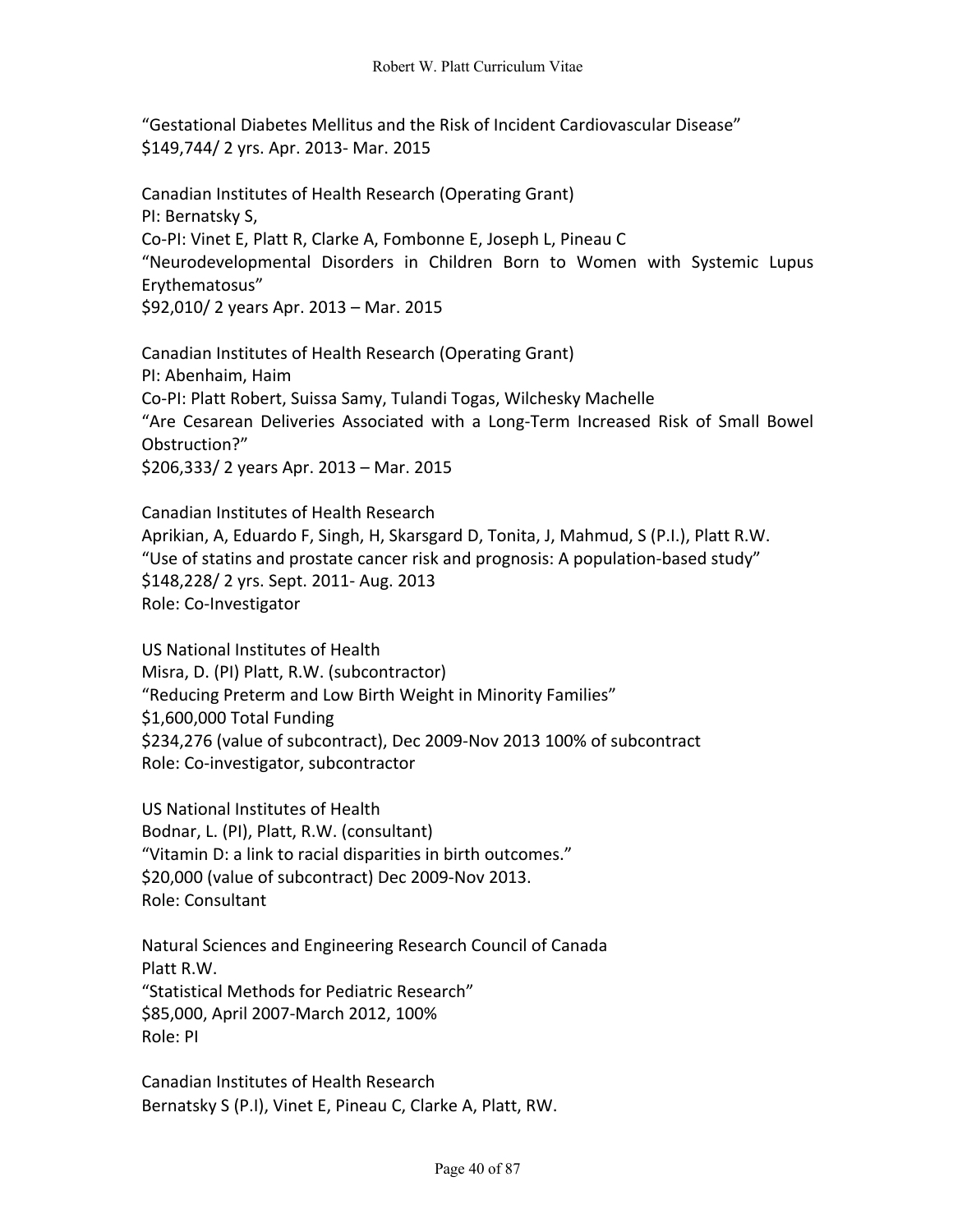"Obstetrical Complications and Long-Term Outcomes of Children Born to Women with Systemic Lupus Erythematosus (SLE)" \$74,606/ 2 yrs. Oct. 2010-Sept. 2012

Canadian Institutes of Health Research Berard A (P.I.), Platt RW, Tremblay R, St-Andre M, Fraser W. "Antidepressants in pregnancy longitudinal cohort: follow-up from 1-5 years of age" \$100,000/yr. March 2010-February 2011 Role: Co-Investigator

Canadian Institutes of Health Research Moodie EEM., Platt RW, Suissa S., Kramer MS. "Statistical methods for causal inference in longitudinal studies with noncompliance and missing data" \$348,317, April 2008-March 2011, 20% Role: Methodological collaborator

Canadian Institutes of Health Research Fraser, William, Luo, ZC, Platt, R.W. et al "Maternal-Infant Research on Oxidative Stress" \$1,500,000, April 2006-March 2011, 5% Role: Lead statistician

Canadian Institutes of Health Research Foster, B., Platt, R.W., Hanley, J.A. "Long term graft and patient outcomes in young renal transplant recipients" \$165,000, April 2007-March 2010, 10% Role: Lead statistician

Canadian Institutes of Health Research Platt RW. (P.I.), Kramer M.S., Joseph K.S., Abenhaim H., Hutcheon J.A. "Simulated conception cohorts for the study of fetal and infant outcomes" \$135,000/yr, July 2007-June 2010, 100% Role: PI

Canadian Institutes of Health Research Arbuckle, Tye, Fraser, William, Luo, ZC, Platt, R.W. et al "ENVIR-INTAPP" \$480,000, Sept 2006-Aug 2010, 5% Role: Lead statistician

Canadian Institutes of Health Research Ernst P, Martinez C, Platt RW, Suissa S, Wilchesky M.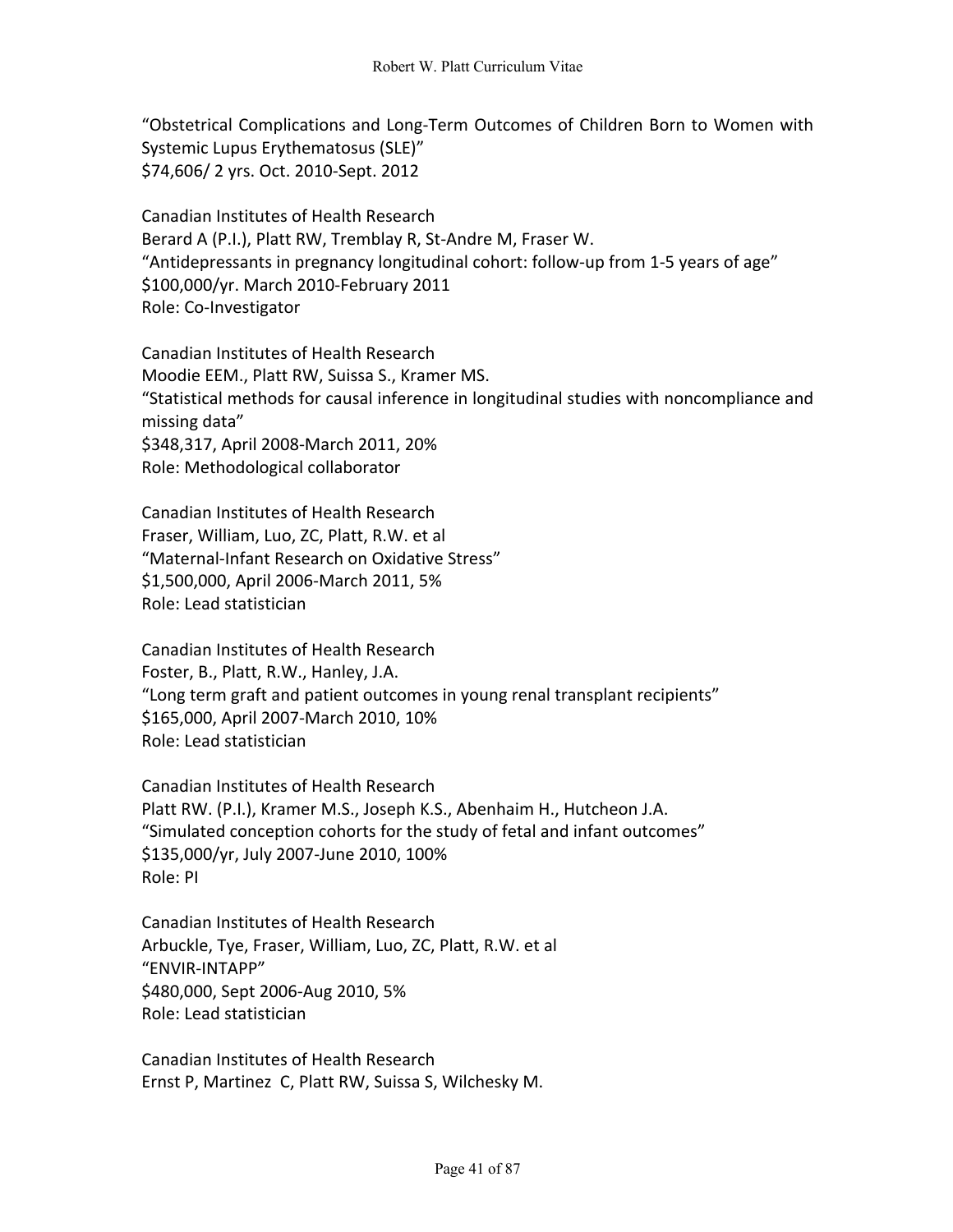"Bronchodilators and the risk of cardiovascular outcomes in COPD: assessing risk using new methodological approaches" \$78,603, April 2008- March 2009

Canadian Institutes of Health Research Franco, E., Mahmud, S., Platt, R.W. "Natural History of HPV Infection and CIN in a High-risk Area" \$148,200 July 2007-June 2009, 0% Role: Lead statistician

Canadian Institutes of Health Research Abrahamowicz, M.M., Ciampi, A., Benedetti, A., Franco, E.L., Klein, M.B., Pilote, L., Platt, R.W., Siematycki, J. "Development and validation of new statistical methods for modeling intermediate events in survival analysis" 213,049, March 2004-February 2007. 0% Role: methods development collaborator

Canadian Institutes of Health Research Joseph, K.S., Allen, A.C., Kramer, M.S., Lee, S.K., Liston, R.M., Liu, S., Platt, R.W., Sauve, R.S. "An alternative approach to the creation of fetal growth standards"

\$130,002, March 2004-February 2007.

Role: methods development collaborator

Natural Sciences and Engineering Research Council of Canada Platt, R.W. "Statistical Methods for Pediatric Research" \$68,000, April 2002-March 2007. 100% Role: PI

Canadian Institutes of Health Research Shrier, I., Boivin, J-F., Kakuma, R., Platt, R.W., Schachter, H., Steele, R.J. "Are systematic reviews that use only RCT studies sometimes misleading?" \$75,828, March 2004-February 2006. Role: methods development collaborator

Canadian Institutes of Health Research Eisenberg, M., Platt, R.W. "Use and effectiveness of periooperative anti-ischemic medical therapy among patients undergoing abdominal aortic aneurysm repair \$100,000, April 2004-March 2006

Canadian Institutes of Health Research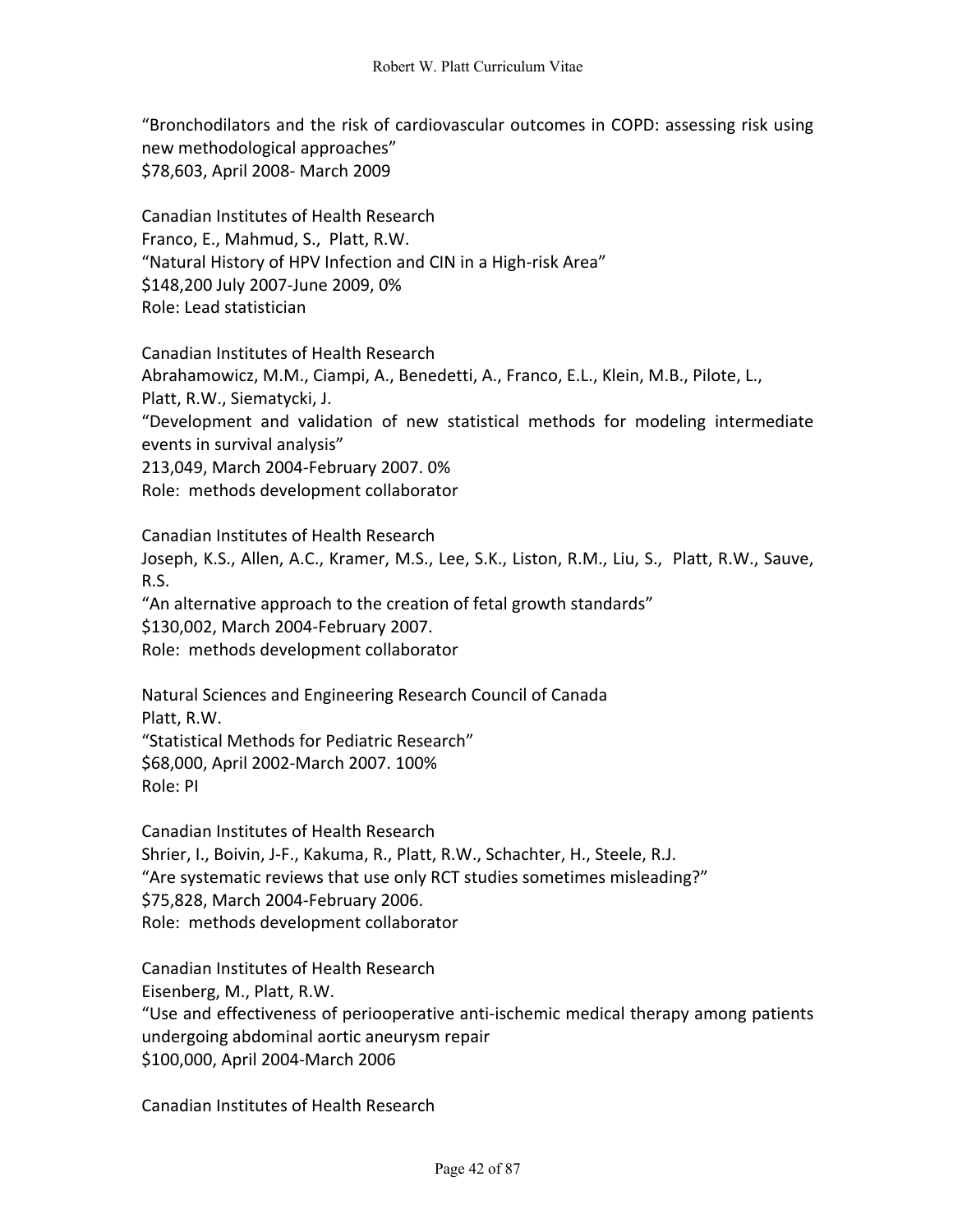Goldberg, M., Abrahamowicz, M., Burnett, R., Flegel, K., Giannetti, N., Platt, R.W. "Longitudinal study of acute effects of ambient air pollution in susceptible populations" \$150,126, March 2003-March 2006. 20% Role: methods development collaborator

Canadian Institutes of Health Research Lee, Shoo, Principal investigator (28 co-applicants) Evidence-based Practice Identification and Change (EPIC) in the NICU \$717,250, April 2002-March 2006. 1% Role: member of study monitoring board

Medical Research Council of Canada/CIHR Lydon, J., Kramer, M., Seguin, L., McNamara, H., Platt, R.W., Dassa, C., Goulet, L. "A prospective study of psychosocial factors influencing women's responses to a stressful birth outcome" \$408,948, April 2000-March 2006. 10% Role: lead statistician

Fonds Quebecois de recherche sur la nature et les technologies Hanley, J., Ciampi, A., Platt, R.W., Dendukuri, N., Abrahamowicz, M., Rahme, E., Niyonsenga, T., Greenwood, C. "Statistical methods for multilevel data" \$164,000, September 2002-August 2006. 12% Role: leader of multiple projects (programmatic grant)

Canadian Institutes of Health Research Allison, P., Shapiro, S., Platt, R.W., Penrod, J. "A clinical trial of the effectiveness of a dental caries prevention program for young children" \$489,983, September 2003-August 2006 Role: co-lead statistician

Canadian Institutes of Health Research Tamblyn, R., Platt, R.W. "MOXXI III" \$30,000, January 2004-December 2006, 0% Role: methods collaborator

Canadian Institutes of Health Research Kramer, M.S., Platt, R.W., Collet, J-P., et al "Breastfeeding duration and exclusivity: impact on child health and development" \$1,088,767, April 2002-March 2005, 10% Role: co-lead statistician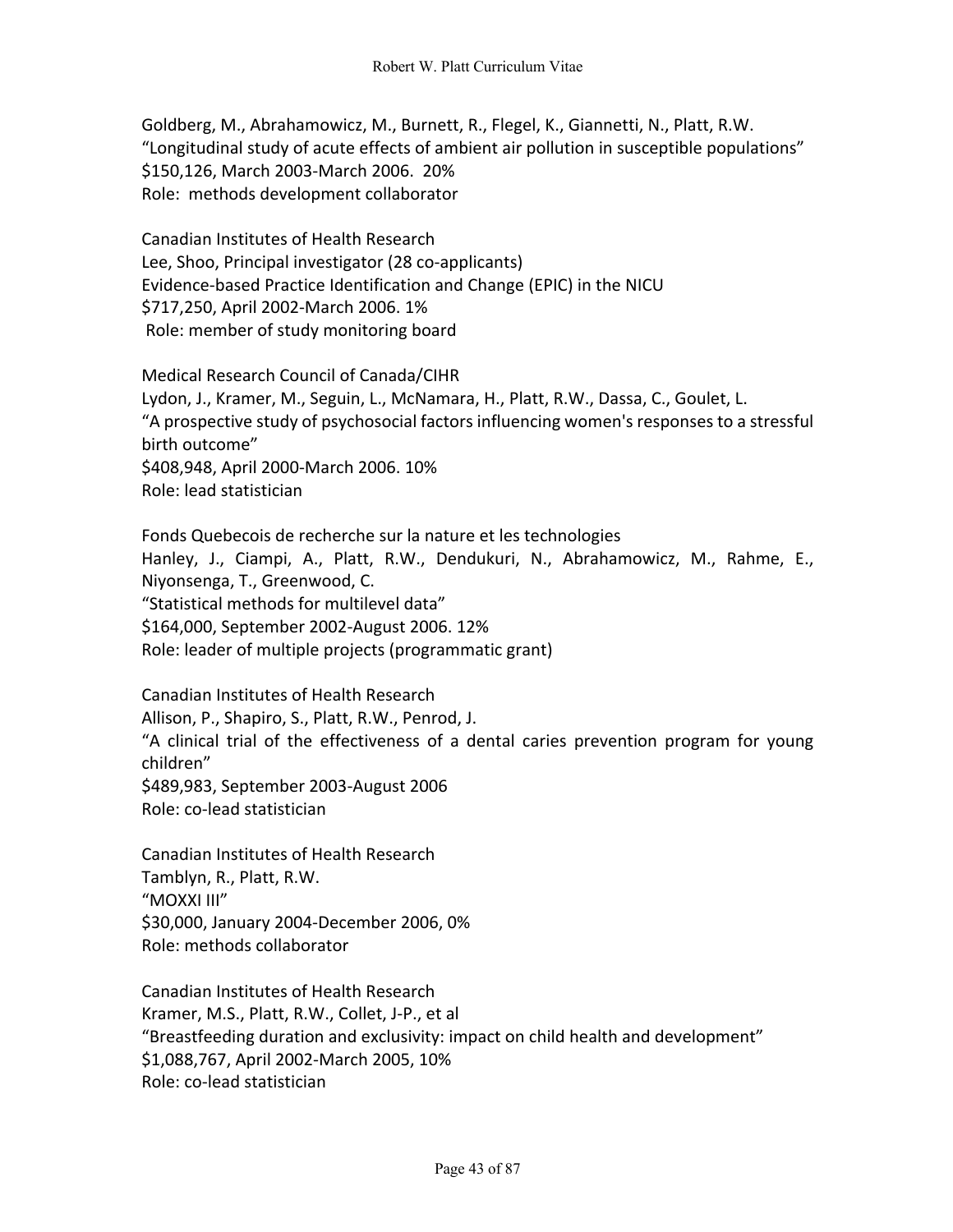Canadian Institutes of Health Research Wolfson, C., Kirkland, S., Raina P. "CLSA: Developmental Activities Phase I" \$974,000, April 2004-March 2005, 2% \$770,000, April 2005-December 2005, 0% Role: methodological team leader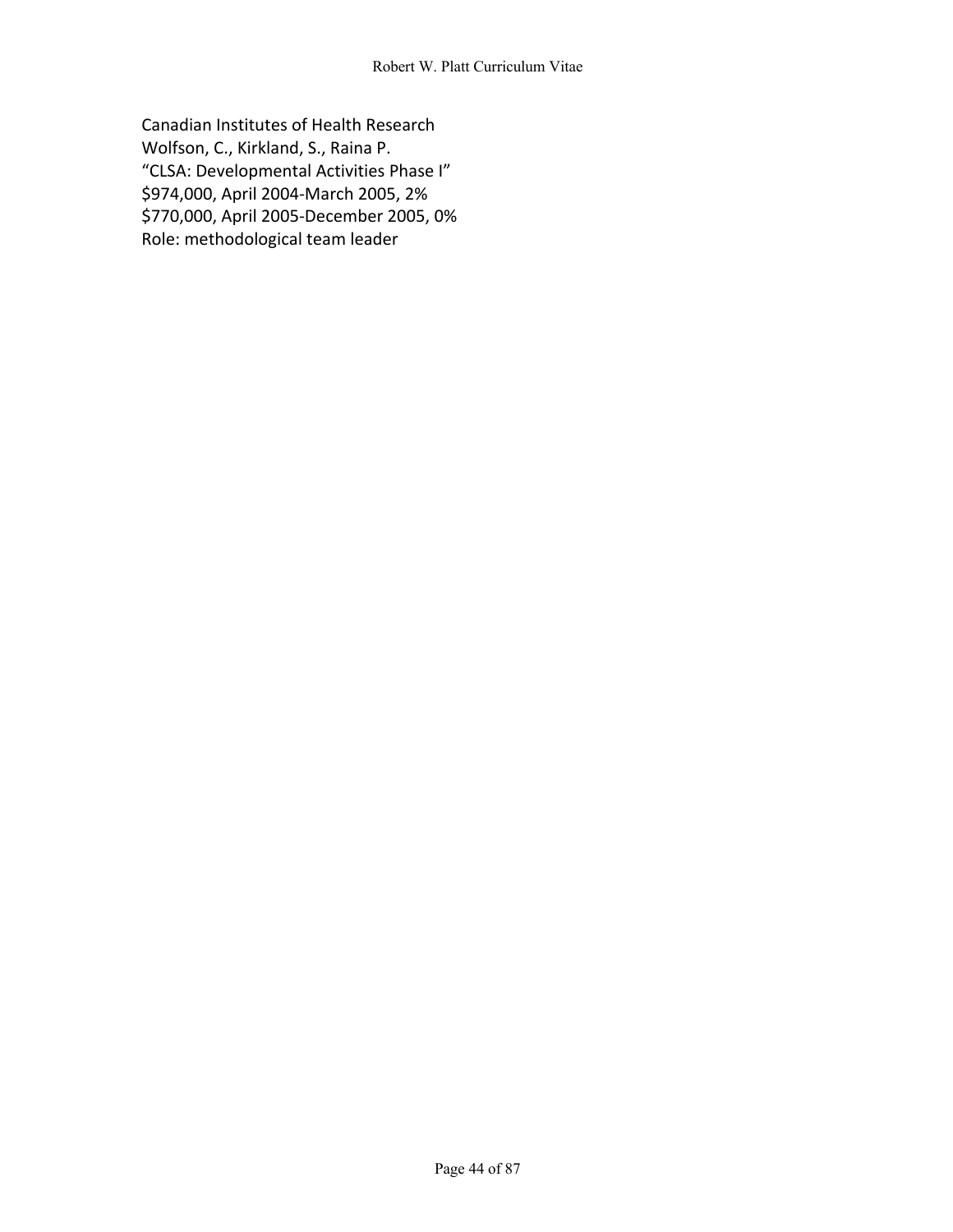## **Appendix G-4, Publications**

## **Articles in Peer Reviewed Journals**

Methodological articles are indicated with a dagger (†). Articles for which a supervised graduate student was the lead author or I was senior author with graduate students supervised by others are indicated with an asterisk (\*).

- 1. †Breslow, N., Leroux, B. and Platt, R. "Approximate hierarchical modeling of discrete data in epidemiology" Statistical Methods in Medical Research (1998) 4:49-62.
- 2. Hamilton, E.F., Platt, R., Morin, L., Usher, R. Kramer, M. "How small is too small in a twin pregnancy?" American Journal of Obstetrics and Gynecology (1998) 179(3):682-685.
- 3. Joseph, K.S., Kramer, M.S., Marcoux, S., Ohlsson, A., Wen, S.W., Allen, A., Platt, R. "Determinants of secular trends in preterm birth in Canada" New England Journal of Medicine (1998) 339:1434-1439.
- 4. Kramer, M.S., Platt, R.W., Yang, H., Joseph, K.S., Wen, S.W., Morin, L. "Secular trends in preterm birth: A hospital based cohort study'" Journal of the American Medical Association (1998) 280:1849-1854.
- 5. †Platt, R.W. "Estimation using saddlepoint approximations and modified profile likelihood in log odds ratio regression analysis" Communications in Statistics - Simulation and Computation (1998) 27:905-920.
- 6. Al-took, S., Platt, R., Tulandi, T. "Adhesion-related small bowel obstruction following gynecologic operations" American Journal of Obstetrics and Gynecology (1999) 180:313-315.
- 7. Christensen, B., Arbour, L., Tran, P., Leclerc, D., Sabbaghian, N., Platt, R., Gilfix, B., Rosenblatt, D., Gravel, R., Forbes, P., Rozen, R. "Relation Between the C677TPolymorphism in the MTHFR Gene, The Folate Level in Red Blood Cells and Risk for Neural Tube Defects" American Journal of Medical Genetics (1999) 84:151- 157.
- 8. †Platt, R.W., Leroux, B.G., Breslow, N. "Generalized linear mixed models for metaanalysis" Statistics in Medicine (1999) 18:643-654.
- 9. Kramer, M.S., Platt, R., Yang, H., McNamara, H., Usher, R. "Are all growth-retarded infants created equal(ly)?" Pediatrics (1999) 103:599-602.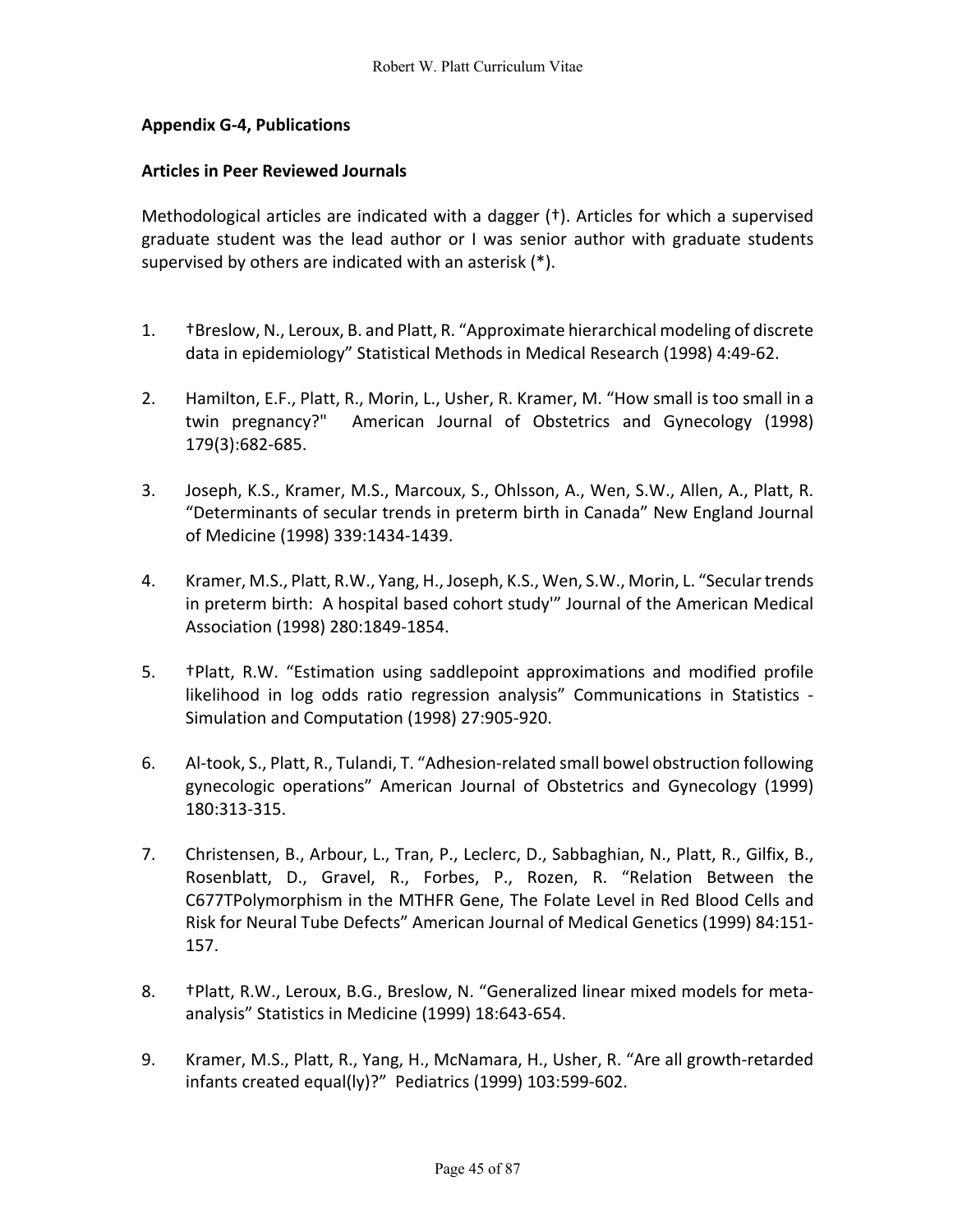- 10. Wilson, A. Platt, R., Wu, Q., Leclerc, D., Christensen, B., Yang, H., Gravel, R., Rozen, R. "A common variant in methionine synthase reductase combined with low cobalamin (vitamin B12) increases risk for for spina bifida" Molecular Genetics and Metabolism (1999) 67:317-323.
- 11. Johnston, C.C., Stevens, B.J., Franck, L.S., Jack, A., Stremler, R., Platt, R. "Factors explaining lack of response to tissue damage in preterm neonates" Journal of Obstetric, Gynecologic and Neonatal Nursing (1999) 28(6):587-9.
- 12. Rousseau, C., Drapeau, A., Platt, R. "Family trauma and its association with emotional and behavioral problems and social adjustment in adolescent Cambodian refugees" Child Abuse and Neglect (1999) 23(12) 1263-1273.
- 13. †Platt, R.W. "Saddlepoint approximations for small sample logistic regression problems" Statistics in Medicine (2000) 19:323-334.
- 14. †Platt, R.W., Hanley, J.A., Yang, H. "Bootstrap confidence intervals for the sensitivity of a diagnostic test" Statistics in Medicine (2000) 19:313-322.
- 15. Kramer, M.S., Demissie, K., Yang, H., Platt, R.W., Sauve, R., Liston, R. "The contribution of mild and moderate preterm birth to infant mortality", Journal of the American Medical Association (2000) 284:843-849.
- 16. Giguere, C.M., Manoukian, J.J., Patenaude, Y, Platt, R. "Ultrasound and a new videobronchoscopic technique to measure the subglottic diameter" Journal of Otolaryngology (2000) 29(5):290-8.
- 17. Rousseau, C., Drapeau, A., Platt, R., "Living Conditions and Emotional Profile of Young Cambodians, Central Americans and Quebecois" Canadian Journal of Psychiatry, (2000) 45:905-911.
- 18. Joseph, K.S., Kramer, M.S., Marcoux, S., Ohlsson, A., Wen, S.W., Allen, A., Platt, R. "Implausible birth weight for gestational age" American Journal of Epidemiology, (2001) 153:110-113.
- 19. \*\*Horta, B., Kramer, M.S., Platt, R.W. "Maternal smoking and the risk of early weaning: a meta-analysis" American Journal of Public Health (2001) 91:304-7.
- 20. †Pham, B., Platt, R., McAuley, L., Sampson, M., Klassen, T.P., Moher, D. "Detecting and Minimizing the Impact of for Publication Bias: An Empirical study of Methods" Evaluation and the Health Professions, (2001)24(2):109-125.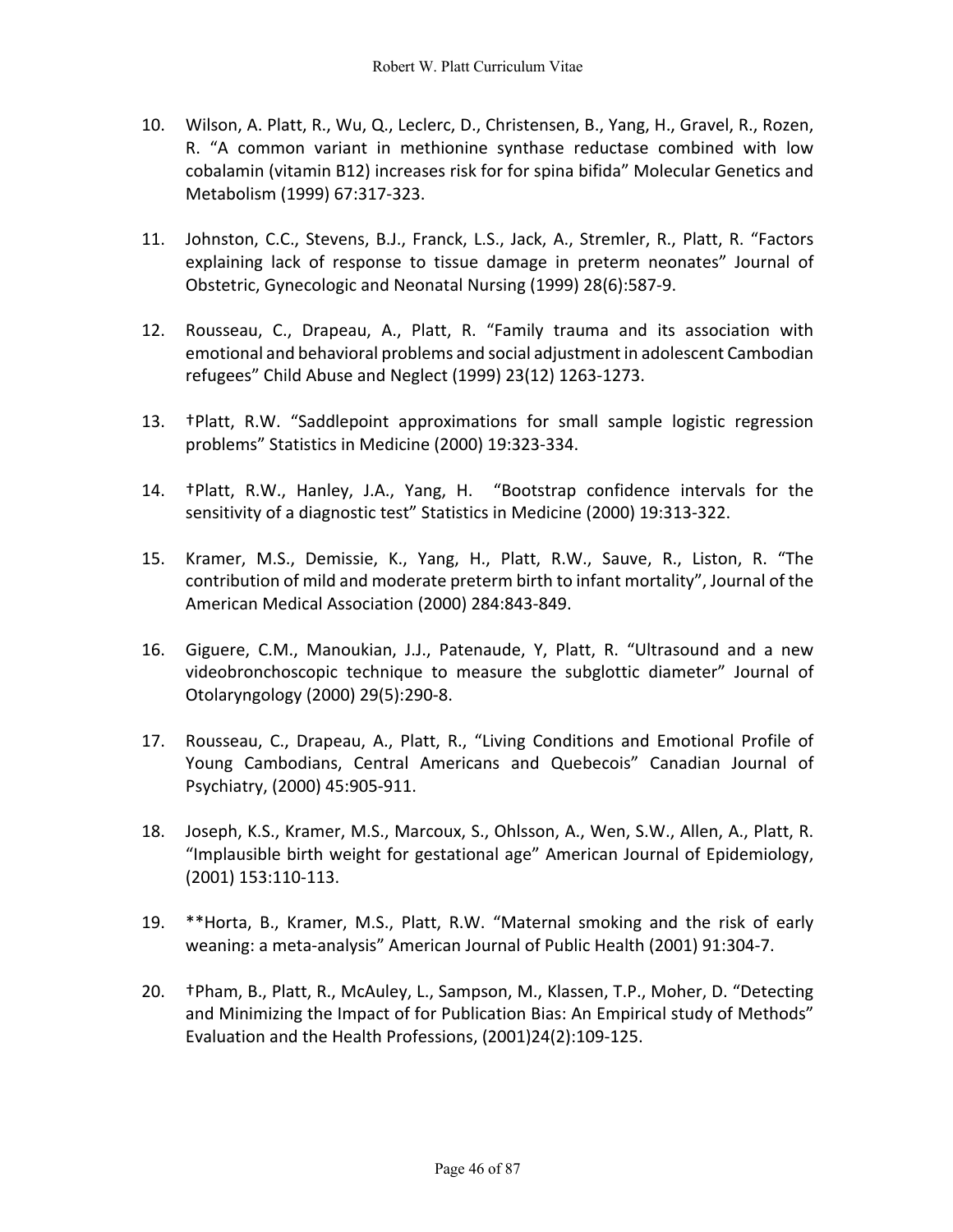- 21. Hamilton, E.F., Bujold, E., McNamara, H., Gauthier, R., Platt, R.W. "Dystocia in Women with Symptomatic Uterine Rupture" American Journal of Obstetrics and Gynecology (2001)184:620-624.
- 22. †Hanley, J.A., Joseph, L., Platt, R.W., Chung, M.K. "The median: The minimumdeviation location" American Statistician (2001)55(2):150-52.
- 23. McGillivray, D., Nijssen-Jordan, C., Kramer, M.S., Yang, H., Platt, R.W. "Critical Pediatric Equipment Availability in Canadian Hospital Emergency Wards" Annals of Emergency Medicine (2001)37(4):371-376.
- 24. Tchervenkov, C.J., Shum-Tim, D., Beland, M.J., Jutras, L., Platt, R. "Single ventricle with systemic obstruction in early life: comparison of initial pulmonary artery banding versus the Norwood operation" European Journal of Cardio-thoracic Surgery (2001)19(5):671-7.
- 25. Kramer, M.S., Goulet, L., Lydon, J., Seguin, L., McNamara, H., Dassa, C., Platt, R.W., Chen, M.F., Gauthier, H., Genest Jr., J., Kahn, S., Libman, M., Rozen, R., Masse, A., Miner, L., Asselin, G., Benjamin, A., Klein, J., Koren, G. "Socio-economic disparities in preterm birth: causal pathways and mechanisms" Pediatric and Perinatal Epidemiology (2001)15(Suppl 2):104-123.
- 26. Shum-Tim, D., Tchervenkov, C.I., Laliberte, E., Al-Maleek, J., Nimeh, T., Luo, C-Y, Bittira, B., Platt, R., Philip, A., Lavoie, J. "Timing of steroid treatment is important for neuroprotection during cardiopulmonary bypass and circulatory arrest" Surgical Forum (2001) 7.
- 27. †Kramer, M.S., Platt, R.W., Wen, S.W., Joseph, K.S., Allen, A. "A new and improved population-based reference for birth weight and gestational age" Pediatrics (2001)108(2):E35.
- 28. †Platt, R.W., Abrahamowicz, M., Kramer, M.S., Joseph, K.S., Mery, L., Blondel, B., Breart, G., Wen, S.W. "Detecting and eliminating erroneous gestational ages: A normal mixture model", Statistics in Medicine (2001)20:3491-3503.
- 29. Brown, K.A., Platt, R., Bates, J.H.T. "Automated Analysis of paradoxical rib cage motion during sleep in infants" Paediatric Pulmonology (2002)33(1):38-46.
- 30. Kramer, M.S., Platt, R.W., Yang, H., Haglund, B., Cnattingius, S. Notzon, F.C., McCarthy, B., Bergsjo, P., McIlwaine, G., Zadka, P. "International comparisons of infant mortality: facts and artifact". Pediatric and Perinatal Epidemiology (2002)16(1):16-22.
- 31. †Yang, H., Kramer, M.S., Platt, R.W., Blondel, B., Breart, G., Morin, I., Wilkins, R., Usher, R. "How does Early Ultrasound Estimation of Gestational Age Lead to Higher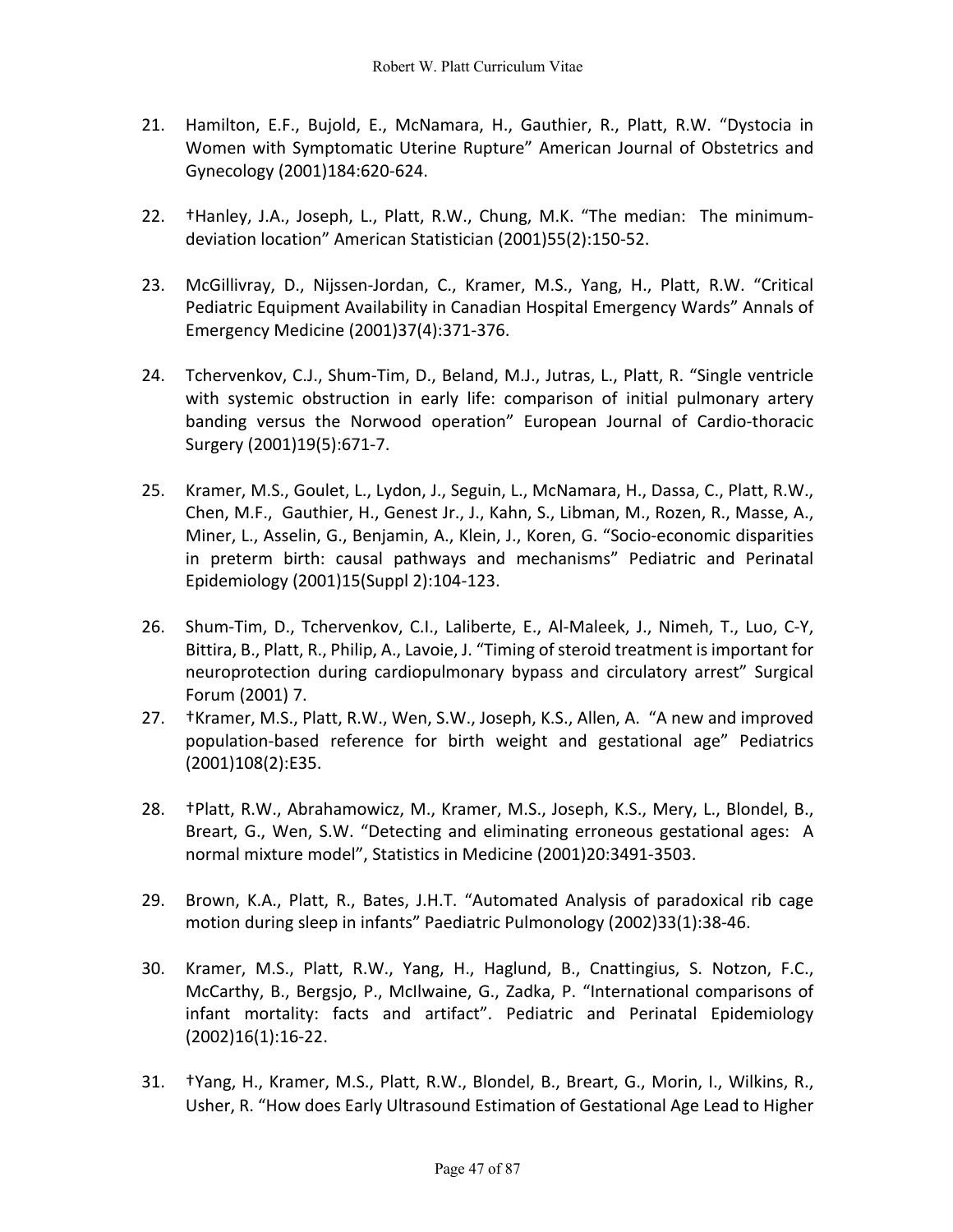Rates of Preterm Birth?" American Journal of Obstetrics and Gynecology (2002)186(3):433-437.

- 32. Blondel, B., Morin, I., Platt, R.W., Kramer, M.S., Usher, R., Breart. G. "Algorithms for combining menstrual and ultrasound estimates of gestational age: consequences for rates of preterm and postterm birth" British Journal of Obstetrics and Gynecology (2002)109(6):718-20.
- 33. Kramer, M.S., Guo, T., Platt, R.W., Shapiro, S., Collet, J.P., Chalmers, B., Hodnett, E., Sevkovskaya, Z., Dzikovich, I., Vanilovich, I. "Breastfeeding and infant growth: biology or bias?" Pediatrics (2002)110(2 Pt 1):343-7.
- 34. Rennick, J.E., Johnston, C.C., Dougherty, G., Platt, R., Ritchie, J. "Children's psychological responses following critical illness and exposure to invasive technology" Journal of Developmental and Behavioural Pediatrics (2002)23(3):133- 144.
- 35. Ramsay, M., Gisel, E., McCusker, J., Bellavance, F., Platt, R.W. "Infant sucking ability, nonorganic failure to thrive, maternal characteristics and feeding practices: a prospective cohort study" Developmental Medicine and Child Neurology (2002)44(6):405-14.
- 36. †Platt, R.W. "The effect of gestational age errors and their correction in interpreting population trends in fetal growth and gestational age-specific mortality" Seminars in Perinatology (2002)26(4):306-11.
- 37. †Kramer, M.S., Liu, S., Luo, Z.C., Yuan, H., Platt, R.W. "Analysis of perinatal mortality and its components: time for a change?" American Journal of Epidemiology (2002)156(6):493-7.
- 38. Husein M., Manoukian J.J., Platt R., Patenaude Y., Drouin S., Giguere C. "Ultrasonography and videobronchoscopy to assess the subglottic diameter in the paediatric population: a first look" Journal of Otolaryngology (2002)31(4):220-6.
- 39. Greenfield, B., Larson, C., Hechtman, L., Rousseau, C., Platt, R.W. "A Controlled Clinical Trial of a Crisis Intervention Approach to the Treatment of Suicidal Adolescents". Psychiatric Services (2002)3(12):1574-9.
- 40. Kramer, M.S., Morin, I., Yang, H., Platt, R.W., Usher, R., McNamara, H., Joseph, K.S., Wen, S.W. "Why are babies getting bigger? Temporal trends in fetal growth and its determinants" Journal of Pediatrics (2002)141(4):538-42.
- 41. Patel, H., Platt, R.W., Pekeles, G.S., Ducharme, F. "Does it make a difference? A randomized, controlled trial of the effectiveness nebulized extended-use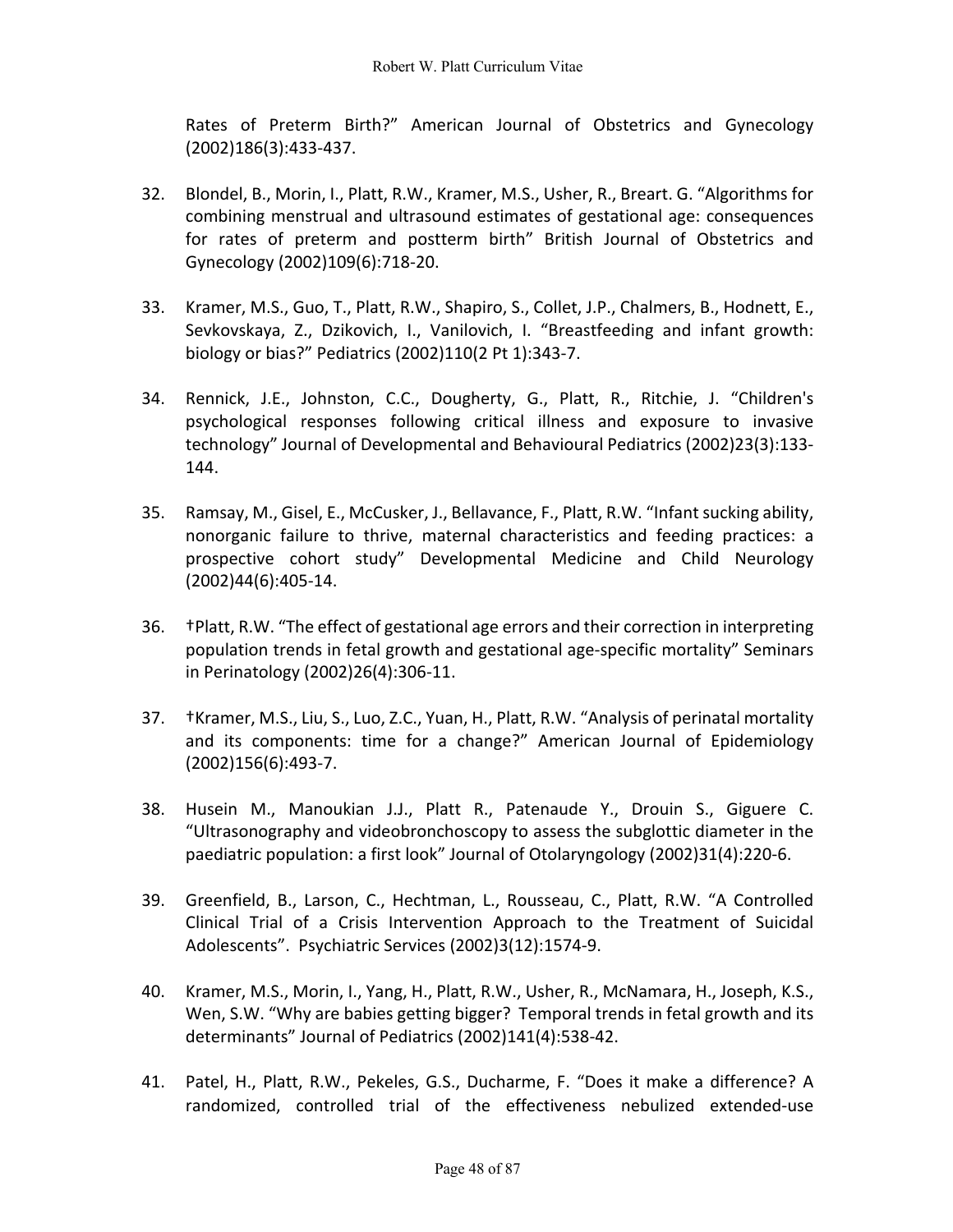epinephrine compared to salbutamol and saline in infants with acute viral bronchiolitis." Journal of Pediatrics (2002)141(6):818-24.

- 42. Berard, A., Abenhaim, L., Platt, R., Kahn, S.R., Steinmetz, O. "Risk factors for the first-time development of venous ulcers of the lower limbs: the influence of heredity and physical activity" Angiology (2002)53(6):647-57.
- 43. Arbour, L., Christensen B., Delormier, T., Platt, R., Gilfix, B., Forbes, P., Kovitch, I., Morel, J., Rozen, R. "Spina bifida, folate metabolism, and dietary folate intake in a Northern Canadian aboriginal population" International Journal of Circumpolar Health (2002)61(4):341-51.
- 44. \*Essebag, V., Hadjis, T., Pilote, L., Platt, R.W. "Amiodarone and the risk of heart block requiring pacemaker insertion" Journal of the American College of Cardiology (2003)41(2):249-54.
- 45. Tsang, J.C., Morin, J-F., Tchervenkov, C.I., Platt, R.W., Sampalis, J., Shum-Tim, D. "Single Aortic Clamp versus Partial Occluding Clamp Technique for Cerebral Protection during Coronary Artery Bypass: A Randomized Prospective Trial", Journal of Cardiac Surgery (2003)18(2):158-63.
- 46. Morin, I., Platt, R.W., Weisberg, I., Sabbaghian, N., Wu, Q., Garrow, T.A., Rozen, R. "A common variant in betaine-homocysteine methyltransferase (BHMT) and risk for spina bifida" American Journal of Medical Genetics (2003)119A (2):172-6.
- 47. Kakuma, R., Galbaud du Fort, G., Arsenault, L., Perrault, A., Platt, R.W., Monette, J., Moride, Y., Wolfson, C. "Delirium in elderly emergency department patients discharged home: impact on survival", Journal of the American Geriatric Society (2003)51(4):443-50.
- 48. Patel, H., Gouin, S., Platt, R.W. "Randomized, double-blind, placebo-controlled trial of oral albuterol in infants with mild-to-moderate acute viral bronchiolitis." Journal of Pediatrics (2003)142(5):509-14.
- 49. Joseph, K.S., Liu, S., Demissie, K., Wen, S.W., Platt, R.W., Ananth, C.V., Dzakpasu, S., Sauve, R., Allen, A.C., Kramer, M.S. "A parsimonious explanation for intersecting perinatal mortality curves: understanding the effects of plurality and of parity" BMC Pregnancy and Childbirth 2003, 3:3 (02 Jun 2003).
- 50. †Sampson, M., Barrowman, N.J., Moher, D., Klassen, T.P., Pham, B., Platt, R., St. John, P.D., Viola, R., Raina, P. "Should systematic reviewers search Embase in addition to Medline?" Journal of Clinical Epidemiology 2003 Oct; 56(10):943-55.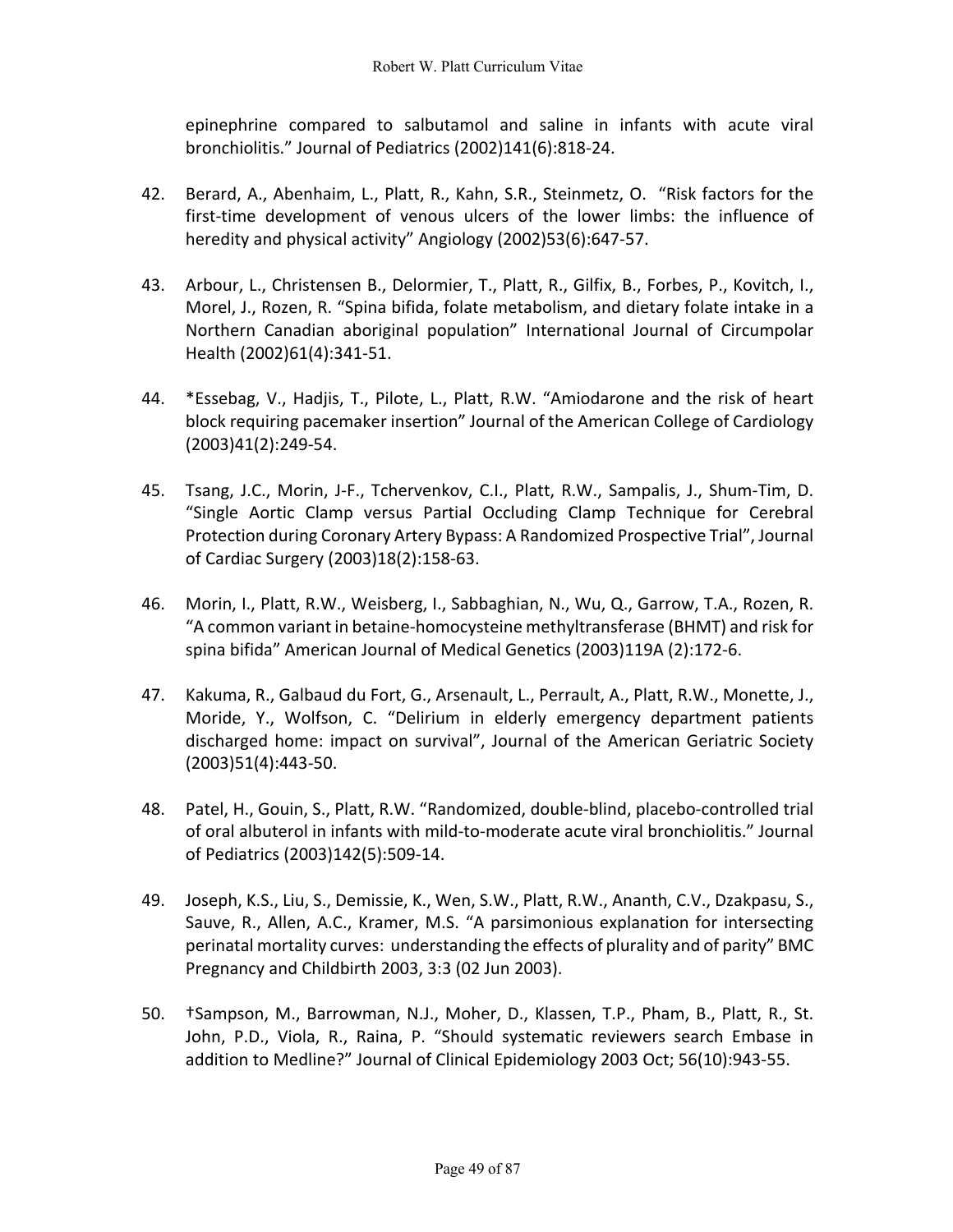- 51. Wen, S.W., Kramer, M.S., Platt, R.W., Demissie, K., Joseph, K.S., Liu, S., Sauve, R. "Secular trends of fetal growth in Canada, 1981 to 1997" Paediatric and Perinatal Epidemiology 2003;17:347-354
- 52. Kramer, M.S., Guo, T., Platt, R.W., Sevkovskaya, Z., Dzikovich, I., Collet, J.P., Shapiro, S., Chalmers, B., Hodnett E., Vanilovich, I., Mezen, I., Ducruet, T., Shishko, G., Bogdanovich, N. "Infant growth and health outcomes associated with 3 compared with 6 mo of exclusive breastfeeding" American Journal of Clinical Nutrition 2003, 78(2):291-5.
- 53. Quach, C., Piche-Walker, L., Platt, R.W., Moore, D. "Risk factors associated with severe influenza infections in childhood: Implication for vaccine strategy" Pediatrics, 2003 Sep; 112(3):E197-E201.
- 54. Schlecht, N.F., Platt, R.W., Duarte-Franco, E., Costa, M.C., Sobrinho, J.P., Prado, J.C.M., Ferenczy, A., Rohan, T.E., Villa, L.L., Franco, E.L. "Human Papillomavirus Infection and Time to Progression And Regression Of Cervical Intraepithelial Neoplasia" Journal of the National Cancer Institute, 2003 95(17):1336-43
- 55. Hagel, B.E., Pless, I.B., Platt, R.W. "Trends in emergency department reported head and neck injuries among skiers and snowboarders" Canadian Journal of Public Health (2003)94(6):458-462.
- 56. Green, T.C., Hankins, C.A., Palmer, D., Boivin, J-F., Platt, R.W. "Ascertaining the Need for a Supervised Injecting Facility (SIF): the Burden of Public Injecting in Montréal, Canada." Journal of Drug Issues (2003); 33:713-732.
- 57. Schlecht, N.F., Platt, R.W., Negassa, A., Duarte-Franco, E., Rohan, T.E., Ferenczy, A., Villa, L.L, Franco, E.L. "Modeling The Time Dependence Of The Association Between Human Papillomavirus Infection And Cervical Cancer Precursor Lesions" American Journal of Epidemiology 2004;158(9):878-886.
- 58. Luo, Z., Wilkins, R., Platt, R.W., Kramer, M.S. "Pregnancy Outcomes among Aboriginal Women in Quebec, 1985-1997" Paediatric and Perinatal Epidemiology (2004) Jan; 18(1): 40-50.
- 59. Hamilton E, Platt R, Gauthier R, McNamara H, Miner L, Rothenberg S, Asselin G, Sabbah R, Benjamin A, Lake M, Vintzileos A. "The effect of computer-assisted evaluation of labor on cesarean rates." J Health Qual. (2004) Jan-Feb; 26(1):37-44.
- 60. Tulandi, T., Platt, R.W. "The art of taking a history'' Fertility and Sterility (2004); 81:11-12.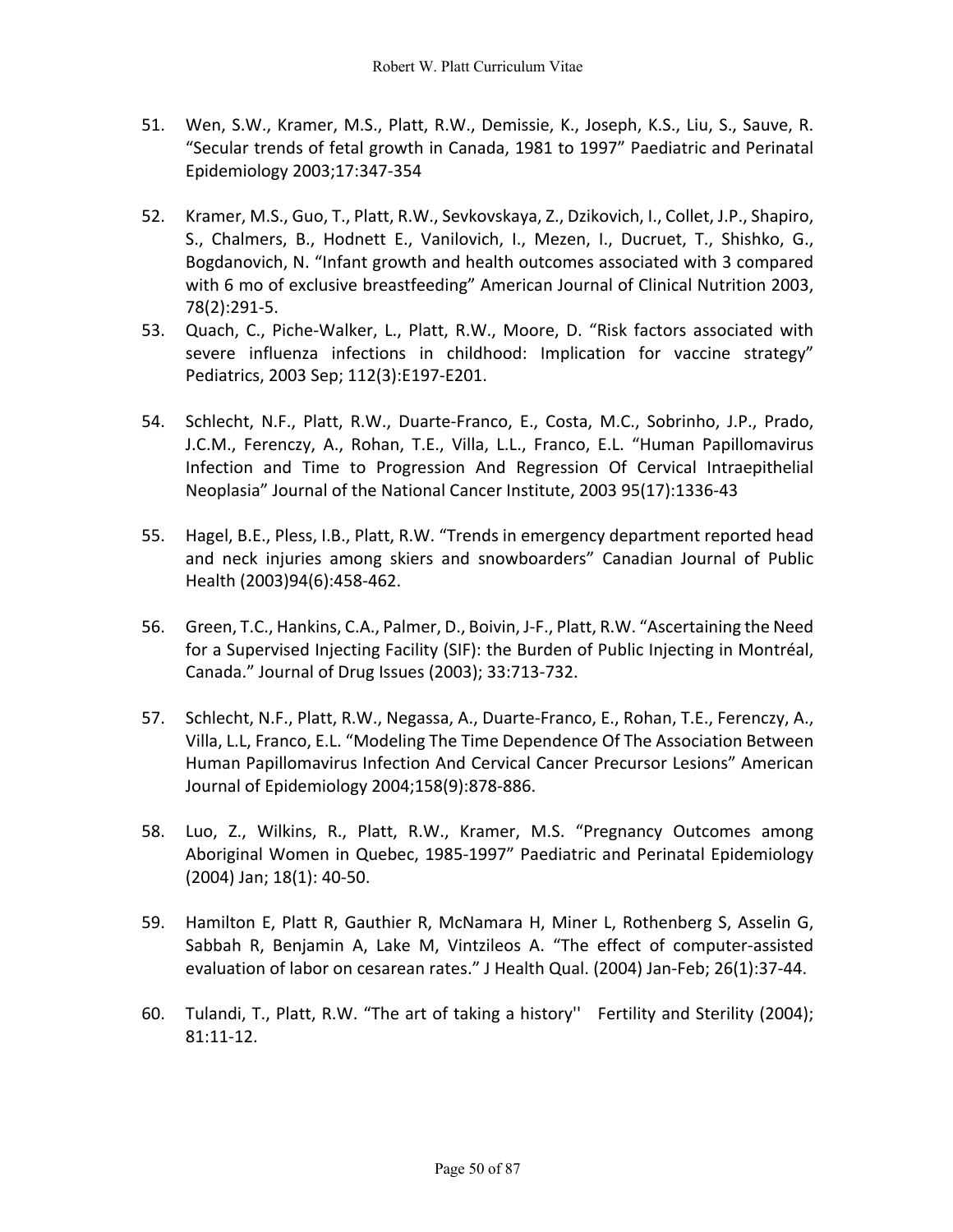- 61. Patel H, Platt R, Lozano JM, Wang EE. Glucocorticoids for acute viral bronchiolitis in infants and young children. Cochrane Database Syst Rev. (2004) ;(3):CD004878. Review.
- 62. \*\*Koushik A, Platt RW, Franco EL. p53 codon 72 polymorphism and cervical neoplasia: a meta-analysis review. Cancer Epidemiol Biomarkers Prev (2004); 13(1):11-22.
- 63. Feldman, D.E., Platt, R.W., Déry, V., Kapetanakis, C., Lamontagne, D., Ducharme, A., Giannetti, N., Frenette, M., Beck, E.J. "Seasonal congestive heart failure (CHF) mortality and hospitalization trends, Quebec 1990-1998" Journal of Epidemiology and Community Health, in press, (2004) Feb; 58(2): 129-130
- 64. Lynch, T., Platt, R.W., Gouin, S., Larson, C., Patenaude, Y. "Can We Predict Which Children With Clinically Suspected Pneumonia Will Have The Presence of Focal Infiltrates On Chest Radiographs?" Pediatrics (2004) ;113:e186–e189
- 65. Green, T.C., Hankins, C.A., Palmer, D., Boivin, J-F., Platt, R.W.W. "My place, your place or a safer place: The intention among Montreal injecting drug users to use supervised injecting facilities" Canadian Journal of Public Health (2004) Mar-Apr; 95(2):110-4.
- 66. Rousseau C, Drapeau A, Platt R. Family environment and emotional and behavioural symptoms in adolescent. Cambodian Refugees: influence of time, gender, and acculturation.Med Confl Surviv. (2004) Apr-Jun; 20(2):151-65.
- 67. †Joseph, K.S., Demissie, K., Platt, R.W., Ananth, C.V., McCarthy, B.J, Kramer, M.S. "A parsimonious explanation for intersecting perinatal mortality curves: understanding the effect of race and maternal smoking" .BMC Pregnancy and Childbirth, (2004) , 4:7
- 68. Hagel, B.E., Pless, I.B., Goulet, C., Platt, R.W. "Injuries among skiers and snowboarders in Quebec" Epidemiology (2004) May;15(3):279-86
- 69. Kramer, M.S., Guo, T., Platt, R.W. et al "Does infection during pregnancy protect against atop atopic eczema and recurrent wheeze in infancy?" Clin Exp Allergy. (2004) May; 34(5):753-6.
- 70. †Platt, R.W., Ananth, C.V., Kramer, M.S. "Analysis of Neonatal Mortality: Is Standardizing for Relative Birth Weight Biased?" BMC Pregnancy and Childbirth,  $(2004)$ , 4:9
- 71. Rennick JE, Morin I, Kim D, Johnston CC, Dougherty G, Platt R.W. "Identifying children at high risk for psychological sequelae after pediatric intensive care unit hospitalization". Pediatr Crit Care Med. (2004) Jul; 5(4):358-63.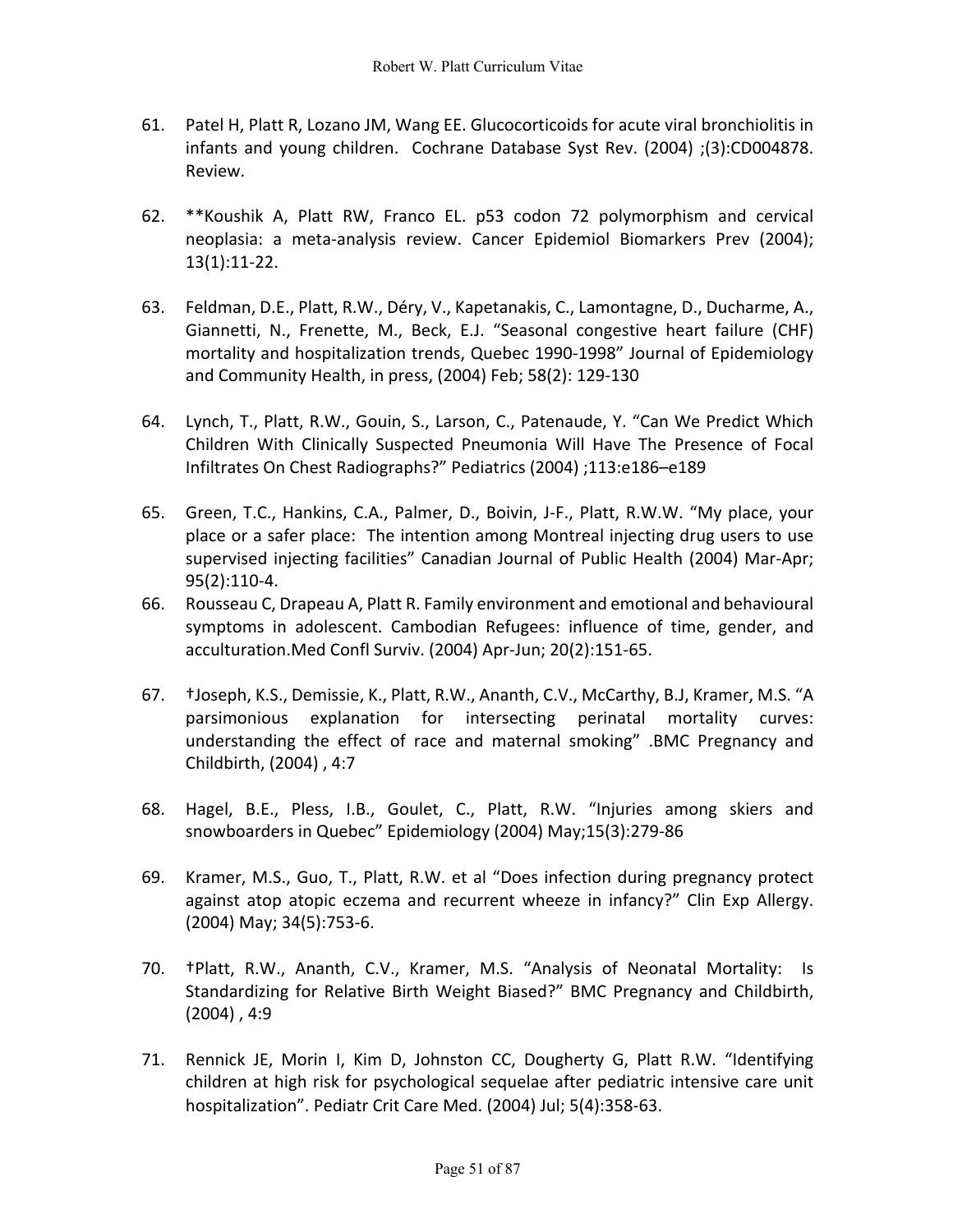- 72. †Platt, R.W., Joseph. K.S., Ananth, C.V., Grondines, J., Abrahamowicz, M., Kramer, M.S. "A Proportional Hazards Model with Time-Dependent Covariates and Time-Varying Effects for Analysis of Stillbirth, Neonatal Mortality, and Infant Death" American Journal of Epidemiology, (2004); 160(3):199-206.
- 73. Arbour L, Gilpin C, Millor-Roy V, Platt R, Pekeles G, Egeland GM, Hodgins S, Eydoux P. "Heart defects and other malformations in the Inuit in Canada: a baseline study". Int J Circumpolar Health. (2004) Sep; 63(3):251-66.
- 74. Hagel BE, Pless IB, Goulet C, Platt RW, Robitaille Y. "Quality of information on risk factors reported by ski patrols". Inj Prev. (2004) Oct; 10(5):275-9.
- 75. \*Essebag V, Hadjis T, Platt RW, Abrahamowicz M, Pilote L. "Effect of amiodarone dose on the risk of permanent pacemaker insertion". Pacing Clin Electrophysiol. (2004) Nov; 27(11):1519-25.
- 76. Kramer MS, Guo T, Platt RW, Vanilovich I, Sevkovskaya Z, Dzikovich I, Michaelsen KF, Dewey K. Promotion of Breastfeeding Intervention Trials Study Group. "Feeding effects on growth during infancy". J Pediatr. (2004) Nov; 145(5):600-5.
- 77. \*\*Tannenbaum C, Barrett-Connor E, Laughlin GA, Platt RW. "A longitudinal study of dehydroepiandrosterone sulphate (DHEAS) change in older men and women: the Rancho Bernardo Study". Eur J Endocrinol. (2004) Dec; 151(6):717-25.
- 78. †Ananth CV, Platt RW. "Reexamining the effects of gestational age, fetal growth, and maternal smoking on neonatal mortality". BMC Pregnancy Childbirth. (2004) Dec 01; 4(1):22.
- 79. Webster RI, Majnemer A, Platt RW, Shevell MI. "The predictive value of a preschool diagnosis of developmental language impairment". Neurology. (2004) Dec 28; 63(12):2327-31.
- 80. Webster RI, Majnemer A, Platt RW, Shevell MI. "Motor function at school age in children with a preschool diagnosis of developmental language impairment". J Pediatr. (2005) Jan; 146(1):80-5.
- 81. Hagel B, Pless IB, Goulet C, Platt R, Robitaille Y. "The effect of helmet use on injury severity and crash circumstances in skiers and snowboarders". Accid Anal Prev. (2005) Jan; 37(1):103-8.
- 82. \*Okrainec K, Platt R, Pilote L, Eisenberg MJ. "Cardiac medical therapy in patients after undergoing coronary artery bypass graft surgery: a review of randomized controlled trials". J Am Coll Cardiol. (2005) Jan 18; 45(2):177-84.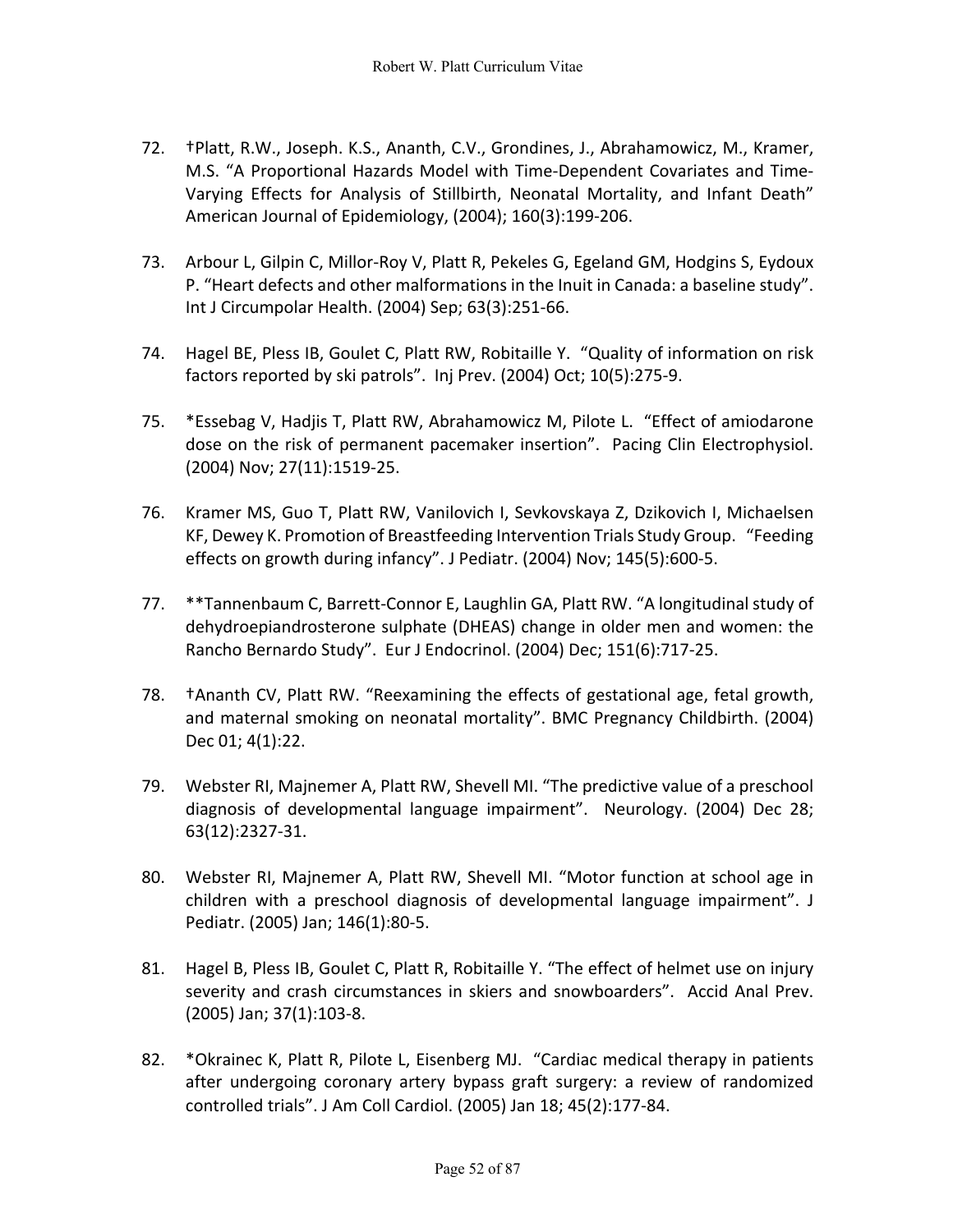- 83. †\*Essebag V, Platt RW, Abrahamowicz M, Pilote L. "Comparison of nested casecontrol and survival analysis methodologies for analysis of time-dependent exposure". BMC Med Res Methodol. (2005) Jan 25; 5(1):5.
- 84. Morin I, Morin L, Zhang X, Platt RW, Blondel B, Breart G, Usher R, Kramer MS. "Determinants and consequences of discrepancies in menstrual and ultrasonographic gestational age estimates". BJOG. (2005) Feb; 112(2):145-52.
- 85. Hagel BE, Pless IB, Goulet C, Platt RW, Robitaille Y. "Effectiveness of helmets in skiers and snowboarders: case-control and case crossover study". BMJ. (2005) Feb 5; 330(7486):281. Epub 2005 Jan 04.
- 86. Feder KP, Majnemer A, Bourbonnais D, Platt R, Blayney M, Synnes A. "Handwriting performance in preterm children compared with term peers at age 6 to 7 years". Dev Med Child Neurol. (2005) Mar;47(3):163-70
- 87. Shevell MI, Majnemer A, Webster RI, Platt RW, Birnbaum R. "Outcomes at school age of preschool children with developmental language impairment". Pediatr Neurol. (2005) Apr; 32(4):264-9.
- 88. †Ananth CV, Platt RW, Savitz DA. "Regression models for clustered binary responses: implications of ignoring the intracluster correlation in an analysis of perinatal mortality in twin gestations". Ann Epidemiol. (2005) Apr; 15(4):293-301.
- 89. Shum-Tim D, MacDonald D, Takayuki S, Laliberte E, Chen J, Jamal AM, Philip A, Platt R. "Low postoperative hematocrit increases cerebrovascular damage after hypothermic circulatory arrest". Pediatr Crit Care Med. (2005) May; 6(3):319-26.
- 90. Shevell M, Majnemer A, Platt RW, Webster R, Birnbaum R. "Developmental and functional outcomes at school age of preschool children with global developmental delay". J Child Neurol. (2005) Aug; 20(8):648-53
- 91. Yuan H, Platt RW, Morin L, Joseph KS, Kramer MS. "Fetal deaths in the United States, 1997 vs 1991". Am J Obstet Gynecol. (2005) Aug; 193(2):489-95.
- 92. Shevell M, Majnemer A, Platt RW, Webster R, Birnbaum R. "Developmental and functional outcomes in children with global developmental delay or developmental language impairment". Dev Med Child Neurol. (2005) Oct; 47(10):678-83.
- 93. Gagnon AJ, Leduc G, Waghorn K, Yang H, Platt RW. "In-hospital formula supplementation of healthy breastfeeding newborns". J Hum Lact. (2005) Nov; 21(4):397-405.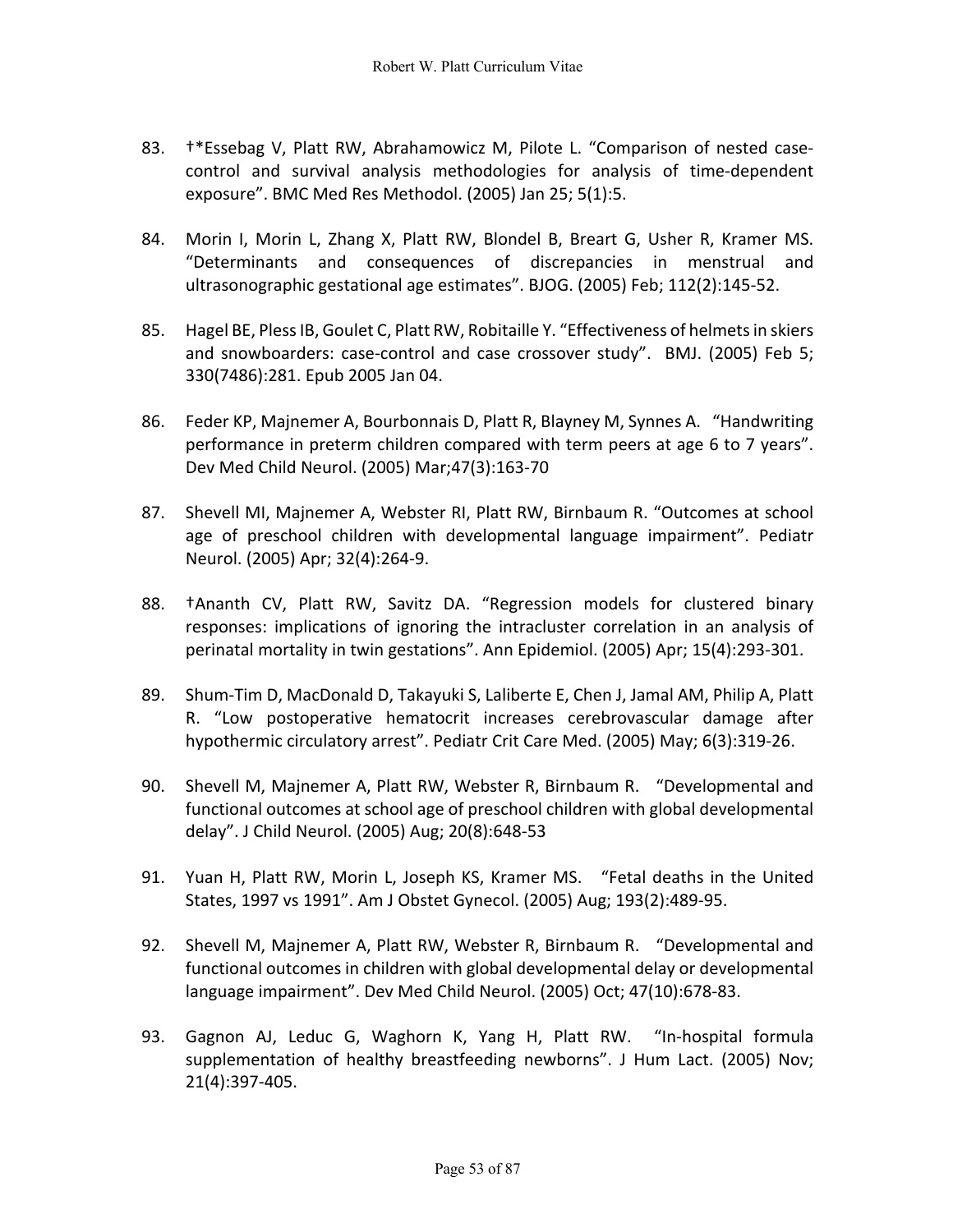- 94. †Raina PS, Brehaut JC, Platt RW, Klassen TP, Moher D, St John P, Bryant D, Viola R, Pham B. "The influence of display and statistical factors on the interpretation of metaanalysis results by physicians". Med Care. (2005) Dec;43(12):1242-9
- 95. Eppel A, O'loughlin J, Paradis G, Platt R.W. "Reliability of self-reports of cigarette use in novice smokers". Addict Behav. (2005) Dec 13;
- 96. Badri M, Maartens G, Mandalia S, Bekker LG, Penrod JR, Platt RW, Wood R, Beck EJ. Cost-effectiveness of highly active antiretroviral therapy in South Africa. PLoS Med. (2006) Jan;3(1):e4. Epub 2005 Dec 6.
- 97. †Sampson M, Barrowman NJ, Moher D, Clifford TJ, Platt RW, Morrison A, Klassen TP, Zhang L. "Can electronic search engines optimize screening of search results in systematic reviews: an empirical study". BMC Med Res Methodol. (2006) Feb 24; 6:7.
- 98. Libman MD, Kramer M, Platt R; Montreal Prematurity Study Group. "Comparison of Gram and Kopeloff stains in the diagnosis of bacterial vaginosis in pregnancy". Diagn Microbiol Infect Dis. (2006) Mar; 54(3):197-201. Epub 2006 Jan 19.
- 99. †Wiebe N, Vandermeer B, Platt RW, Klassen TP, Moher D, Barrowman NJ. "A systematic review identifies a lack of standardization in methods for handling missing variance data". J Clin Epidemiol. (2006) Apr; 59(4):342-53. Review. PMID: 16549255
- 100. \*Hutcheon JA, Platt RW, Meltzer SJ, Egeland GM. "Is birth weight modified during pregnancy? Using sibling differences to understand the impact of blood glucose, obesity, and maternal weight gain in gestational diabetes". Am J Obstet Gynecol. (2006); 195(2)488-94. PMID: 16626616
- 101. Vida S, Galbaud du Fort G, Kakuma R, Arsenault L, Platt RW, Wolfson CM. "An 18 month prospective cohort study of functional outcome of delirium in elderly patients: activities of daily living". Int Psychogeriatr. (2006) Apr 27;1-20. PMID: 16640797
- 102. April KT, Feldman DE, Platt RW, Duffy CM. "Comparison between Children with Juvenile Idiopathic Arthritis (JIA) and their parents concerning perceived Quality of Life". Qual Life Res. (2006) May;15(4):655-61. PMID: 16688498
- 103. Punthakee Z, Delvin EE, O'loughlin J, Paradis G, Levy E, Platt RW, Lambert M. "Adiponectin, adiposity, and insulin resistance in children and adolescents". J Clin Endocrinol Metab. (2006) Jun; 91(6):2119-25. Epub 2006 Mar 14. PMID: 16537675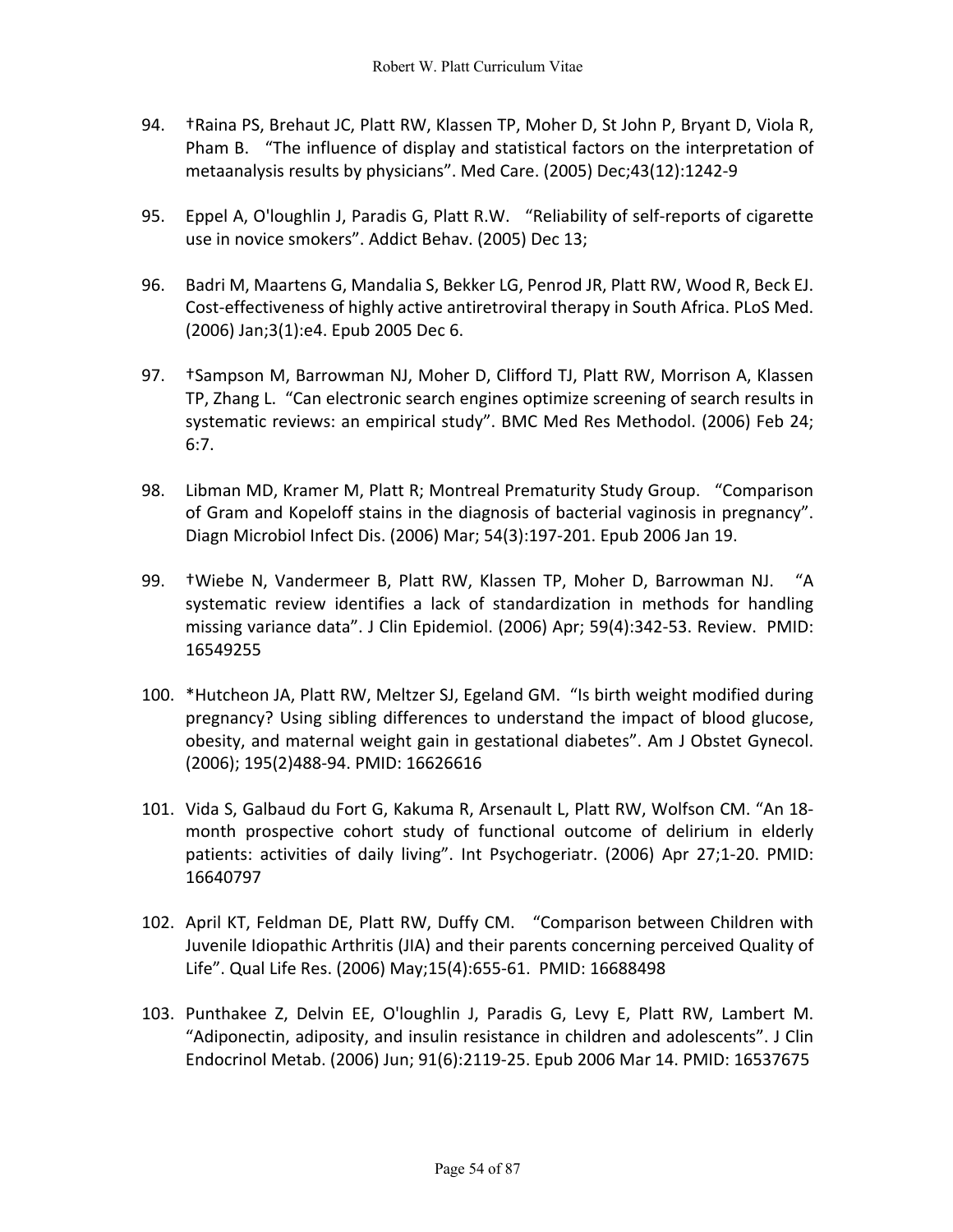- 104. †Kramer MS, Chen MF, Roy I, Dassa C, Lamoureux J, Kahn SR, McNamara H, Platt RW; for the Montreal Prematurity Study Group. "Intra- and interobserver agreement and statistical clustering of placental histopathologic features relevant to preterm birth". Am J Obstet Gynecol. (2006);195(6):674.9. PMID: 16796983
- 105. Kurzencwyg D, Filion KB, Pilote L, Nault P, Platt RW, Rahme E, Steinmetz O, Eisenberg MJ. "Cardiac Medical Therapy among Patients Undergoing Abdominal Aortic Aneurysm Repair". Ann Vasc Surg. (2006) 20(5):569-76. PMID: 16794911
- 106. †Mayo NE, Brophy J, Goldberg MS, Klein MB, Miller S, Platt RW, Ritchie J. "Peering at peer review revealed high degree of chance associated with funding of grant applications". J Clin Epidemiol. (2006) Aug; 59(8):842-848. PMID: 16828678
- 107. †Kramer MS, Ananth CV, Platt RW, Joseph KS. "US Black vs White disparities in foetal growth: physiological or pathological?" Int J Epidemiol. (2006) 35(5):1187-95. PMID: 16847026
- 108. †Sampson M, Zhang L, Morrison A, Barrowman NJ, Clifford TJ, Platt RW, Klassen TP, Moher D. "An alternative to the hand searching gold standard: Validating methodological search filters using relative recall" BMC Med Res Methodol. (2006) Jul 18;6(1):33 PMID: 16848895
- 109. \*Okrainec K, Pilote L, Platt R, Eisenberg MJ. "Use of cardiovascular medical therapy among patients undergoing coronary artery bypass graft surgery: results from the ROSETTA-CABG registry." Can J Cardiol. (2006) Aug; 22(10):841-7. PMID: 16957801
- 110. April KT, Feldman DE, Platt RW, Duffy CM. "Comparison between children with juvenile idiopathic arthritis and their parents concerning perceived treatment adherence." Arthritis Rheum. (2006) Aug 15; 55(4):558-63. PMID: 16874776
- 111. Weiss DR, O'loughlin JL, Platt RW, Paradis G. "Five-year predictors of physical activity decline among adults in low-income communities: a prospective study." Int J Behav Nutr Phys Act. (2007) Jan 18; 4:2. PMID: 17233904
- 112. Swaine BR, Tremblay C, Platt RW, Grimard G, Zhang X, Pless IB. "Previous head injury is a risk factor for subsequent head injury in children: a longitudinal cohort study." Pediatrics. (2007) Apr;119(4):749-58. PMID: 17403846
- 113. Schwartz GF, Platt R, Reardon G, Mychaskiw MA. "Accounting for restart rates in evaluating persistence with ocular hypotensives." Ophthalmology. (2007) Apr;114(4):648-52. PMID: 17398318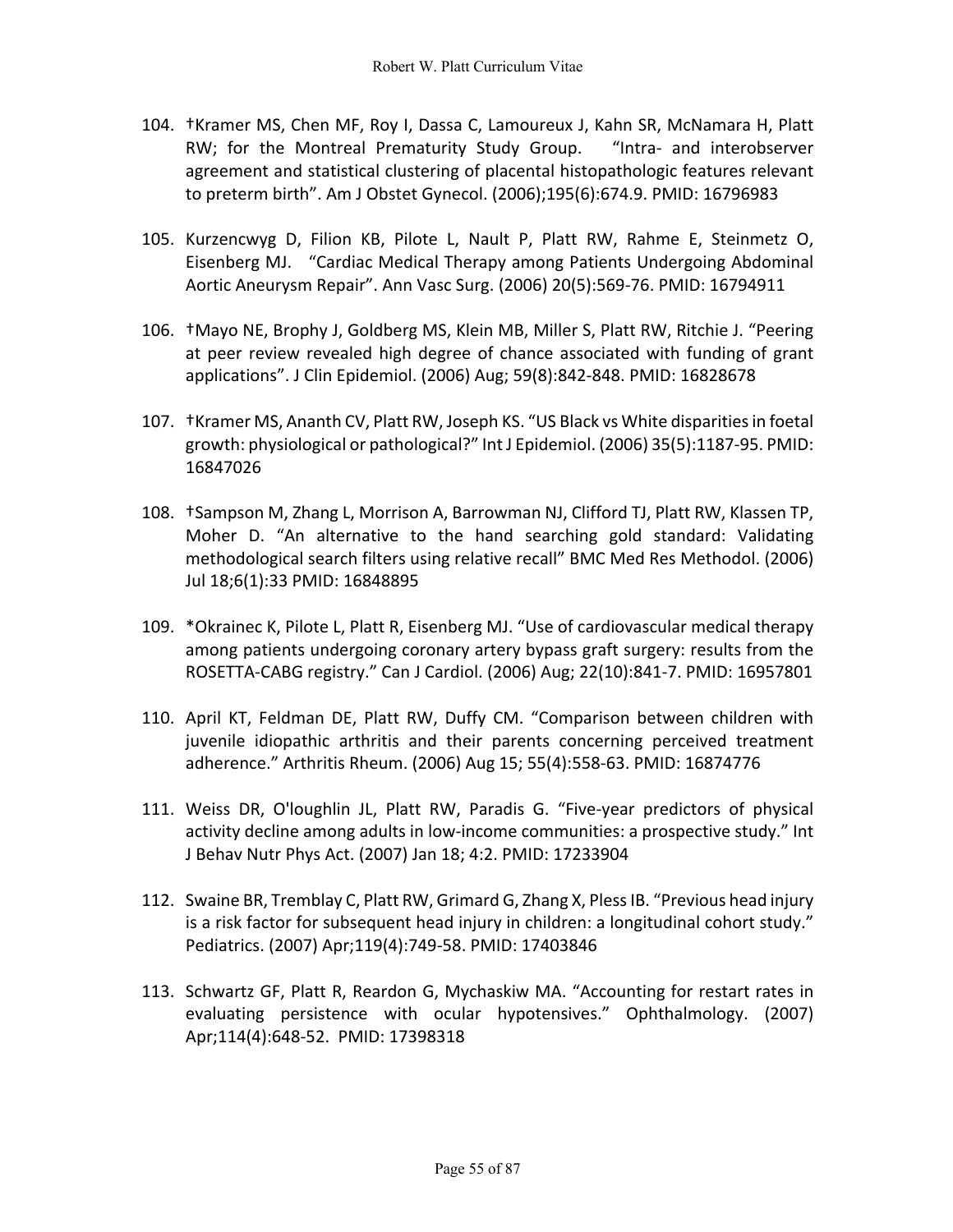- 114. †Zhang X, Platt RW, Cnattingius S, Joseph KS, Kramer MS. "The use of customised versus population-based birthweight standards in predicting perinatal mortality." BJOG. (2007) Apr;114(4):474-7. PMID: 17378820
- 115. †Shrier I, Platt RW, Steele RJ. "Mega-trials vs. meta-analysis: precision vs. heterogeneity?" Contemp Clin Trials. (2007) May;28(3):324-8. Epub 2006 Nov 21. PMID: 17188025
- 116. Zhang X, Cnattingius S, Platt RW, Joseph KS, Kramer MS. "Are babies born to short, primiparous, or thin mothers "normally" or "abnormally" small?" J Pediatr. (2007) Jun; 150(6):603-7, 607.e1-3. PMID: 17517243
- 117. Sherrard A, Platt R, Vallerand D, Usher R, Zhang X, Kramer M. "Maternal anthropometric risk factors for caesarean delivery before or after onset of labour". BJOG. (2007) Jul 6; PMID: 17617199
- 118. †Shrier I, Platt RW, Steele RJ. Re: "Variable selection for propensity score models". Am J Epidemiol. (2007) Jul 15; 166(2):238-9. Epub 2007 May 25. PMID: 17526863
- 119. Kramer MS, Matush L, Vanilovich I, Platt R, Bogdanovich N, Sevkovskaya Z, Dzikovich I, Shishko G, Mazer B. "Effect of prolonged and exclusive breast feeding on risk of allergy and asthma: cluster randomized trial". BMJ. 2007 Oct 20;335(7624):815. Epub 2007 Sep 11. PMID: 17855282
- 120. Zhang X, Platt R, Cnattingius S, Joseph K, Kramer M. "Authors response to: The use of customized versus population-based birth weight standards in predicting perinatal mortality". BJOG. (2007) Oct; 114(10):1303. PMID: 17378820
- 121. Kramer MS, Vanilovich I, Matush L, Bogdanovich N, Zhang X, Shishko G, Muller-Bolla M, Platt RW. "The Effect of Prolonged and Exclusive Breast-Feeding on Dental Caries in Early School-Age Children. New Evidence from a Large Randomized Trial". Caries Res. (2007) Sep 18;41(6):484-488 PMID: 17878730
- 122. Gagnon AJ, Dougherty G, Platt RW, Wahoush O, George A, Stanger E, Oxman-Martinez J, Saucier JF, Merry L, Stewart DE. "Refugee and refugee-claimant women and infants post-birth: migration histories as a predictor of Canadian health system response to needs". Can J Public Health. (2007) Jul-Aug;98(4):287-91. PMID: 17896738
- 123. Hamdy RC, Montpetit K, Ruck-Gibis J, Thorstad K, Raney E, Aiona M, Platt R, Finley A, Mackenzie W, McCarthy J, Narayanan U. "Safety and efficacy of botox injection in alleviating post-operative pain and improving quality of life in lower extremity limb lengthening and deformity correction". Trials. (2007) Sep 28;8(1):27. PMID: 17903262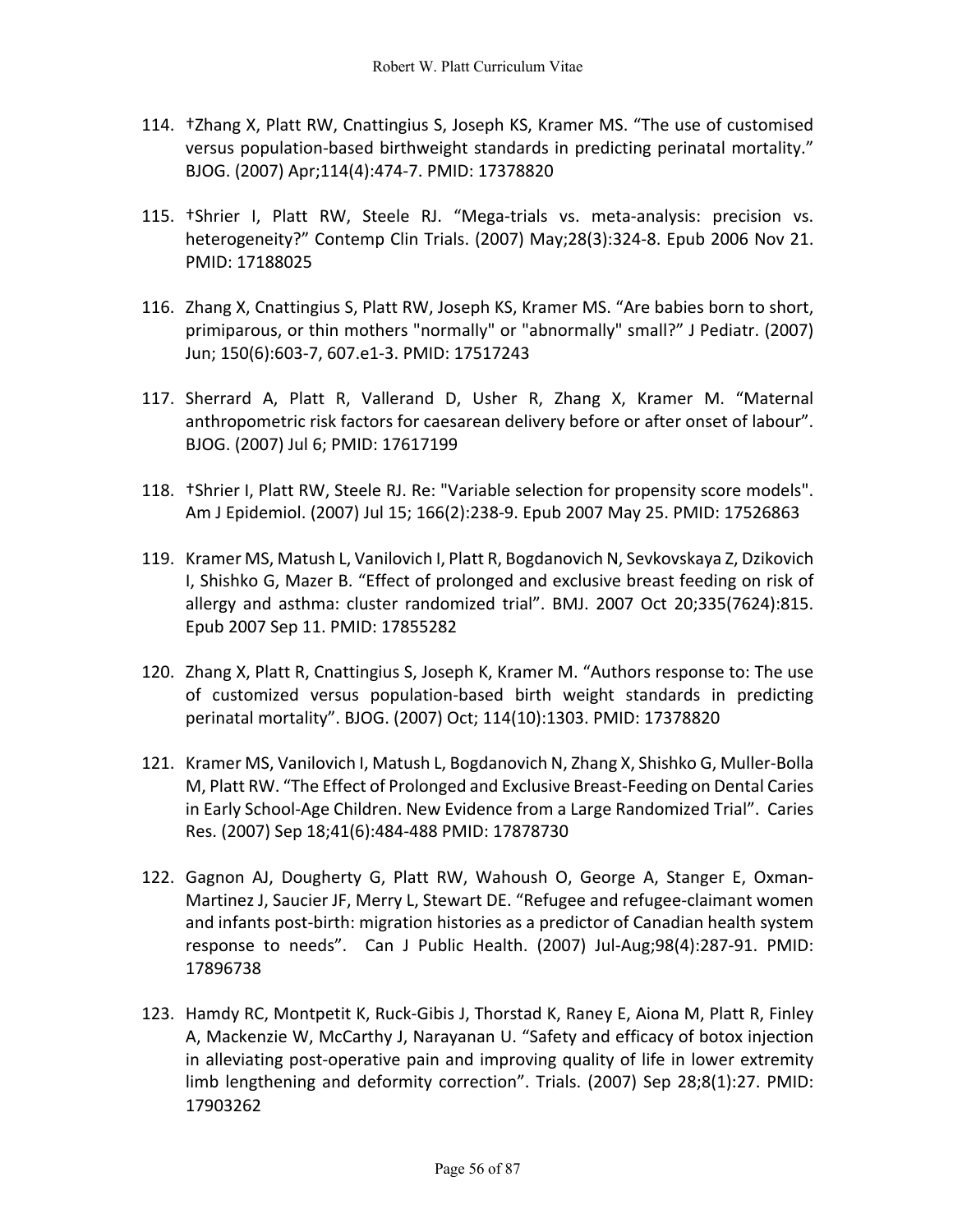- 124. De P, Cox J, Boivin JF, Platt RW, Jolly AM. "The importance of social networks in their association to drug equipment sharing among injection drug users: a review". Addiction. (2007) Nov; 102(11):1730-9. Review. PMID: 17935581
- 125. †\*Ishak KJ, Platt RW, Joseph L, Hanley JA, Caro JJ. "Meta-analysis of longitudinal studies". Clin Trials. (2007); 4(5):525-39. PMID: 17942468
- 126. De P, Cox J, Boivin JF, Platt RW, Jolly AM. "Social network-related risk factors for bloodborne virus infections among injection drug users receiving syringes through secondary exchange". J Urban Health. 2008 Jan; 85(1):77-89. Epub (2007) Nov 24. PMID: 18038211
- 127. Bancej C, O'Loughlin J, Platt RW, Paradis G, Gervais A. "Smoking cessation attempts among adolescent smokers: a systematic review of prevalence studies". Tob Control. (2007) Dec;16(6):e8. Review. PMID: 18048598
- 128. Langsetmo L, Platt RW, Ernst P, Bourbeau J. "Underreporting exacerbation of chronic obstructive pulmonary disease in a longitudinal cohort". Am J Respir Crit Care Med. (2008) Feb 15; 177(4):396-401. Epub 2007 Nov 29. PMID: 18048806
- 129. Kramer MS, Matush L, Vanilovich I, Platt RW, Bogdanovich N, Sevkovskaya Z, Dzikovich I, Shishko G, Collet JP, Martin RM, Davey Smith G, Gillman MW, Chalmers B, Hodnett E, Shapiro S; PROBIT Study Group. "Effects of prolonged and exclusive breastfeeding on child height, weight, adiposity, and blood pressure at age 6.5 y: evidence from a large randomized trial". Am J Clin Nutr. (2007) Dec; 86(6):1717-21. PMID: 18065591
- 130. Kawasumi Y, Tamblyn R, Platt R, Ernst P, Abrahamowicz M, Taylor L. "Evaluation of the use of an integrated drug information system by primary care physicians for vulnerable population." Int J Med Inform. (2008) 77(2):98-106. PMID: 17336141
- 131. \*†Ishak KJ, Platt RW, Joseph L, Hanley JA. "Impact of approximating or ignoring within-study covariances in multivariate meta-analyses." Stat Med. (2008) Feb 28; 27(5):670-86. PMID: 17492826
- 132. Kierans WJ, Joseph KS, Luo ZC, Platt R, Wilkins R, Kramer MS. "Does one size fit all? The case for ethnic-specific standards of fetal growth". BMC Pregnancy Childbirth. (2008)Jan 8; 8:1. PMID: 18179721
- 133. Webster RI, Majnemer A, Platt RW, Shevell MI. "Child health and parental stress in school-age children with a preschool diagnosis of developmental delay". J Child Neurol. (2008) Jan; 23(1):32-8. PMID: 18184941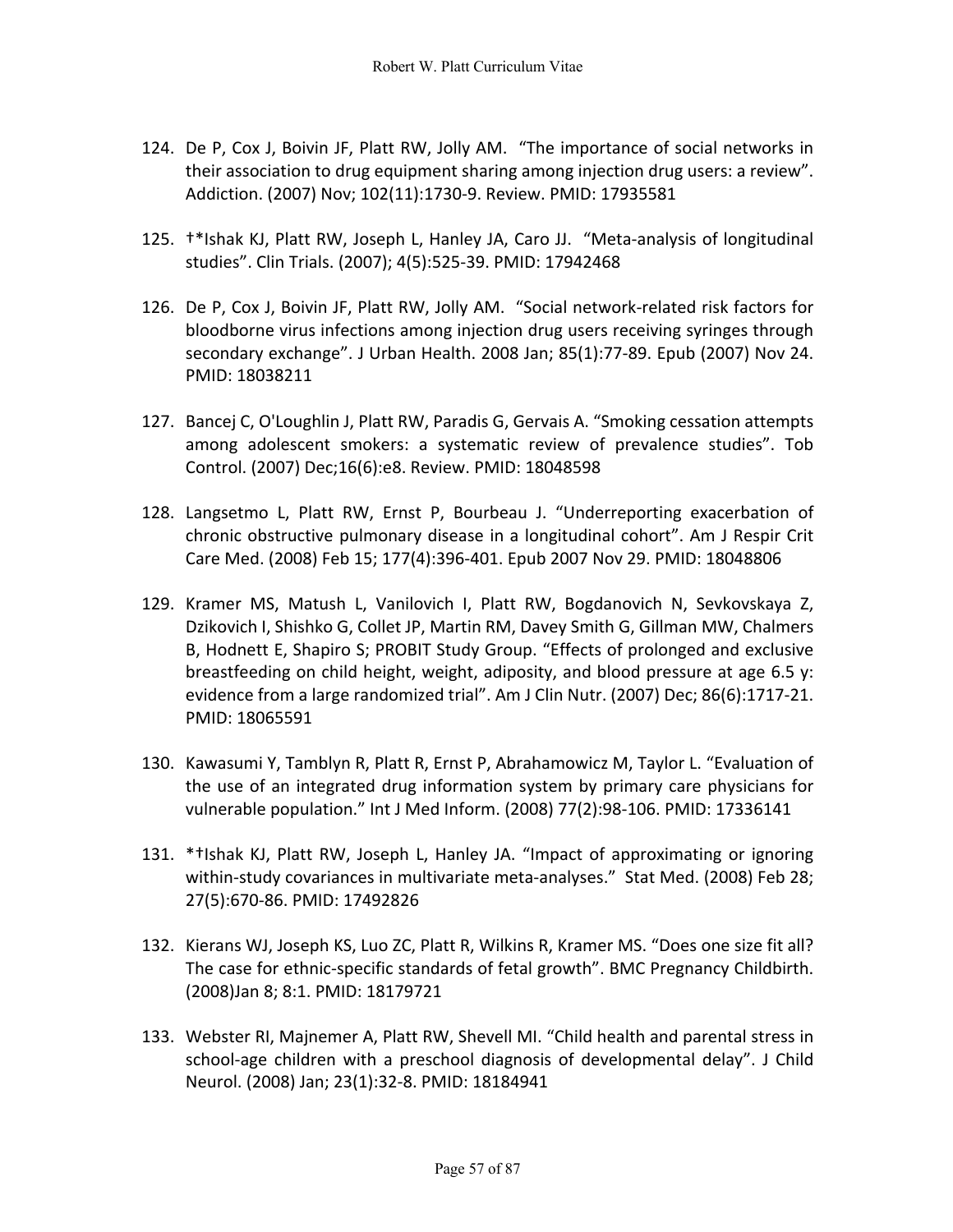- 134. †\*Lefebvre G, Delaney JA, Platt RW. "Impact of mis-specification of the treatment model on estimates from a marginal structural model". Stat Med (2008) Feb 6; 27(18):3629-42. PMID: 18254127
- 135. Xu H, Platt RW, Luo ZC, Wei S, Fraser WD. "Exploring heterogeneity in metaanalyses: needs, resources and challenges". Paediatr Perinat Epidemiol. (2008) Jan; 22 Suppl 1:18-28. PMID: 18237348
- 136. Auger N, Daniel M, Platt RW, Luo ZC, Wu Y, Choinière R. "The joint influence of marital status, interpregnancy interval, and neighborhood on small for gestational age birth: a retrospective cohort study". BMC Pregnancy Childbirth. (2008) Feb 28; 8:7. PMID: 18307804
- 137. Kramer MS, Fombonne E, Igumnov S, Vanilovich I, Matush L, Mironova E, Bogdanovich N, Tremblay RE, Chalmers B, Zhang X, Platt RW; Promotion of Breastfeeding Intervention Trial (PROBIT) Study Group. "Effects of prolonged and exclusive breastfeeding on child behavior and maternal adjustment: evidence from a large, randomized trial". Pediatrics. (2008) Mar; 121(3):e435-40. PMID: 18310164
- 138. †\*Hutcheon JA, Platt RW. "The missing data problem in birth weight percentiles and thresholds for "small-for-gestational-age"". Am J Epidemiol. (2008) Apr 1; 167(7):786-92. Epub 2008 Mar 14. PMID: 18343882
- 139. Auger N, Luo ZC, Platt RW, Daniel M. "Do mother's education and foreign born status interact to influence birth outcomes? Clarifying the epidemiological paradox and the healthy migrant effect". J Epidemiol Community Health. (2008) May; 62(5):402-9. PMID: 18413452
- 140. Auger N., Daniel, M.,Platt R.W., Wu Y, Luo ZC, Choinière R. "Association between neighborhood perceived security and small for gestational age birth." Paediatric and Perinatal Epidemiology (2008) Sep; 22(5):467-77. PMID: 18782253
- 141. †\*Hutcheon JA, Platt RW. "The impact of past pregnancy experience on subsequent perinatal outcomes" Paediatric and Perinatal Epidemiology (2008) Jul; 22(4):400-8. PMID: 18578754
- 142. Mackie AS, Jutras LC, Dancea AB, Rohlicek CV, Platt R, Béland MJ. "Can Cardiologists Distinguish Innocent from Pathologic Murmurs in Neonates?" J Pediatr. (2008) Aug 8; 154(1):50-54.e1. PMID: 18692204
- 143. Johnson ES, Thorp ML, Platt RW, Smith DH. "Predicting the Risk of Dialysis and Transplant among Patients with CKD: A Retrospective Cohort Study". Am J Kidney Dis. (2008) Oct; 52(4):653-60. PMID: 18585833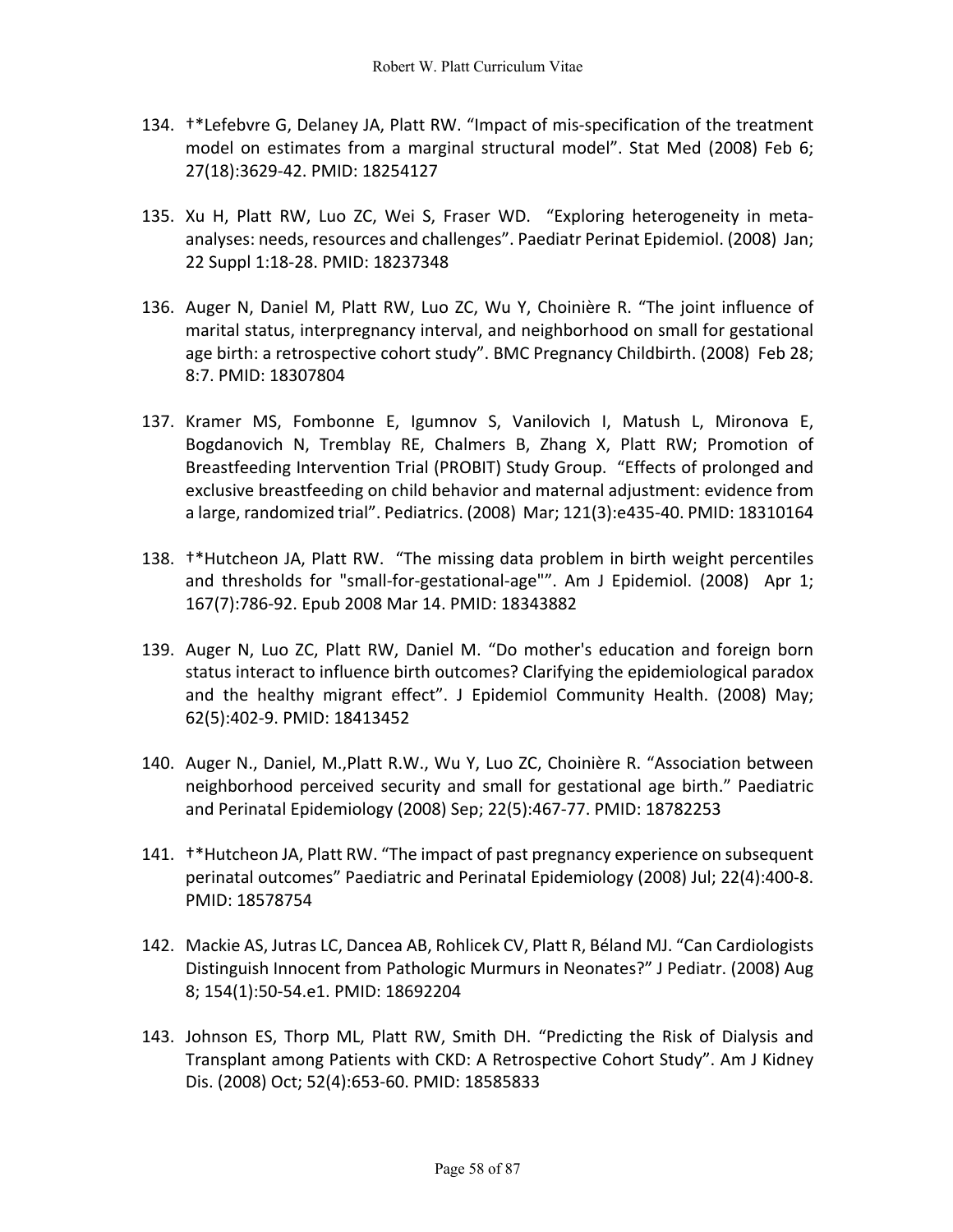- 144. Shrier I, Boivin JF, Platt RW, Steele RJ, Brophy JM, Carnevale F, Eisenberg MJ, Furlan A, Kakuma R, Macdonald ME, Pilote L, Rossignol M. "The interpretation of systematic reviews with meta-analyses: an objective or subjective process?" BMC Med Inform Decis Mak. (2008) May 21; 8:19. PMID: 18495019
- 145. †Shrier I, Platt RW. "Reducing bias through directed acyclic graphs". BMC Med Res Methodol. (2008) Oct 30; 8:70. PMID: 18973665
- 146. Kahn SR, Platt R, McNamara H, Rozen R, Chen MF, Genest J Jr, Goulet L, Lydon J, Seguin L, Dassa C, Masse A, Asselin G, Benjamin A, Miner L, Ghanem A, Kramer MS. "Inherited thrombophilia and preeclampsia within a multicenter cohort: the Montreal Preeclampsia Study". Am J Obstet Gynecol. (2008) Dec 12. 200(2):151.e1- 9. PMID: 19070828
- 147. Xu W, Collet JP, Shapiro S, Lin Y, Yang T, Platt RW, Wang C, Bourbeau J. "Independent effect of depression and anxiety on chronic obstructive pulmonary disease exacerbations and hospitalizations". Am J Respir Crit Care Med. (2008) Nov 1; 178(9):913-20. Epub 2008 Aug 28. PMID: 18755925
- 148. †\*Hutcheon JA, Zhang X, Cnattingius S, Kramer MS, Platt RW. "Customized birth weight percentiles: does adjusting for maternal characteristics matter?" BJOG. (2008) Oct; 115(11):1397-404. PMID: 18823489
- 149. †Moodie EEM, Delaney JAC, Lefebvre G, Platt RW. "Missing Confounding Data in Marginal Structural Models: A Comparison of Inverse Probability Weighting and Multiple Imputation". International Journal of Biostatistics. 2008;4(1):Article 13.PMID: 22462119
- 150. Thorp ML, Johnson ES, Yang X, Petrik AF, Platt R, Smith DH. "Effect of anemia on mortality, cardiovascular hospitalizations and end-stage renal disease among patients with chronic kidney disease". Nephrology (Carlton). (2008) Jan 20; 14(2):240-6. PMID: 19207866
- 151. Kramer MS, Matush L, Vanilovich I, Platt RW, Bogdanovich N, Sevkovskaya Z, Dzikovich I, Shishko G, Collet JP, Martin RM, Smith GD, Gillman MW, Chalmers B, Hodnett E, Shapiro S. "A randomized breast-feeding promotion intervention did not reduce child obesity in Belarus". J Nutr. (2009) Feb; 139(2):417S-21S.
- 152. †Joseph KS, Fahey J, Platt RW, Liston RM, Lee SK, Sauve R, Liu S, Allen AC, Kramer MS. An outcome-based approach for the creation of fetal growth standards: do singletons and twins need separate standards? Am J Epidemiol. (2009) Mar 1; 169(5):616-24.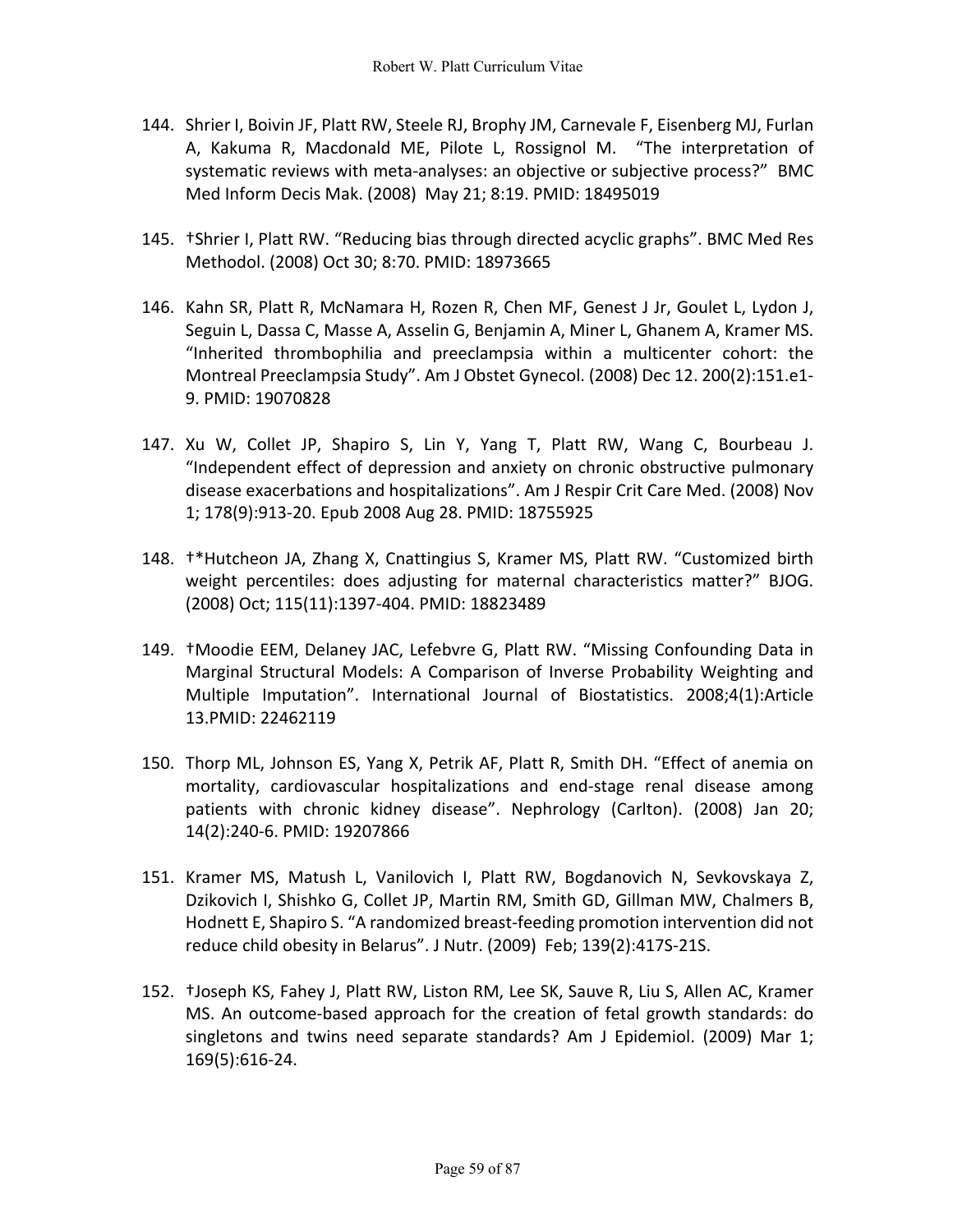- 153. Ducharme FM, Lemire C, Noya FJ, Davis GM, Alos N, Leblond H, Savdie C, Collet JP, Khomenko L, Rivard G, Platt RW. Preemptive use of high-dose fluticasone for virusinduced wheezing in young children. N Engl J Med. (2009) Jan 22; 360(4):339-53.
- 154. †Ferdynus C, Quantin C, Abrahamowicz M, Platt R, Burguet A, Sagot P, Binquet C, Gouyon JB. Can birth weight standards based on healthy populations improve the identification of small-for-gestational-age newborns at risk of adverse neonatal outcomes? Pediatrics. (2009) Feb; 123(2):723-30.
- 155. De P, Cox J, Boivin JF, Platt RW, Jolly AM, Alexander PE. HIV and HCV discordant injecting partners and their association to drug equipment sharing. Scand J Infect Dis. (2009); 41(3):206-14.
- 156. †Schisterman EF, Cole SR, Platt RW. Overadjustment bias and unnecessary adjustment in epidemiologic studies. Epidemiology. (2009) Jul; 20(4):488-95. PubMed PMID: 19525685.
- 157. †Platt RW, Zeitlin J. Challenges in measuring changes in health and social indicators over time. J Epidemiol Community Health. (2009) Apr; 63(4):267-8.
- 158. Kramer MS, Matush L, Bogdanovich N, Dahhou M, Platt RW, Mazer B. The low prevalence of allergic disease in Eastern Europe. Clin Exp Allergy. (2009) Mar 2.
- 159. Kramer MS, Kahn SR, Rozen R, Evans R, Platt RW, Chen MF, Goulet L, Séguin L, Dassa C, Lydon J, McNamara H, Dahhou M, Genest J. Vasculopathic and thrombophilic risk factors for spontaneous preterm birth Int J Epidemiol. (2009) Mar 31.38(3):715-23.
- 160. Kramer MS, Lydon J, Séguin L, Goulet L, Kahn SR, McNamara H, Genest J, Dassa C, Chen MF, Sharma S, Meaney MJ, Thomson S, Van Uum S, Koren G, Dahhou M, Lamoureux J, Platt RW. Stress pathways to spontaneous preterm birth: the role of stressors, psychological distress, and stress hormones. Am J Epidemiol. (2009) Jun 1; 169(11):1319-26. Epub 2009 Apr 10. PubMed PMID: 19363098.
- 161. †Delaney JA, Platt RW, Suissa S. The impact of unmeasured baseline effect modification on estimates from an inverse probability of treatment weighted logistic model. Eur J Epidemiol. (2009);24(7):343-9. Epub 2009 May 6. PubMed PMID: 19418232.
- 162. †Kramer MS, Wilkins R, Goulet L, Séguin L, Lydon J, Kahn SR, McNamara H, Dassa C, Dahhou M, Masse A, Miner L, Asselin G, Gauthier H, Ghanem A, Benjamin A, Platt RW; Montreal Prematurity Study Group. Investigating socio-economic disparities in preterm birth: evidence for selective study participation and selection bias. Paediatr Perinat Epidemiol. (2009) Jul;23(4):301-9. PubMed PMID: 19523077.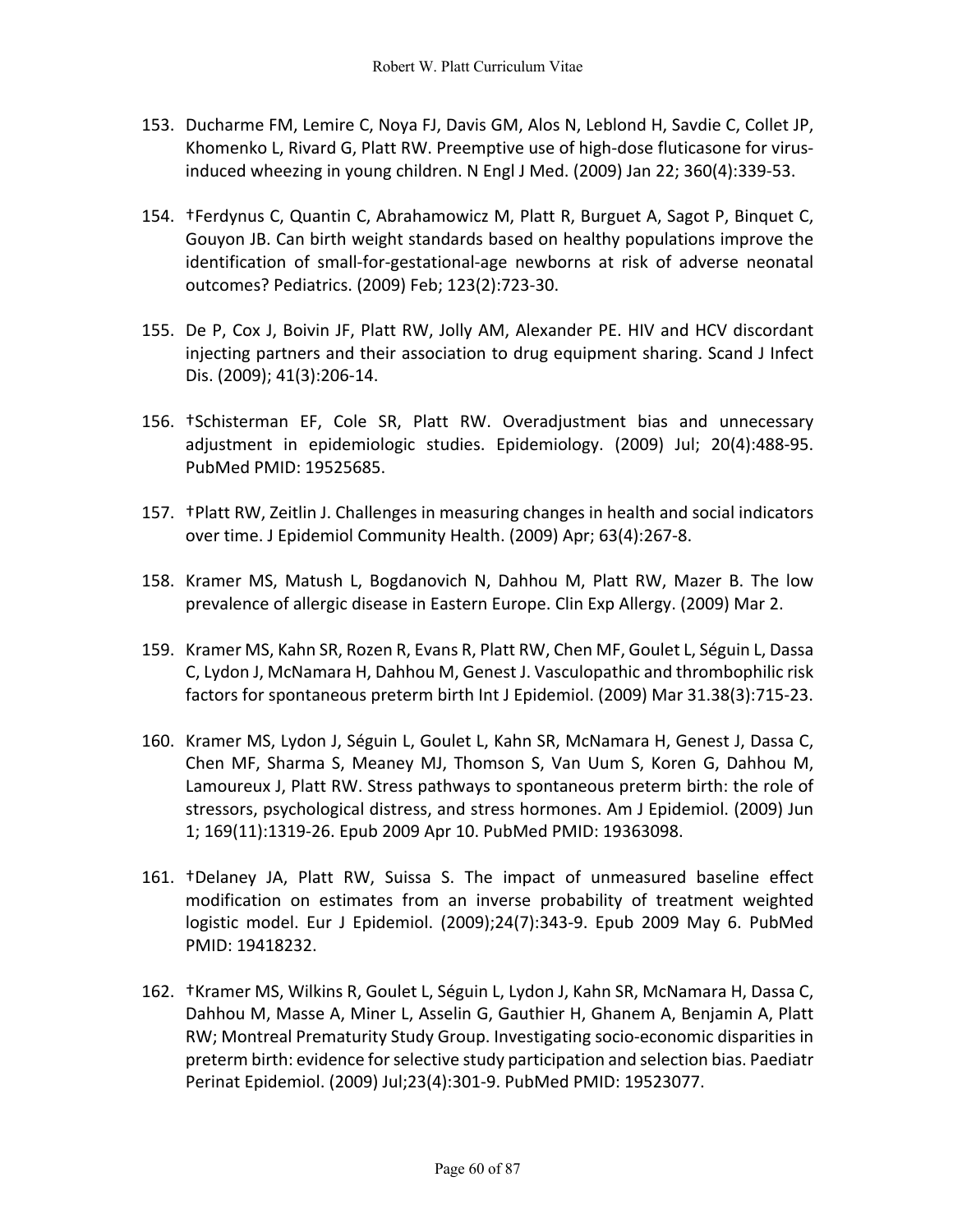- 163. †Platt, R.W., Schisterman, E.F., Cole, S.R. Time-modified Confounding. American Journal of Epidemiology (2009) Aug 12. 170(6):687-94. PubMed PMID: 19675141.
- 164. Hamdy RC, Montpetit K, Raney EM, Aiona MD, Fillman RR, MacKenzie W, McCarthy J, Chafetz RS, Thomas SS, Tamayo CM, Littleton AG, Ruck-Gibis J, Takahashi SN, Rinaldi M, Finley GA, Platt RW, Dahan-Oliel N. Botulinum toxin type A injection in alleviating postoperative pain and improving quality of life in lower extremity limb lengthening and deformity correction: a pilot study J Pediatr Orthop. (2009) Jul-Aug; 29(5):427-34.
- 165. Kramer MS, Kahn SR, Platt RW, Genest J, Rozen R, Chen MF, Goulet L, Séguin L, Dassa C, Lydon J, McNamara H, Dahhou M, Lamoureux J, Evans RW. Antioxidant vitamins, long-chain Fatty acids, and spontaneous preterm birth. Epidemiology. (2009) Sep;20(5):707-13.
- 166. †Whitcomb BW, Schisterman EF, Perkins NJ, Platt RW. Quantification of colliderstratification bias and the birthweight paradox. Paediatr Perinat Epidemiol. (2009) Sep;23(5):394-402
- 167. †Schisterman EF, Whitcomb BW, Mumford SL, Platt RW. Z-scores and the birthweight paradox. Paediatr Perinat Epidemiol. (2009) Sep;23(5):403-13.
- 168. †Kramer MS, Martin RM, Sterne JA, Shapiro S, Dahhou M, Platt RW. The double jeopardy of clustered measurement and cluster randomisation. BMJ. (2009) Aug 21; 339:b2900.
- 169. Kramer MS, Matush L, Bogdanovich N, Aboud F, Mazer B, Fombonne E, Collet JP, Hodnett E, Mironova E, Igumnov S, Chalmers B, Dahhou M, Platt RW. Health and development outcomes in 6.5-y-old children breastfed exclusively for 3 or 6 mo. Am J Clin Nutr. 2009 Oct;90(4):1070-4.PMID: 19710187.
- 170. †Moodie EEM, Platt RW, Kramer MS. Estimating Response-Maximized Decision Rules With Applications to Breastfeeding. Journal of the American Statistical Association. (2009) 104(485): 155-165. doi:10.1198/jasa.2009.0011
- 171. Kennedy E, Majnemer A, Farmer JP, Barr RG, Platt RW. Motor development of infants with positional plagiocephaly. Phys Occup Ther Pediatr. 2009;29(3):222-35. PubMed PMID: 19842852.
- 172. Alvarado BE, Harper S, Platt RW, Smith GD, Lynch J. Would achieving healthy people 2010's targets reduce both population levels and social disparities in heart disease? Circ Cardiovasc Qual Outcomes. 2009 Nov;2(6):598-606.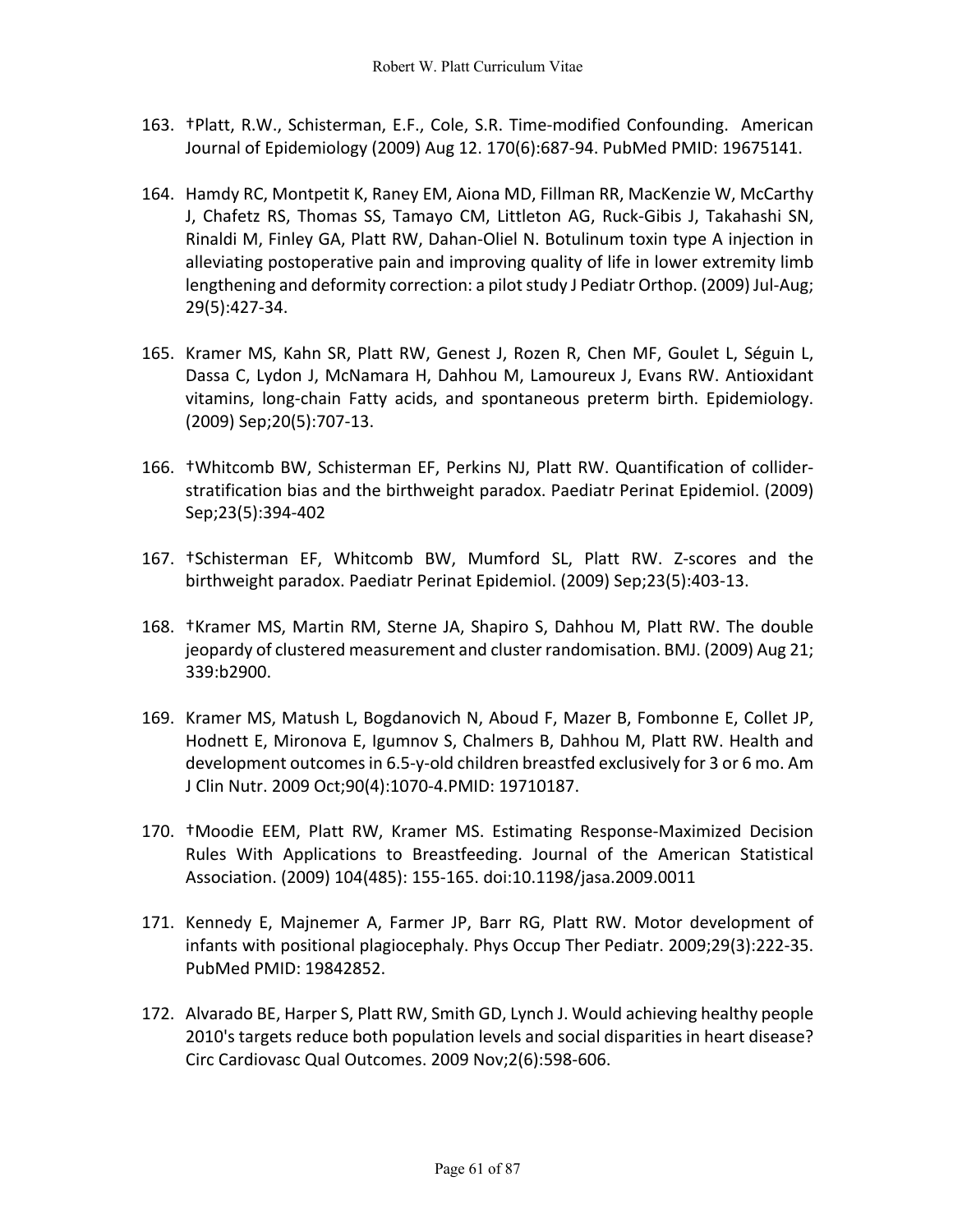- 173. Cohen JM, Hutcheon JA, Kramer MS, Joseph KS, Abenhaim H, Platt RW. The influence of ultrasound-to-delivery interval and maternal/fetal characteristics on validity of estimated fetal weights. Ultrasound Obstet Gynecol. 2009 Dec 9.
- 174. Kramer MS, Kahn SR, Platt RW, Genest J, Chen MF, Goulet L, Sv©guin L, Lydon J, McNamara H, Libman M, Dahhou M, Lamoureux J, Skogstrand K, Thorsen P. Midtrimester maternal plasma cytokines and CRP as predictors of spontaneous preterm birth. Cytokine. 2010 Jan;49(1):10-4.PMID: 19783155.
- 175. Martin RM, Kramer MS, Dahhou M, Platt RW, Patel R, Bogdanovich N, Matush L, Davey Smith G. Do gastrointestinal tract infections in infancy increase blood pressure in childhood? Cohort study. J Epidemiol Community Health. 2010 Dec;64(12):1068-73 PMID: 19897470.
- 176. †Cole SR, Platt RW, Schisterman EF, Chu H, Westreich D, Richardson D, Poole C. Illustrating bias due to conditioning on a collider. Int J Epidemiol. 2010 Apr;39(2):417-20 PMID: 19926667.
- 177. Yang S, Platt RW, Kramer MS. Variation in child cognitive ability by week of gestation among healthy term births. Am J Epidemiol. 2010 Feb 15;171(4):399-406.
- 178. Johnson ES, Weinstein JR, Thorp ML, Platt RW, Petrik AF, Yang X, Anderson S, Smith DH. Predicting the risk of hyperkalemia in patients with chronic kidney disease starting lisinopril. Pharmacoepidemiol Drug Saf. 2010 Mar;19(3):266-72.
- 179. Austin PC, Platt RW. Survivor treatment bias, treatment selection bias, and propensity scores in observational research. J Clin Epidemiol. 2010 Feb;63(2):136- 8.
- 180. Austin PC, Platt RW. Author's response: the design of observational studies-defining baseline time. J Clin Epidemiol. 2010 Feb;63(2):141.
- 181. \*Hutcheon JA, Egeland GM, Morin L, Meltzer SJ, Jacobsen G, Platt RW. The predictive ability of conditional fetal growth percentiles. Paediatr Perinat Epidemiol. 2010 Mar;24(2):131-9. PMID: 20415768
- 182. Luong ML, Libman M, Dahhou M, Chen MF, Kahn SR, Goulet L, Séguin L, Lydon J, McNamara H, Platt RW, Kramer MS. Vaginal douching, bacterial vaginosis, and spontaneous preterm birth. J Obstet Gynaecol Can. 2010 Apr;32(4):313-20.
- 183. Kramer MS, Lydon J, Séguin L, Goulet L, Kahn SR, McNamara H, Genest J, Sharma S, Meaney MJ, Libman M, Dahhou M, Platt RW.Non-stress-related factors associated with maternal corticotrophin-releasing hormone (CRH) concentration. Paediatr Perinat Epidemiol. 2010 Jul 1;24(4):390-7.PMID: 20618729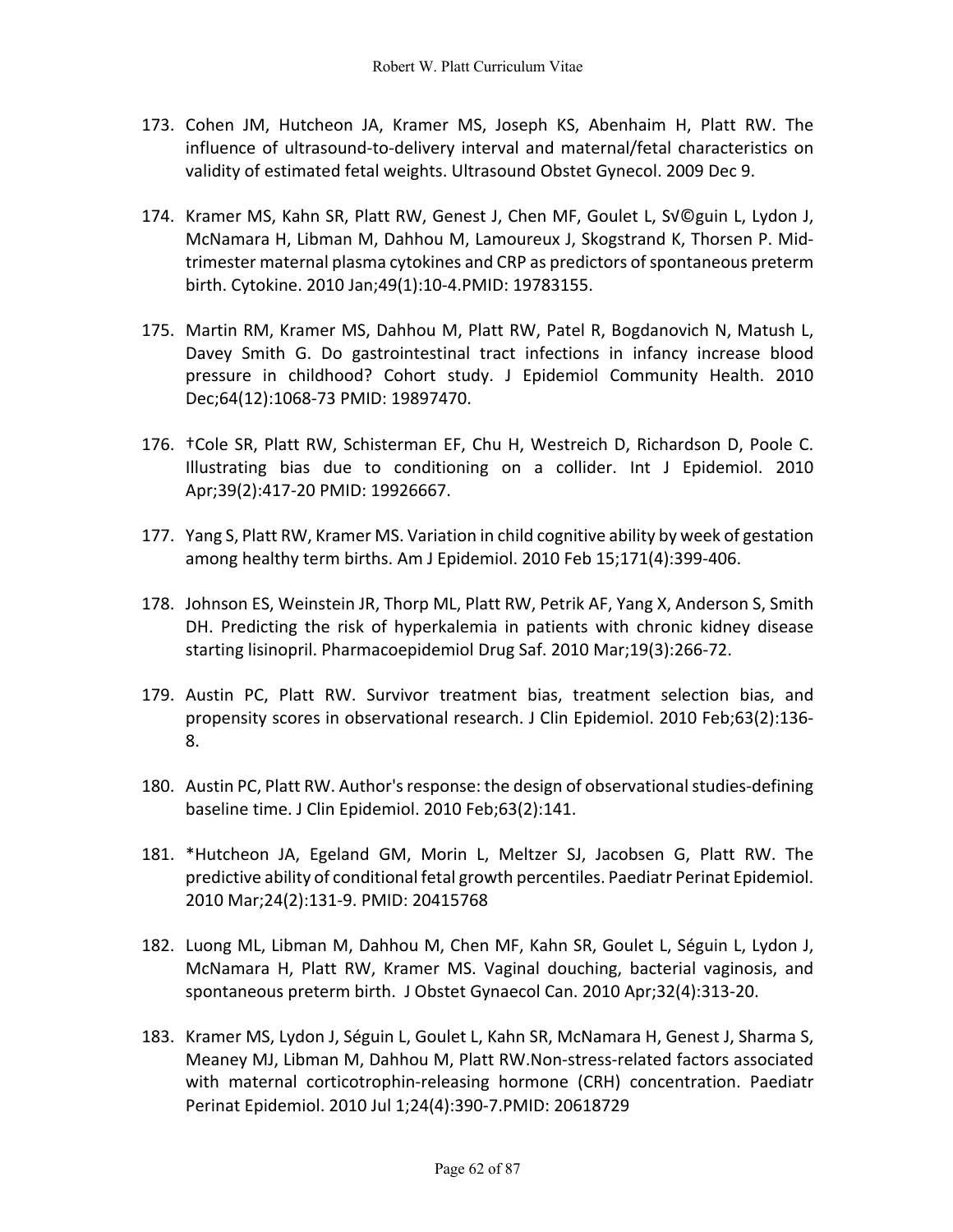- 184. †Hutcheon JA, Zhang X, Platt RW, Cnattingius S, Kramer MS. The case against customised birthweight standards. Paediatr Perinat Epidemiol. 2011 Jan;25(1):11- 6. doi: 10.1111/j.1365-3016.2010.01155.x.
- 185. †Hutcheon JA, Walker M, Platt RW. Assessing the Value of Customized Birth Weight Percentiles. Am J Epidemiol. 2011 Feb 15;173(4):459-67. PMID: 21135027
- 186. Fontela PS, Platt RW, Rocher I, Frenette C, Moore D, Fortin E, Buckeridge D, Pai M, Quach C. Surveillance Provinciale des Infections Nosocomiales (SPIN) Program: Implementation of a mandatory surveillance program for central line-associated bloodstream infections. Am J Infect Control. 2011 May;39(4):329-35. PMID: 21255873
- 187. Mahmud SM, Franco EL, Turner D, Platt RW, Beck P, Skarsgard D, Tonita J, Sharpe C, Aprikian AG. Use of non-steroidal anti-inflammatory drugs and prostate cancer risk: a population-based nested case-control study. PLoS One. 2011 Jan 28;6(1):e16412. PubMed PMID: 21297996; PubMed Central PMCID: PMC3030588.
- 188. Almeida ND, Koren G, Platt RW, Kramer MS. Hair biomarkers as measures of maternal tobacco smoke exposure and predictors of fetal growth. Nicotine Tob Res. 2011 May;13(5):328-35. Epub 2011 Feb 4. PubMed PMID: 21330286.
- 189. †Kramer MS, Moodie EE, Dahhou M, Platt RW. Breastfeeding and infant size: evidence of reverse causality. Am J Epidemiol. 2011 May 1;173(9):978-83. Epub 2011 Mar 23. PubMed PMID: 21430194.
- 190. †Kramer MS, Moodie EE, Dahhou M, Platt RW. Kramer et al. Respond to "Causation or 'noitasuaC'?" Am J Epidemiol. 2011 Mar 23. [Epub ahead of print] PubMed PMID: 21430190.
- 191. †Bodnar LM, Hutcheon JA, Platt RW, Himes KP, Simhan HN, Abrams B. Should Gestational Weight Gain Recommendations be Tailored by Maternal Characteristics? Am J Epidemiol. 2011 Jul 15;174(2):136-46. Epub 2011 Jun 1. PubMed PMID: 21633118.
- 192. Fontela PS, Platt RW, Rocher I, Frenette C, Moore D, Fortin E, Buckeridge D, Pai M, Quach C. Epidemiology of central line-associated bloodstream infections in Quebec intensive care units: A 6-year review. Am J Infect Control. 2012 Apr;40(3):221- 6.PMID: 21824682.
- 193. †\*Villandré, L., Hutcheon, J.A., Perez Trejo, M.E., Abenhaim, H., Jacobsen, G., and Platt, R.W. Modeling Fetal Weight for Gestational Age: A Comparison of a Flexible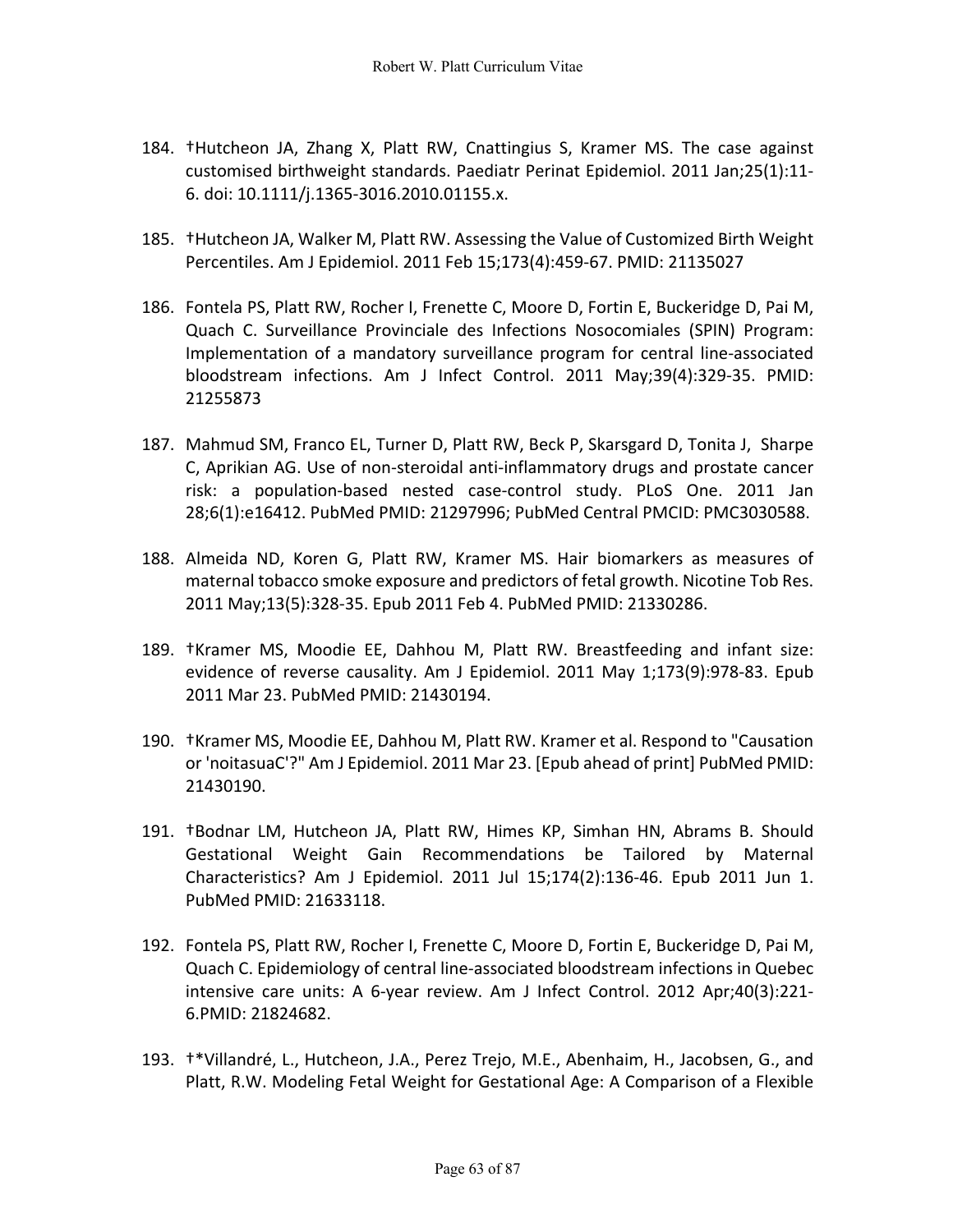Multi-level Spline-based Model with Other Approaches. The International Journal of Biostatistics: 2011:Vol. 7: Iss. 1, Article 3 PMID: 21931571

- 194. Kramer MS, Fombonne E, Matush L, Bogdanovich N, Dahhou M, Platt RW. Longterm behavioural consequences of infant feeding: the limits of observational studies. Paediatr Perinat Epidemiol. 2011 Nov;25(6):500-6. PMID: 21980939
- 195. Kahn SR, Almeida ND, McNamara H, Koren G, Genest J Jr, Dahhou M, Platt RW, Kramer MS. Smoking in preeclamptic women is associated with higher birthweight for gestational age and lower soluble fms-like tyrosine kinase-1 levels: a nested case control study. BMC Pregnancy Childbirth. 2011 Nov 10;11(1):91. PMID: 22074109
- 196. \*Vinet E, Labrecque J, Pineau CA, Clarke AE, St-Pierre Y, Platt R, Bernatsky S. A population-based assessment of live births in women with systemic lupuserythematosus. Ann Rheum Dis. 2012 Apr;71(4):557-9 PMID: 22084391
- 197. Foster BJ, Dahhou M, Zhang X, Platt RW, Samuel SM, Hanley JA. Association between age and graft failure rates in young kidney transplant recipients. Transplantation. 2011 Dec 15;92(11):1237-43. PubMed PMID: 22124283.
- 198. Smith DH, Johnson ES, Thorp ML, Yang X, Petrik A, Platt RW, Crispell K, Predicting poor outcomes in heart failure. Perm J. 2011 Fall;15(4):4-11. PMID: 22319410
- 199. †Platt RW, Delaney JA, Suissa S. The positivity assumption and marginal structural models: the example of warfarin use and risk of bleeding. Eur J Epidemiol. 2012 Feb;27(2):77-83. Epub 2011 Dec 8. PMID: 22160333
- 200. Auger N, Delézire P, Harper S, Platt RW. Maternal education and stillbirth: estimating gestational-age-specific and cause-specific associations. Epidemiology. 2012 Mar;23(2):247-54. PMID: 22266894
- 201. Auger N, Park AL, Harper S, Daniel M, Roncarolo F, Platt RW. Educational inequalities in preterm and term small-for-gestational-age birth over time. Ann Epidemiol. 2012 Mar;22(3):160-7. Epub 2012 Jan 29. PMID: 22285866
- 202. †Hutcheon JA, Bodnar LM, Joseph KS, Abrams B, Simhan HN, Platt RW. The bias in current measures of gestational weight gain. Paediatr Perinat Epidemiol. 2012 Mar;26(2):109-16. doi: 10.1111/j.1365-3016.2011.01254.x. Epub 2012 Jan 16. PMID: 22324496
- 203. †Westreich D, Cole SR, Schisterman EF, Platt RW. A simulation study of finite-sample properties of marginal structural Cox proportional hazards models. Stat Med. 2012 Aug 30; 31(19):2098-109. doi: 10.1002/sim.5317. Epub 2012 Apr 11. PMID: 22492660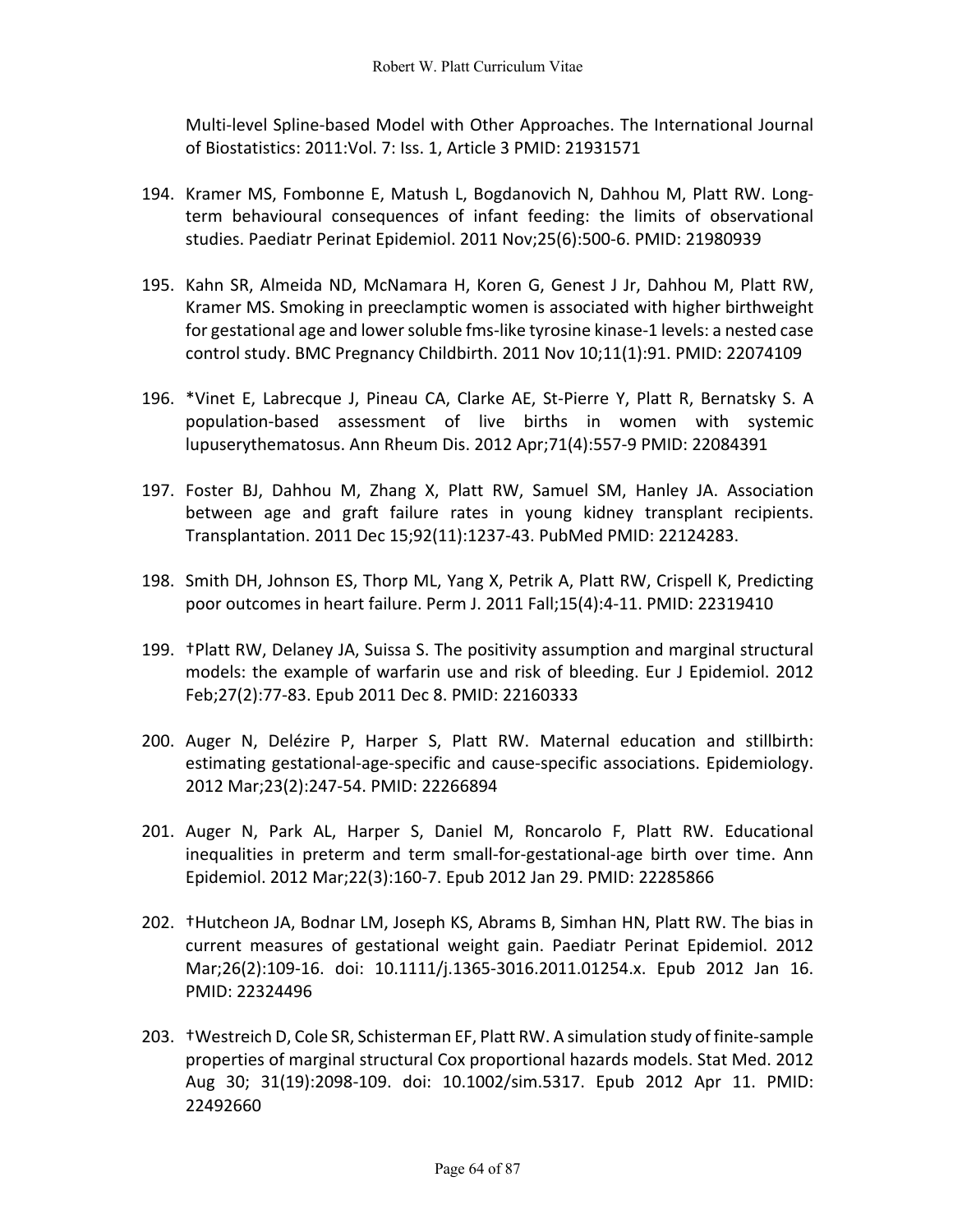- 204. Moodie EE, Kaufman JS, Platt RW. Special issue on causal inference in health research. Int J Biostat. 2012 Jan 6; 8(2). pii: /j/ijb.2012.8.issue-2/1557- 4679.1400/1557-4679.1400.xml. doi: 10.2202/1557-4679.1400. PMID: 22499729
- 205. Fontela PS, Quach C, Buckeridge D, Pai M, Platt RW. Surveillance length and validity of benchmarks for central line-associated bloodstream infection incidence rates in intensive care units. PLoS One. 2012;7(5):e36582. Epub 2012 May 7. PMID: 22586480
- 206. Hutcheon JA, McNamara H, Platt RW, Benjamin A, Kramer MS. Placental weight for gestational age and adverse perinatal outcomes. Obstet Gynecol. 2012 Jun; 119(6):1251-8. PMID: 22617591
- 207. Foster BJ, Platt RW, Zemel BS. Development and validation of a predictive equation for lean body mass in children and adolescents. Ann Hum Biol. 2012 May; 39(3):171- 82. PMID: 22621754
- 208. Osypuk TL, Caldwell CH, Platt RW, Misra DP. The consequences of foreclosure for depressive symptomatology. Ann Epidemiol. 2012 Jun;22(6):379-87. PMID: 22625995
- 209. \*Wilchesky M, Ernst P, Brophy JM, Platt RW, Suissa S. Bronchodilator Use and the Risk of Arrhythmia in COPD: Part 1: Saskatchewan Cohort Study. Chest. 2012 Aug 1;142(2):298-304. PMID: 22871755
- 210. \*Wilchesky M, Ernst P, Brophy JM, Platt RW, Suissa S. Bronchodilator Use and the Risk of Arrhythmia in COPD: Part 2: Reassessment in the Larger Quebec Cohort. Chest. 2012 Aug 1;142(2):305-11. PMID: 22871756
- 211. Chiolero A, Santschi V, Burnand B, Platt RW, Paradis G. Meta-analyses: with confidence or prediction intervals? Eur J Epidemiol. 2012 Oct;27(10):823-5. doi: 10.1007/s10654-012-9738-y. Epub 2012 Oct 16. PubMed PMID: 23070657.
- 212. †Kramer MS, Moodie EE, Platt RW. Infant feeding and growth: can we answer the causal question? Epidemiology. 2012 Nov;23(6):790-4. PMID: 23038108
- 213. †\*Schnitzer ME, Moodie EE, Platt RW. Targeted maximum likelihood estimation for marginal time-dependent treatment effects under density misspecification. Biostatistics. 2013 Jan;14(1):1-14. PMID: 22797173
- 214. †Platt RW, Brookhart MA, Cole SR, Westreich D, Schisterman EF. An information criterion for marginal structural models. Stat Med. 2013 Apr 15;32(8):1383-93. PMID: 22972662.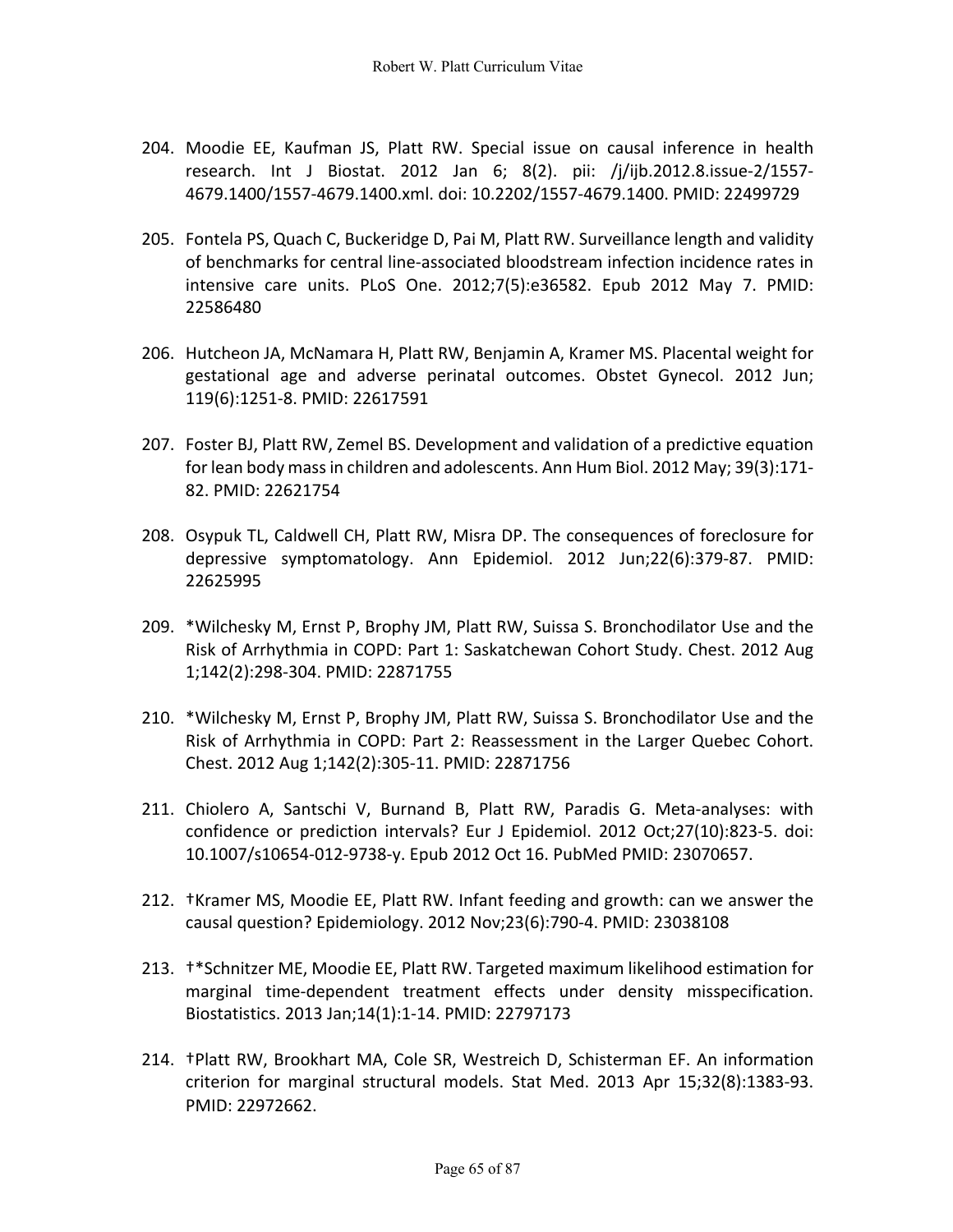- 215. †Platt RW, Harper SB. Survey data with sampling weights: Is there a "best" approach? Environ Res. 2013 Jan; 120C:143-144. doi: 10.1016/j.envres.2012.08.006. Epub 2012 Sep 17. PubMed PMID: 22995642.
- 216. †Pang M, Kaufman JS, Platt RW. Mixing of confounding and non-collapsibility: a notable deficiency of the odds ratio. Am J Cardiol. 2013 Jan 15;111(2):302-3. doi: 10.1016/j.amjcard.2012.09.002. PubMed PMID: 23290602
- 217. Ness RB, Bodnar L, Holzman C, Platt RW, Savitz DA, Shaw GM, Klebanoff M. Thoughts on the future of reproductive and perinatal epidemiology. Paediatr Perinat Epidemiol. 2013 Jan;27(1):11-9. doi: 10.1111/ppe.12017. PubMed PMID: 23215705.
- 218. Fontela PS, Rocher I, Platt RW, Pai M, Buckeridge DL, Frenette C, Dionne M, Quach C. Evaluation of the reporting validity of central line-associated bloodstream infection data to a provincial surveillance program. Infect Control Hosp Epidemiol. 2013 Feb;34(2):217-9. doi: 10.1086/669074. PubMed PMID: 2329557
- 219. Wilchesky M, Ernst P, Brophy JM, Platt RW, Suissa S. Response. Chest. 2013 Feb 1;143(2):580. doi: 10.1378/chest.12-2495. PubMed PMID: 23381334
- 220. Foster BJ, Gao T, Mackie AS, Zemel BS, Ali H, Platt RW, Colan SD. Limitations of expressing left ventricular mass relative to height and to body surface area in children. J Am Soc Echocardiogr. 2013 Apr;26(4):410-8. Epub 2012 Dec 23. PubMed PMID: 23267782
- 221. †Barbier A, Boivin A, Yoon W, Vallerand D, Platt RW, Audibert F, Barrington KJ, Shah PS, Nuyt AM; Canadian Neonatal Network. New reference curves for head circumference at birth, by gestational age. Pediatrics. 2013 Apr;131(4):e1158-67. doi: 10.1542/peds.2011-3846. Epub 2013 Mar 18. PubMed PMID: 23509164
- 222. †Hutcheon JA, Platt RW, Abrams B, Himes KP, Simhan HN, Bodnar LM. A weightgain-for-gestational-age z score chart for the assessment of maternal weight gain in pregnancy. Am J Clin Nutr. 2013 May;97(5):1062-7. doi: 10.3945/ajcn.112.051706. Epub 2013 Mar 6. PubMed PMID: 23466397
- 223. Kramer MS, Lydon J, Goulet L, Kahn S, Dahhou M, Platt RW, Sharma S, Meaney MJ, Séguin L. Maternal stress/distress, hormonal pathways and spontaneous preterm birth. Paediatr Perinat Epidemiol. 2013 May;27(3):237-46. doi: 10.1111/ppe.12042. Epub 2013 Mar 4. PubMed PMID: 23574411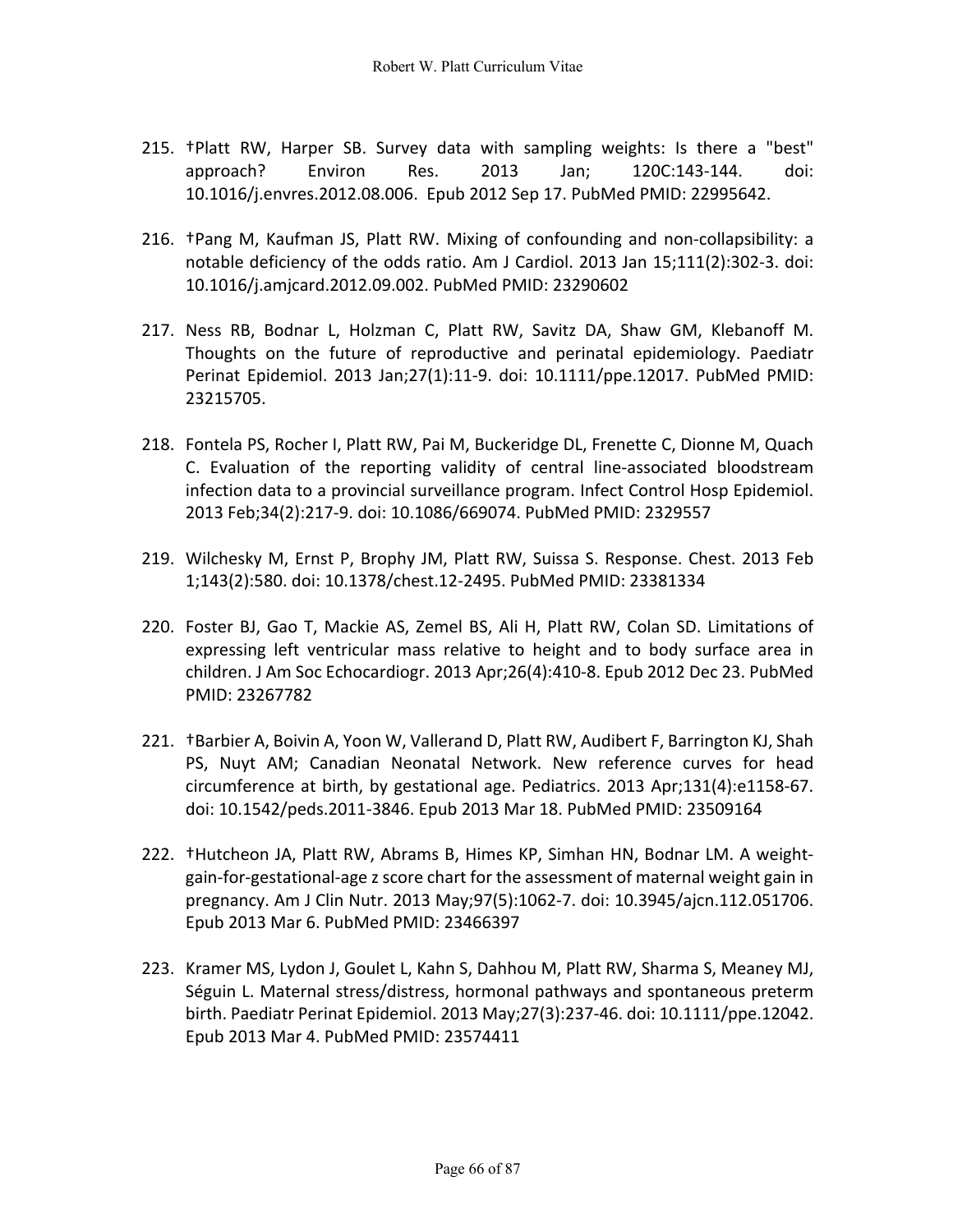- 224. Kramer MS, Kahn SR, Dahhou M, Otvos J, Genest J, Platt RW, Evans RW. Maternal Lipids and Small for Gestational Age Birth at Term. J Pediatr. 2013 Oct;163(4):983- 8. PMID: 23810722.
- 225. Arbuckle TE, Fraser WD, Fisher M, Davis K, Liang CL, Lupien N, Bastien S, Velez MP, von Dadelszen P, Hemmings DG, Wang J, Helewa M, Taback S, Sermer M, Foster W, Ross G, Fredette P, Smith G, Walker M, Shear R, Dodds L, Ettinger AS, Weber JP, D'Amour M, Legrand M, Kumarathasan P, Vincent R, Luo ZC, Platt RW, Mitchell G, Hidiroglou N, Cockell K, Villeneuve M, Rawn DF, Dabeka R, Cao XL, Becalski A, Ratnayake N, Bondy G, Jin X, Wang Z, Tittlemier S, Julien P, Avard D, Weiler H, Leblanc A, Muckle G, Boivin M, Dionne G, Ayotte P, Lanphear B, Séguin JR, Saint-Amour D, Dewailly E, Monnier P, Koren G, Ouellet E. Cohort profile: the maternalinfant research on environmental chemicals research platform. Paediatr Perinat Epidemiol. 2013 Jul;27(4):415-25. doi: 10.1111/ppe.12061. PMID: 23772943.
- 226. †Platt RW, Brookhart MA, Cole SR, Westreich D, Schisterman EF. Reply to taguri and matsuyama. Stat Med. 2013 Sep 10;32(20):3592-3. doi: 10.1002/sim.5805. PMID: 23943550.
- 227. Foster BJ, Dahhou M, Zhang X, Platt RW, Hanley JA. Relative Importance of HLA Mismatch and Donor Age to Graft Survival in Young Kidney Transplant Recipients.Transplantation. 2013 Sep 15; 96(5):469-475. PMID: 23759881.
- 228. †Schisterman EF, Cole SR, Ye A, Platt RW. Accuracy loss due to selection bias in cohort studies with left truncation. Paediatr Perinat Epidemiol. 2013 Sep; 27(5):491- 502. doi: 10.1111/ppe.12073. PMID: 23930785.
- 229. †Pang M, Kaufman JS, Platt RW. Studying noncollapsibility of the odds ratio with marginal structural and logistic regression models. Stat Methods Med Res. 2016 Oct;25(5):1925-1937. Epub ahead of print 2013 Oct 9. PMID: 24108272
- 230. †Shrier I, Kaufman JS, Platt RW, Steele RJ. Principal stratification: a broader vision. Int J Biostat. 2013 Oct 11; 9(2):307-13. PMID: 24402884
- 231. Bodnar LM, Klebanoff MA, Gernand AD, Platt RW, Parks WT, Catov JM, Simhan HN. Maternal Vitamin D Status and Spontaneous Preterm Birth by Placental Histology in the US Collaborative Perinatal Project. Am J Epidemiol. 2014 Jan 15;179(2):168- 76.PMID: 24124195
- 232. McNamara H, Hutcheon JA, Platt RW, Benjamin A, Kramer MS. Risk Factors for High and Low Placental Weight. Paediatr Perinat Epidemiol. 2014 Mar;28(2):97-105. PMID: 24354883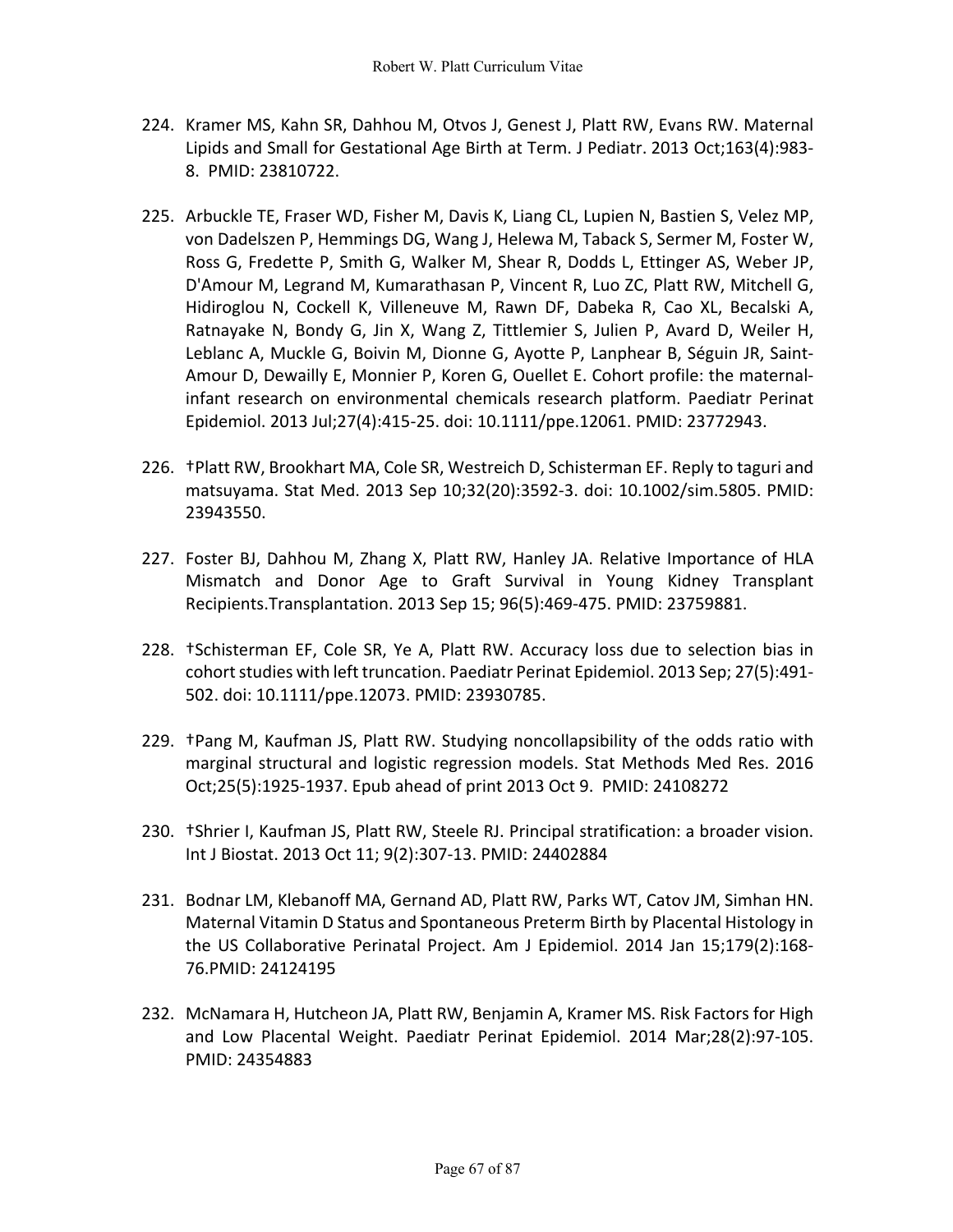- 233. Kramer MS, Zhang X, Platt RW. Analyzing Risks of Adverse Pregnancy Outcomes. Am J Epidemiol. 2014 Feb 1; 179(3):361-7. PMID: 24287468.
- 234. Kramer MS, Zhang X, Platt RW. Kramer et al. Respond to "Composite Outcomes and Paradoxes". Am J Epidemiol. 2014 Feb 1; 179(3):371-2. PMID: 24287466.
- 235. Lipscombe LL, Austin PC, Alessi-Severini S, Blackburn DF, Blais L, Bresee L, Filion KB, Kawasumi Y, Kurdyak P, Platt RW, Tamim H, Paterson JM; Canadian Network for Observational Drug Effect Studies (CNODES) Investigators. "Atypical antipsychotics and hyperglycemic emergencies: Multicentre, retrospective cohort study of administrative data." Schizophr Res. 2014 Apr; 154(1-3):54-60. PMID: 24581419
- 236. Foster BJ, Dahhou M, Zhang X, Platt RW, Smith JM, Hanley JA. Impact of HLAMismatch at First Kidney Transplant on Lifetime with Graft Function in YoungRecipients. Am J Transplant. 2014 Apr; 14(4):876-85. PMID: 24612783.
- 237. Dormuth CR, Filion KB, Paterson JM, James MT, Teare GF, Raymond CB, Rahme E, Tamim H, Lipscombe L; Canadian Network for Observational Drug Effect Studies Investigators. Higher potency statins and the risk of new diabetes: multicentre, observational study of administrative databases. BMJ. 2014 May 29; 348: g3244. PMID:24874977
- 238. Yang S, Platt RW, Dahhou M, Kramer MS. Do population-based interventions widen or narrow socioeconomic inequalities? The case of breastfeeding promotion". Int J Epidemiol. 2014 Aug;43(4):1284-92.PMID: 24639438.
- 239. †\*Schnitzer ME, van der Laan MJ, Moodie EEM, Platt RW. Effect of Breastfeeding on Gastrointestinal Infection in Infants: A Targeted Maximum Likelihood Approach for Clustered Longitudinal Data. Ann Appl Stat. 2014 Jun;8(2):703-725. PMID: 25505499
- 240. †\*Schnitzer ME, Moodie EEM, van der Laan MJ, Platt RW, Klein MB. Modeling the impact of hepatitis C viral clearance on end-stage liver disease in an HIV co-infected cohort with Targeted Maximum Likelihood Estimation. Biometrics. 2014 Mar; 70(1):144-52. PMID: 24571372
- 241. Santschi V, Chiolero A, Colosimo AL, Platt RW, Taffé P, Burnier M, Burnand B, Paradis G. Improving blood pressure control through pharmacist interventions: a metaanalysis of randomized controlled trials. J Am Heart Assoc. 2014 Apr 10;3(2):e000718. PMID: 24721801
- 242. \*Fell D, Platt R, Lanes A, Wilson K, Kaufman J, Basso O, Buckeridge D. Fetal death and preterm birth associated with maternal influenza vaccination: systematic review. BJOG. 2015 Jan;122(1):17-26.PMID:25040307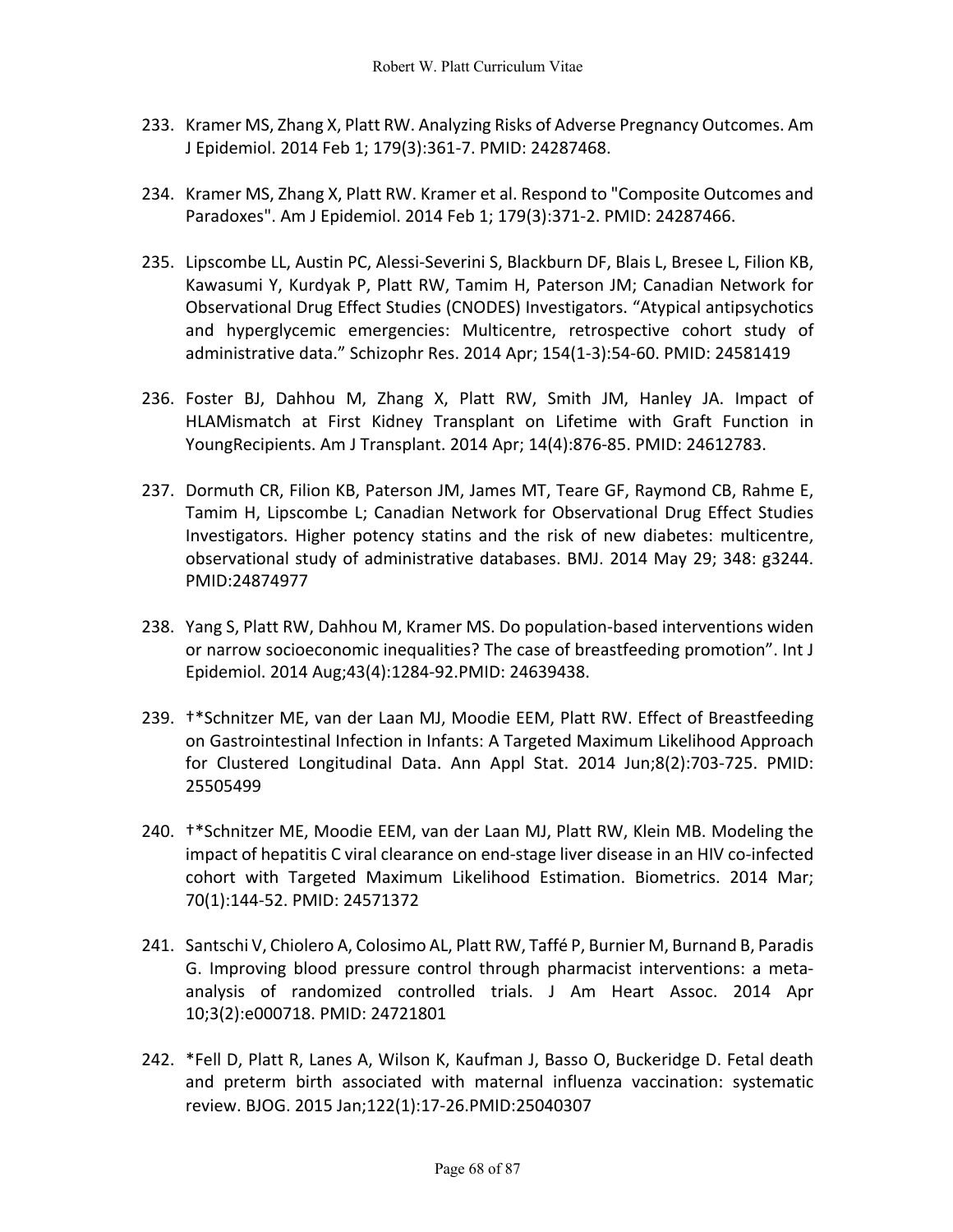- 243. \*Vinet E, Pineau C, Clarke A, Fombonne E, Platt R, Bernatsky S. Neurodevelopmental disorders in children born to mothers with systemic lupus erythematosus. Lupus. 2014 Oct;23(11):1099-104. Epub 2014 Jun 26. PMID: 24969080
- 244. \*Vinet E, Pineau CA, Scott S, Clarke AE, Platt RW, Bernatsky S. Increased Congenital Heart Defects in Children Born to Women with Systemic Lupus Erythematosus: Results from the Offspring of Systemic Lupus Erythematosus Mothers Registry Study. Circulation. 2015 Jan 13;131(2):149-56.PMID: 25355915
- 245. Kramer MS, Zhang X, Platt RW. Commentary: Yerushalmy, maternal cigarette smoking and the perinatal mortality crossover paradox. Int J Epidemiol. 2014 Oct;43(5):1378-81. PMID:25301864
- 246. †\*Fell DB, Platt RW. Uncertainty of Statistical Heterogeneity in Meta-analyses. Epidemiology. 2014 Nov; 25(6):938. PMID:25265146
- 247. Sawada N, Gagné FM, Séguin L, Kramer MS, McNamara H, Platt RW, Goulet L, Meaney MJ, Lydon JE. Maternal Prenatal Felt Security and Infant Health at Birth Interact to Predict Infant Fussing and Crying at 12 Months Postpartum. Health Psychol. 2015 Aug;34(8):811-9. PMID: 25528180
- 248. \*Fortin É, Gonzales M, Fontela PS, Platt RW, Buckeridge DL, Quach C. Improving quality of data extractions for the computation of patient-days and admissions. Am J Infect Control. 2015 Feb;43(2):174-6 PMID: 25530553
- 249. Messerlian C, Platt RW, Tan SL, Gagnon R, Basso O. Low-technology assisted reproduction and the risk of preterm birth in a hospital-based cohort. Fertil Steril. 2015 Jan;103(1):81-88.e2. PMID: 25456793
- 250. †Mumford SL, Schisterman EF, Cole SR, Westreich D, Platt RW. Time at Risk and Intention-to-treat Analyses: Parallels and Implications for Inference. Epidemiology. 2015 Jan;26(1):112-8. PMID: 25275571
- 251. Bodnar LM, Platt RW, Simhan HN. Early-Pregnancy Vitamin D Deficiency and Risk of Preterm Birth Subtypes. Obstet Gynecol. 2015 Feb;125(2):439-47. PMID: 25569002
- 252. Kramer MS, Zhang X, Platt RW. The authors reply. Am J Epidemiol. 2015 Feb 1;181(3):218-9. PMID: 25612574
- 253. †Ahrens KA, Cole SR, Westreich D, Platt RW, Schisterman EF. A cautionary note about estimating effects of secondary exposures in cohort studies. Am J Epidemiol. 2015 Feb 1;181(3):198-203. PMID: 25589243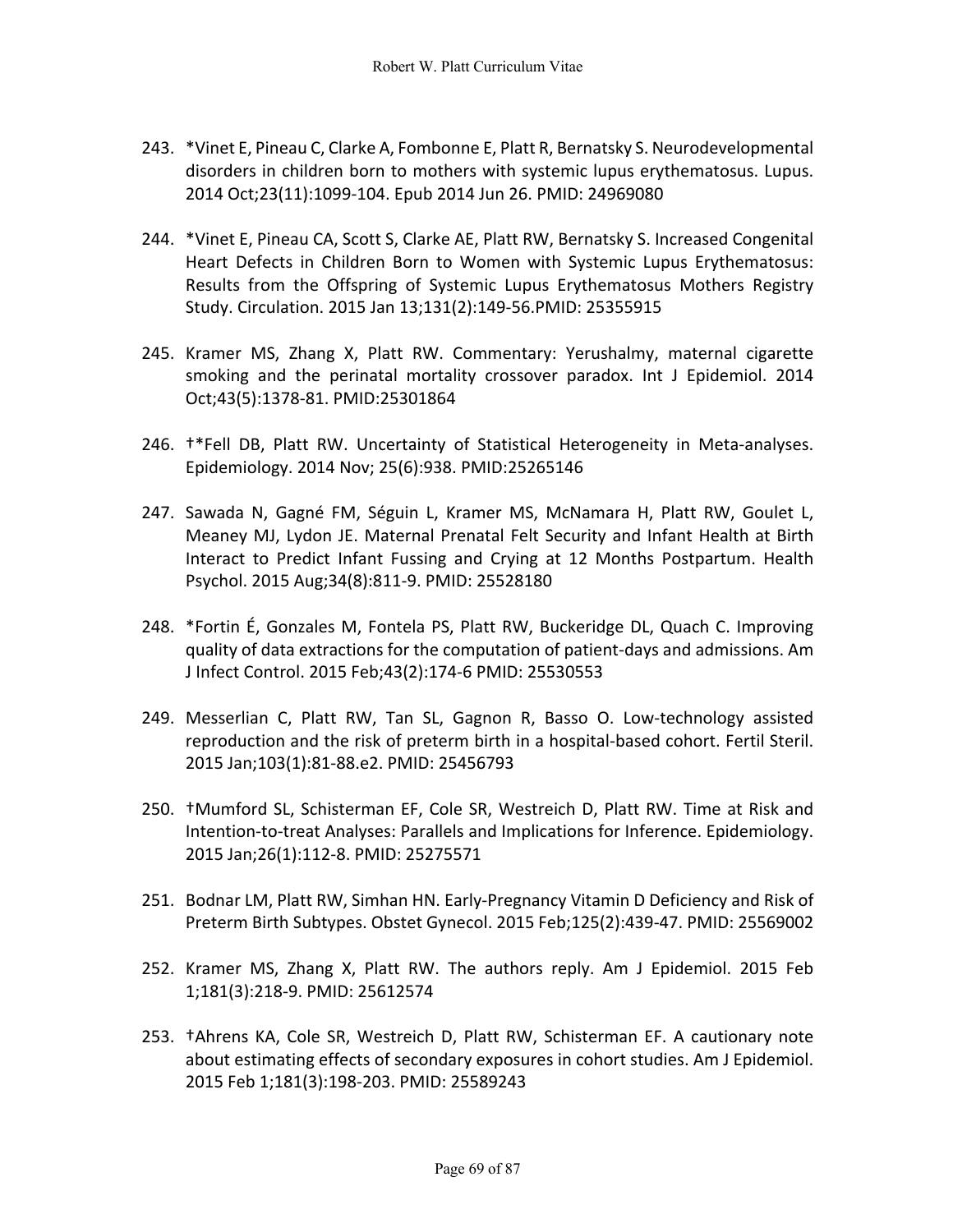- 254. Tamblyn R, Ernst P, Winslade N, Huang A, Grad R, Platt RW, Ahmed S, Moraga T, Eguale T. Evaluating the impact of an integrated computer-based decision support with person-centered analytics for the management of asthma in primary care: a randomized controlled trial. J Am Med Inform Assoc. 2015 Jul;22(4):773-83. PMID: 25670755
- 255. Cohen J, Kahn S, Platt R, Basso O, Evans R, Kramer M. Small-for-gestational-age birth and maternal plasma antioxidant levels in mid-gestation: a nested case-control study. BJOG. 2015 Sep;122(10):1313-21. PMID: 25677044
- 256. Ashley-Martin J, Dodds L, Arbuckle TE, Levy AR, Platt RW, Marshall JS. Predictors of interleukin-33 and thymic stromal lymphopoietin levels in cord blood. Pediatr Allergy Immunol. 2015 Mar;26(2):161-7. PMID: 25620084
- 257. Kuntz JL, Johnson ES, Raebel MA, Platt RW, Petrik AF, Yang X, Thorp ML, Spindel SJ, Neil N, Smith DH. Predicting the risk of Clostridium difficile infection following an outpatient visit: development and external validation of a pragmatic, prognostic risk score. Clin Microbiol Infect. 2015 Mar;21(3):256-62. PMID: 25658533
- 258. Hutcheon JA, Platt RW, Abrams B, Himes KP, Simhan HN, Bodnar LM. Pregnancy weight gain charts for obese and overweight women. Obesity (Silver Spring). 2015 Mar;23(3):532-5. PMID: 25707378
- 259. Messerlian C, Platt RW, Ata B, Tan SL, Basso O. Do the causes of infertility play a direct role in the aetiology of preterm birth? Paediatr Perinat Epidemiol. 2015 Mar;29(2):101-12. PMID: 25644431
- 260. Weiss JW, Platt RW, Thorp ML, Yang X, Smith DH, Petrik A, Eckstrom E, Morris C, O'Hare AM, Johnson ES. Predicting mortality in older adults with kidney disease: a pragmatic prediction model. J Am Geriatr Soc. 2015 Mar;63(3):508-15. PMID: 25739329
- 261. \*Moqueet N, Infante-Rivard C, Platt RW, Young J, Cooper C, Hull M, Walmsley S, Klein MB; Canadian Co-Infection Study Investigators. Favourable IFNL3 genotypes are associated with spontaneous clearance and are differentially distributed in Aboriginals in Canadian HIV-hepatitis C co-infected individuals. Int J Mol Sci. 2015 Mar 20;16(3):6496-512. PMID: 25803108
- 262. Ashley-Martin J, Dodds L, Levy AR, Platt RW, Marshall JS, Arbuckle TE. Prenatal exposure to phthalates, bisphenol A and perfluoroalkyl substances and cord blood levels of IgE, TSLP and IL-33. Environ Res. 2015 Apr 23; 140:360-368. PMID: 25913155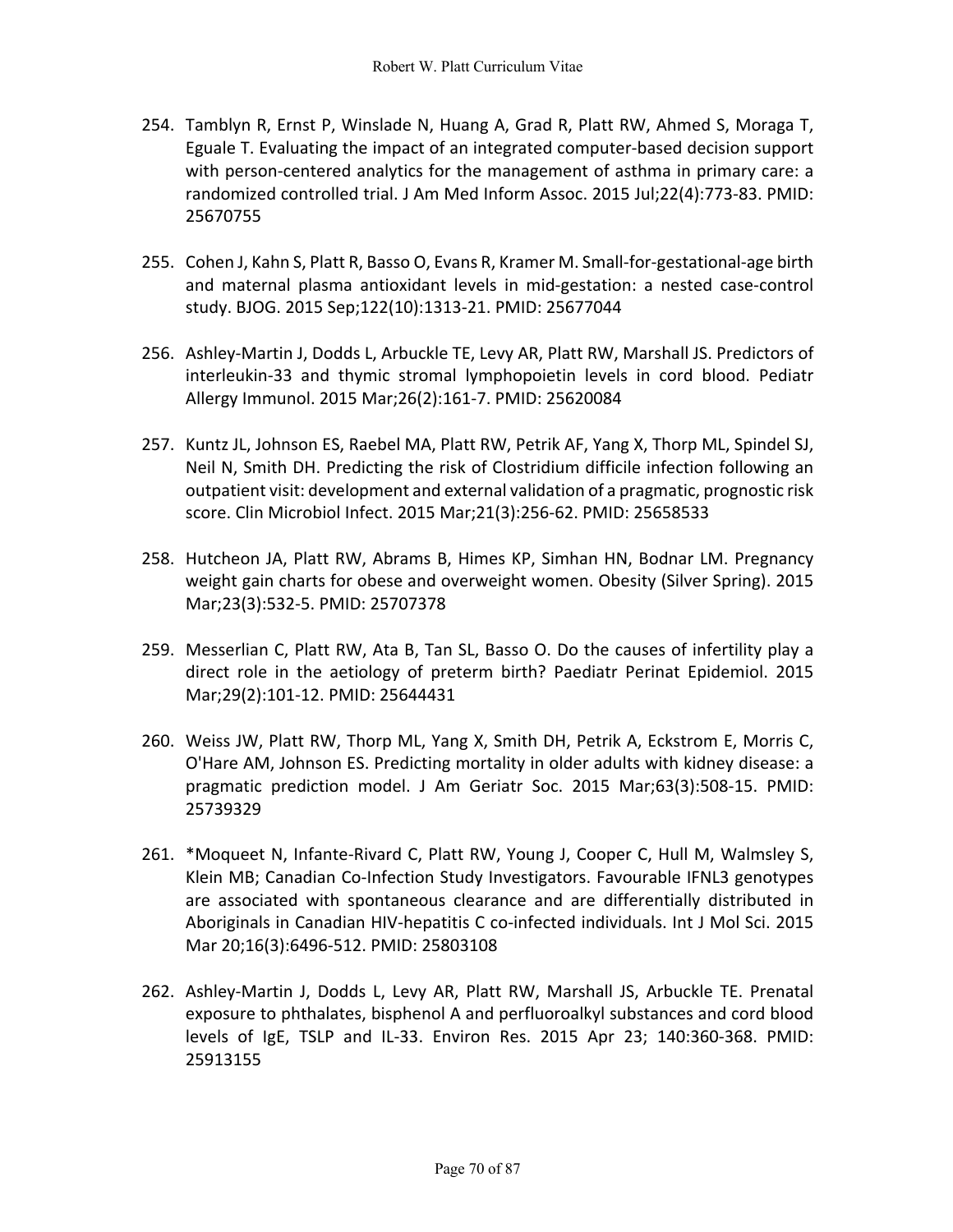- 263. McCusker J, Cole MG, Yaffe M, Strumpf E, Sewitch M, Sussman T, Ciampi A, Lavoie K, Platt RW, Belzile E. "A randomized trial of a depression self-care toolkit with or without lay telephone coaching for primary care patients with chronic physical conditions". Gen Hosp Psychiatry. 2015 May-Jun;37(3):257-65. PMID: 26003664
- 264. Garfinkle J, Wintermark P, Shevell MI, Platt RW, Oskoui M; Canadian Cerebral Palsy Registry. Cerebral Palsy after Neonatal Encephalopathy: How Much Is Preventable? J Pediatr. 2015 Jul;167(1):58-63. PMID: 25841543
- 265. Westreich D, Edwards JK, Cole SR, Platt RW, Mumford SL, Schisterman EF. Imputation approaches for potential outcomes in causal inference. Int J Epidemiol. 2015 Oct;44(5):1731-7. PMID: 26210611
- 266. Shivkumar S, Himes KP, Hutcheon JA, Platt RW. An ultrasound-based fetal weight reference for twins. Am J Obstet Gynecol. 2015 Aug;213(2):224. PMID: 25899626
- 267. Cohen JM, Beddaoui M, Kramer MS, Platt RW, Basso O, Kahn SR. Maternal Antioxidant Levels in Pregnancy and Risk of Preeclampsia and Small for Gestational Age Birth: A Systematic Review and Meta-Analysis. PLoS One. 2015 Aug 6;10(8):e0135192. PMID: 26247870
- 268. Pullenayegum EM, Platt RW, Barwick M, Feldman BM, Offringa M, Thabane L. Knowledge translation in biostatistics: a survey of current practices, preferences, and barriers to the dissemination and uptake of new statistical methods. Stat Med. 2016 Mar 15;35(6):805-18. PMID: 26307183 PMID: 26307183
- 269. †\*Schuster T., Pang M., Platt RW. On the role of marginal confounder prevalence implications for the high-dimensional propensity score algorithm. Pharmacoepidemiology and Drug Safety. 2015 Sep;24(9):1004-7.PMID: 25866189
- 270. Steele RJ, Shrier I, Kaufman JS, Platt RW. Simple Estimation of Patient-Oriented Effects From Randomized Trials: An Open and Shut CACE. Am J Epidemiol. 2015 Sep 15;182(6):557-66. PMID: 26283090
- 271. †\*Chevance A, Schuster T, Steele R, Platt RW. Contour plot assessment of existing meta-analyses confirms robust association of statin use and acute kidney injury risk. J Clin Epidemiol. 2015 Oct;68(10):1138-43.PMID: 26092287
- 272. Bodnar LM, Parks WT, Perkins K, Pugh SJ, Platt RW, Feghali M, Florio K, Young O, Bernstein S, Simhan HN. Maternal prepregnancy obesity and cause-specific stillbirth. Am J Clin Nutr. 2015 Oct;102(4):858-64. PMID: 26310539
- 273. Austin PC, Schuster T, Platt RW. Statistical power in parallel group point exposure studies with time-to-event outcomes: An empirical comparison of the performance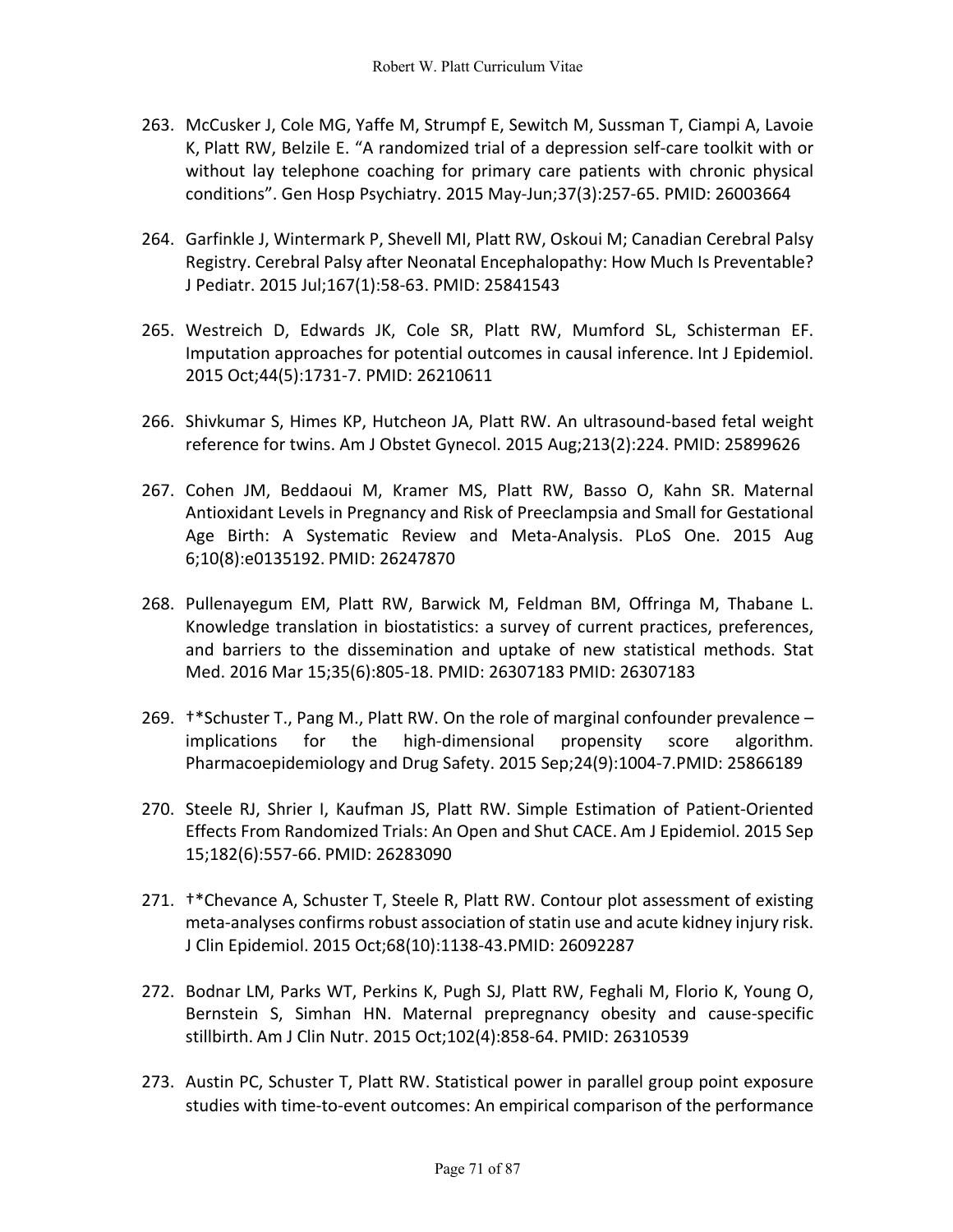of randomized controlled trials and the inverse probability of treatment weighting (IPTW) approach. BMC Med Res Methodol. 2015 Oct 15;15:87. PMID: 26472109

- 274. Cameron CG, Fireman B, Clifford T, Coyle D, Hutton B, Wells G, Dormuth C, Platt RW, Toh, S. Network meta-analysis incorporating randomized controlled trials and non-randomized comparative cohort studies for assessing the safety and effectiveness of medical treatments: Challenges and opportunities. Systematic Reviews, 2015 Nov 5;4(1):147. PMID: 26537988
- 275. Cohen JM, Kramer MS, Platt RW, Basso O, Evans RW, Kahn SR. The association between maternal antioxidant levels in midpregnancy and preeclampsia. Am J Obstet Gynecol. 2015 Nov;213(5):695.e1-695.e13. PMID: 26215330
- 276. Vinet É, Pineau CA, Clarke AE, Scott S, Fombonne É, Joseph L, Platt RW, Bernatsky S. Increased Risk of Autism Spectrum Disorders in Children Born to Women With Systemic Lupus Erythematosus: Results From a Large Population-Based Cohort. Arthritis Rheumatol. 2015 Dec;67(12):3201-8. PMID: 26315754
- 277. Fortin E, Quach C, Fontela PS, Buckeridge DL, Platt RW. A Simulation Study to Assess Indicators of Antimicrobial Use as Predictors of Resistance: Does It Matter Which Indicator Is Used? PLoS One. 2015 Dec 23;10(12):e0145761. PMID: 26700185
- 278. Fortin É, Platt RW, Fontela PS, Buckeridge DL, Quach C. Predicting Antimicrobial Resistance Prevalence and Incidence from Indicators of Antimicrobial Use: What Is the Most Accurate Indicator for Surveillance in Intensive Care Units? PLoS One. 2015 Dec 28;10(12):e0145088. PMID: 26710322
- 279. Slaughter-Acey JC, Sealy-Jefferson S, Helmkamp L, Caldwell CH, Osypuk TL, Platt RW, Straughen JK, Dailey-Okezie RK, Abeysekara P, Misra DP. Racism in the form of micro aggressions and the risk of preterm birth among black women. Ann Epidemiol. 2016 Jan;26(1):7-13.e1. PMID: 26549132
- 280. Dormuth CR, Filion KB, Platt RW. Likelihood ratio meta-analysis: New motivation and approach for an old method. Contemp Clin Trials. 2016 Feb 4;47:259-265. PMID: 26837056
- 281. Azoulay L, Filion KB, Platt RW, Dahl M, Dormuth CR, Clemens KK, Durand M, Juurlink DN, Targownik LE, Turin TC, Paterson JM, Ernst P; Canadian Network for Observational Drug Effect Studies (CNODES) Investigators. Incretin based drugs and the risk of pancreatic cancer: international multicentre cohort study. BMJ. 2016 Feb 17;352:i581. PMID: 26888382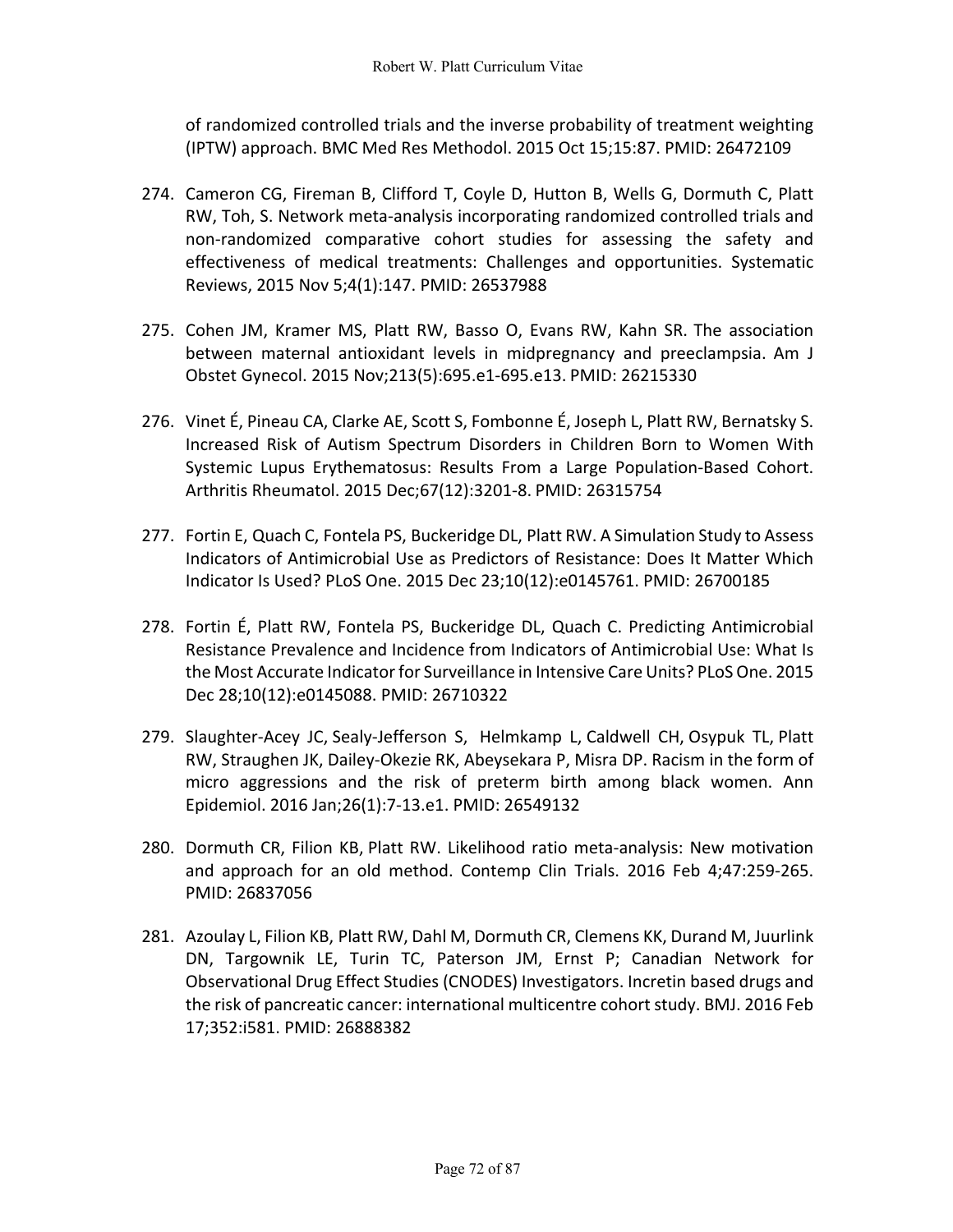- 282. Sabapathy CA, Djouonang TN, Kahn SR, Platt RW, Tagalakis V. Incidence Trends and Mortality from Childhood Venous Thromboembolism: A Population-Based Cohort Study. J Pediatr. 2016 May;172:175-180. PMID: 26947569
- 283. \*Moqueet N, Cooper C, Gill J, Hull M, Platt RW, Klein MB; Canadian Co-infection Cohort. Responder Interferon λ Genotypes Are Associated with Higher Risk of Liver Fibrosis in HIV-Hepatitis C Virus Coinfection. J Infect Dis. 2016 Jul 1;214(1):80-6. PMID:26984148
- 284. Filion KB, Azoulay L, Platt RW, Dahl M, Dormuth CR, Clemens KK, Hu N, Paterson JM, Targownik L, Turin TC, Udell JA, Ernst P; CNODES Investigators. A Multicenter Observational Study of Incretin-based Drugs and Heart Failure. N Engl J Med. 2016 Mar 24;374(12):1145-54. PMFID:27007958
- 285. Tuccori M, Filion KB, Yin H, Yu OH, Platt RW, Azoulay L. Pioglitazone use and risk of bladder cancer: population based cohort study. BMJ. 2016 Mar 30;352:i1541. PMID: 27029385
- 286. †\*Pang M, Schuster T, Filion KB, Eberg M, Platt RW. Targeted Maximum Likelihood Estimation for Pharmacoepidemiologic Research. Epidemiology. 2016 Jul;27(4):570-7. PMID:27031037
- 287. Goring SM, Gustafson P, Liu Y, Saab S, Cline SK, Platt RW. Disconnected by design: analytic approach in treatment networks having no common comparator. Res Synth Methods. 2016 Dec;7(4):420-432. PMID: 27061025
- 288. McCusker J, Cole MG, Yaffe M, Strumpf E, Sewitch M, Sussman T, Ciampi A, Lavoie K, Platt RW, Belzile E. A randomized trial of a depression self-care toolkit with or without lay telephone coaching for primary care patients with chronic physical conditions. Gen Hosp Psychiatry. 2016 May-Jun;40: 75-83. PMID: 27067224
- 289. Henry D, Dormuth C, Winquist B, Carney G, Bugden S, Teare G, Lévesque LE, Bérard A, Paterson JM, Platt RW. Occurrence of pregnancy and pregnancy outcomes during isotretinoin therapy. CMAJ. 2016 Jul 12;188(10):723-30. PMID: 27114489
- 290. \*Vinet É, Genest G, Scott S, Pineau CA, Clarke AE, Platt RW, Bernatsky S. Causes of stillbirths in women with systemic lupus erythematosus. Arthritis Rheumatol. 2016 Oct;68(10):2487-91. PMID:27159385
- 291. Lian Y, Yin H, Pollak MN, Carrier S, Platt RW, Suissa S, Azoulay L. Phosphodiesterase Type 5 Inhibitors and the Risk of Melanoma Skin Cancer. Eur Urol. 2016 Nov;70(5):808-815. PMID:27178449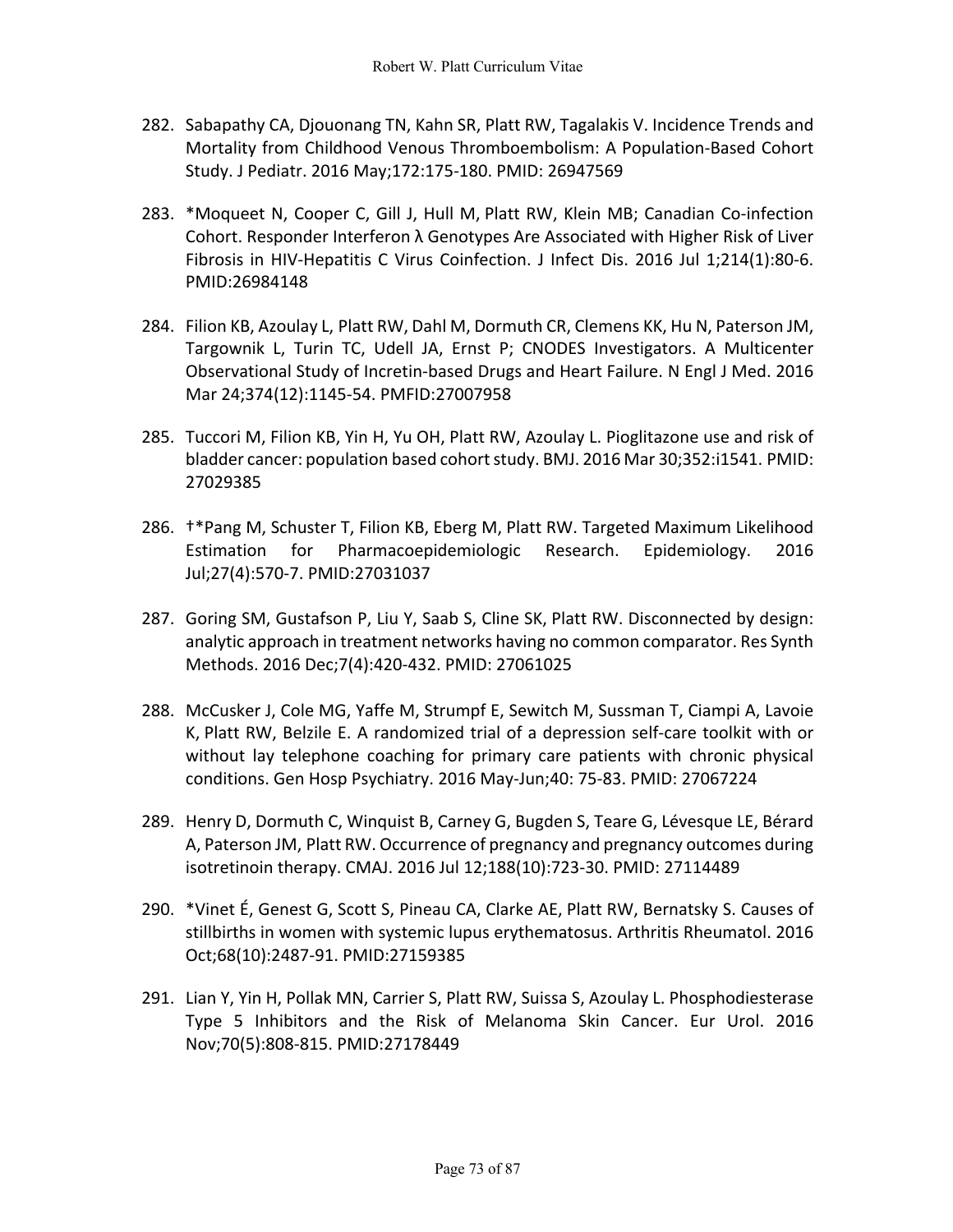- 292. Hutcheon JA, Jacobsen GW, Kramer MS, Martinussen M, Platt RW. Small Size at Birth or Abnormal Intrauterine Growth Trajectory: Which Matters More for Child Growth? Am J Epidemiol. 2016 Jun 15;183(12):1107-13. PMID:27257112
- 293. Kramer MS, Zhang X, Bin Aris I, Dahhou M, Naimi A, Yang S, Martin RM, Oken E, Platt RW. Methodological challenges in studying the causal determinants of child growth. Int J Epidemiol. 2016 Dec 1;45(6):2030-2037. PMID:27297676
- 294. Auger N, Luo ZC, Nuyt AM, Kaufman JS, Naimi AI, Platt RW, Fraser WD. Secular Trends in Preeclampsia Incidence and Outcomes in a Large Canada Database: A Longitudinal Study Over 24 Years. Can J Cardiol. 2016 Aug; 32(8):987.e15-23. PMID: 26947535
- 295. \*Fell DB, Buckeridge DL, Platt RW, Kaufman JS, Basso O, Wilson K. Circulating Influenza Virus and Adverse Pregnancy Outcomes: A Time-Series Study. Am J Epidemiol. 2016 Aug 1;184(3):163-75. PMID: 27449415
- 296. †Platt RW, Dormuth CR, Chateau D, Filion K. Observational Studies of Drug Safety in Multi-Database Studies: Methodological Challenges and Opportunities. eGEMs. 2016 May 18;4(1):1221. PMID: 27376096
- 297. †\*Karim, M. E.; Petkau, J.; Gustafson, P.; Platt, R.; Tremlett, H. and BeAMS study group. Comparison of Statistical Approaches Dealing with Time-dependent Confounding in Drug Effectiveness Studies. Stat Methods Med Res. 2016 Sep 21. pii: 0962280216668554. [Epub ahead of print] PMID: 27659168
- 298. Azoulay L, Filion KB, Platt RW, Dahl M, Dormuth CR, Clemens KK, Durand M, Hu N, Juurlink DN, Paterson JM, Targownik LE, Turin TC, Ernst P; and the Canadian Network for Observational Drug Effect Studies (CNODES) Investigators., Suissa S, Dormuth CR, Hemmelgarn BR, Teare GF, Caetano P, Chateau D, Henry DA, Paterson JM, LeLorier J, Levy AR, Ernst P, Platt RW, Sketris IS. Association Between Incretin-Based Drugs and the Risk of Acute Pancreatitis. JAMA Intern Med. 2016 Oct 1;176(10):1464-1473. PMID: 27479930
- 299. Hicks BM, Yin H, Yu OH, Pollak MN, Platt RW, Azoulay L. Glucagon-like peptide-1 analogues and risk of breast cancer in women with type 2 diabetes: population based cohort study using the UK Clinical Practice Research Datalink. BMJ. 2016 Oct 20;355:i5340. PMID: 27797785
- 300. †\*Pang, M; \*Schuster, T; Filion, KB; \*Schnitzer, ME; Eberg,M; Platt, RW. Effect Estimation in Point-exposure Studies with Binary Outcomes and High-dimensional Covariate Data – a Comparison of Targeted Maximum Likelihood Estimation and Inverse Probability of Treatment Weighting. International Journal of Biostatistics (IJB). 2016 Nov 1;12(2). PMID: 27889705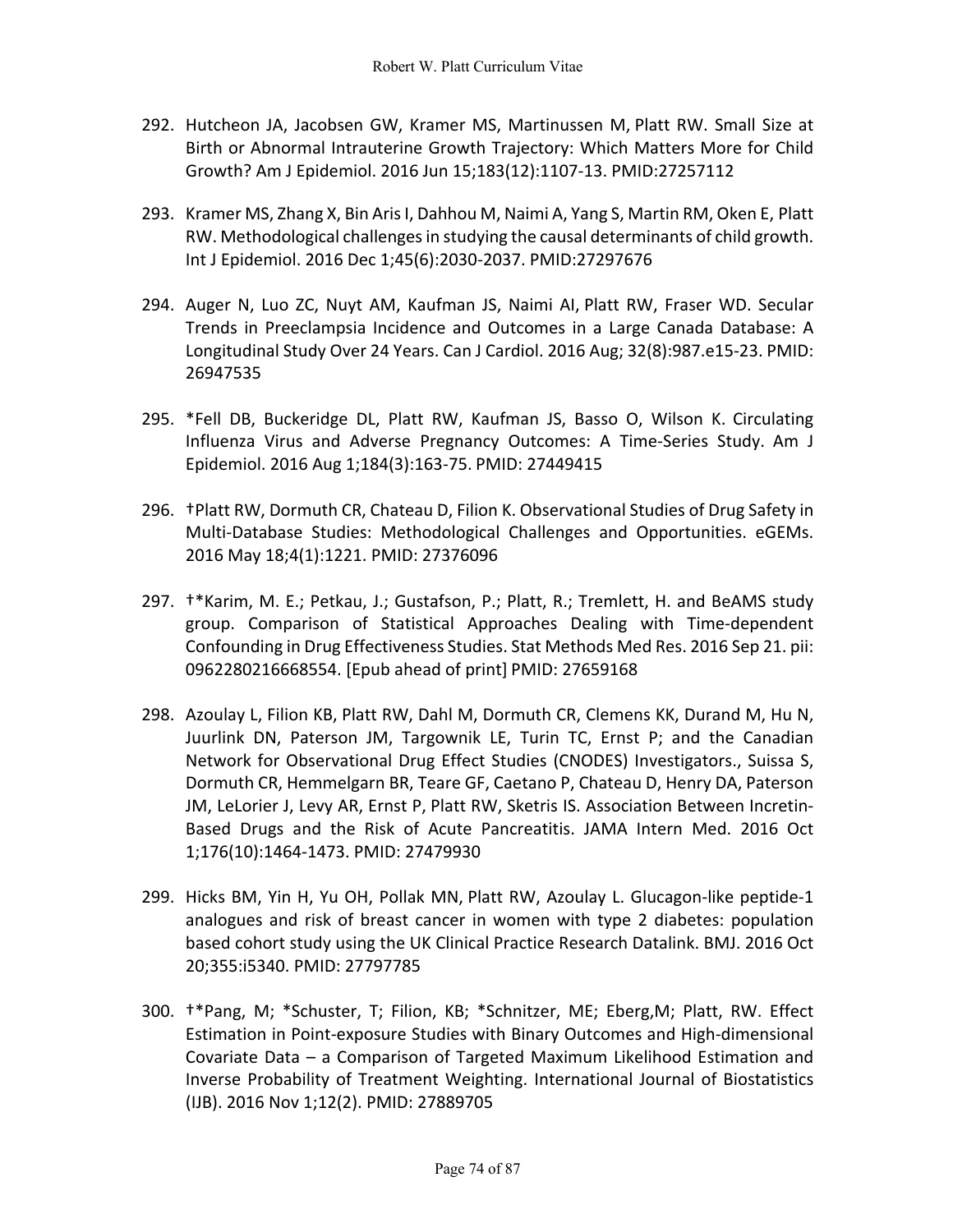- 301. King C, Colbourn T, Mankhambo L, Beard J, Hay Burgess DC, Costello A, Izadnegahdar R, Lufesi N, Mwansambo C, Nambiar B, Johnson ES, Platt RW, Mukanga D, McCollum ED. Non-treatment of children with community health worker-diagnosed fast-breathing pneumonia in rural Malawi: exploratory subanalysis of a prospective cohort study. BMJ Open. 2016 Nov 16;6(11):e011636. PMID: 7852705
- 302. Baca KM, Simhan HN, Platt RW, Bodnar LM. Low maternal 25-hydroxyvitamin D concentration increases the risk of severe and mild preeclampsia. Ann Epidemiol. 2016 Dec;26(12):853-857. PMID: 27818017
- 303. Platt RW. On Designs for Vaccine Surveillance. Drug Saf. 2016 Dec;39(12):1161- 1162. PMID: 27785767
- 304. Hutcheon JA, Fell DB, Jackson ML, Kramer MS, Ortiz JR, Savitz DA, Platt RW. Hutcheon et al. Respond to "Maternal Influenza Immunization and Birth Outcomes". Am J Epidemiol. 2016 Dec 1;184(11):793-795. PMID: 27784656
- 305. †\*Schuster T, Lowe WK, Platt RW. Propensity score model overfitting led to inflated variance of estimated odds ratios. J Clin Epidemiol. 2016 Dec; 80:97-106. PMID: 27498378
- 306. Ashley-Martin J, Dodds L, Arbuckle TE, Bouchard MF, Fisher M, Morriset AS, Monnier P, Shapiro GD, Ettinger AS, Dallaire R, Taback S, Fraser W, Platt RW. Maternal Concentrations of Perfluoroalkyl Substances and Fetal Markers of Metabolic Function and Birth Weight: The Maternal-Infant Research on Environmental Chemicals (MIREC) Study. American Journal of Epidemiology. 2017 Feb 1;185(3):185-193. PMID: 28073763
- 307. Riddell CA, Platt RW, Bodnar LM, Hutcheon JA. Classifying Gestational Weight Gain Trajectories Using the SITAR Growth Model. Paediatr Perinat Epidemiol. 2017 Mar; 31(2):116-125. PMID: 28075023
- 308. Schroeder EB, Yang X, Thorp ML, Arnold BM, Tabano DC, Petrik AF, Smith DH, Platt RW, Johnson ES. Predicting 5-Year Risk of RRT in Stage 3 or 4 CKD: Development and External Validation. Clin J Am Soc Nephrol. 2017 Jan 6;12(1):87- 94. PMID: 28028051
- 309. †\*Karim, M.E.; Platt, R.W. and BeAMS study group. "Estimating inverse probability weights using super learner when weight-model specification is unknown in a marginal structural Cox model context". Stat Med. 2017 Jun 15;36(13):2032-2047. PMID:28219110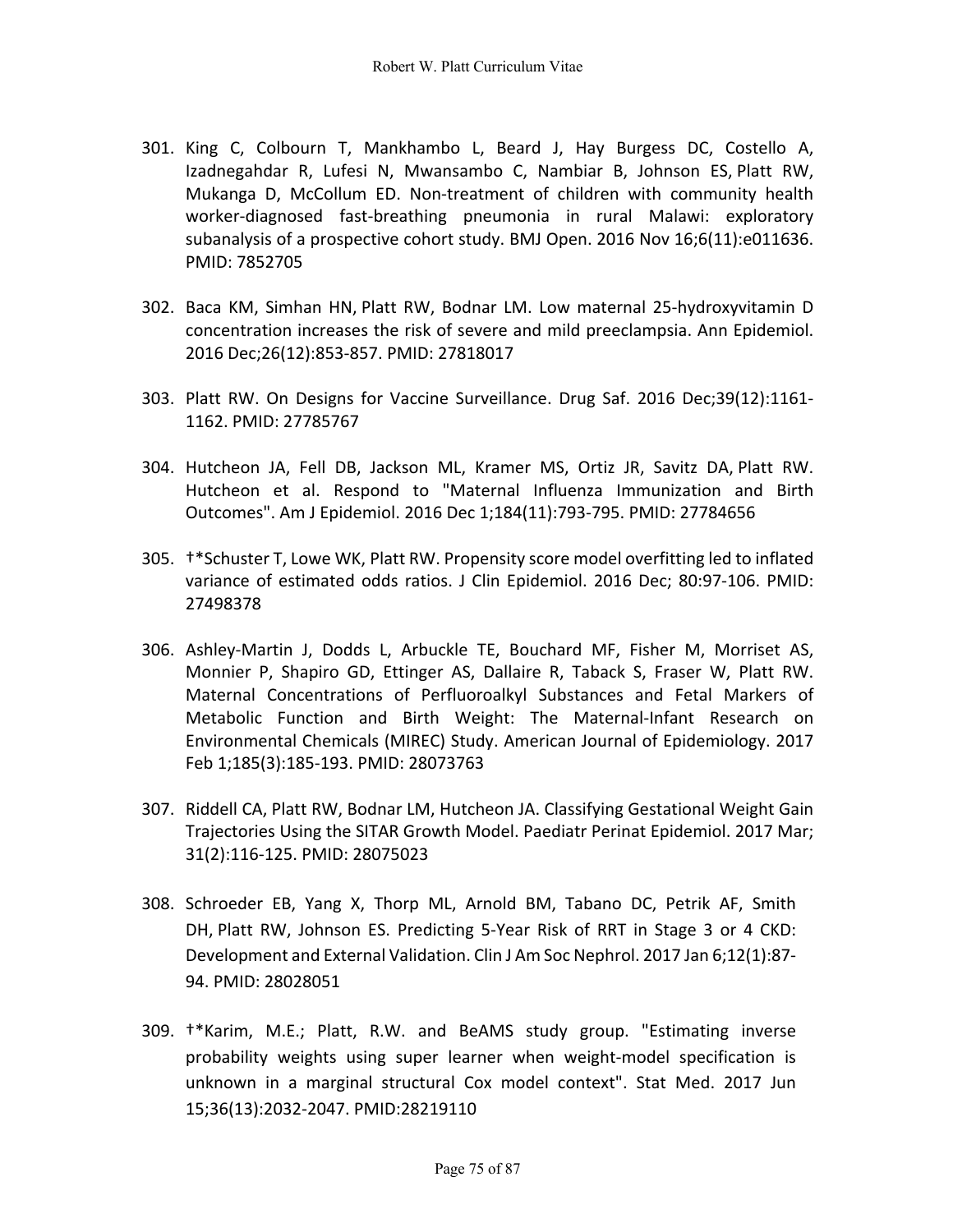- 310. Kramer MS, Zhang X, Dahhou M, Yang S, Martin RM, Oken E, Platt RW. Does Fetal Growth Restriction Cause Later Obesity? Pitfalls in Analyzing Causal Mediators as Confounders. Am J Epidemiol. 2017 Apr 1;185(7):585-590. PMID: 28338874
- 311. Hutcheon JA, Fell DB, Jackson ML, Kramer MS, Ortiz JR, Savitz DA, Platt RW. THE AUTHORS REPLY. Am J Epidemiol. 2017 May 1; 185(9):861-862. PMID:28369158
- 312. Moqueet N, Kanagaratham C, Gill MJ, Hull M, Walmsley S, Radzioch D, Saeed S, Platt RW, Klein MB; Canadian Co-infection Cohort Study (CTN 222). A prognostic model for development of significant liver fibrosis in HIV-hepatitis C coinfection. PLoS One. 2017 May 3; 12(5):e0176282. PMID: 28467457
- 313. Samuel M, Schuster T, Kaufman JS, Platt RW, Brophy JM. Differences Between Conditional and Marginal Propensity Score Estimates: A Real-World Application. J Am Coll Cardiol. 2017 Jul 4;70(1):117. PMID: 28662799
- 314. Schuster T, Lowe WK, Platt RW. Variance inflation is not the same as variance overestimation. J Clin Epidemiol. 2017 Aug;88:161-162 PMID: 28529186
- 315. †Shrier I, Pang M, Platt RW. Graphic report of the results from propensity score method analyses. J Clin Epidemiol. 2017 Aug; 88:154-159. PMID: 28603009
- 316. Grandi SM, Vallée-Pouliot K, Reynier P, Eberg M, Platt RW, Arel R, Basso O, Filion KB. Hypertensive Disorders in Pregnancy and the Risk of Subsequent Cardiovascular Disease. Paediatr Perinat Epidemiol. 2017 Sep;31(5):412-421. PMID: 28816365
- 317. Hutcheon JA, Bodnar LM, Platt RW. Using perinatal morbidity scoring tools as a primary study outcome. J Epidemiol Community Health. 2017 Nov;71(11):1090- 1093. PMID: 29038316
- 318. Eberg M, Platt RW, Filion KB. The Estimation of Gestational Age at Birth in Database Studies. Epidemiology. 2017 Nov;28(6):854-862. PMID: 28692489
- 319. Wojcik S, Bernatsky S, Platt RW, Pineau CA, Clarke AE, Fombonne É, Bérard A, Vinet É. Risk of autism spectrum disorders in children born to mothers with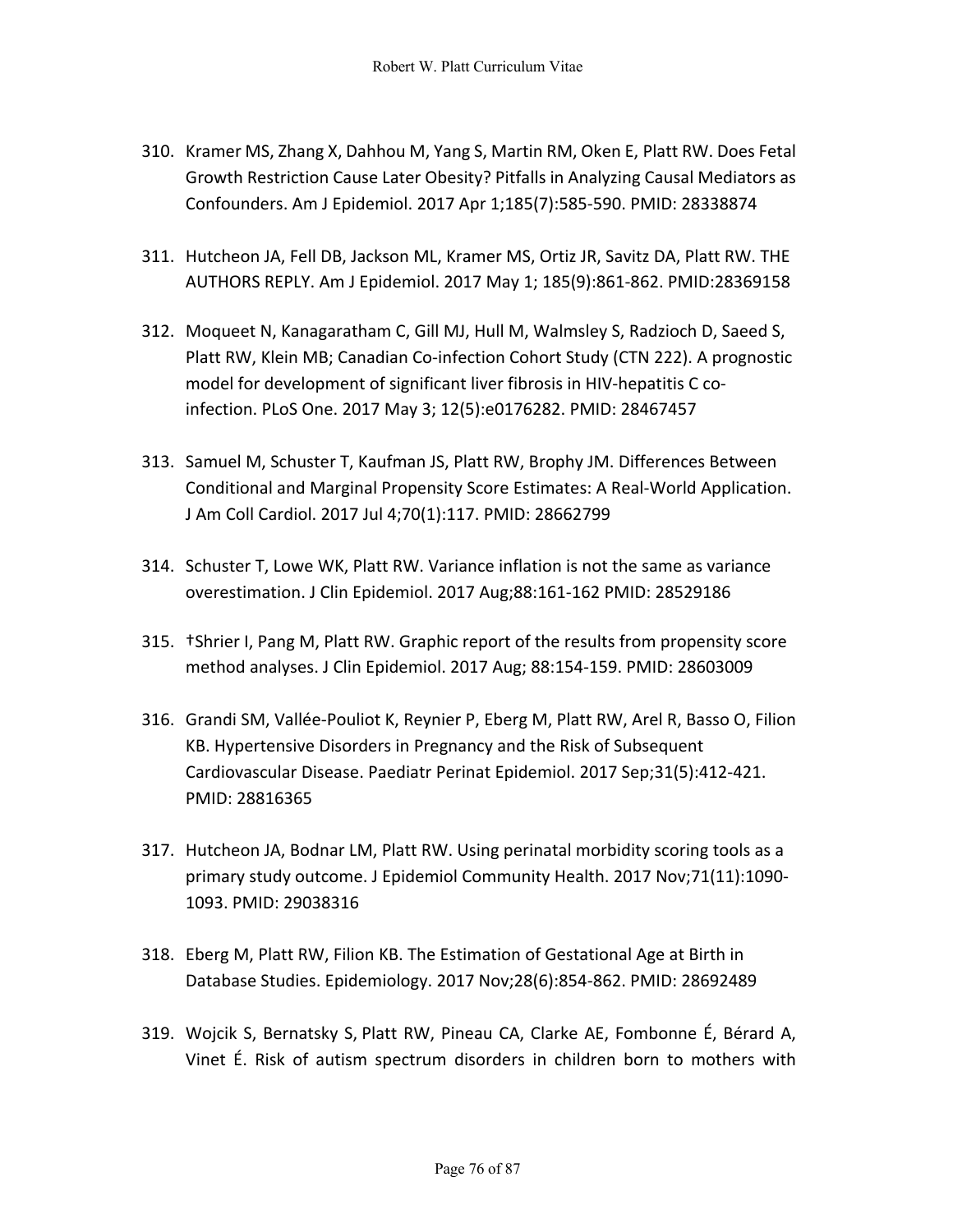rheumatoid arthritis: A systematic literature review. Arthritis Care Res (Hoboken). 2017 Dec; 69(12):1926-1931. PMID: 28319657

- 320. Beltempo M, Piedboeuf B, Platt RW, Barrington K, Bizgu V, Shah PS; Canadian Neonatal Network Investigators. Association of Resident Duty Hour Reform and Neonatal Outcomes of Very Preterm Infants. Am J Perinatol. 2017 Dec;34(14):1396-1404. PMID: 28582791
- 321. Fell DB, Platt RW, Basso O, Wilson K, Kaufman JS, Buckeridge DL, Kwong JC. The Relationship Between 2009 Pandemic H1N1 Influenza During Pregnancy and Preterm Birth: A Population-based Cohort Study. Epidemiology. 2018 Jan;29(1):107-116. PMID: 28930786
- 322. Shrier I, Platt RW, Steele RJ, Schnitzer M. Estimating Causal Effects of Treatment in a Randomized Trial When Some Participants Only Partially Adhere. Epidemiology. 2018 Jan;29(1):78-86. PMID: 29023241
- 323. †\*Gravel, C and Platt RW. Weighted estimation for confounded binary outcomes subject to misclassification. Statistics in Medicine. 2018 Feb 10;37(3):425-436. PMID: 29082530
- 324. Hutcheon JA, Platt RW, Abrams B, Braxter BJ, Eckhardt CL, Himes KP, Bodnar LM. Pregnancy Weight Gain by Gestational Age in Women with Uncomplicated Dichorionic Twin Pregnancies. Paediatr Perinat Epidemiol. 2018 Mar;32(2):172- 180. PMID: 29378084
- 325. Lemon LS, Naimi A, Caritis SN, Platt RW, Venkataramanan R, Bodnar LM. The Role of Preterm Birth in the Association Between Opioid Maintenance Therapy and Neonatal Abstinence Syndrome. Paediatr Perinat Epidemiol. 2018 Mar;32(2):213-222.. PMID:29372750
- 326. Naimi AI, Platt RW, Larkin JC. Machine Learning for Fetal Growth Prediction. Epidemiology. 2018 Mar;29(2):290-298. PMID: 29199998
- 327. Karim ME, Pang M, Platt RW. Can We Train Machine Learning Methods to Outperform the High-dimensional Propensity Score Algorithm? Epidemiology. 2018 Mar;29(2):191-198. PMID: 29166301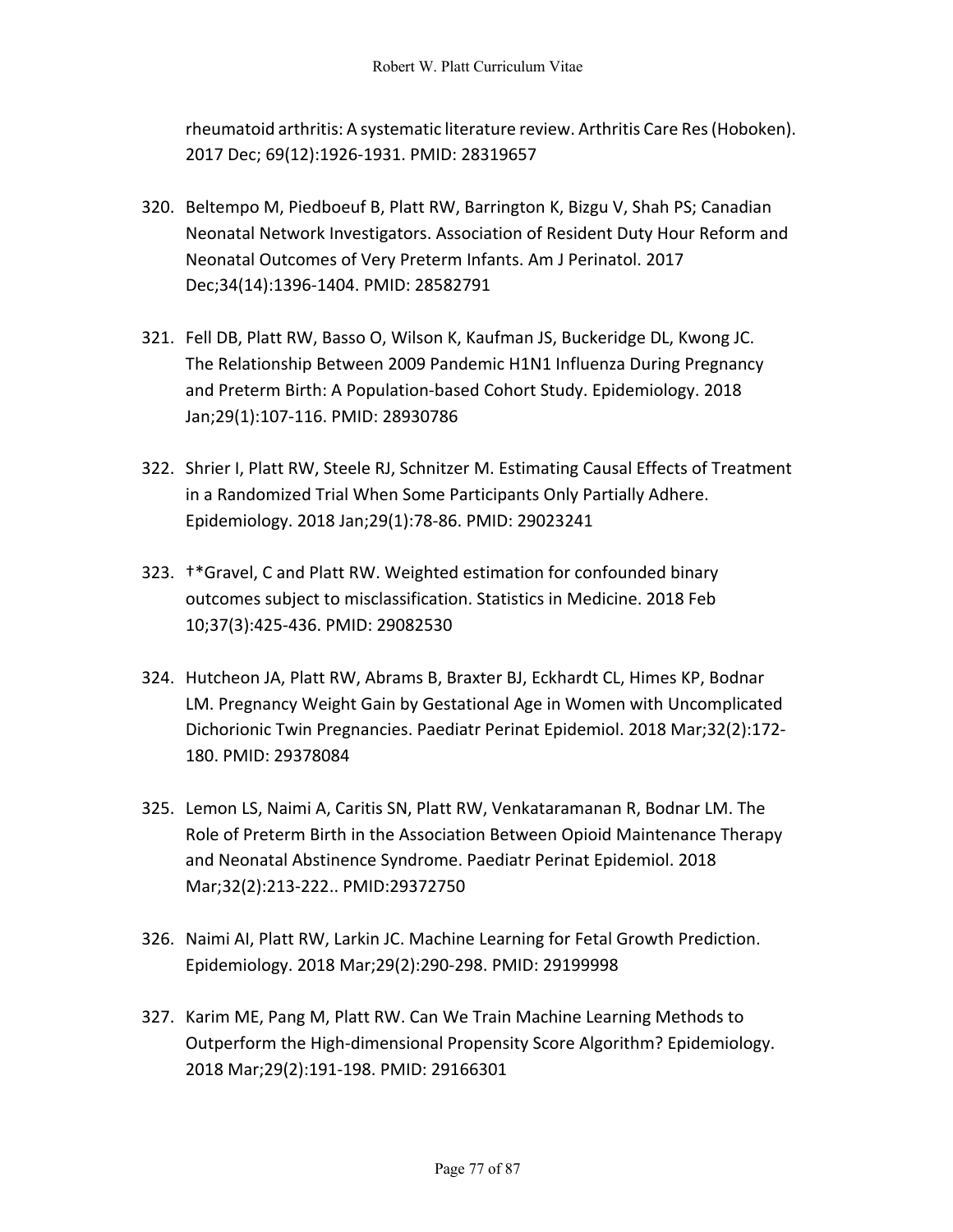- 328. Lemon LS, Caritis SN, Venkataramanan R, Platt RW, Bodnar LM. Methadone Versus Buprenorphine for Opioid Use Dependence and Risk of Neonatal Abstinence Syndrome. Epidemiology. 2018 Mar;29(2):261-268. PMID: 29112519
- 329. Simoneau G, Moodie EEM, Platt RW, Chakraborty B. Non-regular inference for dynamic weighted ordinary least squares: understanding the impact of solid food intake in infancy on childhood weight. Biostatistics. 2018 Apr 1;19(2):233- 246. PMID: 28968752
- 330. Grandi SM, Reynier P, Platt RW, Basso O, Filion KB. The timing of onset of hypertensive disorders in pregnancy and the risk of incident hypertension and cardiovascular disease. Int J Cardiol. 2018 Nov 1;270:273-275. PMID: 29950283
- 331. \*Mehrabadi A, Reynier P, Platt RW, Filion KB. Domperidone for insufficient lactation in England 2002-2015: a drug utilization study with interrupted time series analysis. Pharmacoepidemiol Drug Saf. 2018 Dec;27(12):1316-1324. PMID: 30106193
- 332. Younus M, Schachar RA, Zhang M, Sultan MB, Tressler CS, Huang K, Xu W, Klein M, Platt RW, Mukherjee N, Haenel E, Freedman SF. A Long-term Safety Study of Latanoprost in Pediatric Patients With Glaucoma and Ocular Hypertension: A Prospective Cohort Study. Am J Ophthalmol. 2018 Dec;196:101-111. PMID: 30194929
- 333. Abrahami D, Douros A, Yin H, Yu OH, Faillie JL, Montastruc F, Platt RW, Bouganim N, Azoulay L. Incretin based drugs and risk of cholangiocarcinoma among patients with type 2 diabetes: population based cohort study. BMJ. 2018 Dec 5;363:k4880. PMID: 30518618
- 334. Ripamonti E, Azoulay L, Abrahamowicz M, Platt RW, Suissa S. A systematic review of observational studies of the association between pioglitazone use and bladder cancer. Diabet Med. 2019 Jan;36(1):22-35. PMID:30378165
- 335. Hutcheon JA, Moskosky S, Ananth CV, Basso O, Briss PA, Ferré CD, Frederiksen BN, Harper S, Hernández-Díaz S, Hirai AH, Kirby RS, Klebanoff MA, Lindberg L, Mumford SL, Nelson HD, Platt RW, Rossen LM, Stuebe AM, Thoma ME, Vladutiu CJ, Ahrens KA. Good practices for the design, analysis, and interpretation of observational studies on birth spacing and perinatal health outcomes. Paediatr Perinat Epidemiol. 2019 Jan;33(1):O15-O24.PMID: 30311958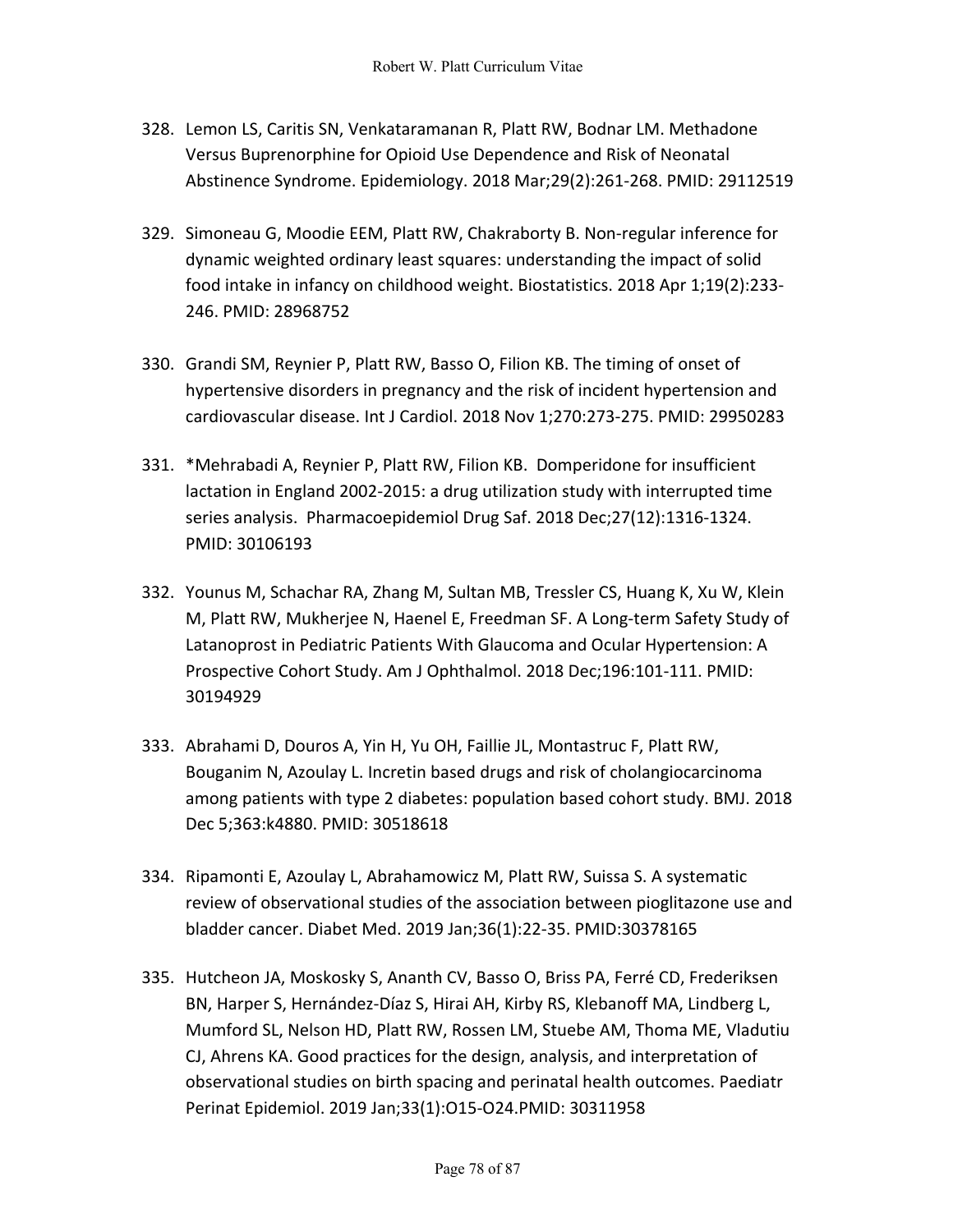- 336. Ahrens KA, Hutcheon JA, Ananth CV, Basso O, Briss PA, Ferré CD, Frederiksen BN, Harper S, Hernández-Díaz S, Hirai AH, Kirby RS, Klebanoff MA, Lindberg L, Mumford SL, Nelson HD, Platt RW, Rossen LM, Stuebe AM, Thoma ME, Vladutiu CJ, Moskosky S. Report of the Office of Population Affairs' expert work group meeting on short birth spacing and adverse pregnancy outcomes: Methodological quality of existing studies and future directions for research. Paediatr Perinat Epidemiol. 2019 Jan;33(1):O5-O14. PMID: 30300948
- 337. Zombré D, De Allegri M, Platt RW, Ridde V, Zinszer K. An Evaluation of Healthcare Use and Child Morbidity 4 Years After User Fee Removal in Rural Burkina Faso. Matern Child Health J. 2019 Jun;23(6):777-786. PMID:30580393
- 338. Ruiz-Casares M, Lilley S, Thombs BD, Platt RW, Scott S, Isdijoso W, Hermanus E, Andrina M, Mayo N. Protocol for a cluster randomised controlled trial evaluating a parenting with home visitation programme to prevent physical and emotional abuse of children in Indonesia: the Families First Programme. BMJ Open. 2019 Jan 15;9(1):e021751. PMID: 30782674
- 339. \*Grandi SM, Filion KB, Yoon S, Ayele HT, Doyle CM, Hutcheon JA, Smith GN, Gore GC, Ray JG, Nerenberg K, Platt RW. Cardiovascular Disease-Related Morbidity and Mortality in Women With a History of Pregnancy Complications. Circulation. 2019 Feb 19;139(8):1069-1079. PMID: 30779636
- 340. †Platt RW, Grandi SM. Machine learning for prediction of postpartum complications is promising but needs rigorous evaluation. BJOG. 2019 May;126(6):710. PMID: 30730085
- 341. \*Lefebvre C, Hindié J, Zappitelli M, Platt RW, Filion KB. Non-steroidal antiinflammatory drugs in chronic kidney disease: a systematic review of prescription practices and use in primary care. Clinical Kidney Journal, 2019 May 20;13(1):63-71. PMID: 32082554
- 342. Thombs BD, Dyas L, Pépin M, Aguila K, Carrier ME, Tao L, Harb S, Malcarne VL, El-Baalbaki G, Peláez S, Sauve M, Hudson M, Platt RW; SPIN-SSLED Patient Advisory Team. Scleroderma Patient-centered Intervention Network-Scleroderma Support group Leader EDucation (SPIN-SSLED) program: nonrandomised feasibility trial. BMJ Open. 2019 Nov 11;9(11):e029935. PMID: 31719073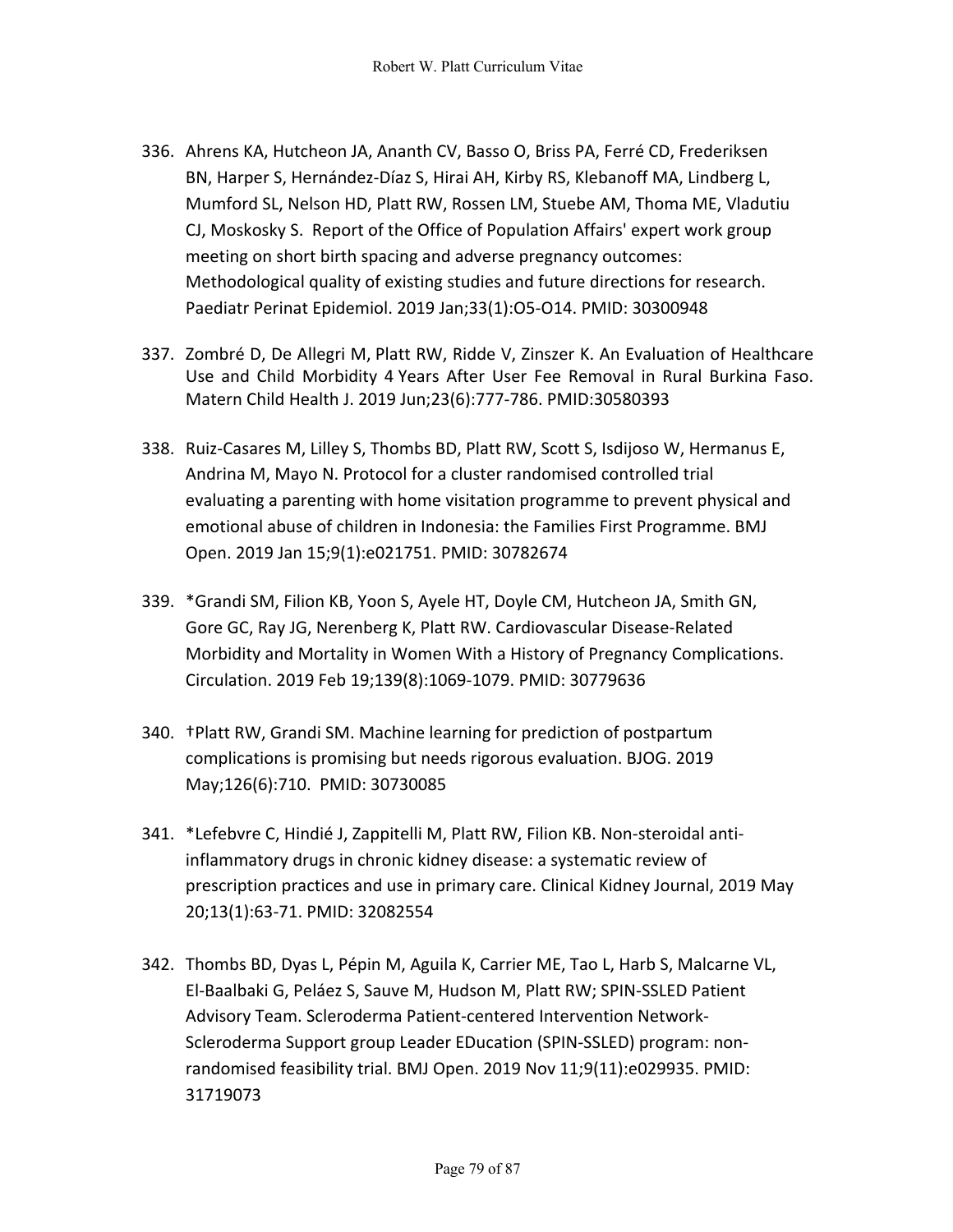- 343. \*Grandi SM, Smith GN, Platt RW. The Relative Contribution of Pregnancy Complications to Cardiovascular Risk Prediction: Are We Getting It Wrong? Circulation. 2019 Dec 10;140(24):1965-1967. PMID: 31815546
- 344. Thombs BD, Aguila K, Dyas L, Carrier ME, Fedoruk C, Horwood L, Cañedo-Ayala M, Sauvé M, Kwakkenbos L, Malcarne VL, El-Baalbaki G, Peláez S, Connolly K, Hudson M, Platt RW; SPIN-SSLED Support Group Advisory Team. Protocol for a partially nested randomized controlled trial to evaluate the effectiveness of the Scleroderma Patient-centered Intervention Network Support Group Leader EDucation (SPIN-SSLED) Program. Trials. 2019 Dec 12;20(1):717. PMID: 31831073
- 345. †\*Yu YH, Filion KB, Bodnar LM, Brooks MM, Platt RW, Himes KP, Naimi AI. Visualization tool of variable selection in bias-variance tradeoff for inverse probability weights. Ann Epidemiol. 2020 Jan;41:56-59. PMID: 31982245
- 346. †Platt RW, Platt R, Brown JS, Henry DA, Klungel OH, Suissa S. How pharmacoepidemiology networks can manage distributed analyses to improve replicability and transparency and minimize bias. Pharmacoepidemiol Drug Saf. 2020;29(S1)3–7. doi: 10.1002/pds.4722. PMID: 30648307
- 347. \*Secrest MH, Platt RW, Reynier P, Dormuth CR, Benedetti A, Filion KB. Multiple imputation for systematically missing confounders within a distributed data drug safety network: A simulation study and real-world example. Pharmacoepidemiol Drug Saf. 2020 Jan;29 Suppl 1:35-44. PMID: 31486165
- 348. Platt RW, Henry DA, Suissa S. The Canadian Network for Observational Drug Effect Studies (CNODES): Reflections on the first eight years, and a look to the future. Pharmacoepidemiol Drug Saf. 2020 Jan;29 Suppl 1:103-107. PMID: 31814201
- 349. \*Eberg M, Platt RW, Reynier P, Filion KB. Estimation of high-dimensional propensity scores with multiple exposure levels. Pharmacoepidemiol Drug Saf. 2020 Jan;29 Suppl 1:53-60. PMID: 31571347
- 350. \*Secrest MH, Platt RW, Dormuth CR, Chateau D, Targownik L, Nie R, Doyle CM, Dell'Aniello S, Filion KB. Extreme restriction design as a method for reducing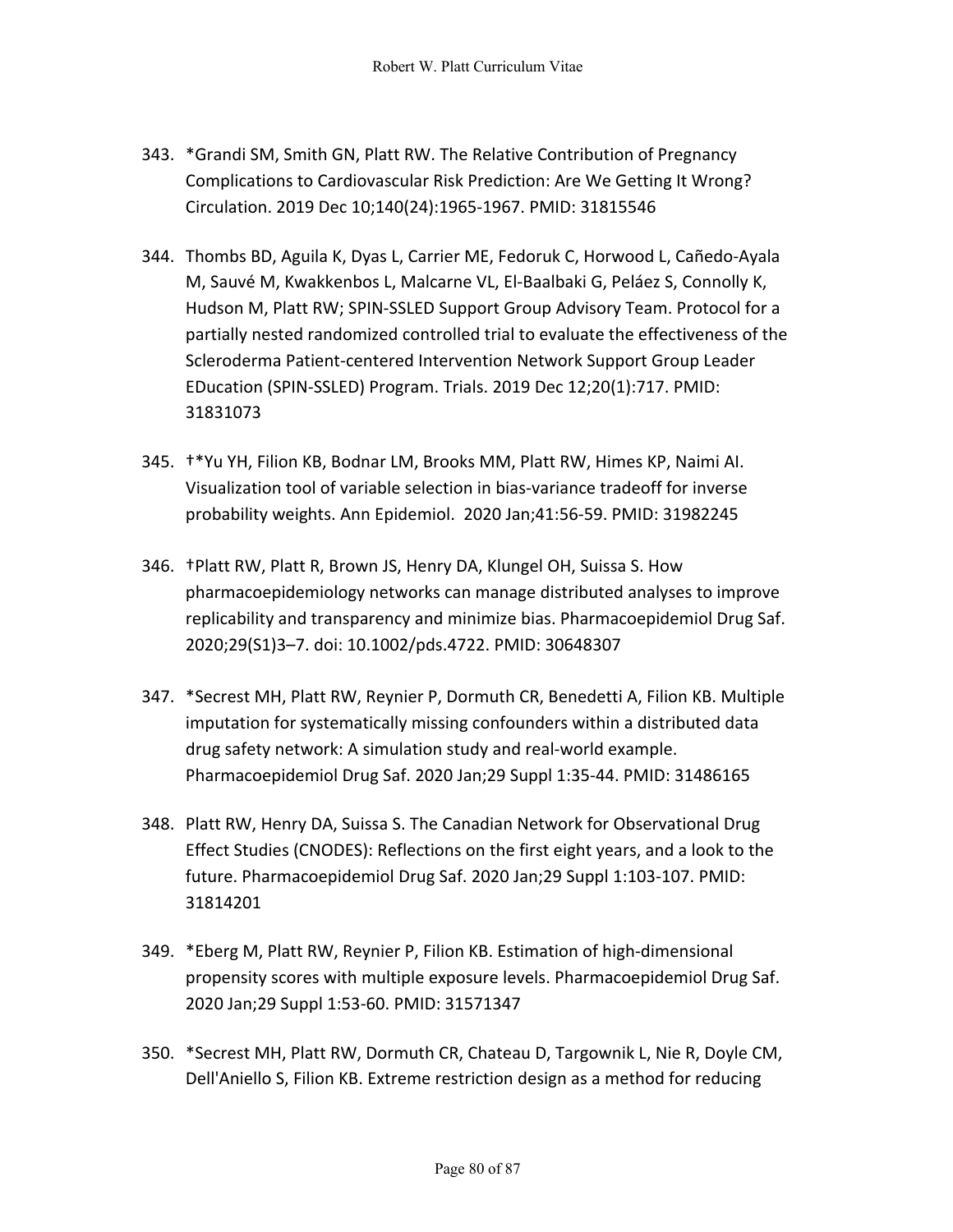confounding by indication in pharmacoepidemiologic research. Pharmacoepidemiol Drug Saf. 2020 Jan;29 Suppl 1:26-34. PMID: 30628152

- 351. \*Lefebvre CE, Filion KB, Reynier P, Platt RW, Zappitelli M. Primary Care Prescriptions of Potentially Nephrotoxic Medications in Children with CKD. Clin J Am Soc Nephrol. 2020 Jan 7;15(1):61-68.PMID:31831578
- 352. Levy AR, Xing S, Brunelli SM, Cooper K, Finkelstein FO, Germain MJ, Kimel M, Platt RW, Belozeroff V. Symptoms of Secondary Hyperparathyroidism in Patients Receiving Maintenance Hemodialysis: A Prospective Cohort Study. Am J Kidney Dis. 2020 Mar;75(3):373-383. PMID: 31629575
- 353. Coulombe J, Moodie EEM, Platt RW. Weighted regression analysis to correct for informative monitoring times and confounders in longitudinal studies. Biometrics. 2021 Mar;77(1):162-174. PMID: 32333384
- 354. Lemon LS, Bodnar LM, Garrard W, Venkataramanan R, Platt RW, Marroquin OC, Caritis SN. Ondansetron use in the first trimester of pregnancy and the risk of neonatal ventricular septal defect. Int J Epidemiol. 2020 Apr 1;49(2):648-656. doi: 10.1093/ije/dyz255. PMID: 31860078
- 355. Huang TY, Welch EC, Shinde MU, Platt RW, Filion KB, Azoulay L, Maro JC, Platt R, Toh S. Reproducing Protocol-Based Studies Using Parameterizable Tools-Comparison of Analytic Approaches Used by Two Medical Product Surveillance Networks. Clin Pharmacol Ther. 2020 Apr;107(4):966-977. PMID: 31630391
- 356. Thombs BD, Levis AW, Azar M, Saadat N, Riehm KE, Sanchez TA, Chiovitti MJ, Rice DB, Levis B, Fedoruk C, Lyubenova A, Malo Vázquez de Lara AL, Kloda LA, Benedetti A, Shrier I, Platt RW, Kimmelman J. Group Sample Sizes in Non-Regulated Health Care Intervention Trials Described as Randomized Controlled Trials were Overly Similar. J Clin Epidemiol. 2020 Apr;120:8-16. PMID: 31866472
- 357. †\*Simoneau G, Moodie EEM, Azoulay L, Platt RW. Adaptive Treatment Strategies with Survival Outcomes: An Application to the Treatment of Type 2 Diabetes using a Large Observational Database. Am J Epidemiol. 2020 May 5;189(5):461-469. doi: 10.1093/aje/kwz272. PMID: 31903490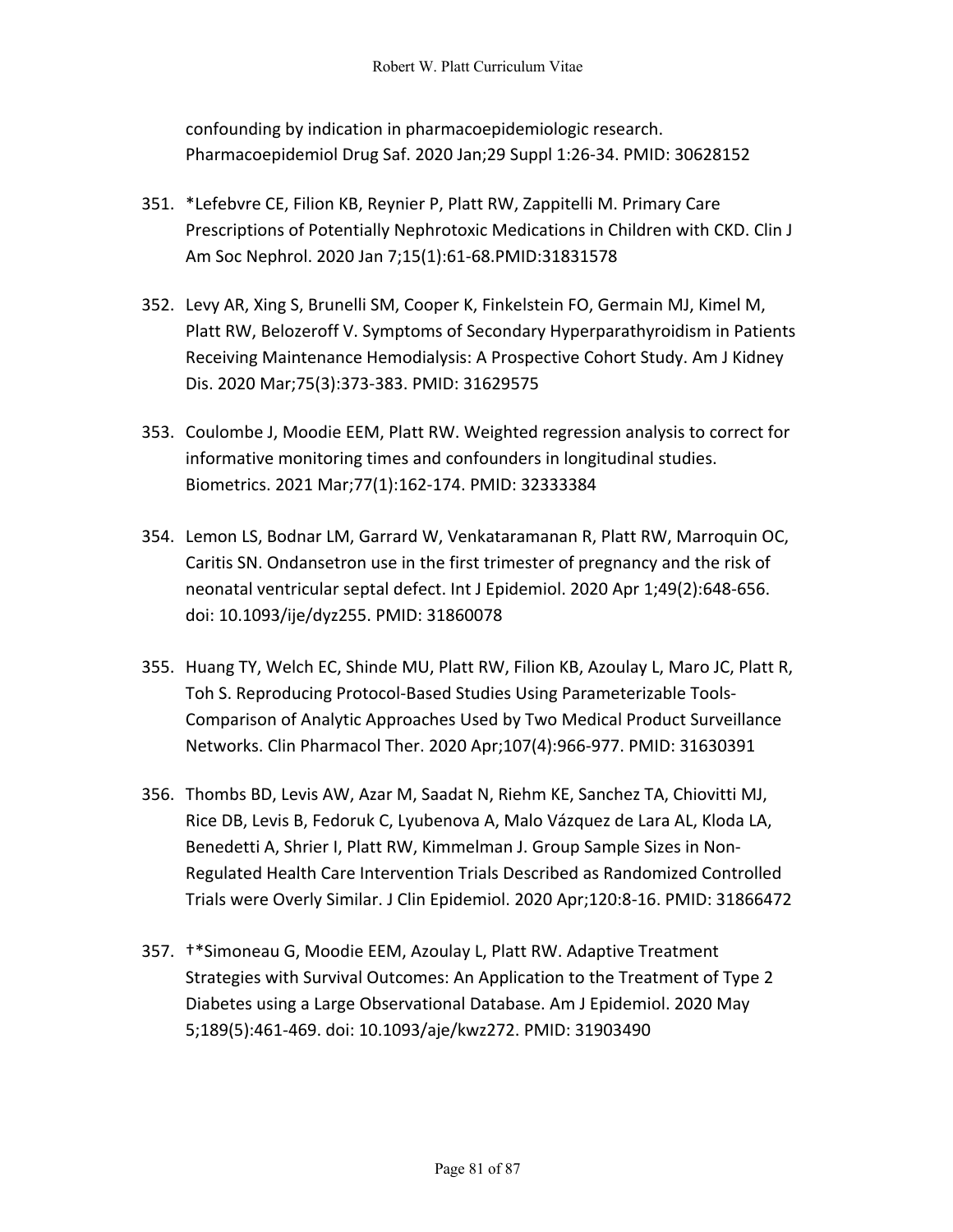- 358. Rouette J, Yin H, Yu OHY, Bouganim N, Platt RW, Azoulay L. Incretin-based drugs and risk of lung cancer among individuals with type 2 diabetes. Diabet Med. 2020 May;37(5):868-875. PMID: 32124472
- 359. †\*Ripamonti E, Azoulay L, Abrahamowicz M, Platt RW, Suissa S. Pioglitazone and bladder cancer: improving research methods. Diabet Med. 2020 May;37(5):898- 899.PMID: 31995846
- 360. †\*Masarwa R, Platt RW, Filion KB. Acetaminophen use during pregnancy and the risk of attention deficit hyperactivity disorder: A causal association or bias? Paediatric and Perinatal Epidemiology. 2020 May;34(3):309-317. PMID: 3191282
- 361. Su CL, Platt RW, Plante JF. Causal inference for recurrent event data using pseudo-observations. Biostatistics, 2020 May 20;kxaa020. doi: 10.1093/biostatistics/kxaa020. Epub Ahead of Print. PMID: 32432686
- 362. Hu JMY, Arbuckle TE, Janssen P, Lanphear BP, Braun JM, Platt RW, Chen A, Fraser WD, McCandless LC. Associations of Prenatal Urinary Phthalate Exposure With Preterm Birth: The Maternal-Infant Research on Environmental Chemicals (MIREC) Study. Can J Public Health. 2020 Jun;111(3):333-341. PMID: 32441020
- 363. Wall-Wieler E, Robakis TK, Lyell DJ, Masarwa R, Platt RW, Carmichael SL. Benzodiazepine use before conception and risk of ectopic pregnancy. Hum Reprod. 2020 Jul 1;35(7):1685-1692. doi: 10.1093/humrep/deaa082. PMID: 32485732
- 364. Samuel M, Batomen B, Rouette J, Kim J, Platt RW, Brophy JM, Kaufman JS. Evaluation of propensity score used in cardiovascular research: a cross-sectional survey and guidance document. BMJ Open. 2020 Aug 26;10(8):e036961. PMID: 32847911
- 365. Piske M, Thomson T, Krebs E, Hongdilokkul N, Bruneau J, Greenland S, Gustafson P, Karim ME, McCandless LC, Maclure M, Platt RW, Siebert U, Socías ME, Tsui JI, Wood E, Nosyk B. Comparative effectiveness of buprenorphine-naloxone versus methadone for treatment of opioid use disorder: a population-based observational study protocol in British Columbia, Canada. BMJ Open. 2020 Sep 9;10(9):e036102. PMID: 32912944
- 366. Filion KB, Lix LM, Yu OHY, Dell'Aniello S, Douros A, Shah BR, St-Jean A, Fisher A, Tremblay E, Bugden SC, Alessi-Severini S, Ronksley PE, Hu N, Dormuth CR, Ernst P, Suissa S, Canadian Network for Observational Drug Effect Studies (CNODES)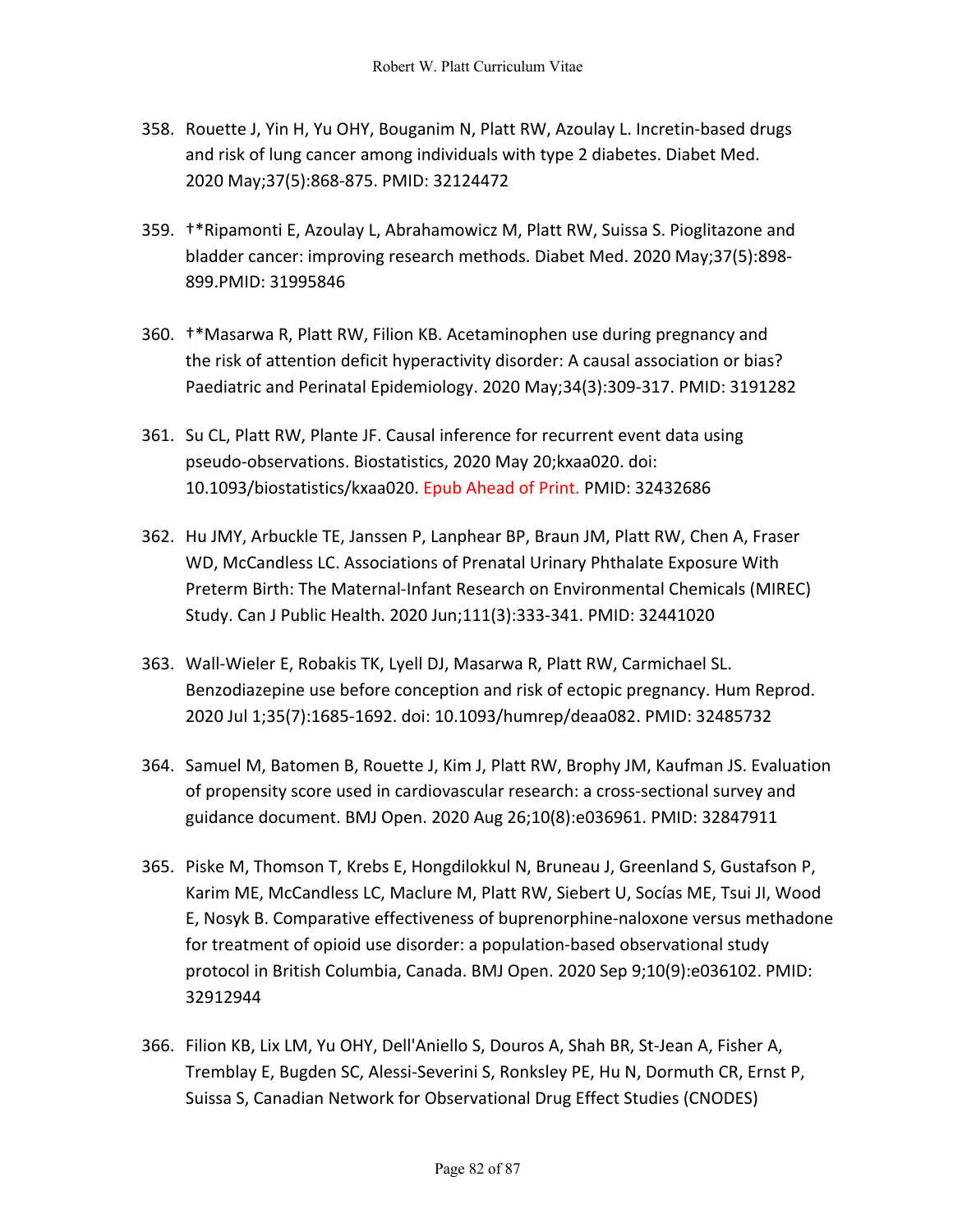Investigators. Sodium glucose cotransporter 2 inhibitors and risk of major adverse cardiovascular events: multi-database retrospective cohort study. BMJ. 2020 Sep 23;370:m3342. PMID: 32967856

- 367. Ukah UV, Dayan N, Auger N, He S, Platt RW. Development and Internal Validation of a Model Predicting Premature Cardiovascular Disease Among Women With Hypertensive Disorders of Pregnancy: A Population-Based Study in Quebec, Canada. J Am Heart Assoc. 2020 Oct 20;9(20):e017328. PMID: 33054502
- 368. Yu OHY, Dell'Aniello S, Shah BR, Brunetti VC, Daigle JM, Fralick M, Douros A, Hu N, Alessi-Severini S, Fisher A, Bugden SC, Ronksley PE, Filion KB, Ernst P, Lix LM, Canadian Network for Observational Drug Effect Studies (CNODES) Investigators. Sodium-Glucose Cotransporter 2 Inhibitors and the Risk of Below-Knee Amputation: A Multicenter Observational Study. Diabetes Care. 2020 Oct;43(10):2444-2452. PMID: 32759360
- 369. Gravel CA, Filion KB, Reynier PM, Platt RW. Postmyocardial Infarction Statin Exposure and the Risk of Stroke with Weighting for Outcome Misclassification. Epidemiology. 2020 Nov;31(6):880-888. PMID: 33003152
- 370. Ukah UV, Platt RW, Potter BJ, Paradis G, Dayan N, He S, Auger N. Obstetric Hemorrhage and Risk of Cardiovascular Disease After Three Decades: A Population-Based Cohort Study. BJOG. 2020 Nov; 127(12):1489-1497. PMID: 32418291
- 371. Leal LF, Grandi SM, Miranda VIA, Dal Pizzol TDS, Platt RW, Silveira MFD, Bertoldi AD. Hypertensive Disorders of Pregnancy and Medication Use in the 2015 Pelotas (Brazil) Birth Cohort Study. Int J Environ Res Public Health. 2020 Nov 18;17(22):8541. PMID: 33217917
- 372. Karim ME, Pellegrini F, Platt RW, Simoneau G, Rouette J, de Moor C. The use and quality of reporting of propensity score methods in multiple sclerosis literature: A review. Mult Scler. 2020 Nov 12;doi: 10.1177/1352458520972557. Online ahead of print. PMID: 33179573
- 373. Schnitzer ME, Platt RW, Durand M. A tutorial on dealing with time-varying eligibility for treatment: Comparing the risk of major bleeding with DOACs versus warfarin. Statistics in Medicine. 2020 Dec 20;39(29):4538-4550. PMID: 32812276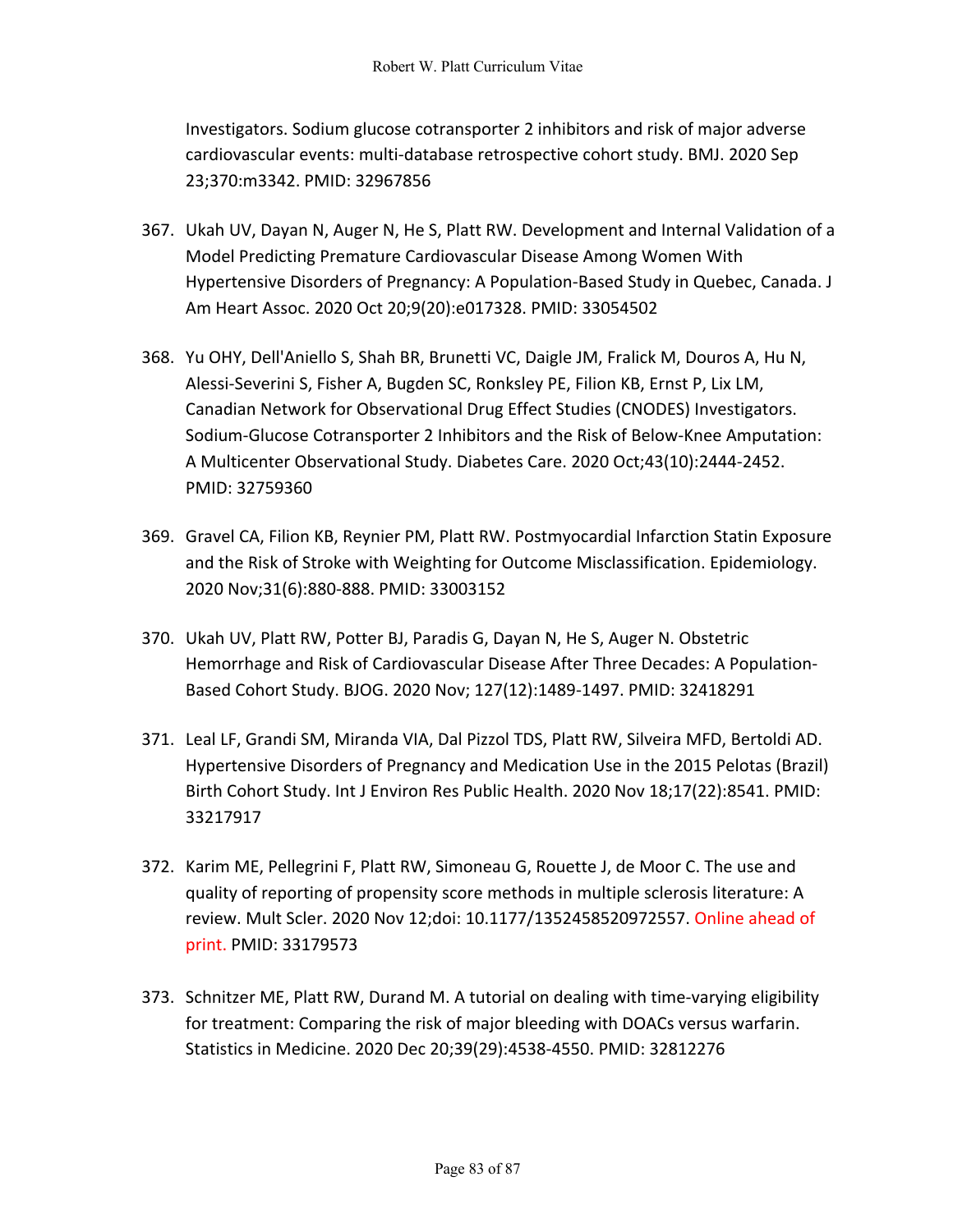- 374. Simoneau G, Moodie EEM, Nijjar JS, Platt RW. Finite sample variance estimation for optimal dynamic treatment regimes of survival outcomes. Stat Med. 2020 Dec 20;39(29):4466-4479. PMID: 32929753
- 375. Wall-Wieler E, Robakis TK, Cesta CE, Masarwa R, Lyell DJ, Liu C, Platt RW, Carmichael SL. Antidepressant Use Around Conception, Prepregnancy Depression, and Risk of Ectopic Pregnancy. Can J Psychiatry. 2020 Dec;65(12):845-853. PMID: 32436752
- 376. Fisher A, Hudson M, Platt RW, Dormuth CR, Canadian Network for Observational Drug Effect Studies (CNODES) Investigators. Tofacitinib Persistence in Patients with Rheumatoid Arthritis: A Retrospective Cohort Study. J Rheumatol. 2021 Jan 1;48(1):16-24.PMID: 33004534
- 377. Pang M, Platt RW, Schuster T, Abrahamowicz M. Spline-based accelerated failure time model. Stat Med. 2021 Jan 30;40(2):481-497. PMID: 33105513
- 378. Fotso Soh J, Beaulieu S, Trepiccione F, Linnaranta O, Torres-Platas G, Platt RW, Renaud S, Su CL, Mucsi I, D'Apolito L, Mulsant BH, Levinson A, Saury S, Müller D, Schaffer A, Dols A, Low N, Cervantes P, Christensen BM, Herrmann N, Rajji T, Rej S. A Double-Blind, Randomized, Placebo-Controlled Pilot Trial of Atorvastatin for Nephrogenic Diabetes Insipidus in Lithium-Users. Bipolar Disord. 2021 Feb;23(1):66- 75. PMID: 32621644
- 379. Masarwa R, Brunetti VC, Aloe S, Henderson M, Platt RW, Filion KB. Efficacy and Safety of Metformin for Obesity: A Systematic Review. Pediatrics. 2021 Mar;147(3):e20201610. PMID: 33608415
- 380. Fell DB, Dimitris MC, Hutcheon JA, Ortiz JR, Platt RW, Regan AK, Savitz DA. Guidance for design and analysis of observational studies of fetal and newborn outcomes following COVID-19 vaccination during pregnancy. Vaccine. 2021 Apr 1;39(14):1882- 1886. PMID: 33715900
- 381. Dormuth CR, Winquist B, Fisher A, Wu F, Reynier P, Suissa S, Dahl M, Ma Z, Lu X, Zhang J, Raymond CB, Filion KB, Platt RW, Moriello C, Paterson JM, for the Canadian Network for Observational Drug Effect Studies (CNODES) Investigators. Comparison of Pregnancy Outcomes of patients treated with Ondansetron versus Alternative antiemetic medications in a multinational, population-based cohort. JAMA Netw Open. 2021 Apr 1;4(4):e215329.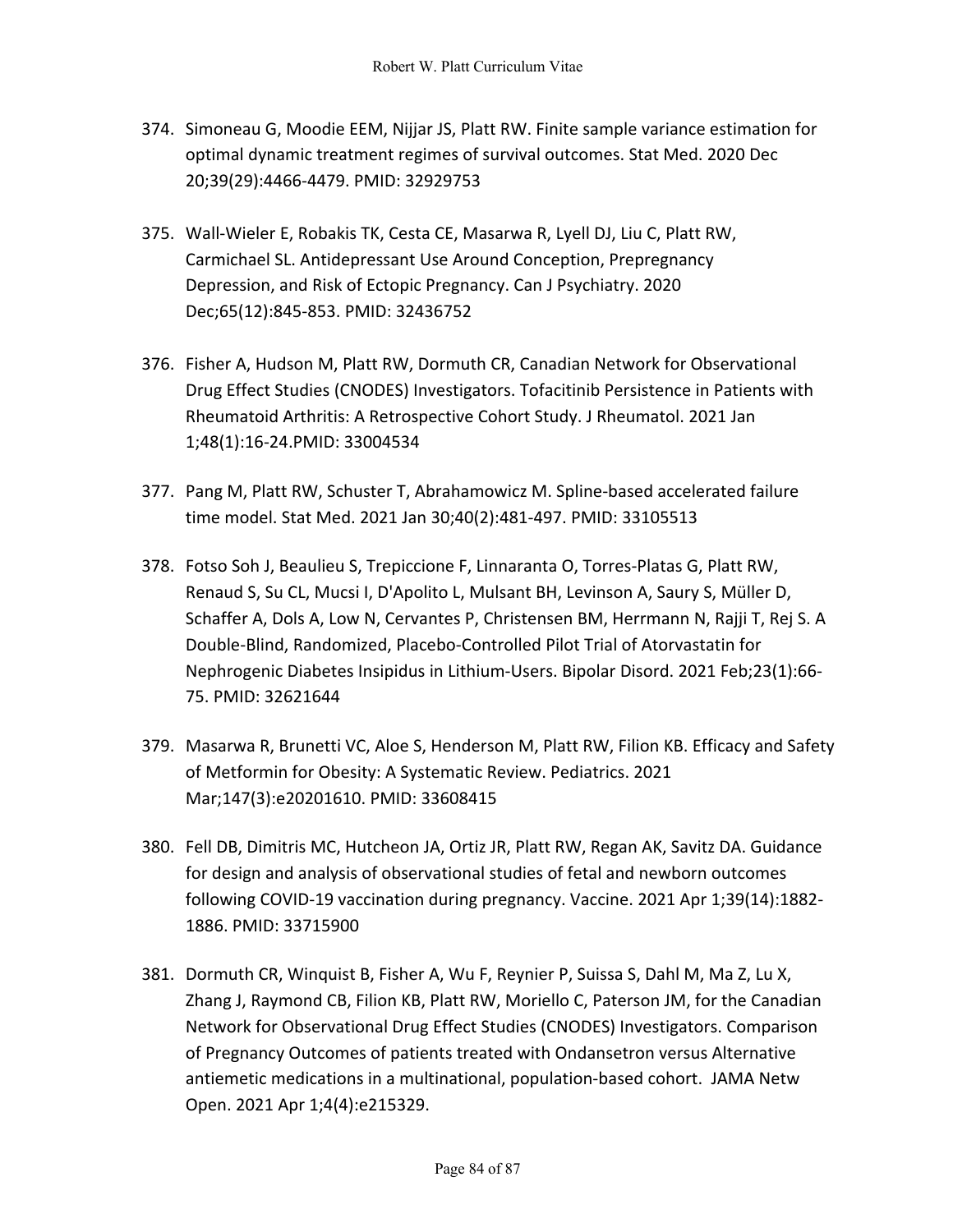- 382. Platt RW. Code Review: An Important Step Towards Reproducible Research. Am J Epidemiol. 2021 Apr 8;kwab090. doi: 10.1093/aje/kwab090. Online ahead of print. PMID: 33834182
- 383. Dimitris MC, Platt RW. Consider This Before Using the SARS-CoV-2 Pandemic as an Instrumental Variable in an Epidemiological Study. Am J Epidemiol. 2021 Apr 13;kwab107. doi: 10.1093/aje/kwab107. Online ahead of print. PMID: 33847743
- 384. Dimitris MC, Hutcheon JA, Platt RW, Himes KP, Bodnar LM, Kaufman JS. Comparison of Methods for Interpolating Gestational Weight Gain Between Clinical Visits in Twin and Singleton Pregnancies. Ann Epidemiol. 2021 Apr 22;60:45-52. PMID: 33894387
- 385. Naimi AI, Perkins NJ, Sjaarda LA, Mumford SL, Platt RW, Silver RM, Schisterman EF. The Effect of Preconception-Initiated Low-Dose Aspirin on Human Chorionic Gonadotropin-Detected Pregnancy, Pregnancy Loss, and Live Birth : Per Protocol Analysis of a Randomized Trial. Ann Intern Med. 2021 May;174(5):595-601 PMID: 33493011
- 386. Longo C, Blais L, Brownwell M, Quail JM, Sadatsafavi M, Forget A, Turcot MA, Nie Y, Li W, Tavakoli H, Tan Q, Fan Y, Platt RW, Ducharme FM. Association between asthma control trajectories in preschoolers and disease remission. Eur Respir J. 2021 May 13;57(5):2001897. PMID: 33303530
- 387. Lu H, Cole SR, Platt RW, Schisterman EF. Revisiting Overadjustment Bias. Epidemiology. 2021 May 17. doi: 10.1097/EDE.0000000000001377. Online ahead of print. PMID: 34172691
- 388. Brunetti VC, Yu OHY, Platt RW, Filion KB. Initiation of four basal insulins and subsequent treatment modification in people treated for type 2 diabetes in the United Kingdom: Changes over the period 2003-2018. Diabet Med. 2021 May 21;e14603. doi: 10.1111/dme.14603. Online ahead of print. PMID: 34021511
- 389. Henok Tadesse Ayele, Pauline Reynier, Laurent Azoulay, Robert W Platt, Josselin Cabaussel, Serge Benayoun, Kristian B Filion. Trends in the pharmacological treatment of benign prostatic hyperplasia in the UK from 1998 to 2016: a populationbased cohort study. World J Urol. 2021 Jun;39(6):2019-2028. PMID: 32909173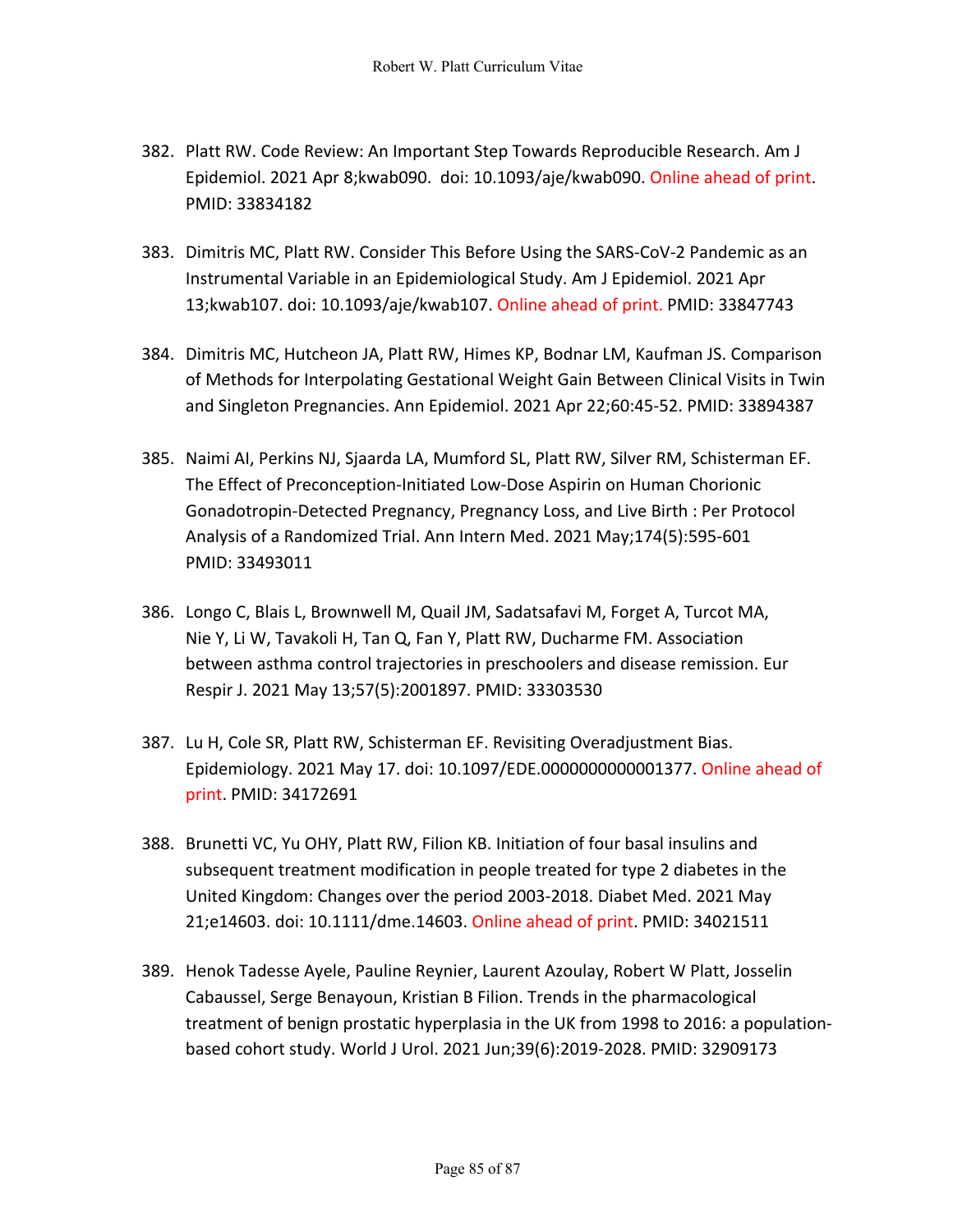- 390. Van den Ham HA, Souverein PC, Klungel OH, Platt RW, Ernst P, Dell'Aniello S, Schmiedl S, Rottenkolber M, Huerta C, Martín Merino E, León-Muñoz LM, Montero D, Andersen M, Aakjær M, De Bruin M, Gardarsdottir H. Major bleeding in users of direct oral anticoagulants in atrial fibrillation: a pooled analysis of results from multiple population-based cohort studies. Pharmacoepidemiology and Drug Safety. 2021 Jun 26. doi: 10.1002/pds.5317. Online ahead of print. PMID: 34173286
- 391. Brunetti VC, Reynier P, Azoulay L, Yu OHY, Ernst P, Platt RW, Filion KB. SGLT-2 Inhibitors and the Risk of Hospitalization for Community-Acquired Pneumonia: A Population-based Cohort Study. Pharmacoepidemiol Drug Saf. 2021 Jun;30(6):740- 748. PMID: 33428309
- 392. Grandi SM, Filion KB, Hutcheon JA, Rosella LC, Platt RW. Accounting for Repeat Pregnancies in Risk Prediction Models. Epidemiology. 2021 Jul 1;32(4):560-568. PMID: 33767113
- 393. Dormuth CR, Fisher A, Hudson M, Austin PC, Ernst P, Bresee L, Chateau D, Tamim H, Paterson JM, Lafrance JP, Taylor-Gjevre RM, Platt RW, for the Canadian Network for Observational Drug Effect Studies (CNODES) Investigators. Impact of concomitant conventional DMARD on persistence of biologic DMARDS in rheumatoid arthritis: multi-centre, population-based cohort study. [Submitted]

## **Technical Reports**

1. Bellavance, F. and Platt, R.W. "Meta-analysis of a Multinomial Outcome Using a Linear Mixed Effects Model", GERAD Technical Report G-2000-50, 2000

## **Reviews, Book Chapters, Books**

## **Books**

1. Louis, G., Platt, R.W, eds. "Reproductive and Perinatal Epidemiology". 2010, Oxford University Press.

## **Book Chapters**

- 1. Platt, R. "Multivariate Methods" in Surgical Arithmetic, A. Barkun, L. Rosenberg, L. Joseph eds. Landes Biosciences, Georgetown, Texas, 2000.
- 2. Ananth CV, Platt RW. Chapter 12: Errors in gestational age: Implications in studies of perinatal epidemiology. "Multiple pregnancy: Epidemiology, gestation, and